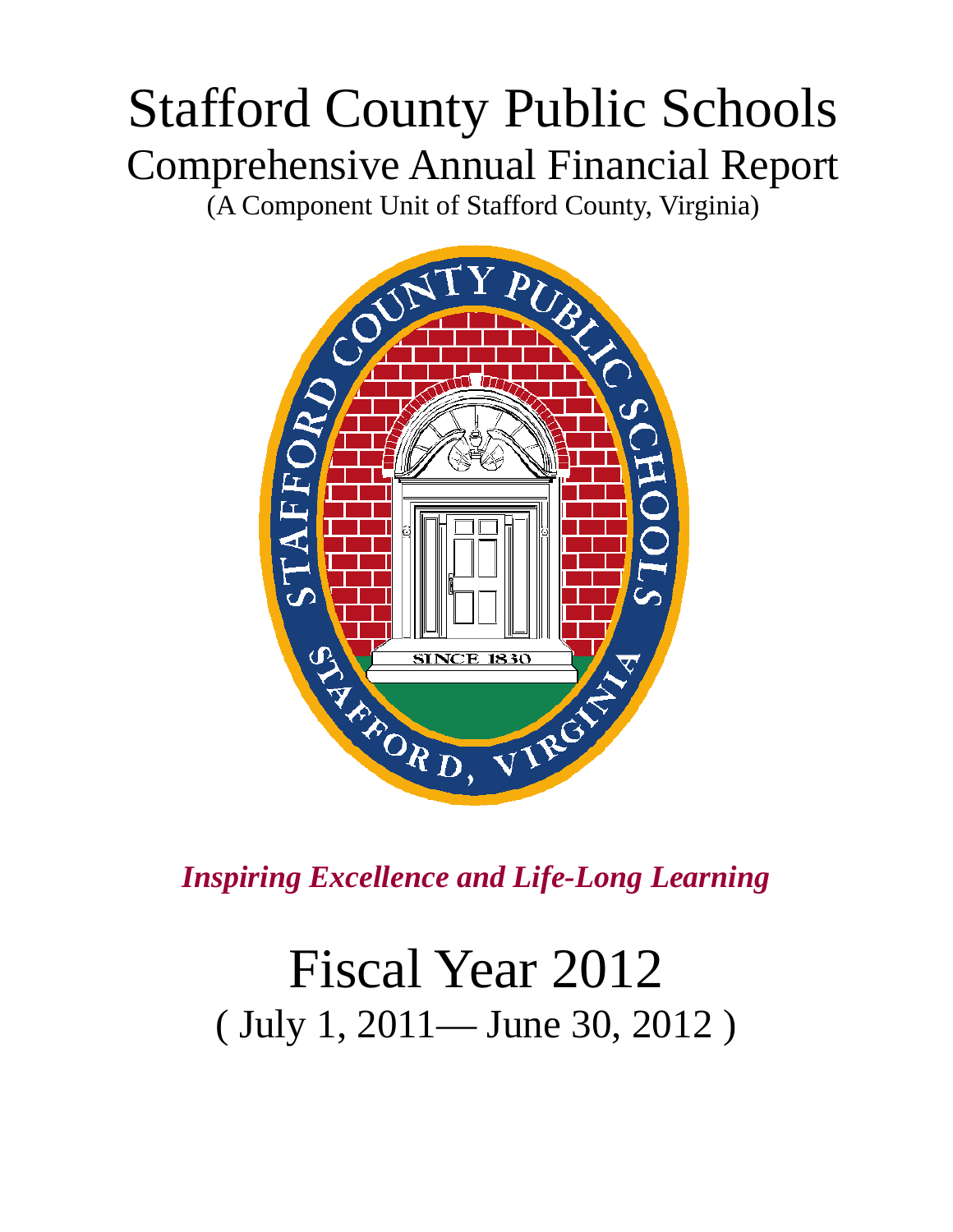Stafford County Public Schools A Component Unit of Stafford County, Virginia June 30, 2012



### **Members of the Stafford County Board of Supervisors**

Mrs. Susan B. Stimpson, Falmouth District – Chairman Mr. Cord A. Sterling, Rockhill District – Vice-Chairman Mr. Ty Schieber, Garrisonville District Mr. Paul V. Milde III, Aquia District Mr. Robert Thomas, George Washington District Mr. Jack Cavalier, Griffis-Widewater District Mr. Gary F. Snellings, Hartwood District

### **Members of the School Board**

Mrs. Stephanie J. Johnson, Aquia District – Chairman Mrs. Meg G. Bohmke, Falmouth District– Vice Chairman Ms. Patricia Healy, Rockhill District Ms. Dana Reinbolt, Griffis-Widewater District Mrs. Nanette A. Kidby, Garrisonville District Mr. Dewayne McOsker, Jr. George Washington District Ms. Doreen Phillips, Hartwood District

### **Officials of Stafford County Public Schools**

Dr. Randy Bridges, Superintendent Dr. Lisa Martin, Assistant Superintendent for Secondary Education & Support Services Dr. Pamela Kahle, Assistant Superintendent for Elementary Education & Support Services Dr. Chris Quinn, Assistant Superintendent for Instruction Lance W. Wolff, CPA, Interim Assistant Superintendent for Financial Services G. Scott Horan, Assistant Superintendent for Facilities Dr. David Mirra, Executive Director for Technology Daryl Nelson, Executive Director for Legal Services Rick Fitzgerald, Executive Director for Human Resources Valerie Cottongim, Public Information Officer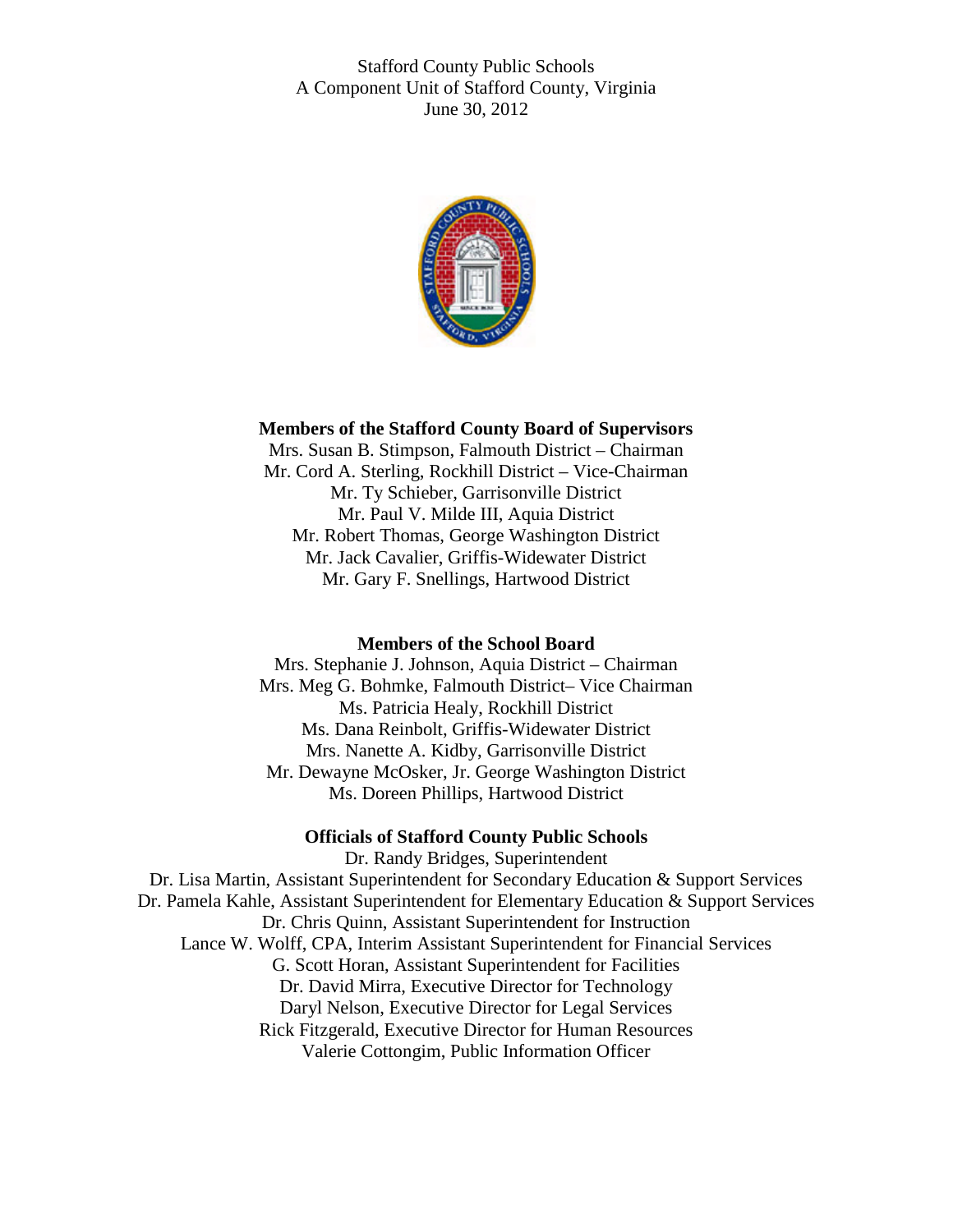Stafford County Public Schools A Component Unit of Stafford County, Virginia June 30, 2012

### 2012 COMPREHENSIVE ANNUAL FINANCIAL REPORT For the Fiscal Year Ended June 30, 2012 (July 1, 2011 – July 30, 2012)

Prepared By:

Department of Financial Services

Lance W. Wolff, CPA Interim Assistant Superintendent for Financial Services

> Andrea Light Supervisor of Finance & Accounting

> > Eileen Leonard, CPA Accounting Manager



*"Teaching our students today to be the leaders of tomorrow."*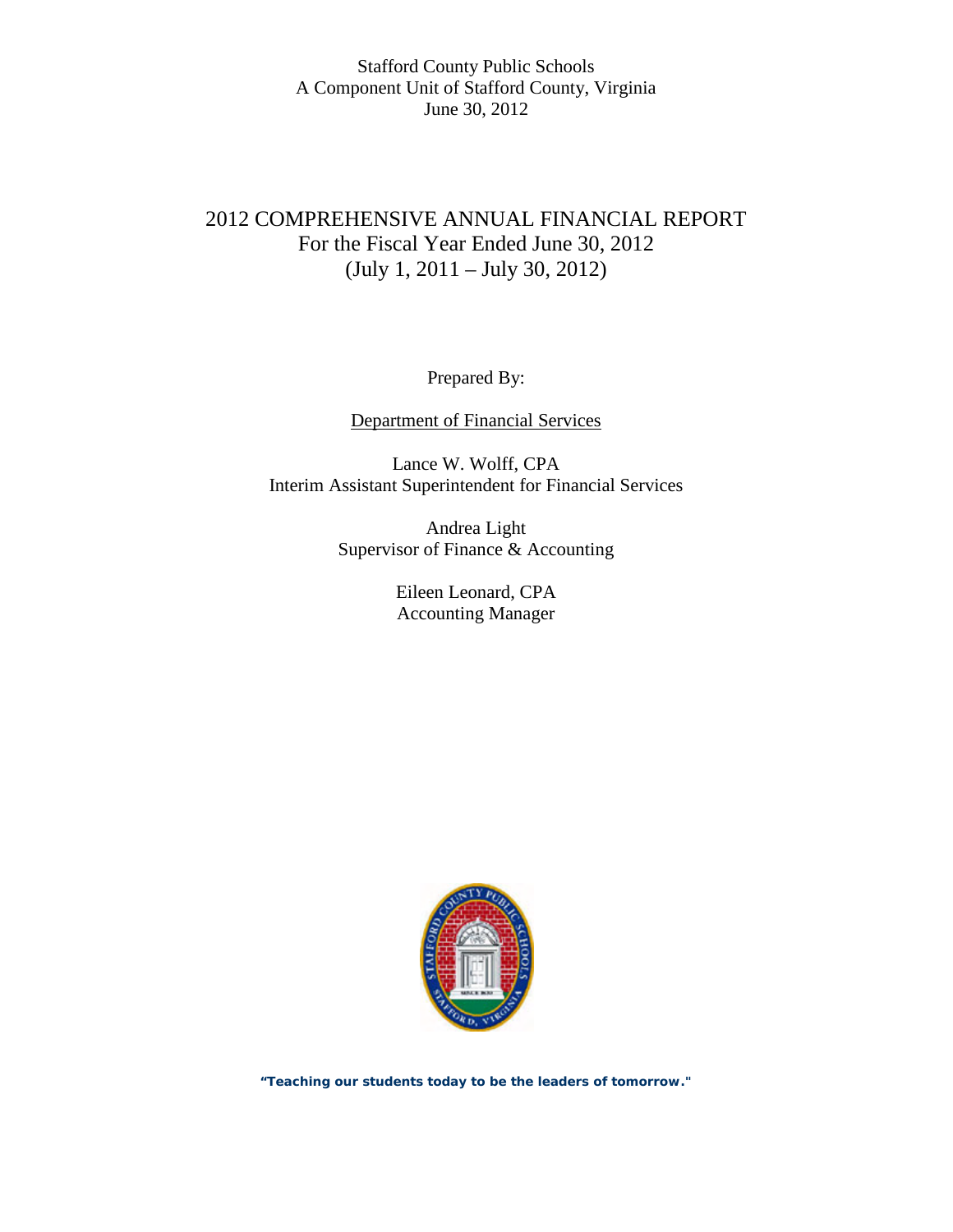### TABLE OF CONTENTS

Page

| <b>INTRODUCTORY SECTION</b>                                                                                        |              |
|--------------------------------------------------------------------------------------------------------------------|--------------|
| <b>Transmittal Letter</b>                                                                                          | $\mathbf{i}$ |
| <b>Organizational Chart</b>                                                                                        | viii         |
| <b>FINANCIAL SECTION</b>                                                                                           |              |
| <b>Independent Auditors' Report</b>                                                                                | 1            |
| Management's Discussion and Analysis                                                                               | 3            |
| <b>Basic Financial Statements</b>                                                                                  |              |
| Government-wide Financial Statements                                                                               |              |
| Statement of Net Assets (Exhibit A)                                                                                | 12           |
| Statement of Activities (Exhibit B)                                                                                | 13           |
| <b>Fund Financial Statements</b>                                                                                   |              |
| Governmental Funds Financial Statements                                                                            |              |
| Balance Sheet (Exhibit C)                                                                                          | 14           |
| Reconciliation of the Balance Sheet of Governmental Funds                                                          |              |
|                                                                                                                    |              |
| to the Statement of Net Assets (Exhibit C-1)                                                                       | 15           |
| Statement of Revenues, Expenditures, and Changes in                                                                |              |
| Fund Balances (Exhibit D)                                                                                          | 16           |
| Reconciliation of the Statement of Revenues, Expenditures, and                                                     |              |
| Changes in Fund Balances of Governmental Funds                                                                     |              |
| to the Statement of Activities (Exhibit D-1)                                                                       | 17           |
| Proprietary Funds Financial Statements                                                                             |              |
| Statement of Net Assets (Exhibit E)                                                                                | 18           |
| Statement of Revenues, Expenses, and Changes in Fund                                                               |              |
| Net Assets (Exhibit F)                                                                                             | 19           |
| Statement of Cash Flows (Exhibit G)                                                                                | 20           |
| <b>Fiduciary Fund Financial Statement</b>                                                                          |              |
| Statement of Fiduciary Net Assets -Trust and Agency<br>Funds (Exhibit H)                                           | 21           |
| Statement of Fiduciary Net Assets -Trust Funds                                                                     |              |
| Funds (Exhibit I)                                                                                                  | 22           |
| Statement of Changes in Fiduciary Net Assets - OPEB                                                                |              |
| Trust Fund (Exhibit J)                                                                                             | 23           |
| Statement of Changes in Fiduciary Net Assets - Scholarship                                                         |              |
| Trust Fund (Exhibit K)                                                                                             | 24           |
| Statement of Changes in Fiduciary Net Assets - Endowment                                                           |              |
| Trust Fund (Exhibit L)                                                                                             | 25           |
| Notes to the Basic Financial Statements                                                                            |              |
|                                                                                                                    | 26           |
| Required Supplementary Information<br>Schedule of Revenues, Expenditures, and Changes in Fund Balance - Budget and |              |
| Actual (Exhibit M)                                                                                                 | 52           |
| Schedule of Funding Progress for Defined Pension Benefit Plan, Other Post-                                         |              |
| Employment Benefits Medical Plan and VRS Health Insurance                                                          |              |
|                                                                                                                    |              |
| Credit OPEB Plan (Exhibit N)<br>Notes to Required Supplementary Information                                        | 53<br>54     |
| Other Supplementary Information                                                                                    |              |
| Combining Statements for Non-major Governmental Funds: Special Revenue Funds                                       |              |
| Combining Balance Sheet (Exhibit O)                                                                                | 55           |
|                                                                                                                    |              |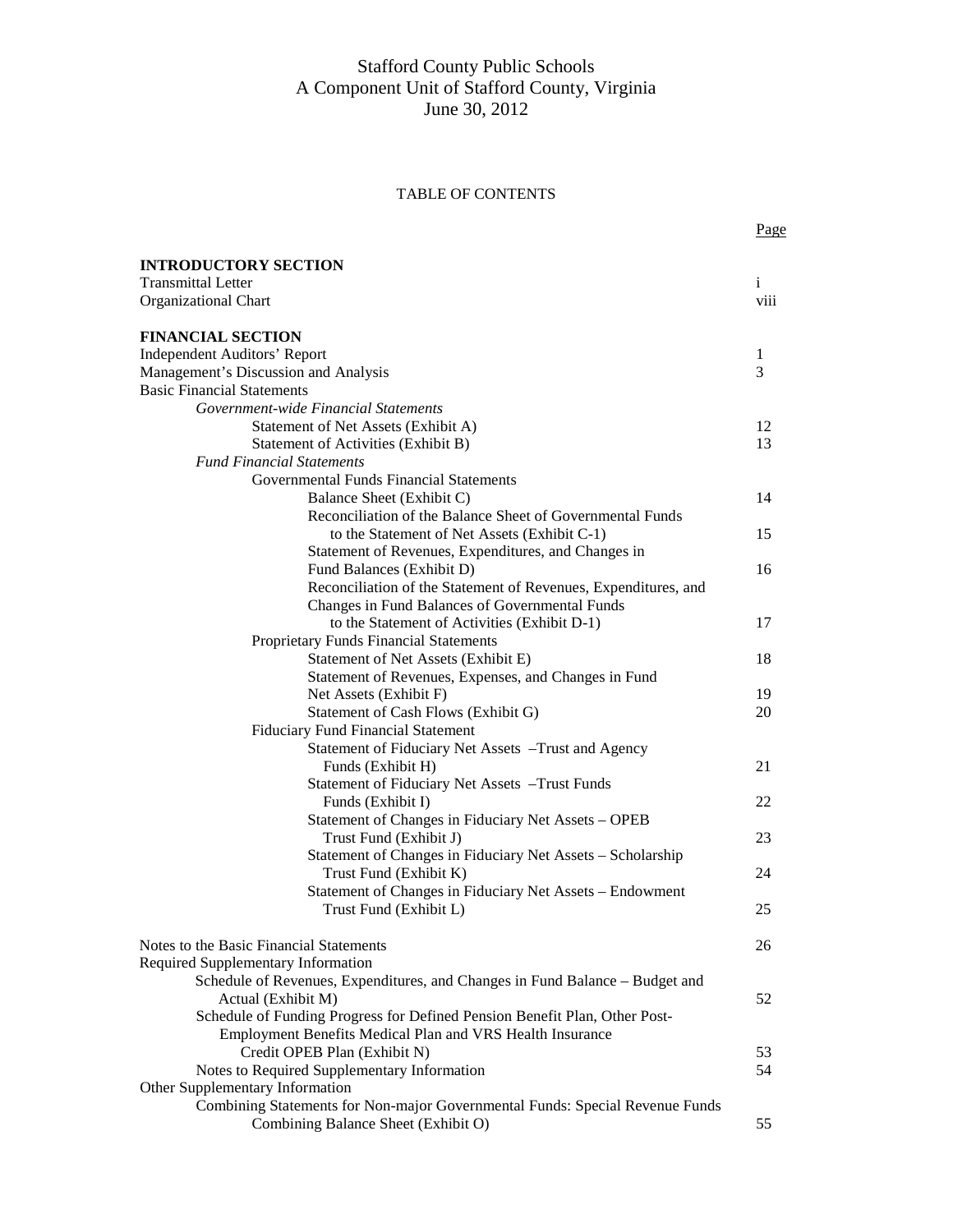### Stafford County Public Schools A Component Unit of Stafford County, Virginia June 30, 2012

### TABLE OF CONTENTS (continued)

| Combining Statement of Revenues, Expenditures, and Changes in                                                                                                         |          |
|-----------------------------------------------------------------------------------------------------------------------------------------------------------------------|----------|
| Fund Balances (Exhibit P)                                                                                                                                             | 56       |
| Combining Statements for Proprietary Funds: Internal Service Funds                                                                                                    |          |
| Combining Statement of Net Assets (Exhibit Q)                                                                                                                         | 57       |
| Combining Statement of Revenues, Expenses, and Changes in Fund Net                                                                                                    |          |
| Assets (Exhibit R)                                                                                                                                                    | 58       |
| Combining Statement of Cash Flows (Exhibit S)                                                                                                                         | 59       |
| <b>Fiduciary Funds</b>                                                                                                                                                |          |
| Statement of Changes in Fiduciary Net Assets - Agency Fund (Exhibit T)<br>Statement of Changes in Fiduciary Net Assets - Agency Fund - School                         | 60       |
| Activity Agency Fund (Exhibit U)                                                                                                                                      | 61       |
| Statement of Changes in Fiduciary Net Assets - Agency Fund - Employee<br>Flexible Spending Agency Fund (Exhibit V)                                                    | 62       |
| STATISTICAL SECTION                                                                                                                                                   |          |
| <b>Statistical Section Overview</b>                                                                                                                                   | 63       |
| <b>Financial Trends</b>                                                                                                                                               |          |
| Net Assets by Component (Table S-1)                                                                                                                                   | 64       |
| Changes in Net Assets by Component (Table S-2)                                                                                                                        | 66       |
| Fund Balances - Governmental Funds (Table S-3)                                                                                                                        | 68       |
| Changes in Fund Balances - Governmental Funds (Table S-4)                                                                                                             | 70       |
| Demographic Information                                                                                                                                               |          |
| General Information (Table S-5)                                                                                                                                       | 72       |
| Full-time Equivalent Employees (Contracted) (Table S-6)                                                                                                               | 73       |
| Numbers of Schools (Table S-7)                                                                                                                                        | 75       |
| Division-wide Enrollment (Table S-8)                                                                                                                                  | 77       |
| <b>Operating Information</b>                                                                                                                                          |          |
| Various operating indicators (Table S-9)                                                                                                                              | 79       |
| Transportation operating indicators (Table S-10)                                                                                                                      | 81       |
| Food and Nutrition Services operating indicators (Table S-11)                                                                                                         | 83       |
| Fleet Services operating indicators (Table S-12A – Table S-12B)                                                                                                       | 85       |
| Technology and Information Services Data (Table S-13)                                                                                                                 | 89       |
| Property Data (Table S-14)                                                                                                                                            | 90       |
| Energy Savings (Table S-15)                                                                                                                                           | 91<br>92 |
| Average SAT scores (Table S-16)                                                                                                                                       | 93       |
| Standards of Learning Test Passing Rates (Table S-17A - Table S-17D)<br>School Accreditation and Adequate Yearly Progress (Table S-18)                                | 97       |
| <b>COMPLIANCE SECTION</b>                                                                                                                                             |          |
| Report on Internal Control over Financial Reporting and on Compliance and Other Matters<br>Based on an Audit of the Financial Statements Performed in Accordance with |          |
| Governmental Auditing Standards                                                                                                                                       | 99       |
| Report on Compliance with Requirements Applicable to Each Major Program and on                                                                                        |          |
| Internal Control Over Compliance in Accordance with OMB Circular A-133                                                                                                | 101      |
| Schedule of Expenditures of Federal Awards                                                                                                                            | 103      |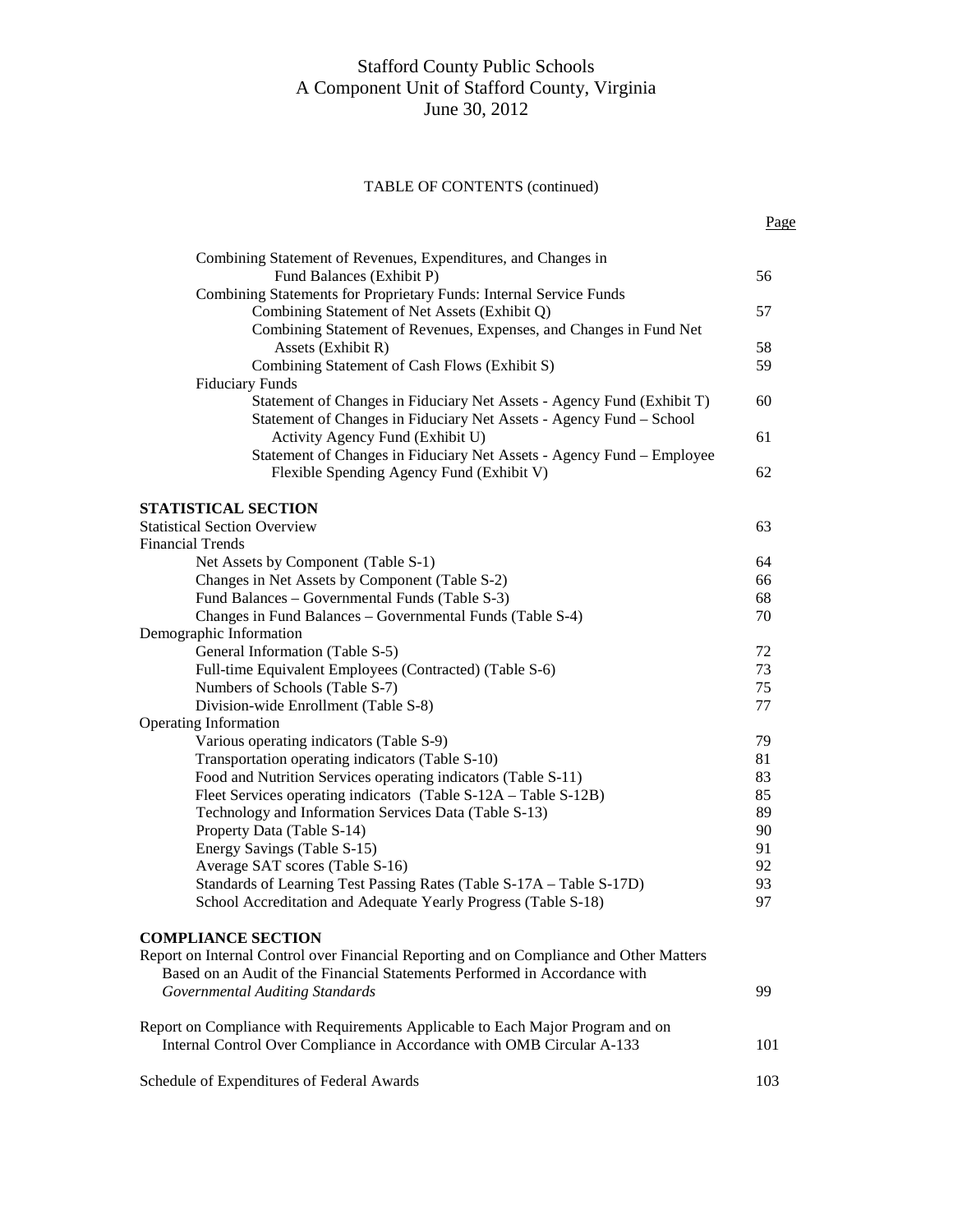### Stafford County Public Schools A Component Unit of Stafford County, Virginia June 30, 2012

### TABLE OF CONTENTS (continued)

|                                                         | Page |
|---------------------------------------------------------|------|
| Notes to the Schedule of Expenditures of Federal Awards | 104  |
| Schedule of Findings and Ouestioned Costs               | 105  |
| Summary Schedule of Prior Year Findings                 | 106  |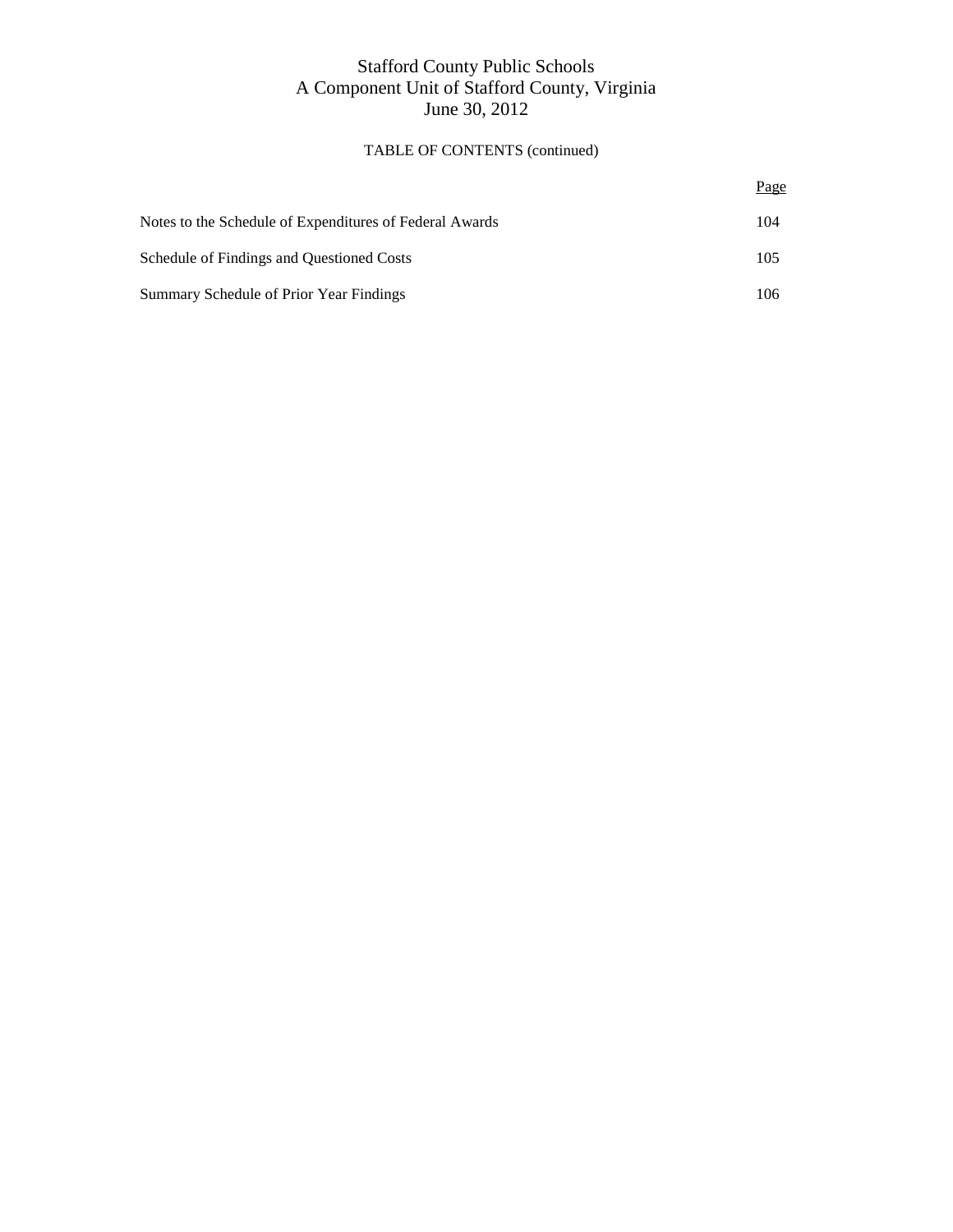**STAFFORD COUNTY PUBLIC SCHOOLS**

Department of Financial Services 31 Stafford Avenue Stafford, Virginia 22554-7246 Phone: (540) 658-6000 Fax: (540) 658-6600 Web site: http://stafford.schoolfusion.us

**Lance W, Wolff, CPA** Assistance Superintendent for Financial Services **Department of Financial Services**

*The mission of Stafford County Public Schools is to challenge each student to a achieve excellence in a global society.*

November 28, 2012

Members of the Stafford County School Board County of Stafford, Virginia

We hereby submit the Comprehensive Annual Financial Report (CAFR) of Stafford County Public Schools (SCPS, or the division) for the fiscal year ended June 30, 2012. Responsibility for both the accuracy of the data and the completeness and fairness of the presentation, including all disclosures, rests with the management of SCPS. To the best of our knowledge and belief, the enclosed data are accurate in all material respects and are reported in a manner designed to present fairly the financial position and results of operations of the various activities and funds of SCPS.

### **Overview of the Comprehensive Annual Financial Report**

This CAFR is divided into four sections: (1) Introductory, (2) Financial, (3) Statistical, and (4) Compliance. The Introductory section includes this Letter of Transmittal, a list of SCPS' School Board members and principal officials, and an organizational chart. The Financial section, prepared in accordance with the Governmental Accounting Standards Board's Statement No. 34 (GASB 34), includes the independent auditors' report, Management's Discussion and Analysis (MD&A), the basic financial statements plus the accompanying notes to the financial statements, and Required Supplementary Information (RSI).

In addition, the Financial section contains other supplementary information, including the combining financial statements. The MD&A is management's narrative overview and analysis of the basic financial statements, which should be read in conjunction with this Letter of Transmittal. The Statistical section contains selected financial and demographic information generally presented on a multi-year basis. The final section is the Compliance section, which includes information with respect to the Single Audit Act (see below).

### *Independent Audit*

SCPS' financial statements have been audited by the accounting firm of Robinson, Farmer, Cox Associates, PLLC (RFCA) and earned an unqualified opinion. RFCA examined, on a test basis, documents supporting the amounts and disclosures in the financial statements assessed the accounting principles used and significant estimates made by management, and evaluated the overall financial statement presentation. The independent auditors' report is included as the first document in the Financial section of this report. RFCA did not report any audit findings for fiscal year 2012.

### *Single Audit Act*

SCPS is required to undergo an annual single audit in conformity with the provision of the Single Audit Act Amendments of 1996 and the U.S. Office of Management and Budget's (OMB) Circular A-133, *Audits of States, Local Governments and Non-Profit Organizations*. Information related to this single audit, including a Schedule of Expenditures of Federal Awards, the independent auditors' report on internal control and compliance with applicable laws, regulations, contracts and grants, and a Schedule of Findings and Questioned Costs, if any, are included in the compliance section of CAFR. We are pleased to report RFCA did not report any findings or management comments related to Single Audit Act compliance for fiscal year 2012.

### **Profile of the County of Stafford and Stafford County Public Schools**

### *The County of Stafford*

Historical sites as well as cultural and recreational opportunities abound for residents of the County of Stafford (County) which is located only forty miles south of Washington, D.C. and fifty-five miles north of Richmond, VA. To our south are the popular vacation destinations of Virginia Beach and Colonial Williamsburg, and to the west lie the panoramic Blue Ridge Mountains.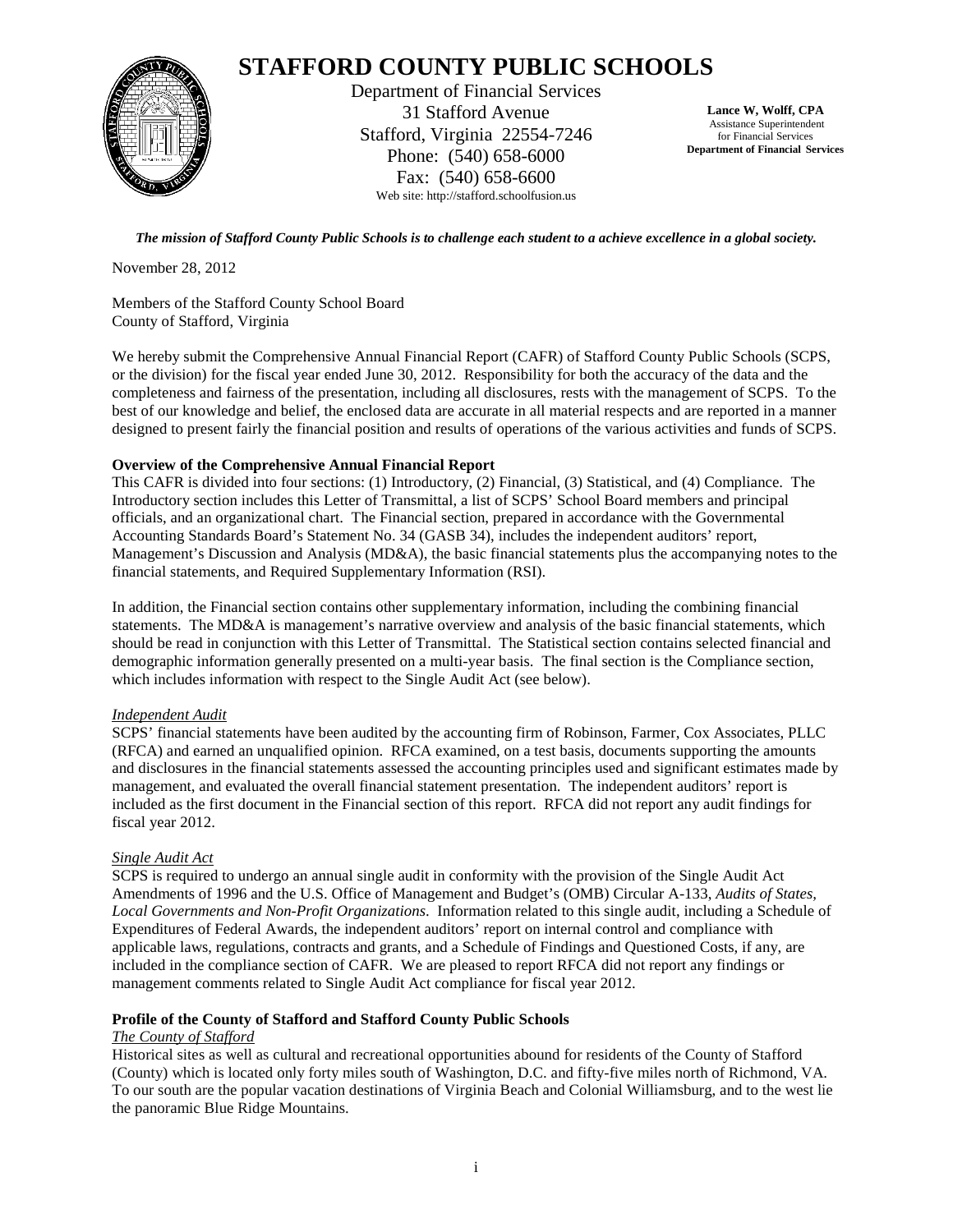Stafford's rich history of over 330 years is evident in places like Ferry Farm, George Washington's boyhood home, Chatham, an 18th century manor house, and Belmont, artist Gari Melcher's estate and gallery. Because of its close proximity to the richness of historical Virginia, the cultural attributes of Washington, D.C., and the recreational opportunities of the Atlantic Ocean, Chesapeake Bay, and the Blue Ridge Mountains, Stafford is one of the most attractive counties in the state. It is a family-oriented suburban community with plenty of rural countryside.

According to the Weldon Cooper Center for Public Service at the University of Virginia, for the period from 2001 to 2008, the County experienced increases in population and was the sixth fastest-growing locality in Virginia. An American Community Survey Data Profile (Survey) provides information about this increase in population. During the period from 2001 to 2006, this Survey showed the County population became more diversified, including a doubling of the Latino population from 3.6% to 7.6%.

The Survey provides additional insight into the County. Approximately 88.6% of the County's residents were high school graduates in 2008 as compared to 89% in 2000. The average for 2008 for Virginia was 81.5%, which decreased from 82% in 2000. Stafford residents also have a slightly longer commute to their work destination than residents of other locales in the state, according to the report. The mean travel time to work for Stafford residents was 37.7 minutes in 2008, while the statewide average travel time to work was 27.0 minutes for the same period.

### *Stafford County Public Schools*

The citizens of Stafford County expect and support a quality educational system. Our students score above the state and national averages on standardized tests and earn awards at the regional, state and national levels. More than 82% of our graduates plan to continue their education at college or trade/technical schools.

Programs and policies of SCPS are established by an elected seven-member School Board representing the following districts: Aquia, Falmouth, Garrisonville, George Washington, Griffis-Widewater, Hartwood, and Rockhill. The School Board itself has no power to levy and collect taxes, or to increase the budget. Since the County Board of Supervisors appropriates all funds (other sources of revenue for SCPS include state and federal funds as well as grants) to SCPS for educational expenditures, plus levies taxes and issues debt on behalf of SCPS.

The School Board employs a superintendent of schools to administer the public school system. As of September 30, 2012, a full range of public educational services are provided to 26,815 students from grades kindergarten through 12<sup>th</sup> grade at 31 main school sites, including Head Start. The school enrollment for the 2012-2013 school year was projected in the School Board's adopted budget to be 26,928.

### **Economic Outlook**

### *Median Household Income*

Median household income for the County ranked in the top 13 among U.S. counties and was the 6<sup>th</sup> highest ranked County in Virginia. Between 2006 and 2011, Stafford County has had the 2<sup>nd</sup> highest job growth rate for Virginia localities. Stafford County also experienced the  $7<sup>th</sup>$  highest business growth rate for localities with more than 2000 establishments.

Despite the economic slowdown, the business sector in Stafford is experiencing stability. More than 38,000 people are employed by the 2,200 businesses located in Stafford County. Nearly 500,000 square feet of commercial space is under construction. Quantico Marine Corps Base straddles both Stafford County and Prince William County. The proximity of the military base strongly influences where high-paying employers locate, and as a result, many defense contractors are choosing office space in the County. During 2011, military investigative agencies relocated approximately 3,000 jobs to new facility in Stafford County. The Stafford Hospital Center opened in 2009, bringing additional employment to Stafford County. In southern Stafford County, a nationally known commercial developer is constructing a mixed use corporate center known as Celebrate Virginia North.

Also, higher incomes mean more discretionary income. Recent trends include luxury retailers establishing an unprecedented foothold in Stafford. As an example, Aquia Towne Center located on U.S. 1 is being transformed to offer boutiques, restaurants and other retail establishments that appeal to a higher-end customer.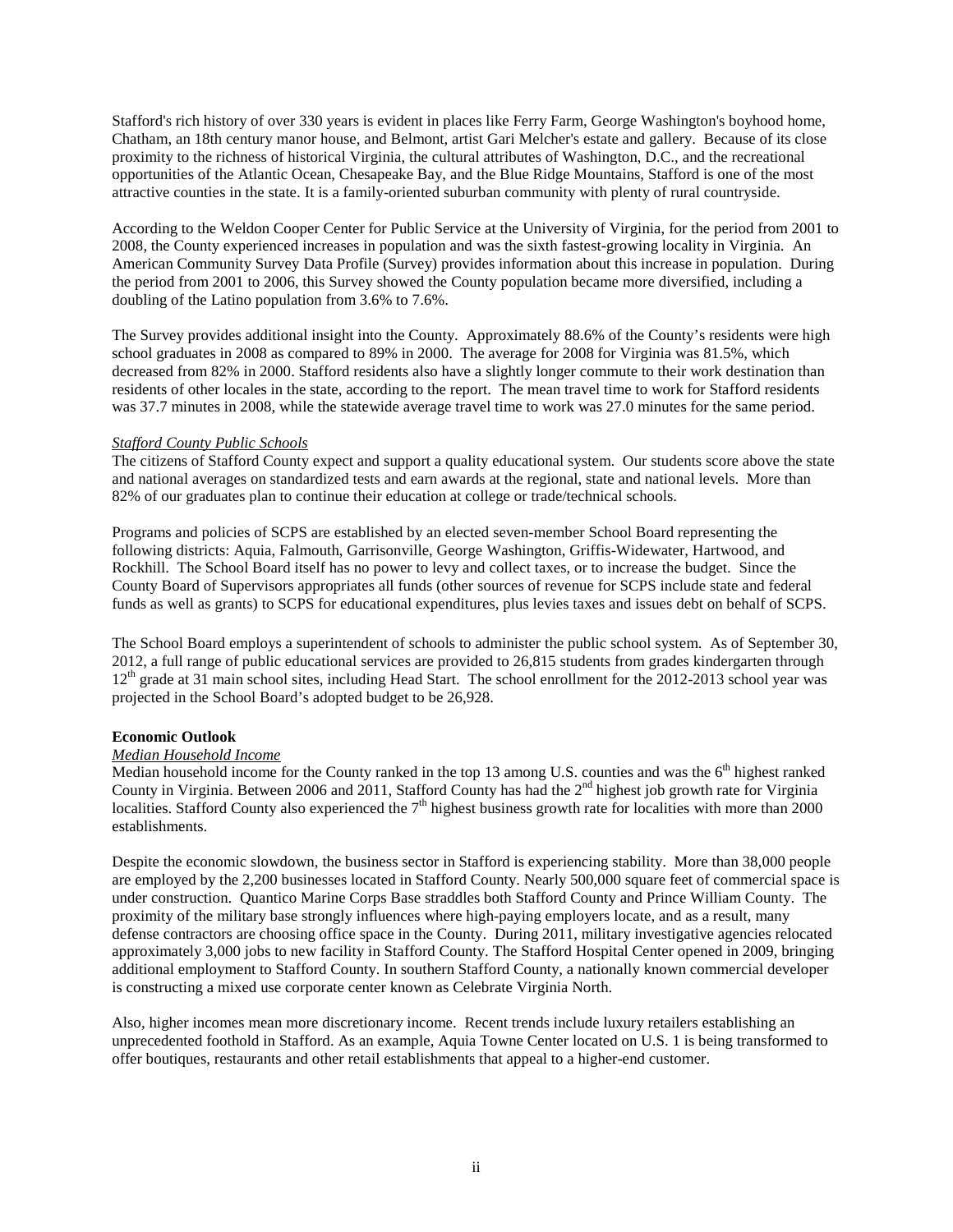Higher household incomes bring an increased demand for bigger homes in communities offering up-scale amenities. Single-family structures over 2,500 square feet were developed by such affinity developers as Augustine Homes. Once the housing sector recovers, growth in the student population will follow the increased housing development.

### *Composite Index*

The Commonwealth of Virginia computes an index figure for each locality, known as the Composite Index of Local Ability-to-Pay (Composite Index). The calculation for the Composite Index is very complex but is summarized in *Management's Discussion & Analysis*. The Composite Index determines how much the required local match contribution to state funding for the standards of learning (SOQ) programs, incentive programs, and the lottery funded programs.

### *Impact of State Funding*

The composite index as discussed above attempts to bring equity across the State. State funds are disbursed based on this index. As a locality acquires greater wealth, the State adjusts the index upward which reduces State funding and increases the locality's funding responsibility. The State's revenue picture for fiscal year 2013 continues to improve from the recession.

### **Major Initiatives and Accomplishments**

### *HeatherEmpfield Day School and Transition Center*

At the conclusion of the 2008-2009 school year, renovations and upgrades totaling \$390,453 were made at Drew Middle School to establish a new day school and transition center. The facility was completed at the start of the 2009-2010 school year and was dedicated on November 5, 2009. The day school is a relatively new program created in response to the disproportionate increase in students with autism, intellectual disabilities and emotional disabilities requiring specialized services. These services continue to be provided under an agreement with the County on a cost reimbursement basis. Operating the day school reduces the County's overall program cost.

### *Before and After School Child Care Program*

Beginning with school year 2006-2007, the Rappahannock Area YMCA was authorized to offer a Before and After School Child Care program at 5 elementary schools as a pilot program for pre-K and school-age children. In school year 2008-2009, the successful program expanded to all 17 elementary schools. In addition, at the conclusion of the 2009-2010 school year (for the 2010 summer season), a summer program was started at two of the elementary schools and was expanded to five elementary schools for the 2010-2011 school year (the 2011 summer season).

### *International Baccalaureate Program*

In fiscal year 2010, the International Baccalaureate Program expansion from the initial site at Mountain View High School to Brooke Point High School was completed for fiscal year 2011.

### *Energy Efficiency Program*

In calendar year 2011, SCPS consumed less energy for a net cost savings of \$968,904, the equivalent to energy costs for operating 5 middle schools or 3 high schools. SCPS is exercising environmental stewardship and reducing costs by emitting 16,947,654 less pounds of carbon dioxide (CO2) into the atmosphere.

### *Telephone Study*

SCPS began a comprehensive review of its existing telephone equipment, lines and services in fiscal year 2009, and \$15,539 of total annualized cost savings were realized. Additional credits for overcharges of \$16,225 and service package savings of \$57,672 were also realized in fiscal year 2010. In fiscal year 2011, further efforts resulted in additional savings of \$29,725. In fiscal year 2012, SCPS continued to review the telecommunication services for being provided by its telephone providers and consultants.

### *Technology*

*Cyclic Computer Replacement Program.*The cyclic replacement of mobile laptop laboratory carts and desktop computers places current technology in the hands of students and teachers. A goal of the program is to replace these computers on a five year interval. Increasing demand for computers to be used for assessments and Standards of Learning (SOL) testing is well documented as over 60,000 tests are administered per year and will continue into the foreseeable future. While the cyclic replacement program has been successful in replacing computers, the need for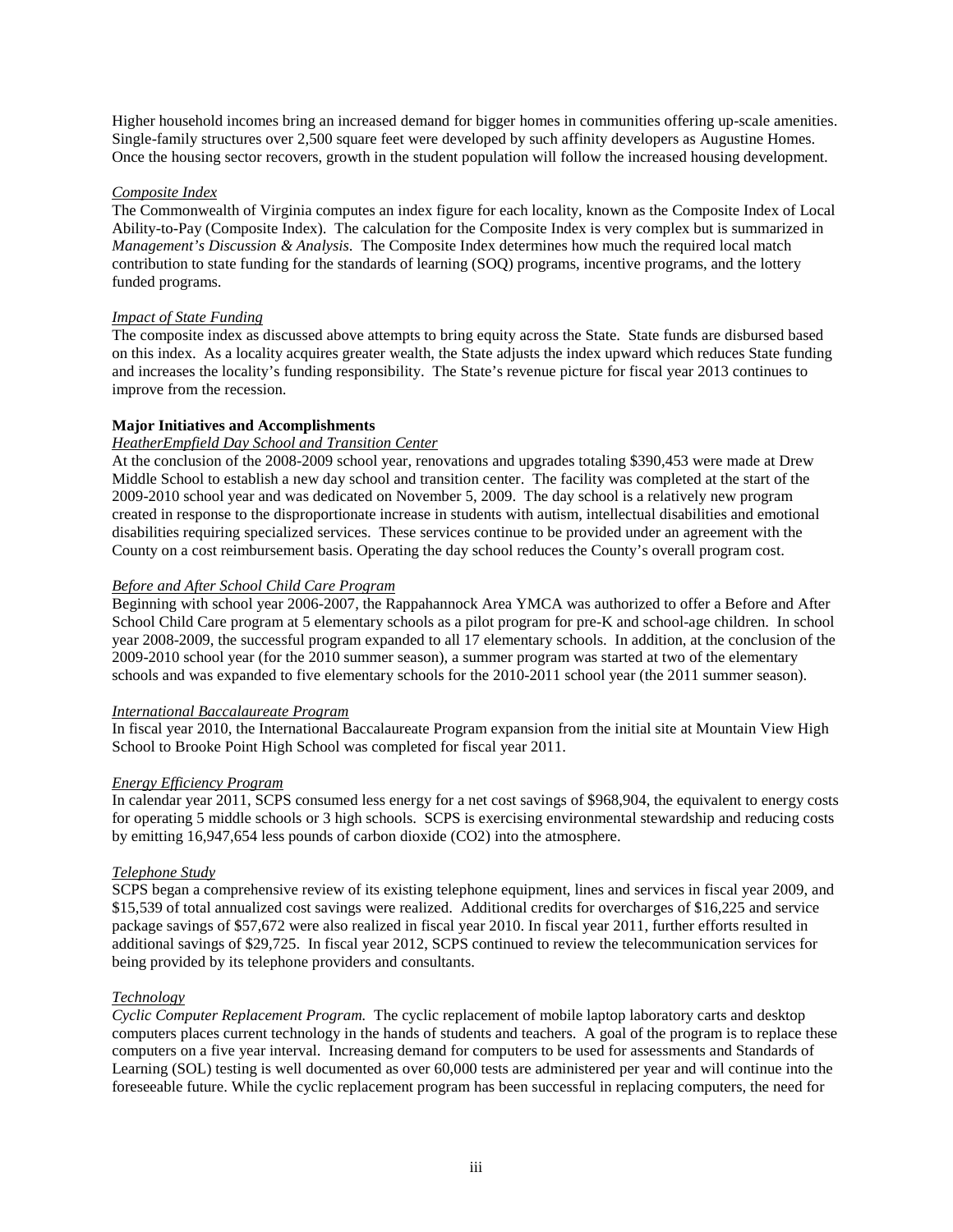additional computers and mobile devices in our schools is evident as students and staff rely on computer technology as a necessity for both living and learning.

21<sup>st</sup> Century Classroom Program. All schools now have a wireless infrastructure in place for Wi-Fi connectivity in all classrooms. Mounted projectors are also now installed in all classrooms for teachers to utilize as a tool to integrate technology into instruction. Less than half of all classrooms have interactive white boards installed, which allows teachers and students to use technology interactively in the classroom. Document cameras, student response systems, and other instructional technology tools are also available in many classrooms.

*Fiber-Optic Connectivity Project.* SCPS continues to experience explosive growth in site-to-site as well as internet bandwidth demand. Fiber-optic connectivity was increased to 18 schools through November 30, 2013. Work is in progress to bring fiber-optic connectivity to the remaining 16 sites. Leased lines offer finite bandwidth for a fixed recurring price, while owning a fiber-optic network offers virtually limitless capacity with little or no recurring expenses. With the installation of our own fiber network, our recurring costs for low-bandwidth leased lines have decreased significantly over the last few years, bandwidth between schools has increased tremendously, and access to the Internet has been greatly improved. As a direct result of fiber installation we have been able to establish a reliable high speed connection to the county offices and the sheriffs department. Our work with the sheriffs department has resulted in a "real time" viewing capability from the sheriffs command center to all security cameras within our schools, which will greatly aid an emergency response effort if the need arises. In addition, we have been able to capitalize on Voice Over IP technology in our new installations.

*Instructional Technology***.** SCPS continues to promote and support the use of technology for instruction in our classrooms from kindergarten to  $12<sup>th</sup>$  grade. Each school has a full time Technology Resource Teacher (TRT) on staff to provide training and support for teachers as they integrate tools and strategies in their classrooms. TRTs at the elementary level are focusing students and teachers on integrating technology to enhance students' keyboarding skills and on using technology as part of the writing process. Our secondary TRTs help teachers with differentiating lessons and using the online resources available to them and their students. All TRTs continue to assist teachers in the development of student 21st Century Skills as part of their lesson planning. Because they are on-site with the teachers, they are able to provide "just in time" support to teachers in the classroom setting.

### *Food and Nutrition Services*

SCPS' school cafeterias provide a nutritious breakfast and lunch daily to all Stafford County students. In fiscal year 2012, 922,881 breakfasts (daily average of 5,210) and 2,788,214 lunches (daily average of 15,450) lunches were served. In addition, 469,816 free and 100,943 reduced breakfasts plus 769,934 free and 190,865 reduced lunches were served to qualifying students under the National School Lunch and Breakfast Program in fiscal year 2012. Meals are \$1.20 for breakfast, \$2.30 for elementary school lunch, and \$2.40 for middle and high school lunch.

### *Transportation Services*

Our school buses transport children daily in a safe and timely manner throughout the school year. With a fleet of 233 mainstream buses, 62 special needs buses and 5 activity buses, bus drivers made 13,165 bus stops over 1137 bus routes with an average of 20,917 riders daily, including both regular and special program routes. Total miles traveled for fiscal year 2012 was 2.2 million miles. In fiscal year 2009, the construction of a new transportation facility began which was completed and opened in early fiscal year 2010. This new facility provides staff with ample space and state-of-the-art communications to properly schedule and track the bus fleet on a daily basis. GPS devices were also installed in some buses in fiscal year 2010.

### *Other Post-Employment Benefits (OPEB) Trust Fund*

SCPS established an irrevocable trust to invest funds to cover the OPEB liability for current and future retiree health benefit costs. In fiscal year 2012, \$2 million contribution was made to the OPEB Trust Fund. The market value of the trust fund investments at June 30, 2012 was \$4,697,715 million. The School Board approved a \$6.8 million contribution to cover the OPEB liability in fiscal year 2013.

### *Accreditation*

For the third consecutive year, 100% of our schools have earned full state accreditation. In Virginia public school accreditation is based on Standards of Learning (SOL) test results from the previous academic year or may include a three year average of achievement in the academic areas of English, History, Mathematics, and Science. In order to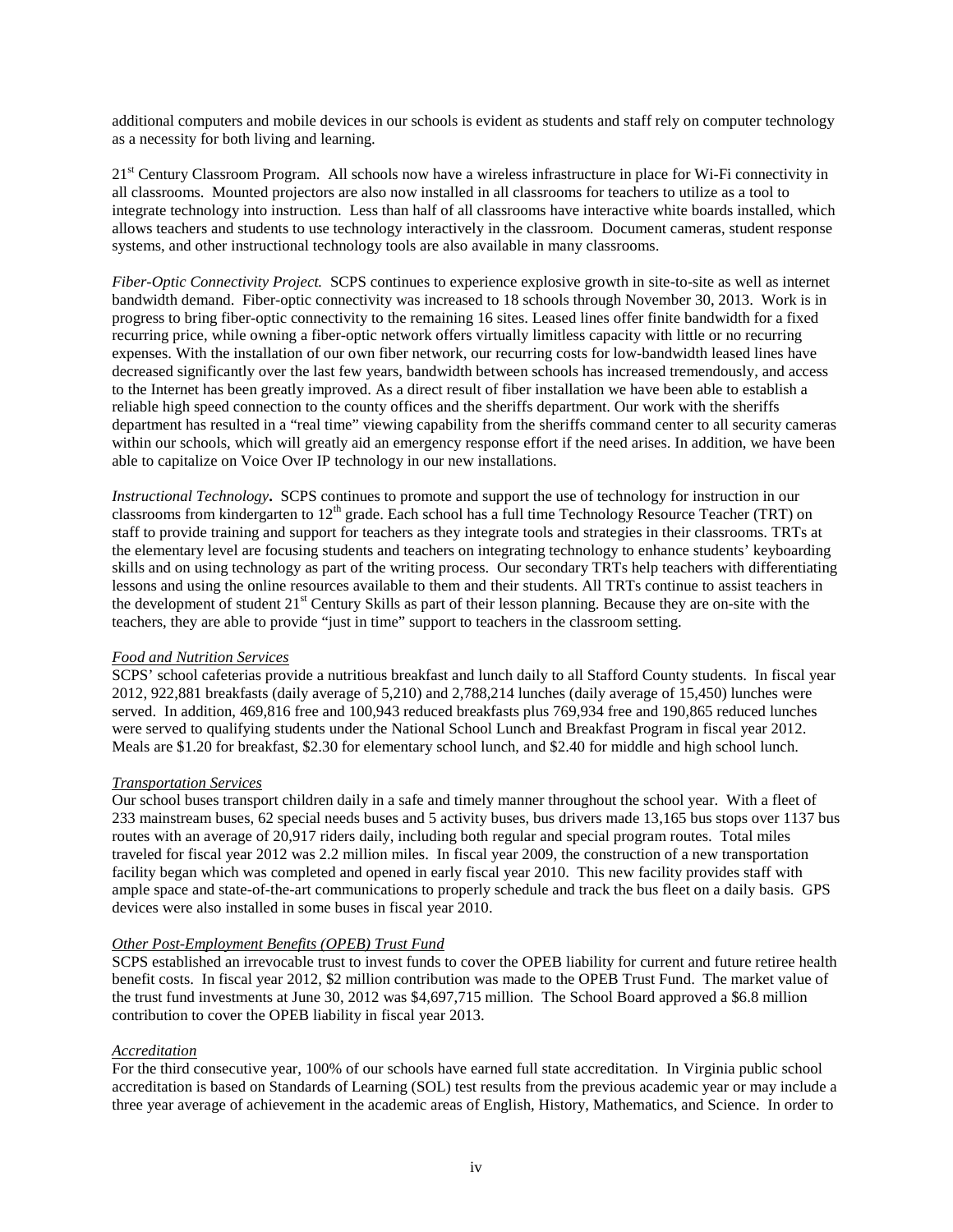earn full accreditation, a school must meet or exceed minimum benchmarks for SOL passing rates in English, History, Mathematics and Science during the previous school year or cumulatively over the past three school years.

Accreditation with Warning means that a school met or exceeded minimum benchmarks in every academic area except the area(s) cited. Accreditation Denied means that the school failed to meet the requirements for full accreditation for four consecutive years. Conditionally Accredited rating can apply to a new school, or a school that fails to meet full accreditation for four consecutive years. Historical accreditation data is also included in the statistical section of this document.

### *Adequate Yearly Progress (AYP)*

For the 2011-2012 school year, 37% of our schools made AYP. However, the school division overall did not achieve AYP. Public schools and school divisions in Virginia are assessed annually by the AYP standard of the No Child Left Behind law. To achieve AYP, a school or school division must meet 29 individual benchmarks as defined by No Child Left Behind. Of these 29 benchmarks, 28 relate to student participation and performance on state reading and mathematics tests from the previous school year.

Additionally, schools must meet or exceed the "Other Academic Indicator," defined as graduation rate at the high school level and can be state history, science, or writing test performance or attendance rate at middle and elementary school levels. For each AYP benchmark, a school or school division is rated against an annual measurable objective (AMO). For the 2011-12 school year, the AMO for Reading was 86%, while the AMO for Math was 85%.

Stafford County Public Schools in Virginia, under the *Elementary and Secondary Education Act of 1965* (ESEA) flexibility waiver granted on June 29, 2012, has established annual measurable objectives (AMOs) designed to reduce proficiency gaps between high- and low-performing schools within six years. Under the provisions of Virginia's application, new annual measurable objectives (AMOs) will be established to reduce the failure rate in half for the following subgroups over the next six years:

- All students
- Proficiency Gap Group 1 Economically Disadvantaged Students, English Language Learners, Students with Disabilities (unduplicated)
- Proficiency Gap Group  $2 Black$  students, not of Hispanic origin
- Proficiency Gap Group 3 Hispanic students, of one or more races
- Asian students
- Economically disadvantaged students
- English language learners
- Students with disabilities
- White students

### Annual Measurable Objectives (AMOs)

The AMOs are based on the actual performance of students in each subgroup for reading and mathematics. AMOs for mathematics for assessment years 2012 – 2013 through 2016 - 2017 culminate with all students in all subgroups achieving a pass rate of at least 73% in the subject. Reading AMOs for accountability years 2013-2014 through 2017-2018 will be determined based on subgroup pass rates on revised Reading SOL tests administered during 2012-2013.

### Safe Harbor

NCLB's "safe harbor" provision recognizing a ten-percent reduction in a subgroup's failure rate as acceptable progress remains in effect. In addition, under a new safe harbor provision for higher-performing schools and subgroups, federal requirements will be considered as being met if a pass rate exceeds the AMO target and falls within five percent of the previous years pass rate. This prevents schools from being penalized for typical year-toyear fluctuations in achievement. This safe harbor provision may not be invoked for more than two consecutive years.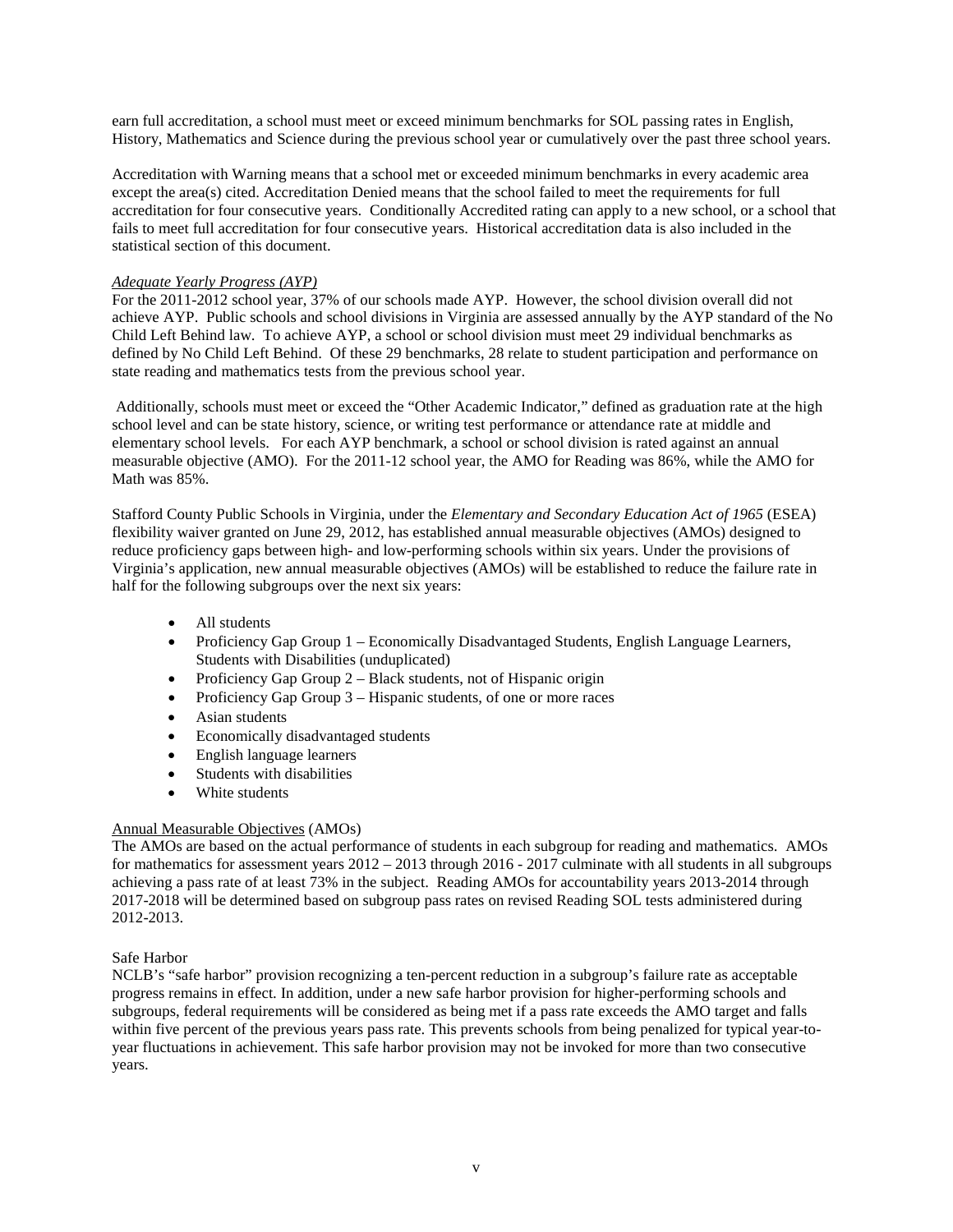### **Financial Information**

SCPS continues its sound financial condition as demonstrated by the financial statements and schedules included in this report, operating within the resources available while achieving many of its program goals. Approximately 85% of the current operating costs are related to employee compensation and providing competitive compensation and benefits to attract and retain qualified staff. This remains a top priority for SCPS.

SCPS will experience limited growth in state funding in the future. Funding from the Commonwealth of Virginia is expected to increase only in proportion to student growth and modest amounts for inflation, which will be mitigated by the increase in the composite index as the county grows in wealth compared to the rest of the Commonwealth. Appropriations from the County are expected to increase based on the anticipated rise in the composite index and are interdependent on the County's ability to maintain its unreserved general fund balance at 12% of total revenues in tight economic times.

### *Internal Controls*

The internal control system is designed to provide reasonable, but not absolute, assurance that SCPS' management objectives are met. The concept of reasonable assurance recognizes that: (1) the cost of a control should not exceed the benefits likely to be derived and (2) the valuation of costs and benefits requires estimates and judgments by management. A component of an internal control system should reduce to a relatively low level the risk that material errors or fraud may occur. Materiality is determined in relation to the financial statements as a whole. The system should ensure any material errors or fraud that occur are detected in a timely manner by employees in the normal course of performing their duties.

### *Budgetary Controls*

SCPS' management maintains budgetary controls to ensure compliance with the annual appropriated budget adopted by the School Board. In accordance with state law, the advertised budget is submitted to the Board of Supervisors (BOS) for appropriation. The BOS determines the level of local funding to be provided to SCPS. Based on that appropriation, the School Board makes changes in its advertised budget and adopts the approved budget in and about the May timeframe.

Legal spending control is placed on the individual fund categorical levels with regard to the County appropriations. However, SCPS has established account level control over the budget with functional reporting. The Department of Financial Services ensures that purchase orders and other procurement methods comply with legal purchasing requirements and sufficient budgeted funds are available for the purchases.

SCPS also maintains an encumbrance accounting system as one technique of accomplishing budgetary control. Expenditure commitments, including purchase orders and contracts, are encumbered to ensure funds have been reserved and will be available when payment is due. Outstanding encumbrances are reported as a reservation of fund balance in the Operating Fund Balance Sheet.

### *Risk Management*

The risk management program endeavors to minimize or eliminate, when possible, risks that endanger the safety and environmental health of the students, staff, property and financial resources of SCPS. These objectives are met by identifying risk exposures, measuring and analyzing them, and implementing appropriate procedures to correct them. The results are evaluated for effectiveness and revised, as necessary.

Liability risk is managed through insurance. SCPS' insurance policies include: property insurance, surety bonds, fiduciary insurance and catastrophic medical insurance for participants in the Virginia High School League. The self-insurance programs cover: health benefits to employees and workers' compensation. SCPS also retains the professional services of Rosenthal Insurance Consulting of Richmond, Virginia to lead and participate in identifying and analyzing areas of concern and providing assistance, ideas and solutions to reduce and control overall risk.

### *Cash Management*

The County is the custodian of all cash and investments of SCPS except certain cash on hand, investments held for certain capital projects, and funds held in local student activity accounts. SCPS' does not report a year-end cash balance as it is County policy to reclassify our year-end cash balances as Due from County. The Treasurer's Office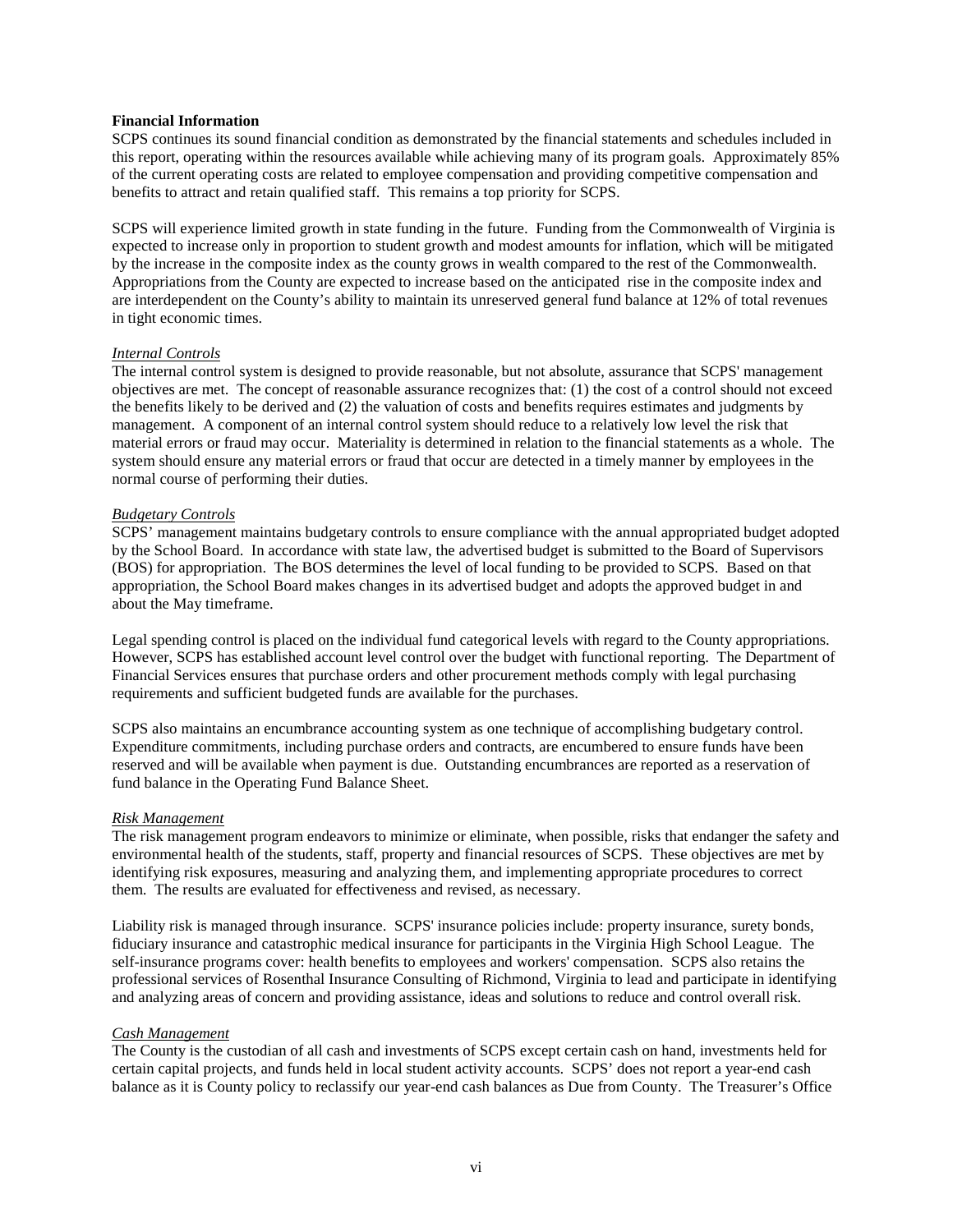has custodial and internal control responsibilities over SCPS cash and cash equivalents, with the exception of the fiduciary funds, which is explained in Note 1, Subsection F to the financial statements.

#### Acknowledgements

We would like to express our sincere gratitude to all members of the Department of Financial Services who assisted with the preparation of this report. The dedicated finance staff accomplished the major task of preparing this Comprehensive Annual Financial Report recognizing that our goal is to continuously improve financial accountability to the citizens of the County of Stafford.

We would also like to thank the School Board for their interest and support in conducting the financial affairs of SCPS in a responsible and progressive manner, in these challenging economic times. Continuing support is vital to the financial health of the school system and its mission.

Respectfully,

 $Bn/c$ raman Í

Randy Bridges, Ed. D. Superintendent

Lance W. Wolff, CPA, Assistant Superintendent for Financial Services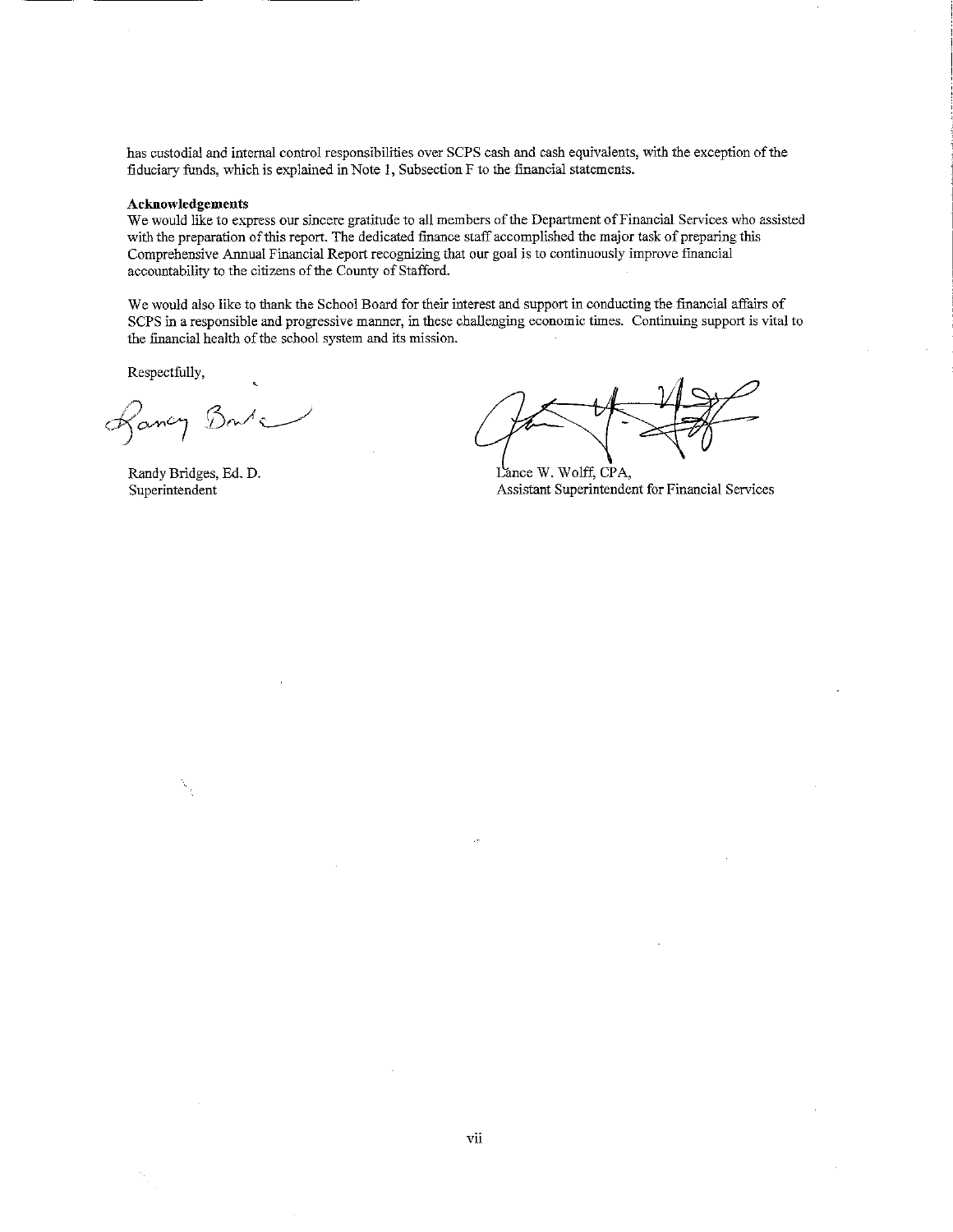# *Stafford County Public Schools*

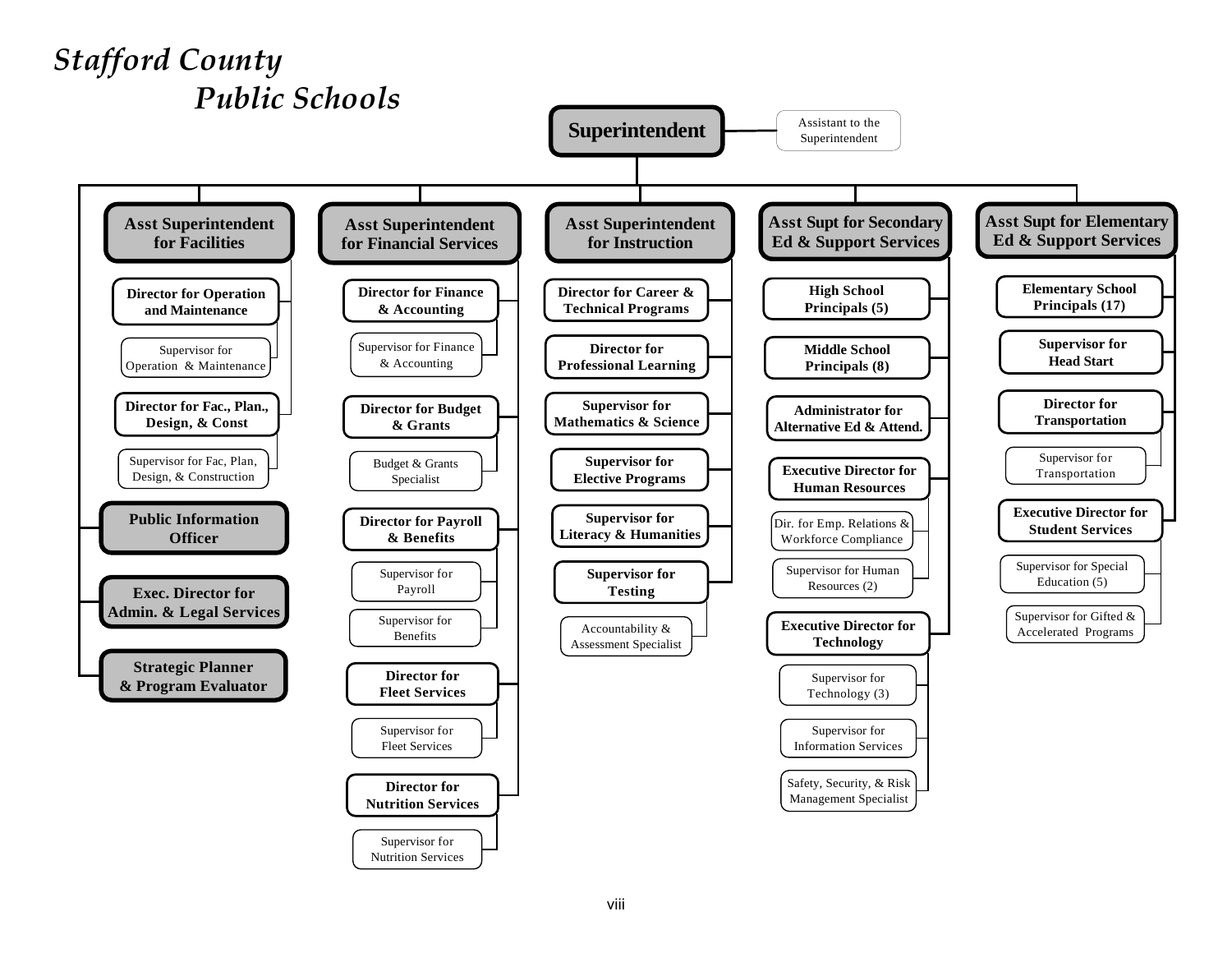Stafford County Public Schools A Component Unit of Stafford County, Virginia June 30, 2012

# **INDEPENDENT AUDITORS' REPORT**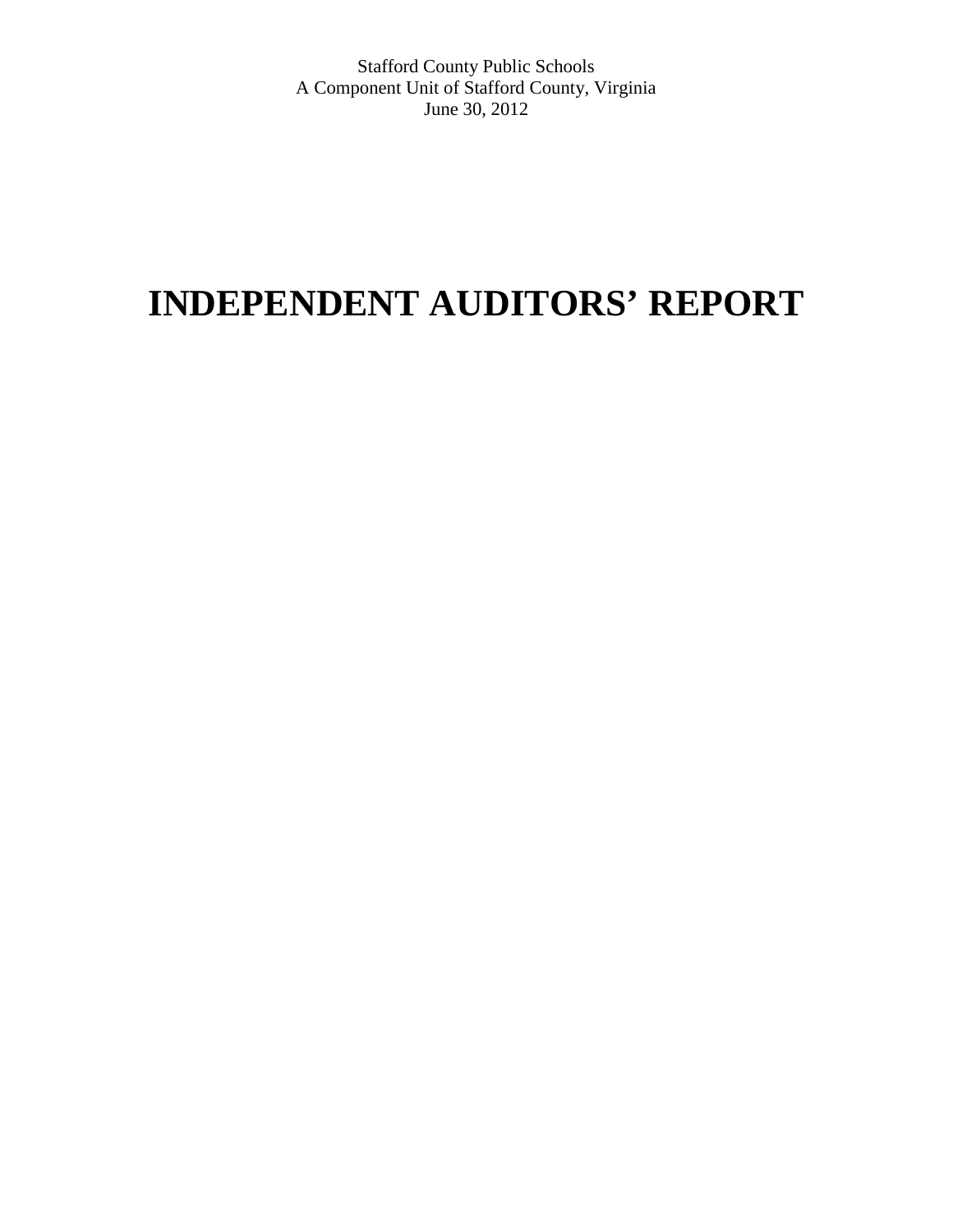ROBINSON, FARMER, COX ASSOCIATES

CERTIFIED PUBLIC ACCOUNTANTS A PROFESSIONAL LIMITED LIABILITY COMPANY

### **Independent Auditors' Report**

### **To the Honorable Members of the School Board Stafford County Public Schools Stafford, Virginia**

We have audited the accompanying financial statements of the governmental activities, each major fund, and the aggregate remaining fund information of the Stafford County Public Schools (a component unit of Stafford County, Virginia), as of and for the year ended June 30, 2012, which collectively comprise the Stafford County Public Schools' basic financial statements as listed in the table of contents. These financial statements are the responsibility of the Stafford County Public Schools' management. Our responsibility is to express opinions on these financial statements based on our audit.

We conducted our audit in accordance with auditing standards generally accepted in the United States of America; the standards applicable to financial audits contained in *Government Auditing Standards*, issued by the Comptroller General of the United States; and the *Specifications for Audits of Authorities, Boards, and Commissions,* issued by the Auditor of Public Accounts of the Commonwealth of Virginia. Those standards require that we plan and perform the audit to obtain reasonable assurance about whether the financial statements are free of material misstatement. An audit includes examining, on a test basis, evidence supporting the amounts and disclosures in the financial statements. An audit also includes assessing the accounting principles used and significant estimates made by management, as well as evaluating the overall financial statement presentation. We believe that our audit provides a reasonable basis for our opinions.

In our opinion, the financial statements referred to above present fairly, in all material respects, the respective financial position of the governmental activities, each major fund, and the aggregate remaining fund information of the Stafford County Public Schools, as of June 30, 2012, and the changes in financial position, and cash flows, where applicable, thereof for the year then ended in conformity with accounting principles generally accepted in the United States of America.

In accordance with *Government Auditing Standards*, we have also issued our report dated November 28, 2012, on our consideration of the Stafford County Public Schools' internal control over financial reporting and on our tests of its compliance with certain provisions of laws, regulations, contracts, and grant agreements and other matters. The purpose of that report is to describe the scope of our testing of internal control over financial reporting and compliance and the results of that testing, and not to provide an opinion on internal control over financial reporting or on compliance. That report is an integral part of an audit performed in accordance with *Government Auditing Standards* and should be considered in assessing the results of our audit.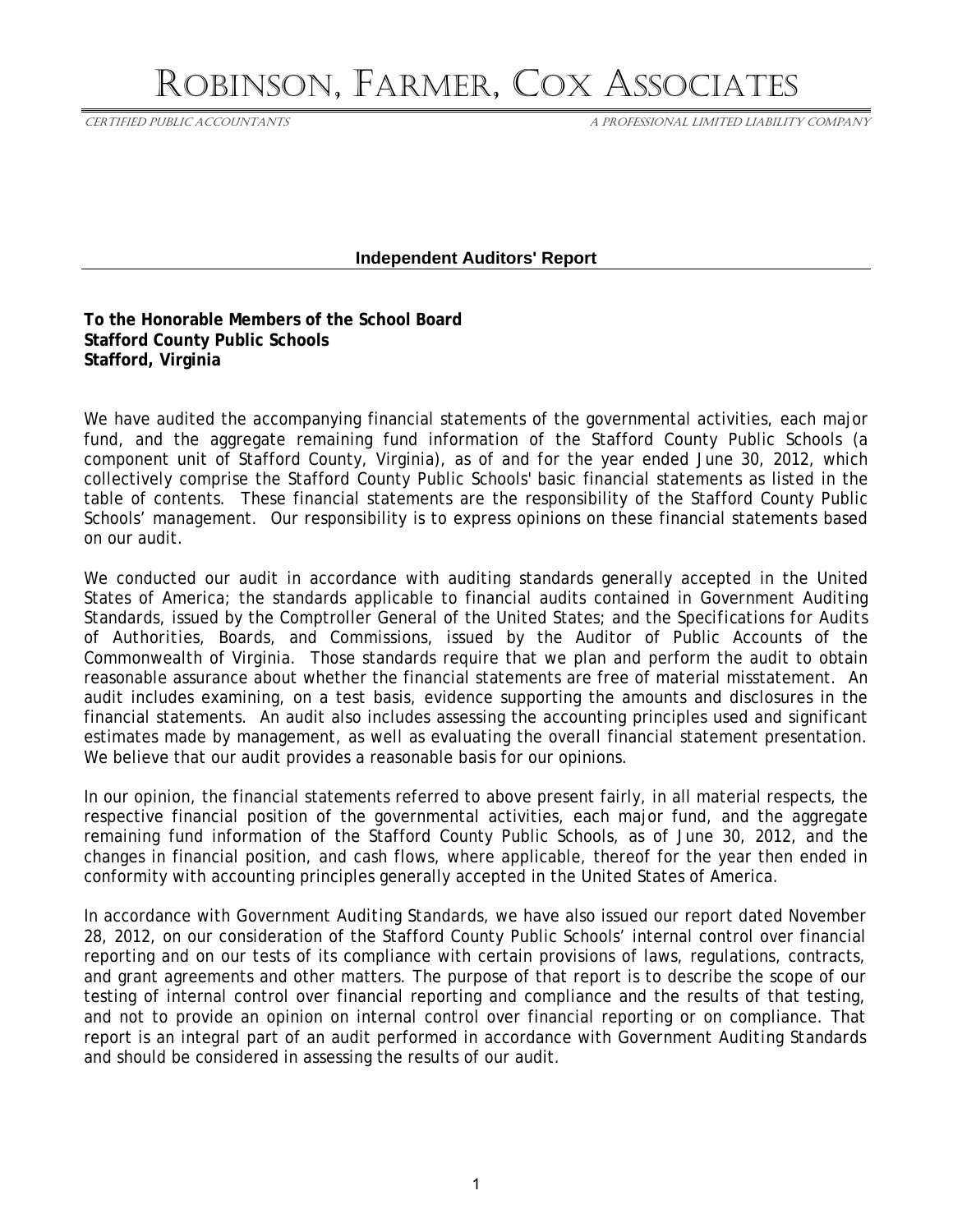Accounting principles generally accepted in the United States of America require that the management's discussion and analysis, budgetary comparison information, and schedules of pension and OPEB funding progress be presented to supplement the basic financial statements. Such information, although not a part of the basic financial statements, is required by the Governmental Accounting Standards Board, who considers it to be an essential part of financial reporting for placing the basic financial statements in an appropriate operational, economic, or historical context. We have applied certain limited procedures to the management's discussion and analysis and schedules of funding progress in accordance with auditing standards generally accepted in the United States of America, which consisted of inquiries of management about the methods of preparing the information and comparing the information for consistency with management's responses to our inquiries, the basic financial statements, and other knowledge we obtained during our audit of the basic financial statements. We do not express an opinion or provide any assurance on the management's discussion and analysis and schedules of funding progress because the limited procedures do not provide us with sufficient evidence to express an opinion or provide any assurance. The budgetary comparison information has been subjected to the auditing procedures applied in the audit of the basic financial statements and, in our opinion, is fairly stated in all material respects in relation to the basic financial statements taken as a whole.

Our audit was conducted for the purpose of forming opinions on the financial statements that collectively comprise the Stafford County Public Schools' financial statements as a whole. The introductory section, combining and individual nonmajor fund financial statements, and statistical section, are presented for purposes of additional analysis and are not a required part of the financial statements. The accompanying schedule of expenditures of federal awards is presented for purposes of additional analysis as required by U.S. Office of Management and Budget Circular A-133, *Audits of States, Local Governments, and Non-Profit Organizations*, and is also not a required part of the financial statements. The combining and individual nonmajor fund financial statements, and the schedule of expenditures of federal awards are the responsibility of management and were derived from and relate directly to the underlying accounting and other records used to prepare the financial statements. The information has been subjected to the auditing procedures applied in the audit of the financial statements and certain additional procedures, including comparing and reconciling such information directly to the underlying accounting and other records used to prepare the financial statements or to the financial statements themselves, and other additional procedures in accordance with auditing standards generally accepted in the United States of America. In our opinion, the information is fairly stated in all material respects in relation to the financial statements as a whole. The introductory and statistical sections have not been subjected to the auditing procedures applied in the audit of the basic financial statements and, accordingly, we do not express an opinion or provide any assurance on them.

Robertson, Tarmen, Cox associates

Fredericksburg, Virginia November 28, 2012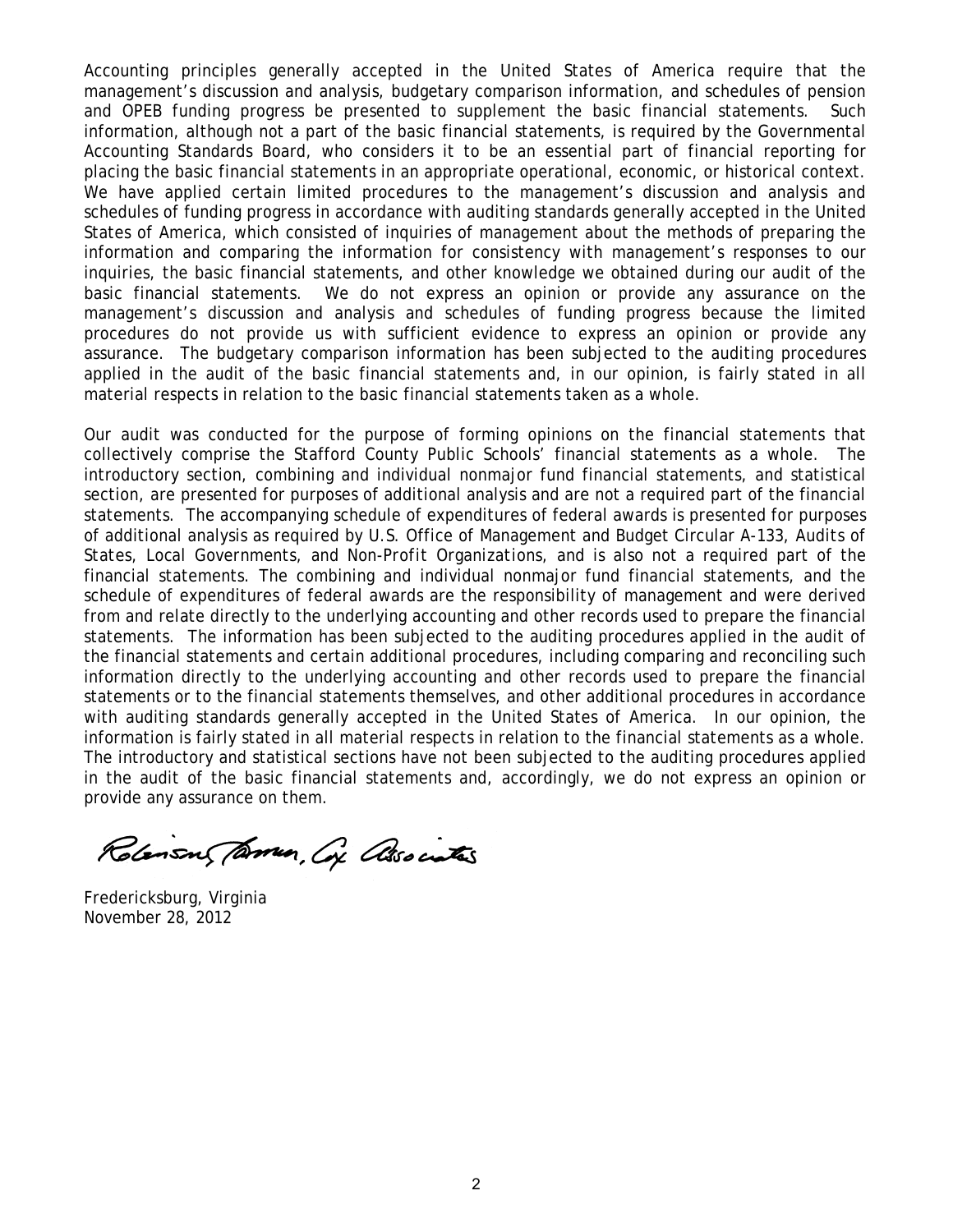Stafford County Public Schools A Component Unit of Stafford County, Virginia June 30, 2012

# **MANAGEMENT'S DISCUSSION AND ANALYSIS**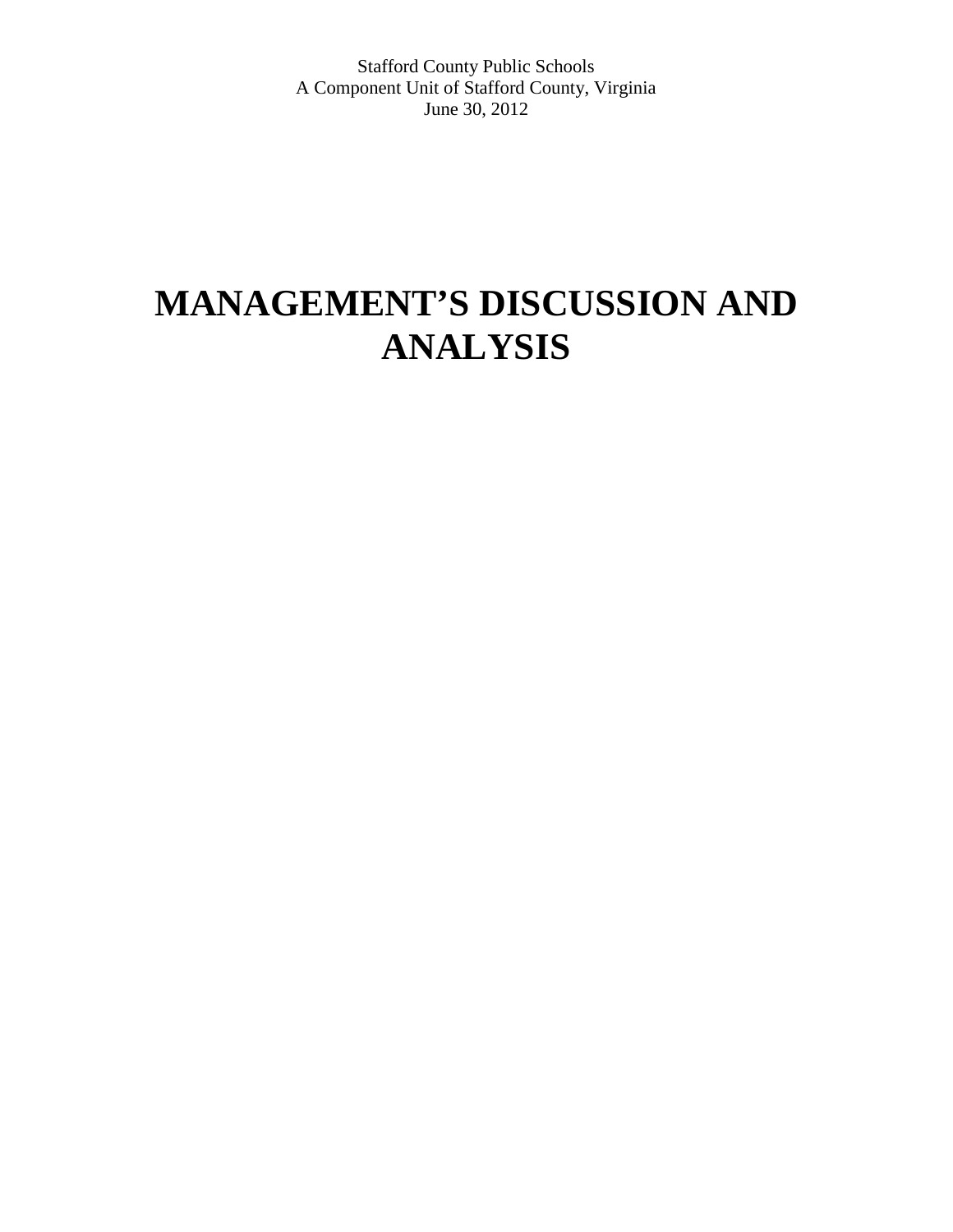### **INTRODUCTION**

As management of Stafford County Public Schools ("SCPS"), we offer readers an overview and analysis of financial activities for the fiscal year ended June 30, 2012. This section of the Comprehensive Annual Financial Report (CAFR) presents Management's Discussion and Analysis (MD&A) of the overall financial performance of SCPS during the fiscal year ended June 30, 2012. Readers are encouraged to consider this information in conjunction with SCPS' transmittal letter, basic financial statements and notes to the basic financial statements to enhance their understanding and use of the basic financial statements.

### **FINANCIAL HIGHLIGHTS**

SCPS' total net assets (assets less liabilities) on a government-wide basis were \$392.0 million at June 30, 2012, representing an increase of \$3.9 million, or 1.0%, from the total net assets of \$388.1 million at June 30, 2011, as restated. This increase was due to a \$4.7 million increase in governmental funds balance, an increase in capital assets of \$5.4 million, and an increase in debt of \$0.4 million while internal service funds suffered a loss of \$5.8 million. Noncurrent liabilities increased by \$3.4 million in fiscal year 2012 over fiscal year 2011 due to an \$3.0 million increase in the OPEB liability and a net increase of \$0.4 million in the noncurrent portion of long-term debt which consists of the noncurrent portion of compensated absences, long term portion of the debt owed to Stafford County and the long-term portion of the energy capital lease. Current liabilities increased by \$2.7 million over fiscal year 2011 due primarily to an increase in accrued salaries and benefits.

For fiscal year 2012, SCPS' governmental activities expenses of \$285.2 million exceeded program revenues (charges for services plus grants and contributions) of \$89.6 million by \$195.6 million. This excess is a 2.3% decrease in the \$200.3 million excess for fiscal year 2011. Additionally, general revenues, unreserved funds available for all educational purposes, including contributions from the County and general contributions from the state and federal governments, increased by \$3.5 million, or 1.8%, from \$196.0 million in fiscal year 2011 to \$199.5 million in fiscal year 2012.

SCPS' General Fund (otherwise referred to as the Operating Fund) reported a fund balance of \$5.3 million as of the fiscal year ended June 30, 2012. This represents a decrease of \$2.7 million, or 33.8%, as compared to the June 30, 2011 fund balance of \$8.0 million. This is due to a decrease in encumbrances at the end of fiscal year 2012.

### **OVERVIEW OF THIS COMPREHENSIVE ANNUAL FINANCIAL REPORT (CAFR)**

According to the Government Accounting Standards Board (GASB), state and local governments are encouraged to prepare a CAFR "covering all funds and activities of the primary government and providing an overview of all discretely presented component units of a reporting entity – including an Introductory section, Management's Discussion and Analysis (MD&A), basic financial statements, required supplementary information (other than the MD&A), combining and individual fund statements, schedules, narrative explanations, and a statistical section". The GASB has further identified a set of basic financial statements and Required Supplementary Information (RSI) disclosures that are required to be in compliance with Generally Accepted Accounting Principles (GAAP) and the minimum required contents of a governmental financial report, which are as follows:

- Management's Discussion and Analysis (MD&A) as Required Supplementary Information (RSI)
- **Basic Financial Statements** 
	- o Government-wide Financial Statements
	- o Fund Financial Statements
	- o Notes to the Financial Statements
- Required Supplementary Information (RSI) other than MD&A

The CAFR is to include four major sections: (1) Introductory, (2) Financial, (3) Statistical, and (4) Compliance.

**Introductory section:** The introductory section includes a table of contents, a letter of transmittal, a list of principal officials and an organizational chart. This introductory section is unaudited.

**Financial section:** The financial section includes the auditor's report, MD&A, the basic financial statements (i.e., government-wide, fund and accompanying notes), RSI and other supplementary information (i.e., combining financial statements and supporting schedules).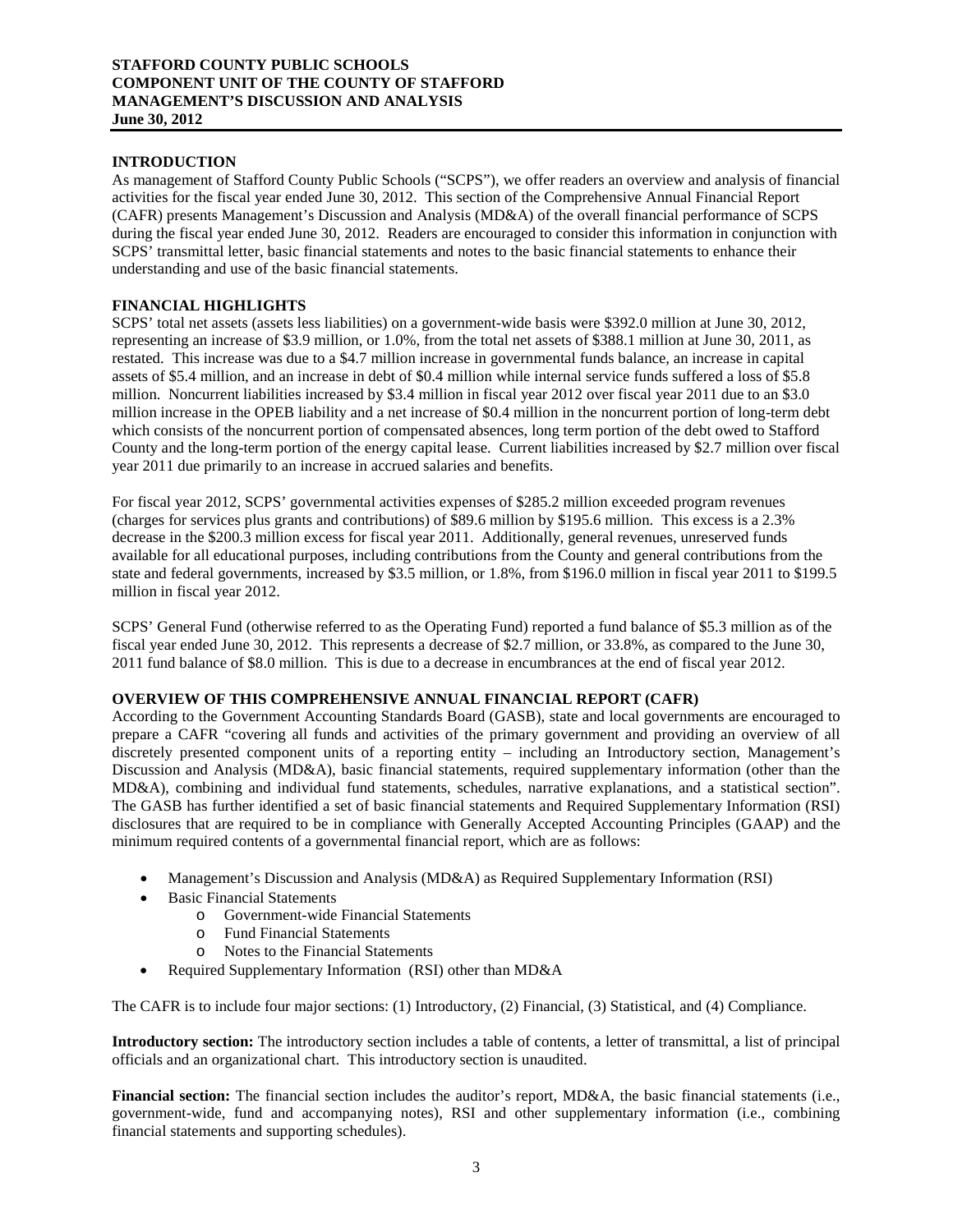### **OVERVIEW OF THIS COMPREHENSIVE ANNUAL FINANCIAL REPORT (CAFR) (Continued)**

**Statistical section:** The purpose of this section is to provide historical and trend data to help the reader of the financial statements better understand, review and analyze the overall viability of the governmental entity and its economic status. This section presents various tables with 10 year historical information on financial trends, revenue capacity, debt capacity, demographic and economic information and operating data. This section is unaudited.

GASB *Statement No. 44 "Economic Condition Reporting: The Statistical Section"* (May 2004) provided guidance on the content of the statistical section to include five categories: (1) financial trend information, (2) revenue capacity information, (3) debt capacity information, (4) demographic and economic information, and (5) operating information. Sources and assumptions must be described for all statistical information presented. Other information is permissible as long as it supports the goal of improving a user's basic understanding and analysis of the governmental entity's economic condition.

**Compliance section:** The final section is the compliance section, which includes information with respect to the Single Audit Act (discussed in the Transmittal Letter) as well as the following two auditor's reports: (1) Report on Internal Control over Financial Reporting and on Compliance and Other Matters and (2) Report on Compliance with Requirements Applicable to Each Major Program and on Internal Control Over Compliance in Accordance with OMB Circular A-133. The Schedule of Expenditures of Federal Awards along with the related note disclosures is also included in this section.

### **THE BASIC FINANCIAL STATEMENTS**

There are two types of financial statement presentations, the government-wide (for SCPS as a whole) and the fund financial statements (for each SCPS fund). The government-wide financial statements provide both long-term and short-term information about the SCPS' overall financial status on an economic resource focus. The remaining statements are fund financial statements that focus on a current financial resource basis and individual parts of SCPS' operations in greater depth and detail than the government-wide financial statements.

Also included in the financial statements are *notes* that explain some of the information in the financial statements and provide more detailed financial data and explanations. Following the financial statements is a section of *required supplementary information* that further explains and supports the information in the financial statements.

The following chart summarizes the major features of SCPS' financial statements and the types of information they contain. The remainder of this overview section of management's discussion and analysis explains the structure and contents of each of the statements.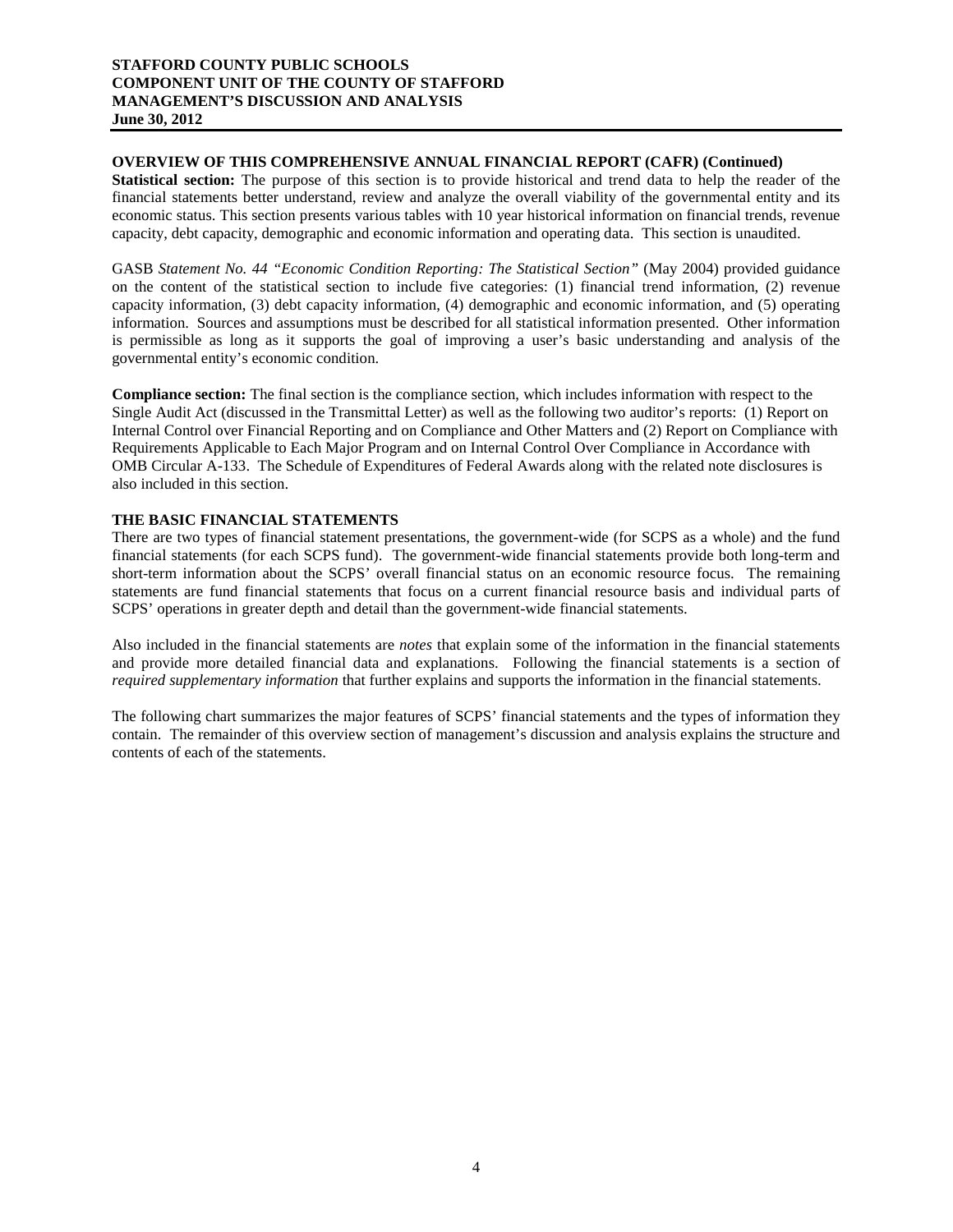### **THE BASIC FINANCIAL STATEMENTS (Continued)**

The major features of SCPS' government-wide financial statements and fund financial statements are as follows:

|                                                 | Government-wide                                                                                                    | <b>Fund Financial Statements</b>                                                                                                                                                                   |                                                                                                                                                                       |                                                                                                                                                                                                                                                   |  |  |  |
|-------------------------------------------------|--------------------------------------------------------------------------------------------------------------------|----------------------------------------------------------------------------------------------------------------------------------------------------------------------------------------------------|-----------------------------------------------------------------------------------------------------------------------------------------------------------------------|---------------------------------------------------------------------------------------------------------------------------------------------------------------------------------------------------------------------------------------------------|--|--|--|
|                                                 | <b>Financial Statements</b>                                                                                        | <b>Governmental Funds</b>                                                                                                                                                                          | Proprietary<br><b>Funds</b>                                                                                                                                           | <b>Fiduciary</b><br><b>Funds</b>                                                                                                                                                                                                                  |  |  |  |
| Scope                                           | Entire school system                                                                                               | Activities of school<br>system not fiduciary or<br>proprietary, such as<br>Operating, Capital<br>Projects, Food and<br>Nutrition Services and<br><b>Grants Funds</b>                               | Activities of school<br>system operating<br>similar to private<br>businesses, such as<br>Fleet Services, Health<br>Benefits and Workers'<br><b>Compensation Funds</b> | Activities of school<br>system with an agent or<br>trustee overseeing<br>resources, such as<br>OPEB, Scholarship and<br><b>Endowment Trust,</b><br>School Activity Agency<br>Funds and Employee<br><b>Flexible Spending</b><br><b>Agency Fund</b> |  |  |  |
| Required<br>financial<br>statements             | Statement of net<br>assets<br>Statement of<br>$\bullet$<br>activities                                              | Balance sheet<br>Statement of<br>revenues,<br>expenditures, and<br>changes in fund<br>balance                                                                                                      | Statement of net<br>٠<br>assets<br>Statement of<br>$\bullet$<br>revenues,<br>expenses, and<br>changes in net<br>assets<br>Statement of cash<br>flows                  | Statement of<br>$\bullet$<br>fiduciary net assets<br>Statements of<br>$\bullet$<br>changes in fiduciary<br>net assets                                                                                                                             |  |  |  |
| Accounting<br>basis and<br>measurement<br>focus | Accrual accounting<br>and economic<br>resources focus                                                              | Modified accrual<br>accounting and current<br>financial resources<br>focus                                                                                                                         | Accrual accounting<br>and economic<br>resources focus                                                                                                                 | Agency Fund - cash<br>basis of accounting<br>Trust Fund – accrual<br>accounting and economic<br>resources focus                                                                                                                                   |  |  |  |
| Type of<br>asset/liability<br>information       | All assets and<br>liabilities, both<br>financial and capital,<br>and short-term and<br>long-term                   | Only assets expected to<br>be used up and<br>liabilities that come<br>due during the year or<br>soon thereafter, no<br>capital assets included                                                     | All assets and<br>liabilities, both<br>financial and capital,<br>and short-term and<br>long-term                                                                      | Agency Fund - does not<br>contain capital assets nor<br>liabilities<br>Trust Fund – all financial<br>assets and liabilities,<br>short-term and long-term                                                                                          |  |  |  |
| Type of<br>inflow/outflow<br>information        | All revenues earned<br>and expenditures<br>incurred during year,<br>regardless of when<br>cash is received or paid | Revenues when cash is<br>received during or<br>soon after year-end;<br>expenditures when<br>goods or services have<br>been received and<br>payment is due during<br>the year or soon<br>thereafter | All revenues earned<br>and expenses incurred<br>during year, regardless<br>of when cash is<br>received or paid                                                        | Agency Fund - all<br>receipts as received and<br>disbursements as paid<br>Trust Fund – all revenues<br>earned and expenses<br>incurred during year                                                                                                |  |  |  |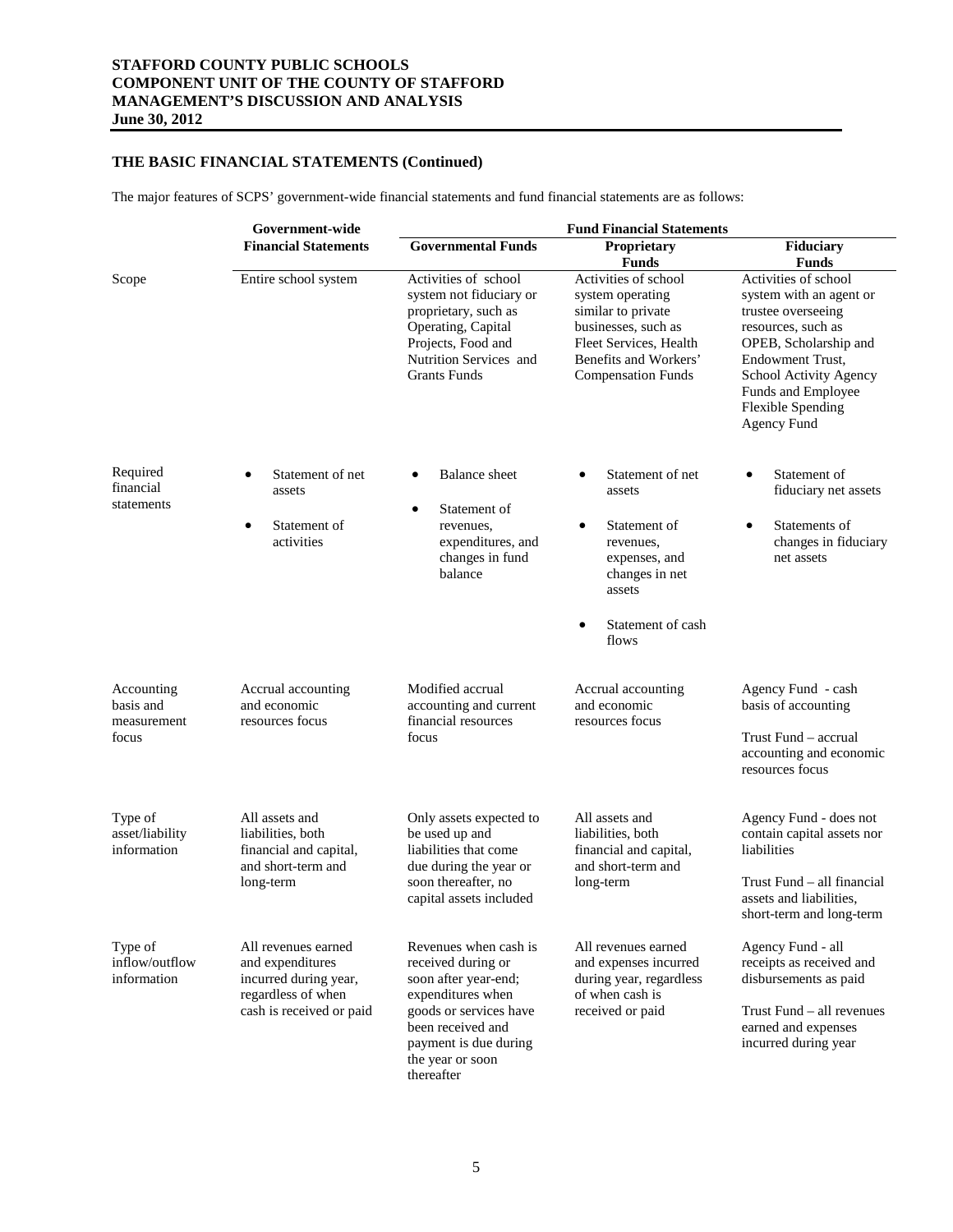### **FINANCIAL ANALYSIS OF SCPS AS A WHOLE**

Following is a discussion of the major financial highlights in SCPS' government-wide financial statements.

### **Net Assets**

Total net assets at June 30, 2012 increased by \$3.9 million, or 1.0%, over June 30, 2011, as restated. Current assets decreased by \$5.0 million, or 6.0%, due to a decrease in cash of \$1.8 million, a decrease in accounts receivable of \$2.5 million and a decrease in due from primary government of \$.07 million from 2011 to 2012. Restricted assets increased by \$9.3 million, or 113.4%, from 2011 to 2012 due to an increase in VPSA bond proceeds received from the County. The net capital assets increased by \$5.6 million, or 1.5%, due to renovation of Falmouth Elementary School. Current liabilities increased by \$2.7 million or 5.5% due to \$1.6 million increase in accrued salaries and benefits, \$0.5 million increase in accounts payable and retainage payable and \$0.4 increase in accrued insurance claims. Noncurrent liabilities increased by 3.4 million due to an increase in the OPEB liability of \$3.0 million and a \$0.5 million increase in the noncurrent portion of long-term debt from 2011 to 2012. The restricted net assets increased by \$6.1 million, or 52.9%, due to \$6.8 million of the net assets from the Capital Project Fund being restricted, \$0.9 less being restricted the general operating fund and \$0.2 million increase in the Food and Nutrition Services Fund's net assets classified as restricted. The unrestricted net assets decreased by \$8.2 million, or 170.9%, due primarily to the decrease in encumbrances classified as unrestricted in the governmental funds of \$1.4 million, and the net decrease in internal service funds unrestricted assets of loss of \$6.0 million.

The following table provides a summary of SCPS' net assets as of June 30, 2012 and 2011:

#### **Summary of Net Assets**

As of June 30,

(In thousands of dollars)

|                             | <b>Governmental Activities</b> |         |    |             |    |               |             |  |  |  |  |  |
|-----------------------------|--------------------------------|---------|----|-------------|----|---------------|-------------|--|--|--|--|--|
|                             |                                |         |    | 2011        |    |               |             |  |  |  |  |  |
|                             |                                | 2012    |    | as restated |    | <b>Change</b> | % Change    |  |  |  |  |  |
| Assets:                     |                                |         |    |             |    |               |             |  |  |  |  |  |
| Current assets              | \$                             | 78,136  | \$ | 83,138      | \$ | (5,002)       | $-6.0\%$    |  |  |  |  |  |
| Noncurrent assets:          |                                |         |    |             |    |               |             |  |  |  |  |  |
| Restricted assets           |                                | 17,440  |    | 8,168       |    | 9,272         | 113.5 %     |  |  |  |  |  |
| Capital assets, net         |                                | 379,568 |    | 373,920     |    | 5,648         | 1.5 %       |  |  |  |  |  |
| Total assets                |                                | 475,144 |    | 465,226     |    | 9,918         | 2.1 %       |  |  |  |  |  |
| Liabilities:                |                                |         |    |             |    |               |             |  |  |  |  |  |
| Current liabilities         |                                | 51,218  |    | 48,558      |    | 2,660         | 5.5 %       |  |  |  |  |  |
| Noncurrent liabilities      |                                | 31,929  |    | 28,536      |    | 3,393         | %<br>11.9   |  |  |  |  |  |
| <b>Total liabilities</b>    |                                | 83,147  |    | 77,094      |    | 6,053         | %<br>7.9    |  |  |  |  |  |
| Net assets:                 |                                |         |    |             |    |               |             |  |  |  |  |  |
| Invested in capital assets, |                                |         |    |             |    |               |             |  |  |  |  |  |
| net of related debt         |                                | 377,833 |    | 371,880     |    | 5,953         | 1.6 $%$     |  |  |  |  |  |
| Restricted                  |                                | 17,548  |    | 11,479      |    | 6,069         | - %<br>52.9 |  |  |  |  |  |
| Unrestricted                |                                | (3,384) |    | 4,773       |    | (8,157)       | $(170.9)$ % |  |  |  |  |  |
| <b>Total net assets</b>     | \$                             | 391,997 | \$ | 388,132     | \$ | 3,865         | 1.0<br>%    |  |  |  |  |  |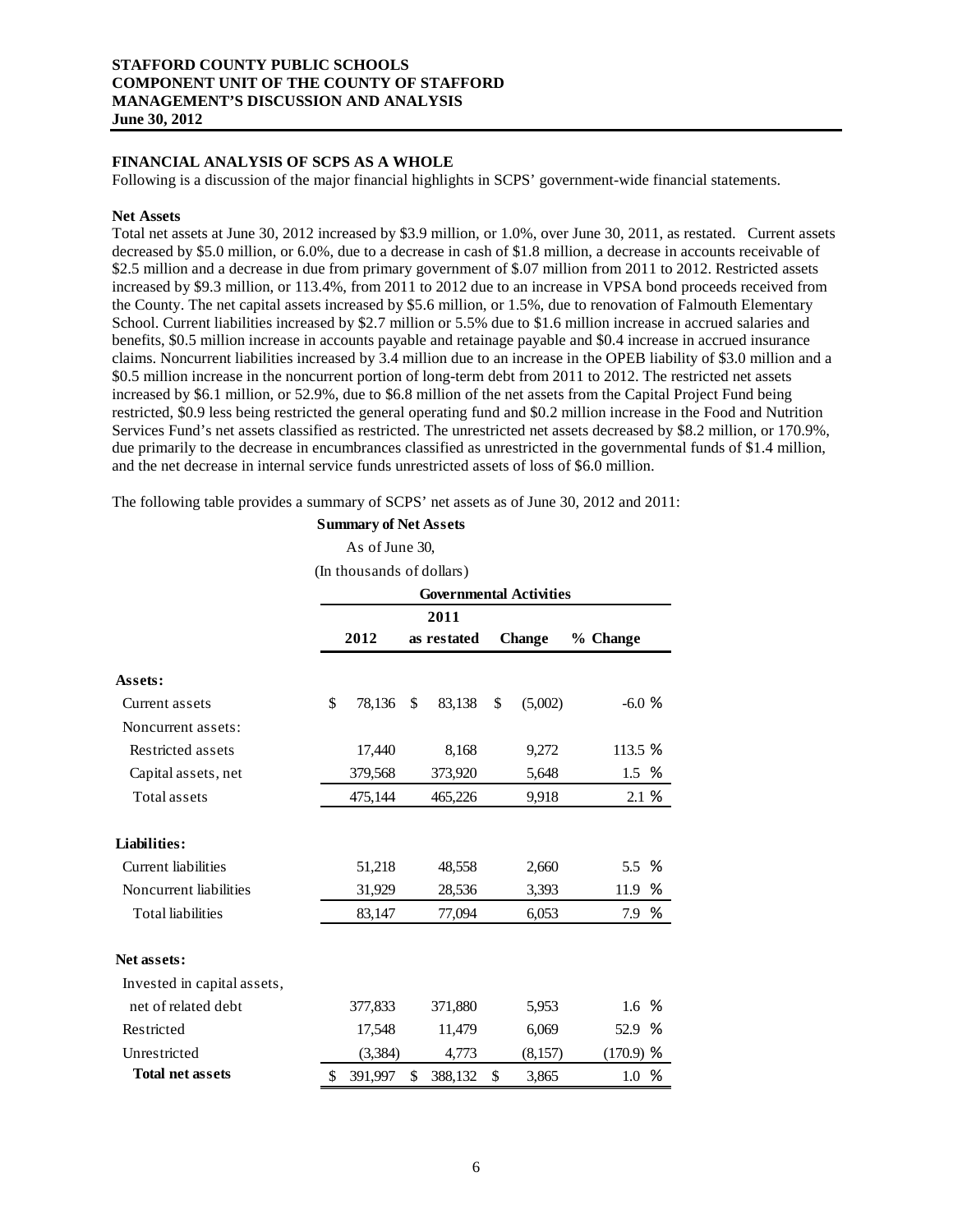### **FINANCIAL ANALYSIS OF SCPS AS A WHOLE (Continued)**

### **Changes in Net Assets**

Operating grants and contributions revenue decrease as a result in the decrease in American Reinvestment and Recovery Act (ARRA) funds received from the Federal Government. General revenues increased due to an increase in funds received from the Commonwealth of Virginia for sales tax and basic aid. Capital grants and contributions increase due to an increase in the VPSA bond proceeds received from the County in 2012. Capital Outlay program expenses decreased due to a decrease in capital outlay purchases in 2012.

The following table summarizes SCPS' changes in net assets for the fiscal years ended June 30, 2012 and 2011:

#### **Summary of Changes in Net Assets**

For the Fiscal Year Ended June 30,

| (In thousands of dollars)                       |                                |            |    |           |    |                 |              |          |  |  |  |
|-------------------------------------------------|--------------------------------|------------|----|-----------|----|-----------------|--------------|----------|--|--|--|
|                                                 | <b>Governmental Activities</b> |            |    |           |    |                 |              |          |  |  |  |
|                                                 |                                | 2012       |    | 2011      |    | <b>Variance</b> | % Variance   |          |  |  |  |
| <b>Revenues:</b>                                |                                |            |    |           |    |                 |              |          |  |  |  |
| Program revenues:                               |                                |            |    |           |    |                 |              |          |  |  |  |
| Charges for services                            | \$                             | 16,405     | \$ | 17,283    | \$ | (878)           |              | (5) %    |  |  |  |
| Operating grants and contributions              |                                | 48,627     |    | 55,910    |    | (7,283)         |              | $(13)$ % |  |  |  |
| Capital grants and contributions                |                                | 24,581     |    | 8,412     |    | 16,169          |              | 192 %    |  |  |  |
| <b>General revenues:</b>                        |                                |            |    |           |    |                 |              |          |  |  |  |
| Sales tax                                       |                                | 23,710     |    | 22,460    |    | 1,250           | 6            | %        |  |  |  |
| Basic aid                                       |                                | 76,666     |    | 73,735    |    | 2,931           |              | 4 %      |  |  |  |
| Unrestricted grants and contributions           |                                | 98,599     |    | 99,324    |    | (725)           |              | $(1)$ %  |  |  |  |
| Investment earnings                             |                                | 33         |    | 22        |    | 11              |              | 50 %     |  |  |  |
| Gain (loss) on capital asset disposal           |                                | 41         |    | 80        |    | (39)            |              | $(49)$ % |  |  |  |
| Miscellaneous                                   |                                | 419        |    | 332       |    | 87              |              | 26 %     |  |  |  |
| <b>Total Revenues</b>                           |                                | 289,081    |    | 277,558   |    | 11,523          |              | 4 %      |  |  |  |
| Program expenses:                               |                                |            |    |           |    |                 |              |          |  |  |  |
| Education:                                      |                                |            |    |           |    |                 |              |          |  |  |  |
| Instruction                                     |                                | 171,742    |    | 166,801   |    | 4,941           | 3            | %        |  |  |  |
| Administrative, attendance, and health services |                                | 41,426     |    | 41,072    |    | 354             |              | $1\%$    |  |  |  |
| Pupil transportation                            |                                | 13,470     |    | 13,459    |    | 11              | 0            | %        |  |  |  |
| Operation and maintenance                       |                                | 20,109     |    | 20,326    |    | (217)           |              | $(1)$ %  |  |  |  |
| Nutrition services                              |                                | 11,157     |    | 10,564    |    | 593             | 6            | %        |  |  |  |
| <b>Facilities</b>                               |                                | 12,576     |    | 11,885    |    | 691             | 6            | %        |  |  |  |
| Technology                                      |                                | 13,871     |    | 14,167    |    | (296)           |              | $(2)$ %  |  |  |  |
| Capital outlay                                  |                                | 783        |    | 3,482     |    | (2,699)         |              | $(78)$ % |  |  |  |
| Interest and fiscal charges                     |                                | 82         |    | 102       |    | (20)            |              | $(20)$ % |  |  |  |
| <b>Total program expenses</b>                   |                                | 285,216    |    | 281,858   |    | 3,358           | $\mathbf{1}$ | %        |  |  |  |
| <b>Change in net assets</b>                     |                                | 3,865      |    | (4,300)   |    | 8,165           | $(190)$ %    |          |  |  |  |
| Beginning net assets, as restated               |                                | 388,132    |    | 392,432   |    | (4,300)         |              | (1) %    |  |  |  |
| <b>Ending net assets</b>                        |                                | \$ 391,997 |    | \$388,132 | \$ | 3,865           |              | 1 %      |  |  |  |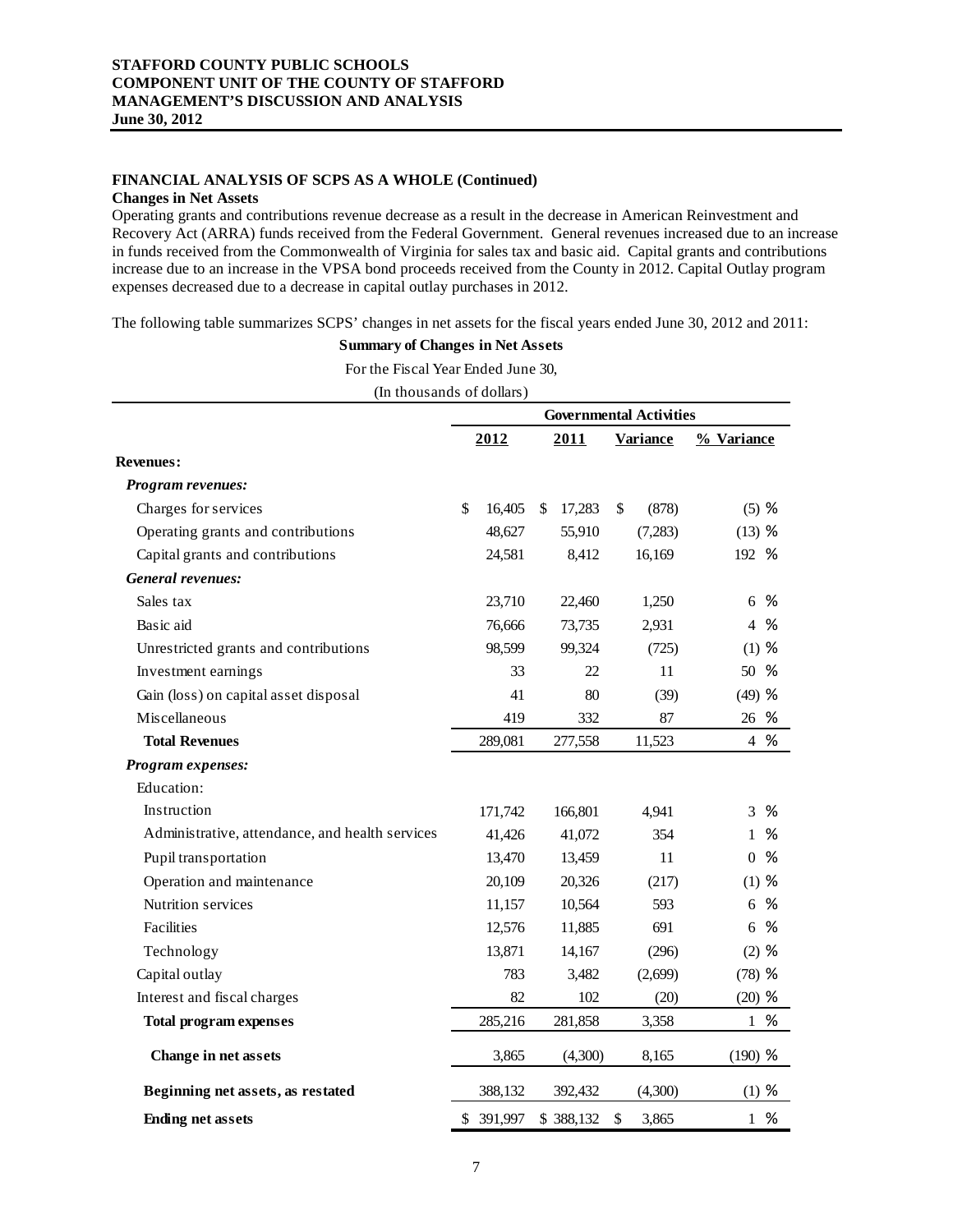### **GENERAL FUND BUDGETARY HIGHLIGHTS**

It is the duty of each division's superintendent to prepare and submit to the school board the estimate of the amount of money deemed to be needed during the next fiscal year for the support of the school division. The school board, after a public hearing to receive the views of the public, shall submit its estimate of the amount of money deemed to be needed during the next fiscal year for the support of the public schools of the school division to the board of supervisors appropriating funds for the school division, by the 1st day of April. The estimate shall set up the amount of money deemed to be needed for each major classification prescribed by the Board of Education and such other headings or items as may be necessary. The board of supervisors must provide the funding approval for the school board's budget proposal by May 1 of each year or within 30 days after the close of the General Assembly, whichever is later.

Below is a summary of SCPS' operating fund budget for the fiscal year ended June 30, 2012:

| Operating Fund Dudget Bunning y         |    |               |   |            |   |                     |    |                         |  |  |  |  |  |
|-----------------------------------------|----|---------------|---|------------|---|---------------------|----|-------------------------|--|--|--|--|--|
| For the fiscal year ended June 30, 2012 |    |               |   |            |   |                     |    |                         |  |  |  |  |  |
|                                         |    |               |   |            |   |                     |    | Variance from           |  |  |  |  |  |
|                                         |    | <b>Budget</b> |   |            |   | <b>Final Budget</b> |    |                         |  |  |  |  |  |
|                                         |    | Original      |   | Final      |   | Actual              |    | Favorable (Unfavorable) |  |  |  |  |  |
| <b>Operating Activity Category</b>      |    |               |   |            |   |                     |    |                         |  |  |  |  |  |
| Total revenues                          | S. | 236,994       |   | \$237,727  |   | \$235,151           | -8 | (2,576)                 |  |  |  |  |  |
| Total expenditures                      |    | (237,094)     |   | (245, 295) |   | (237,317)           |    | 7,978                   |  |  |  |  |  |
| Total other financing uses              |    | 100           |   | (400)      |   | (500)               |    | (100)                   |  |  |  |  |  |
| Net change in fund balance              | \$ |               | S | (7,968)    | S | (2.666)             | S  | 5,302                   |  |  |  |  |  |

## **Operating Fund Budget Summary**

### **CAPITAL ASSETS**

Below is a summary of SCPS' net capital assets as of June 30, 2012 and 2011. Additional information on SCPS's capital assets can be found in Note 8.

### **Net Capital Assets Summary**

As of June 30,

| (Net of depreciation, in thousands of dollars) |    |                           |    |             |    |                               |               |             |  |  |  |  |
|------------------------------------------------|----|---------------------------|----|-------------|----|-------------------------------|---------------|-------------|--|--|--|--|
|                                                |    | <b>Governmental Funds</b> |    |             |    | <b>Internal Service Funds</b> |               |             |  |  |  |  |
|                                                |    |                           |    |             |    |                               |               |             |  |  |  |  |
|                                                |    | 2012                      |    | as restated |    | 2012                          |               | <b>2011</b> |  |  |  |  |
| <b>Capital Asset Category</b>                  |    |                           |    |             |    |                               |               |             |  |  |  |  |
| Land & land improvements                       | \$ | 60,767                    | \$ | 61,077      | \$ | 707                           | <sup>\$</sup> | 754         |  |  |  |  |
| Assets not yet placed in service               |    | 82                        |    | 154         |    |                               |               |             |  |  |  |  |
| Construction in progress                       |    | 5,675                     |    | 4,413       |    | 225                           |               |             |  |  |  |  |
| Building & building improvements               |    | 297,769                   |    | 294,012     |    | 486                           |               | 468         |  |  |  |  |
| Furniture $&$ equipment                        |    | 3,337                     |    | 3,361       |    | 68                            |               | 72          |  |  |  |  |
| <b>Vehicles</b>                                |    | 8,811                     |    | 8,326       |    | 12                            |               | 16          |  |  |  |  |
| Software                                       |    | 206                       |    | 181         |    | 39                            |               | 55          |  |  |  |  |
| Technology infrastructure                      |    | 1,159                     |    | 769         |    |                               |               |             |  |  |  |  |
| Distribution and collection system             |    | 225                       |    | 262         |    |                               |               |             |  |  |  |  |
| Total net capital assets                       | \$ | 378,031                   | S  | 372,555     | \$ | 1,537                         | \$            | 1,365       |  |  |  |  |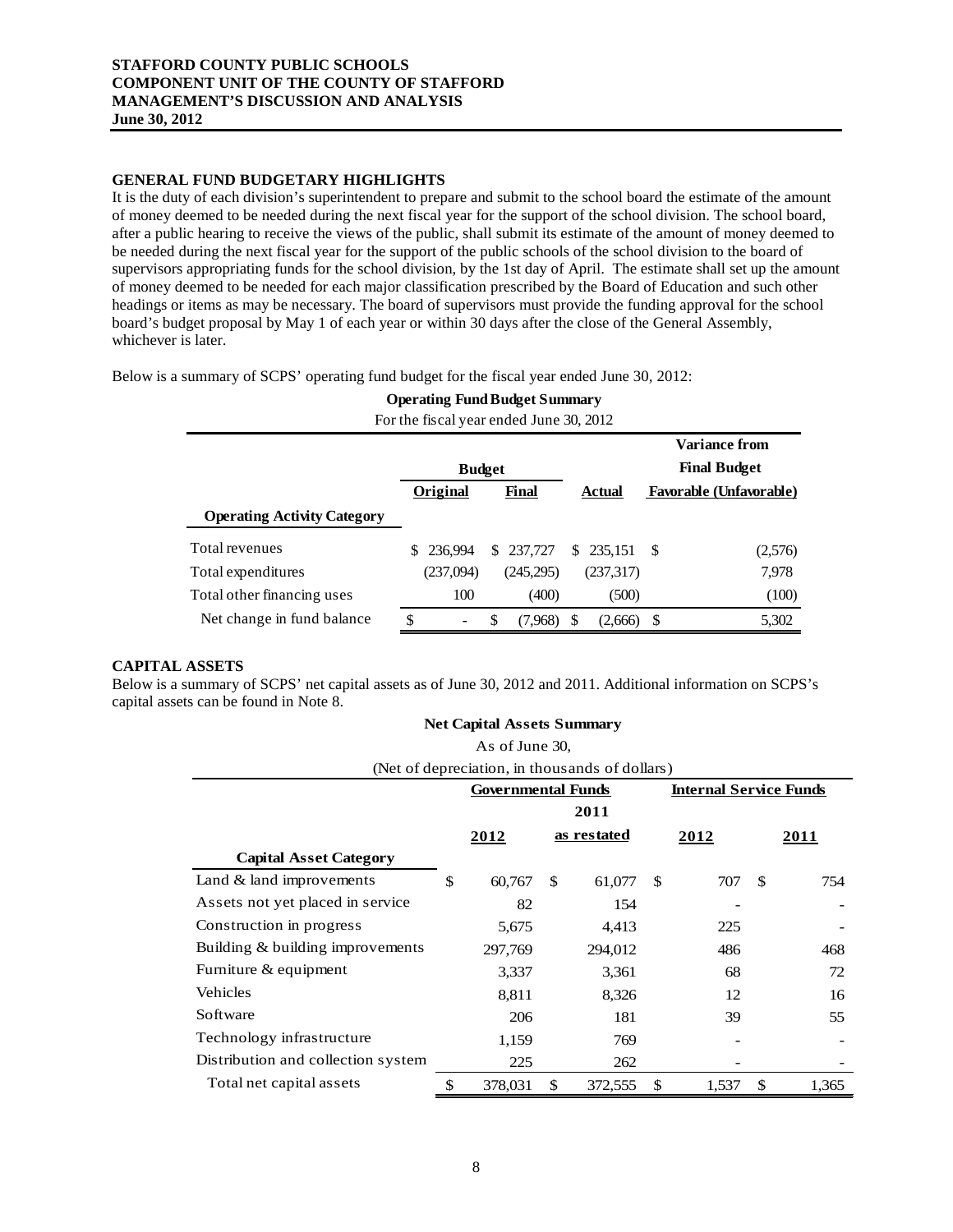### **CAPITAL ASSETS (Continued)**

The major transactions comprising the change in net capital assets were as follows:

### Governmental Funds:

Building improvements increased due to: (a) the renovation of Falmouth Elementary School (\$9.7 million), (b) the roof replacement at H. H. Poole Middle School (\$0.7 million), and (c) security entrance upgrades at North Stafford High School (\$0.5 million). Building and building improvements had a net decrease in value due to depreciation of \$11.0 million.

Vehicles increase due to the purchase of 12 new buses (\$1.2 million) and the purchase of 2 trucks and 1 dump truck.

Construction in progress increased due to: (a) numerous uncompleted improvements to North Stafford High school (\$1.1 million), and (b) the costs associated with the rebuilding of Stafford High School (\$1.1 million).

Land and land improvements increased due the recording land improvements made at Falmouth Elementary School during the renovation (\$0.6 million).

Technology infrastructure increased with the installation and operation of the fiber optic network (\$0.4 million).

Depreciation expense for 2012 was \$14.9 million.

Internal Service Funds:

Construction in progress increased due to the installation of 3 new vehicle lifts.

Building improvements increased due to the installation of surveillance cameras and recorders.

### **ENERGY PERFORMANCE CAPITAL LEASE**

In 2006, SCPS had the foresight to hire an energy manager and embark on a mission to conserve energy by entering into an energy performance contract funded by a lease which paid for modernization of facility building systems. Not only has this proven beneficial but, it has been timely given the volatility of energy costs.

This project was funded in fiscal year 2007 (i.e., the summer of 2006) through an energy performance capital lease obtained from Citicapital. The financing for this project was structured as a tax-exempt municipal lease and qualifies as a capital lease for accounting purposes. Energy savings from the capital improvements will cover the required minimum lease payments. If the energy savings are not achieved, then NORESCO will pay the lease payment (s). The total amount financed was \$3,204,186, including capitalized interest of \$60,289. Unfortunately, SCPS is not always able to retain its operational savings.

In fiscal year 2012, the energy reduction efforts for calendar year for 2011were reported. SCPS consumed approximately 52,568,544 million less MBTU's, rendering a savings of approximately \$1,355,812, which when reduced by the \$386,908 capital lease payment, rendered an estimated net savings of \$968,904. This savings is the equivalent of enough energy to operate five SCPS middle schools or three high schools. As a result of these efforts, SCPS emitted approximately 16,947,654 less pounds of carbon dioxide (CO2) into the atmosphere for calendar year 2011. In fiscal year 2012, SCPS retro-commissioned Brooke Point High School and is continuing the spring break and summer reduction settings. Also in calendar year 2011, SCPS continued, with phase two, a water conservation program that has been implemented at Drew Middle School, the Alvin Y. Bandy Complex, and the central maintenance building. SCPS' future plans include the retro-commissioning either one high school, or one middle school, or two elementary schools.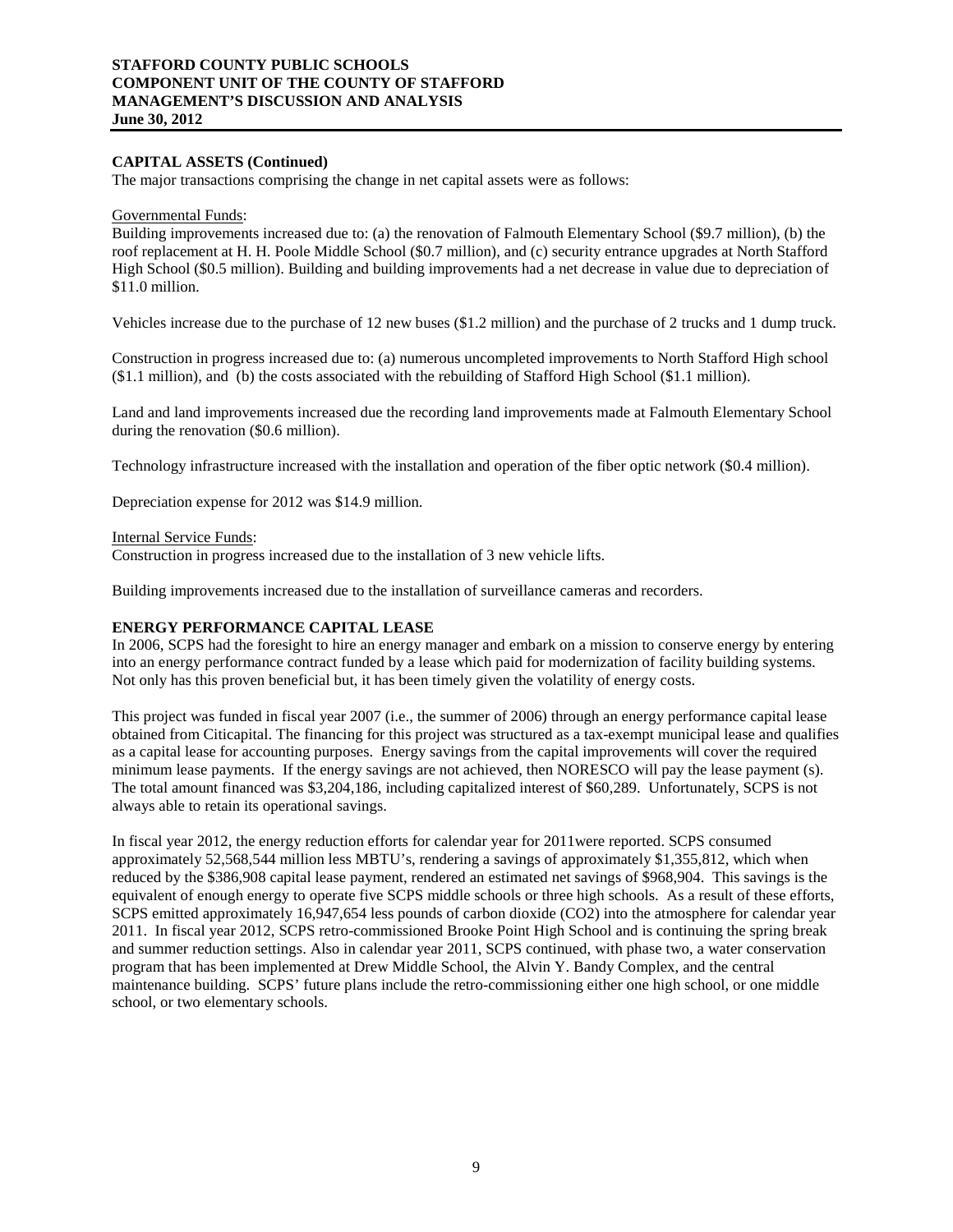### **ENERGY PERFORMANCE CAPITAL LEASE (continued)**

Through the American Recovery and Reinvestment Act (ARRA), federally subsidized financing for certain public school capital expenditures can be made through the Qualified School Construction Bond. SCPS participated in the bond pool and received \$1,305,000 in July 2010. These bonds have strict requirements that include a mandatory three- year spend-down, Davis-Bacon Act compliance, and a maximum maturity of 17 years. SCPS will use these funds to further its energy management efforts. At various sites improvements will be made through the replacement of existing lighting fixtures with high-efficiency fixtures, the addition of occupancy sensors, the installation of low flush water closets and urinals, the installation of variable frequency drives, and the replacement of old motors with premium efficiency motors. In addition, Rockhill Elementary School is replacing its windows with energy efficient windows.

### **COMPOSITE INDEX**

The Commonwealth of Virginia computes an index figure for each locality, known as the Composite Index of Local Ability-to-Pay (Composite Index). It is comprised of three components:

- $\checkmark$  The first component is an index of wealth per student (based on average daily membership)
- $\checkmark$  The second component is an index of the wealth per capita (based on population)
- $\checkmark$  The third component is the local nominal share of the costs of the Standards of Quality

The sum of the first component and second component is multiplied by the third component - set at .45 each year.

The Composite Index, as developed by the State, is designed to bring equity across the State. State funds are disbursed based on this index. As a locality acquires greater wealth, the State adjusts the index upward, which reduces State funding and increases the locality's funding responsibility. Such is the case in Stafford County. The current Composite Index of .3305 was released in November 2011 for the current biennium covering fiscal years 2012 through 2014. SCPS anticipates that the Governor's proposed Caboose Bill may update the Composite Index once the General Assembly convenes in February 2013.

### **ECONOMIC FACTORS AND NEXT YEAR'S BUDGET**

Since adopting the fiscal year 2013 budget, some factors have surfaced that may impact SCPS' financial operations:

- The economy is slowly recovering from the recession and the State is anticipating a slightly improved revenue picture in fiscal year 2013.
- On May 1, 2012, the board of supervisors unanimously adopted and approved fiscal year 2013 County budgets, in resolution, R12-87. The resolution encouraged the school board to implement salary increases for school employees.
- The County's fiscal year 2013 budget adopted by the board of supervisors included a local operating transfer to the school division of \$106.8 million, but only \$101.5 million was appropriated. The balance of \$5.3 million was held back pending a mid-year review. These funds won't be available to the school division until appropriated by the board of supervisors.
- In fiscal year 2012, the real estate market continued to suffer from depressed sales activities, continued foreclosures, and a major decline in the assessed valuation of real property within the County. These trends have begun to reverse in fiscal year 2013. For both the Commonwealth and the County, much of their revenue is dependent on the housing/real estate sector of the economy, which in turn impacts appropriations to SCPS.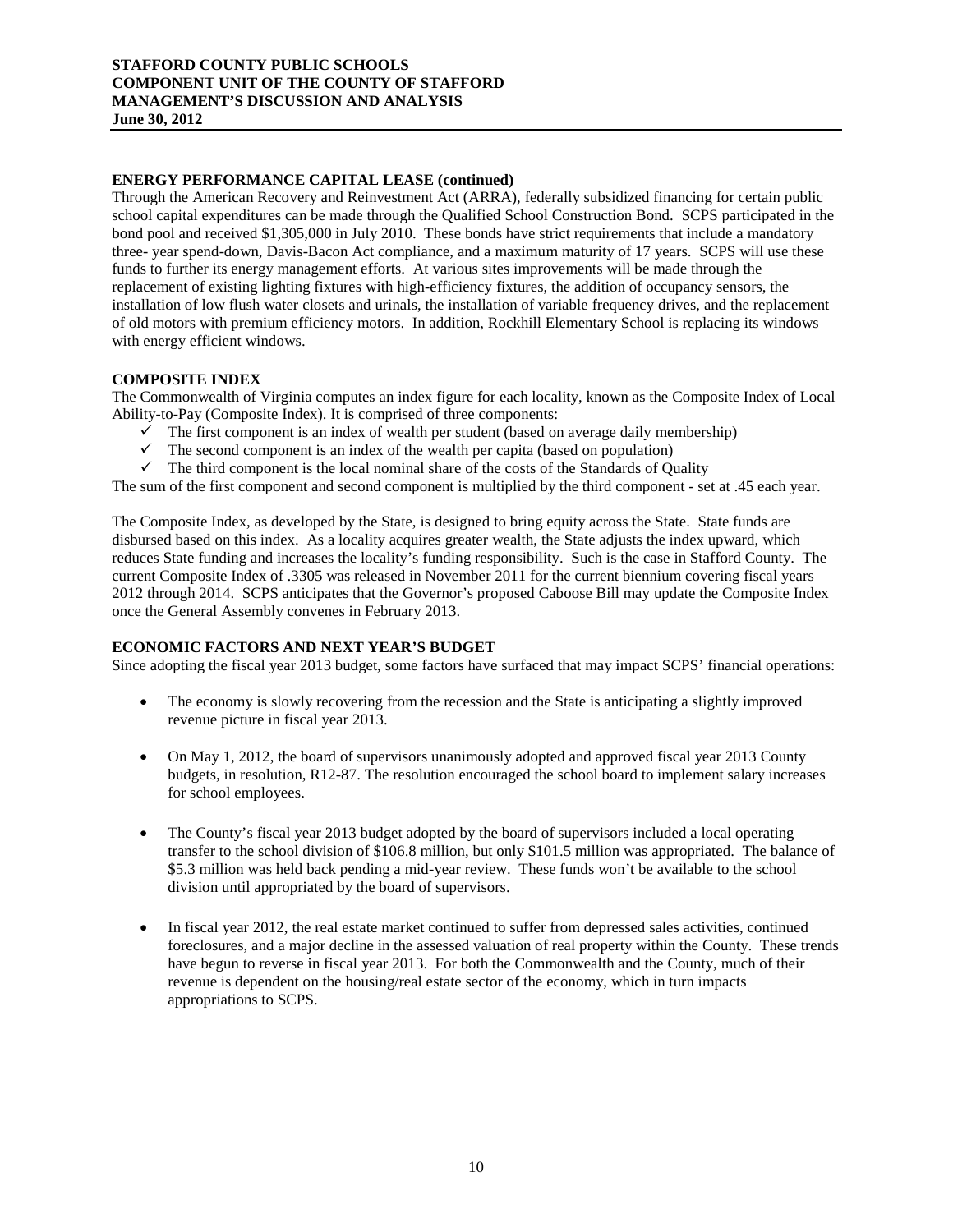### **ECONOMIC FACTORS AND NEXT YEAR'S BUDGET (Continued)**

- Funding SCPS' Other Post Employment Benefits (OPEB) liability is a major concern. For fiscal year 2012, the County appropriation for the Health Benefit Fund did not cover the annual funding requirement for OPEB. SCPS's annual required contribution (ARC) for OPEB was approximately \$6.3 million in fiscal year 2012 and only a \$2.0 million contribution was made to the OPEB Trust Fund. The school board has approved a \$6.8 million contribution for the OPEB Trust fund for fiscal year 2013, but is considering using available cash fund for one-time, non-recurring purposes other than OPEB. Continuing to under-fund the OPEB liability may adversely impact the County's bond rating. The Governmental Accounting Standards Board may adopt tougher reporting standards for the OPEB liability with more disclosure and shorter amortization periods, which will increase the annual required contribution (ARC).
- The potential for increased energy costs, specifically oil, has a major financial impact on SCPS operations. SCPS consumes approximately 530,060 gallons of fuel annually transporting students, operates 34 facilities that heat and cool approximately 3,9850,540 square feet of space, and maintains approximately 1,140 acres of school division property. Magnitude of SCPS's operations subjects its financial health to continuous volatility in the local, regional, national, and global energy marketplaces.
- In spite of the recent recession, growth in the student population for SCPS returned for fiscal years 2010 through 2012, which increases the State revenues received by SCPS, as the majority of state revenues are driven by the student membership. This growth in revenue is mitigated by required increases in expenditures to accommodate the additional students.
- Providing competitive salaries continues to put pressure on SCPS resources as contiguous neighboring counties have exceeded SCPS teacher salaries. This factor inhibits the ability to attract and sustain a quality teacher population, especially in critical expertise areas, such as mathematics and science.
- SCPS continues to experience growing student populations in English as a Second Language (ESL), autism, and children who qualify for free and reduced lunch. These special populations add additional expenses beyond the general education requirements.
- The implementation of Base Realignment & Closure (BRAC) and its resulting impact on Quantico Marine Base and installations just to the north still remains uncertain as to how many new students' families may relocate to Stafford County. SCPS and the County will continue to monitor and assess this situation going forward.
- The General Assembly passed a provision requiring that the employee 5% contribution to the Virginia Retirement Systems to be paid by the employee of each governmental employer. These governmental employers must incrementally increase the employee salary scale by 5% within 5 years to offset the deduction from employees hired before fiscal year 2013.

### **CONTACTING SCPS MANAGEMENT**

This financial report is designed to provide citizens, taxpayers, parents and guardians, and creditors with a general overview of SCPS' finances and to demonstrate accountability for the money it receives. If you have any questions about this report or need any additional financial information, please contact Lance W. Wolff, CPA, Assistant Superintendent for Financial Services, Stafford County Public Schools, 31 Stafford Avenue, Stafford, VA 22554, by email at [wolfflw@staffordschools.net](mailto:wolfflw@staffordschools.net) or by telephone at 540-658-6584.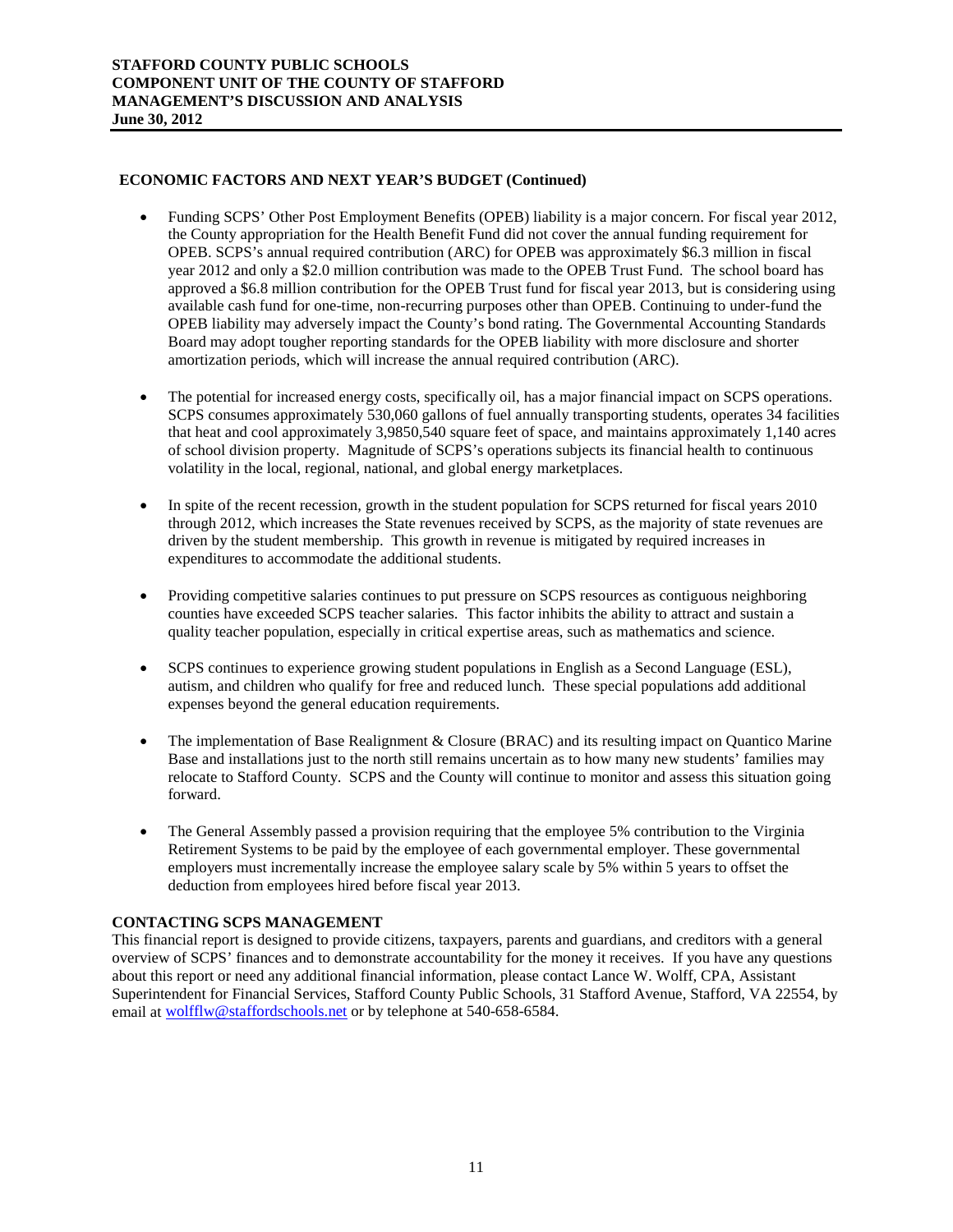### **STAFFORD COUNTY PUBLIC SCHOOLS** Exhibit A **A COMPONENT UNIT OF STAFFORD COUNTY, VIRGINIA STATEMENT OF NET ASSETS June 30, 2012**

|                                                          | Governmental<br><b>Activities</b> |
|----------------------------------------------------------|-----------------------------------|
| <b>ASSETS</b>                                            |                                   |
| Current assets:                                          |                                   |
| Cash and cash equivalents                                | \$<br>31,345,695                  |
| Accounts receivable, net of allowance for uncollectibles | 6,965,966                         |
| Due from primary government                              | 39,219,437                        |
| Inventory                                                | 605,028<br>78,136,126             |
| Total current assets                                     |                                   |
| Noncurrent assets:                                       |                                   |
| Restricted cash and cash equivalents                     | 17,440,260                        |
| Capital assets:                                          |                                   |
| Land                                                     | 33,075,704                        |
| Land improvements                                        | 39,608,605                        |
| Construction in progress                                 | 5,982,472                         |
| Buildings and building improvements                      | 424,513,072                       |
| Water treatment system                                   | 635,154                           |
| Furniture, fixtures and equipment                        | 9,291,062                         |
| Technology infrastructure                                | 1,276,834                         |
| Software                                                 | 591,103                           |
| Vehicles                                                 | 20,932,955                        |
| Less: Accumulated depreciation                           | (156, 338, 873)                   |
| Total noncurrent assets                                  | 397,008,348                       |
| <b>Total assets</b>                                      | 475, 144, 474                     |
| <b>LIABILITIES</b>                                       |                                   |
| Current liabilities:                                     |                                   |
| Accounts payable                                         | \$<br>5,913,305                   |
| Contract retainage payable                               | 569,376                           |
| Accrued salaries and benefits                            | 39,041,912                        |
| Accrued insurance claims                                 | 4,789,941                         |
| <b>Unearned Revenue</b>                                  | 90,605                            |
| Current portion of long-term debt                        | 812,630                           |
| <b>Total current liabilities</b>                         | 51,217,769                        |
| Noncurrent liabilities:                                  |                                   |
| Noncurrent portion of accrued insurance claims           | 38,942                            |
| Noncurrent portion of long-term debt                     | 8,508,050                         |
| Noncurrent portion of OPEB liability                     | 23,382,201                        |
| <b>Total noncurrent liabilities</b>                      | 31,929,193                        |
| Total liabilities                                        | 83,146,962                        |
| <b>NET ASSETS</b>                                        |                                   |
| Invested in capital assets, net of related debt          | 377,833,302                       |
| Restricted                                               | 17,548,128                        |
| Unrestricted                                             | (3,383,918)                       |
| Total net assets                                         | 391,997,512                       |
| Total liabilities and net assets                         | 475, 144, 474                     |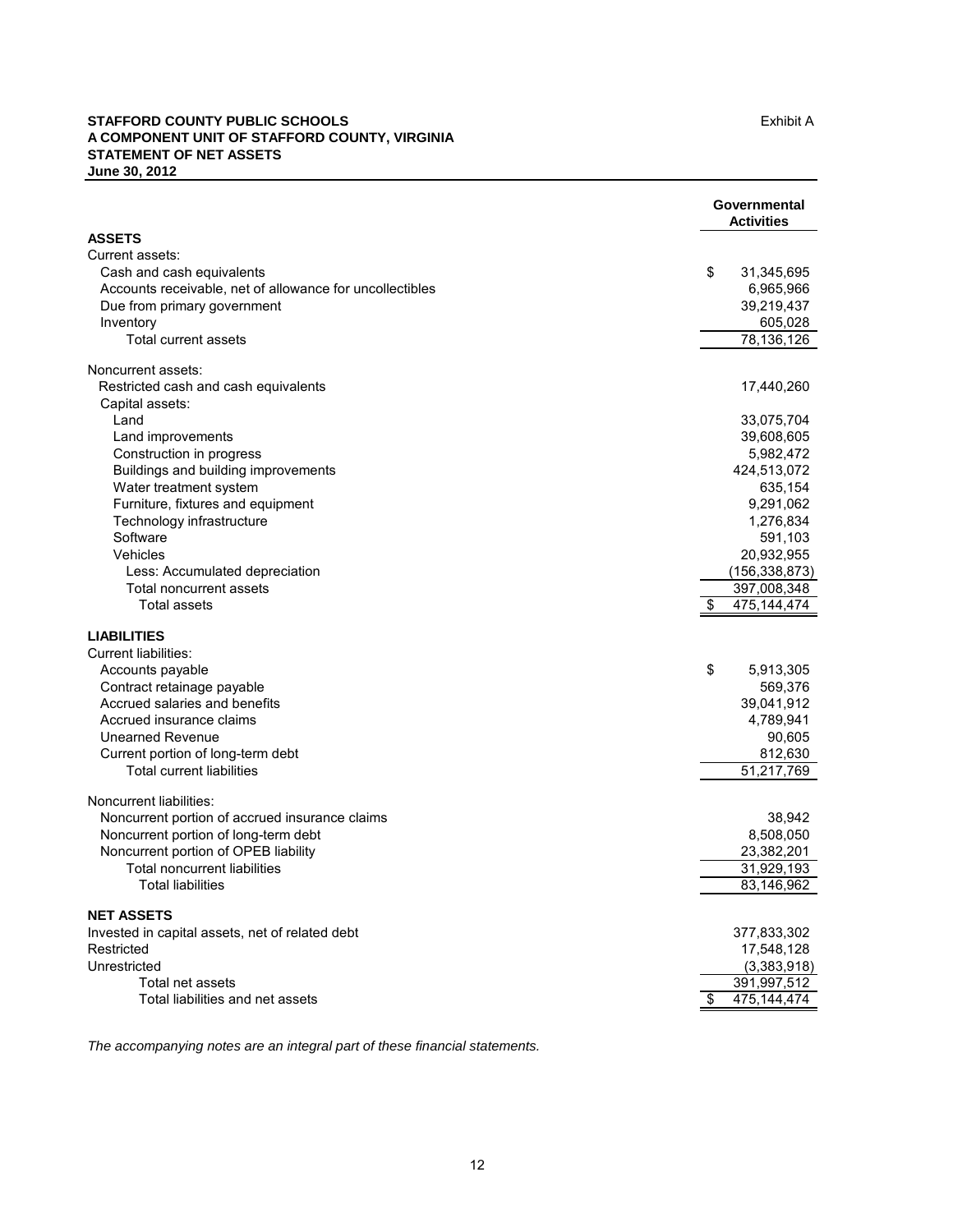### **STAFFORD COUNTY PUBLIC SCHOOLS** Exhibit B **A COMPONENT UNIT OF STAFFORD COUNTY, VIRGINIA STATEMENT OF ACTIVITIES For the Fiscal Year Ended June 30, 2012**

|                                       |                                                   | <b>Program Revenues</b> |                                                                                    |    |                             |    |                              | Net (Expenses),   |
|---------------------------------------|---------------------------------------------------|-------------------------|------------------------------------------------------------------------------------|----|-----------------------------|----|------------------------------|-------------------|
|                                       |                                                   |                         |                                                                                    |    | <b>Operating</b>            |    | <b>Capital Grants</b>        | <b>Revenues</b>   |
| <b>Functions/Programs</b>             | <b>Expenses</b>                                   |                         | <b>Charges for</b><br><b>Grants and</b><br><b>Contributions</b><br><b>Services</b> |    | and<br><b>Contributions</b> |    | and Changes<br>in Net Assets |                   |
| <b>Governmental activities:</b>       |                                                   |                         |                                                                                    |    |                             |    |                              |                   |
| Education:                            |                                                   |                         |                                                                                    |    |                             |    |                              |                   |
| Instruction                           | \$171,742,110                                     | \$                      | 1,148,837                                                                          | \$ | 43,818,628 \$               |    |                              | \$(126, 774, 645) |
| Administration, attendance and health | 41,426,490                                        |                         | 6,336,498                                                                          |    |                             |    |                              | (35,089,992)      |
| Pupil transportation                  | 13,469,789                                        |                         | 1,369,205                                                                          |    |                             |    |                              | (12, 100, 584)    |
| Operation and maintenance             | 20,108,672                                        |                         |                                                                                    |    |                             |    |                              | (20, 108, 672)    |
| Food and nutrition services           | 11,157,426                                        |                         | 7,189,960                                                                          |    | 4,808,705                   |    |                              | 841,239           |
| <b>Facilities</b>                     | 12,576,226                                        |                         | 164,848                                                                            |    |                             |    |                              | (12, 411, 378)    |
| Technology                            | 13,870,609                                        |                         | 99,896                                                                             |    |                             |    |                              | (13,770,713)      |
| Capital outlay                        | 783,150                                           |                         | 95,443                                                                             |    |                             |    | 24,581,047                   | 23,893,340        |
| Interest and fiscal charges           | 81,776                                            |                         |                                                                                    |    |                             |    |                              | (81, 776)         |
| Total governmental activities         | \$285,216,248                                     | \$                      | 16,404,687                                                                         | \$ | 48,627,333                  | \$ | 24,581,047                   | (195,603,181)     |
|                                       |                                                   |                         |                                                                                    |    |                             |    |                              |                   |
|                                       | <b>General revenues:</b>                          |                         |                                                                                    |    |                             |    |                              |                   |
|                                       | Sales tax                                         |                         |                                                                                    |    |                             |    |                              | 23,710,200        |
|                                       | Basic aid                                         |                         |                                                                                    |    |                             |    |                              | 76,665,790        |
|                                       | Unrestricted grants and contributions             |                         |                                                                                    |    |                             |    |                              | 98,599,339        |
|                                       | Investment earnings                               |                         |                                                                                    |    |                             |    |                              | 33,339            |
|                                       | Gain on capital asset disposal                    |                         |                                                                                    |    |                             |    |                              | 40,600            |
|                                       | Miscellaneous                                     |                         |                                                                                    |    |                             |    |                              | 419,151           |
|                                       |                                                   |                         | Total general revenues                                                             |    |                             |    |                              | 199,468,419       |
|                                       |                                                   |                         | Change in net assets                                                               |    |                             |    |                              | 3,865,238         |
|                                       | Net assets, beginning - July 1, 2011, as restated |                         |                                                                                    |    |                             |    |                              | 388,132,274       |
|                                       | Net assets, ending - June 30, 2012                |                         |                                                                                    |    |                             |    |                              | 391,997,512       |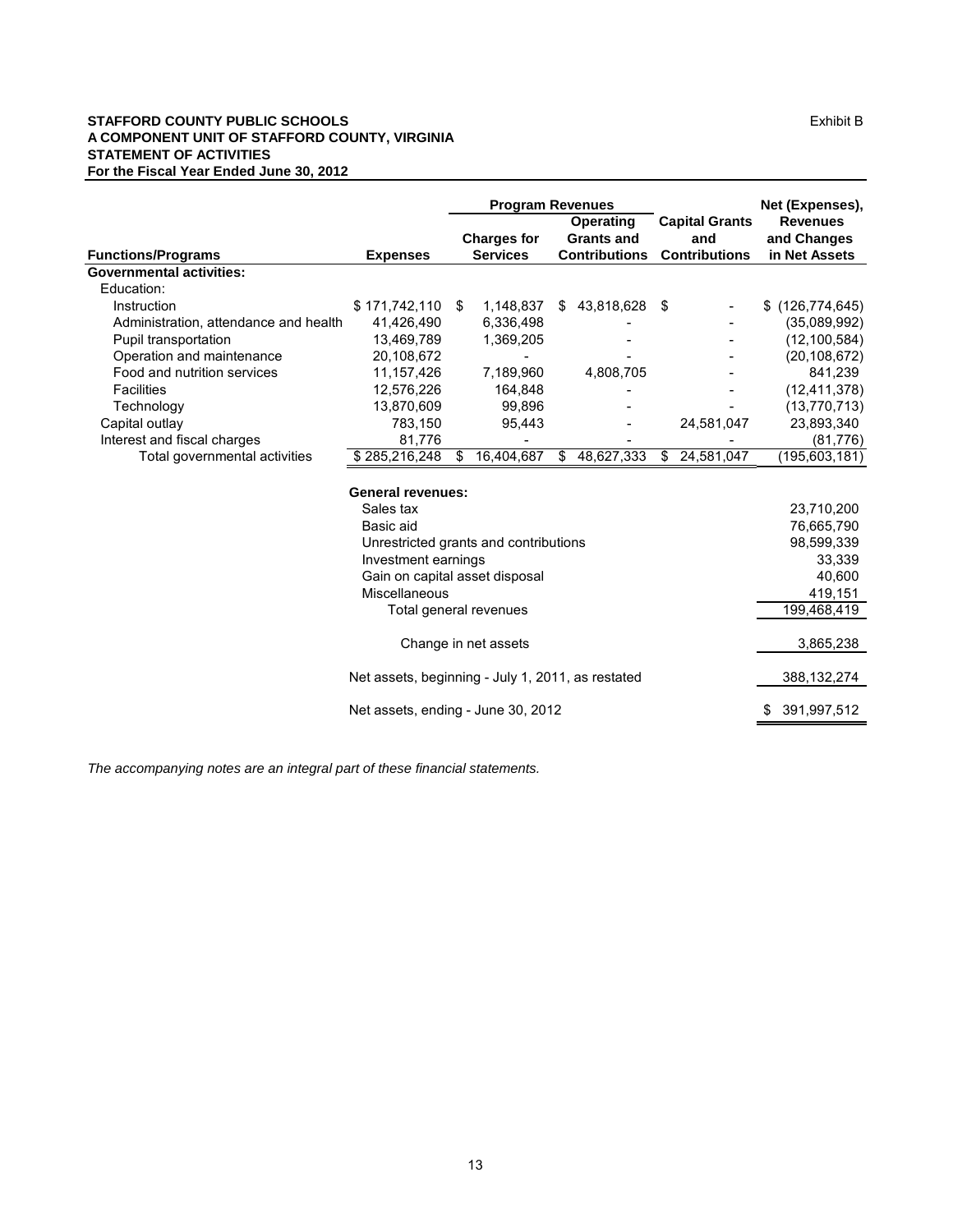### **STAFFORD COUNTY PUBLIC SCHOOLS** Exhibit C **A COMPONENT UNIT OF STAFFORD COUNTY, VIRGINIA BALANCE SHEET GOVERNMENTAL FUNDS June 30, 2012**

|                                     |                          | <b>Operating</b><br><b>Fund</b> |                          | <b>Capital</b><br><b>Projects</b><br><b>Fund</b> |                          | Nonmajor<br>Governmental<br><b>Funds</b> |                          | Total<br>Governmental<br><b>Funds</b> |
|-------------------------------------|--------------------------|---------------------------------|--------------------------|--------------------------------------------------|--------------------------|------------------------------------------|--------------------------|---------------------------------------|
| <b>ASSETS</b>                       |                          |                                 |                          |                                                  |                          |                                          |                          |                                       |
| Pooled cash and investments         | \$                       | 92,605                          | \$                       | 2,759,215                                        | \$                       | 3,648,163                                | \$                       | 6,499,983                             |
| Restricted cash and investments     |                          |                                 |                          | 17,352,260                                       |                          |                                          |                          | 17,352,260                            |
| Accounts receivable                 |                          | 324,651                         |                          | 2,145                                            |                          | 27,823                                   |                          | 354,619                               |
| Intergovernmental receivables:      |                          |                                 |                          |                                                  |                          |                                          |                          |                                       |
| <b>Federal Government</b>           |                          | 124,530                         |                          |                                                  |                          | 1,347,681                                |                          | 1,472,211                             |
| Commonwealth of Virginia            |                          | 5,133,158                       |                          |                                                  |                          | 4,693                                    |                          | 5,137,851                             |
| Due from primary government         |                          | 39,219,437                      |                          |                                                  |                          |                                          |                          | 39,219,437                            |
| Due from other funds                |                          | 1,121,992                       |                          |                                                  |                          |                                          |                          | 1,121,992                             |
| Inventory                           |                          |                                 |                          |                                                  |                          | 238,566                                  |                          | 238,566                               |
| <b>Total assets</b>                 | \$                       | 46,016,373                      | $\overline{\mathcal{S}}$ | 20,113,620                                       | $\overline{\mathcal{S}}$ | 5,266,926                                | $\overline{\mathcal{S}}$ | 71,396,919                            |
|                                     |                          |                                 |                          |                                                  |                          |                                          |                          |                                       |
| <b>LIABILITIES AND FUND BALANCE</b> |                          |                                 |                          |                                                  |                          |                                          |                          |                                       |
| Liabilities:                        |                          |                                 |                          |                                                  |                          |                                          |                          |                                       |
| Accounts payable                    | \$                       | 2,853,509                       | S                        | 2,415,032                                        | \$                       | 245,431                                  | \$                       | 5,513,972                             |
| Contract retainage payable          |                          |                                 |                          | 569,376                                          |                          |                                          |                          | 569,376                               |
| Accrued salaries and benefits       |                          | 36,478,597                      |                          | 10,900                                           | \$                       | 1,023,778                                |                          | 37,513,275                            |
| Deferred revenue                    |                          | 90,605                          |                          |                                                  |                          |                                          |                          | 90,605                                |
| Due to other funds                  |                          | 1,291,964                       |                          | 934                                              | \$                       | 1,200,544                                |                          | 2,493,442                             |
| <b>Total liabilities</b>            |                          | 40,714,675                      |                          | 2,996,242                                        |                          | 2,469,753                                |                          | 46,180,670                            |
| Fund balance:                       |                          |                                 |                          |                                                  |                          |                                          |                          |                                       |
| Nonspendable:                       |                          |                                 |                          |                                                  |                          |                                          |                          |                                       |
| Inventory                           |                          |                                 |                          |                                                  |                          | 238,566                                  |                          | 238,566                               |
| Total nonspendable                  |                          |                                 |                          |                                                  |                          | 238,566                                  |                          | 238,566                               |
| Restricted:                         |                          |                                 |                          |                                                  |                          |                                          |                          |                                       |
| Capital projects                    |                          |                                 |                          | 14,989,521                                       |                          |                                          |                          | 14,989,521                            |
| Food and nutrition services         |                          |                                 |                          |                                                  |                          | 2,518,279                                |                          | 2,518,279                             |
| Grants                              |                          |                                 |                          |                                                  |                          | 40,328                                   |                          | 40,328                                |
| Total restricted fund balance       |                          |                                 |                          | 14,989,521                                       |                          | 2,558,607                                |                          | $\overline{17}, 548, 128$             |
| Committed:                          |                          |                                 |                          |                                                  |                          |                                          |                          |                                       |
| Operating                           |                          | 4,757,640                       |                          |                                                  |                          |                                          |                          | 4,757,640                             |
| Capital projects                    |                          |                                 |                          | 2,127,857                                        |                          |                                          |                          | 2,127,857                             |
| Total committed fund balance        |                          | 4,757,640                       |                          | 2,127,857                                        |                          |                                          |                          | 6,885,497                             |
| Assigned:                           |                          |                                 |                          |                                                  |                          |                                          |                          |                                       |
| Operating                           |                          | 544,058                         |                          |                                                  |                          |                                          |                          | 544,058                               |
| Total assigned fund balance         |                          | 544,058                         |                          |                                                  |                          |                                          |                          | 544,058                               |
| Total fund balance                  |                          | 5,301,698                       |                          | 17,117,378                                       |                          | 2,797,173                                |                          | 25,216,249                            |
| Total liabilities and fund balance  | $\overline{\mathcal{S}}$ | 46,016,373                      | \$                       | 20,113,620                                       | \$                       | 5,266,926                                | \$                       | 71,396,919                            |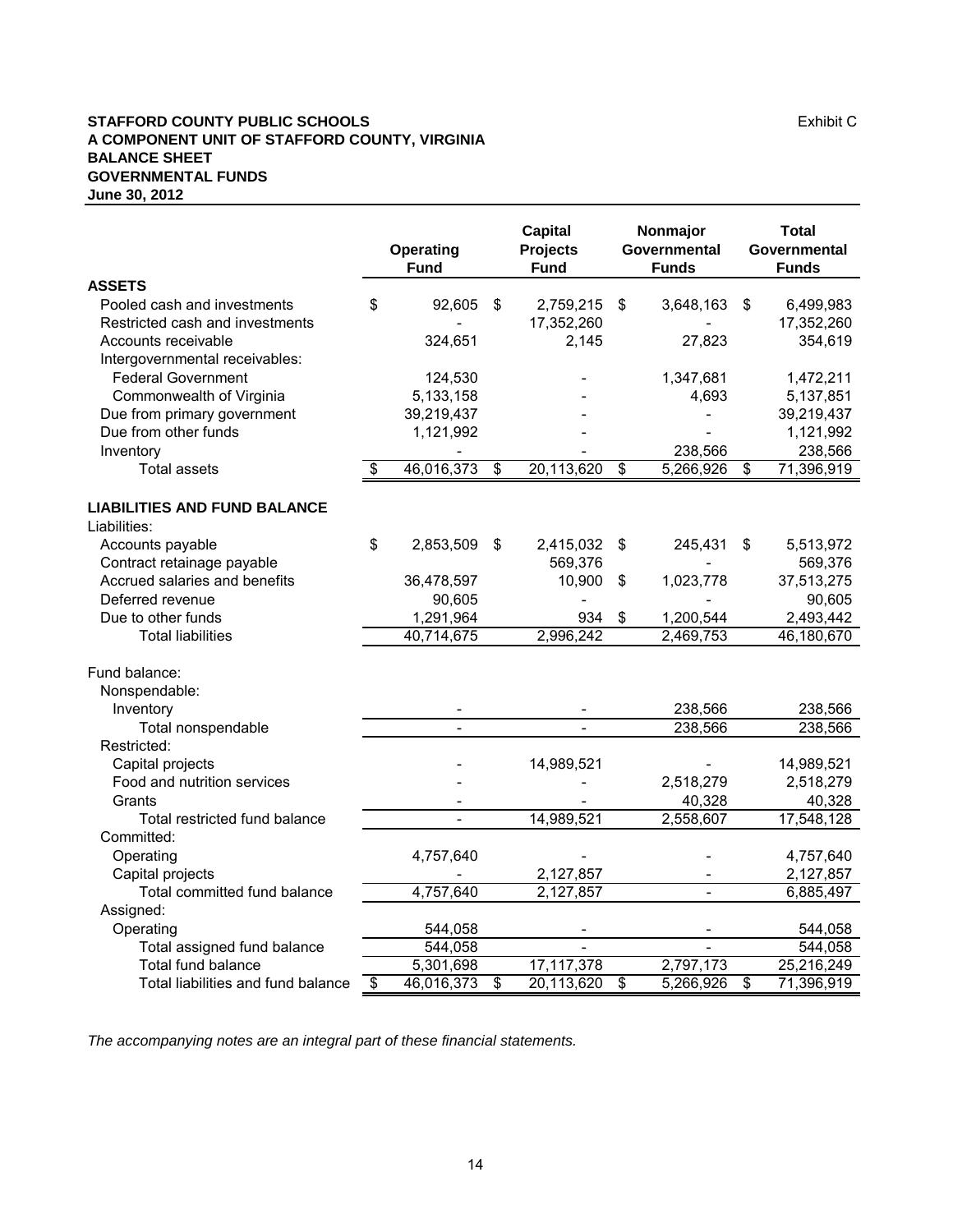### **STAFFORD COUNTY PUBLIC SCHOOLS** Exhibit C-1 **A COMPONENT UNIT OF STAFFORD COUNTY, VIRGINIA RECONCILIATION OF THE BALANCE SHEET OF THE GOVERNMENTAL FUNDS TO THE STATEMENT OF NET ASSETS June 30, 2012**

| Fund balance - total governmental funds                                                                                                                                                                                                                      |                                                     | \$<br>25,216,249 |
|--------------------------------------------------------------------------------------------------------------------------------------------------------------------------------------------------------------------------------------------------------------|-----------------------------------------------------|------------------|
| Amounts reported for governmental activities in the statement of net assets are<br>different due to:<br>Capital assets used in governmental activities are not current financial<br>resources and therefore not reported in the governmental funds.          |                                                     |                  |
| Governmental capital assets<br>Less accumulated depreciation<br>Net capital assets                                                                                                                                                                           | \$<br>533,228,139<br>(155,197,055)                  | 378,031,084      |
| Internal service funds are used by management to charge the costs of goods<br>provided to other departments or funds. The assets and liabilities of the<br>internal service funds are included in governmental activities in the Statement<br>of Net Assets. |                                                     |                  |
| Assets<br>Liabilities<br>Net assets                                                                                                                                                                                                                          | \$<br>28,215,618<br>(30, 287, 116)                  | (2,071,498)      |
| Long-term liabilities consist of a capital lease, note payable and compensated<br>absences that are not due and payable in the current period and, therefore,<br>are not reported as liabilities in the governmental funds.                                  |                                                     |                  |
| Noresco energy performance capital lease<br>Compensated absences<br>Stafford County loan<br>Total                                                                                                                                                            | \$<br>(1,734,786)<br>(6, 288, 537)<br>(1, 155, 000) | (9, 178, 323)    |
| Net assets of governmental activities                                                                                                                                                                                                                        |                                                     | 391,997,512      |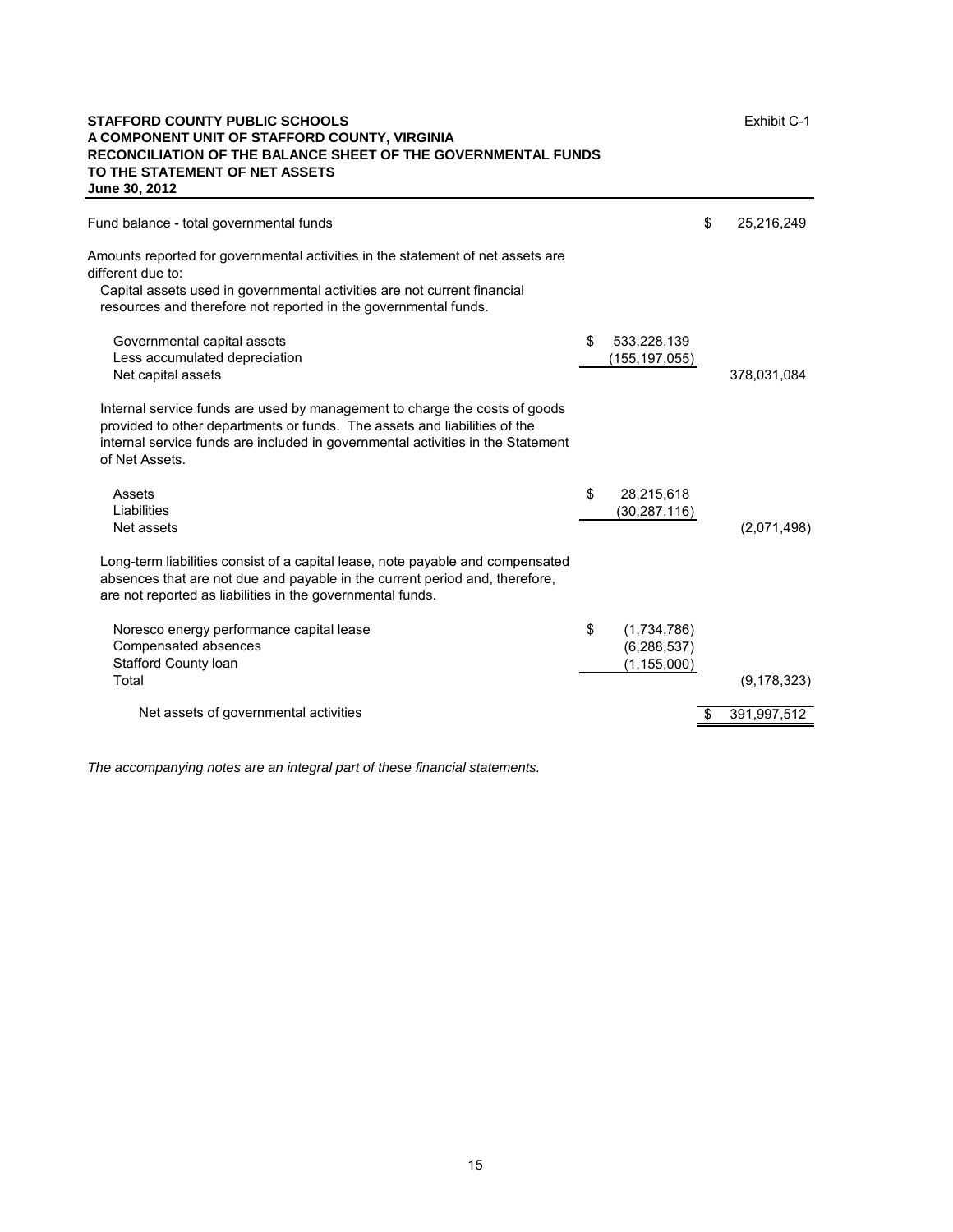### **STAFFORD COUNTY PUBLIC SCHOOLS** Exhibit D **A COMPONENT UNIT OF STAFFORD COUNTY, VIRGINIA STATEMENT OF REVENUES, EXPENDITURES, AND CHANGES IN FUND BALANCES GOVERNMENTAL FUNDS For the Fiscal Year Ended June 30, 2012**

|                                                         |                 | Operating<br><b>Fund</b> |                                  | Capital<br><b>Projects</b><br><b>Fund</b> |                                  | Nonmajor<br>Governmental<br><b>Funds</b> |                                  | <b>Total</b><br>Governmental<br><b>Funds</b> |
|---------------------------------------------------------|-----------------|--------------------------|----------------------------------|-------------------------------------------|----------------------------------|------------------------------------------|----------------------------------|----------------------------------------------|
| <b>REVENUES</b>                                         |                 |                          |                                  |                                           |                                  |                                          |                                  |                                              |
| Intergovernmental:                                      |                 |                          |                                  |                                           |                                  |                                          |                                  |                                              |
| <b>Stafford County</b>                                  | \$              | 98,599,339               | \$                               | 24,581,047                                | \$                               |                                          | \$                               | 123,180,386                                  |
| Commonwealth of Virginia                                |                 | 126,299,165              |                                  |                                           |                                  | 258,706                                  |                                  | 126,557,871                                  |
| <b>Federal Government</b>                               |                 | 8,150,108                |                                  |                                           |                                  | 14,295,344                               |                                  | 22,445,452                                   |
| Total intergovernmental revenues                        |                 | 233,048,612              |                                  | 24,581,047                                |                                  | 14,554,050                               |                                  | 272,183,709                                  |
| Charges for services:                                   |                 |                          |                                  |                                           |                                  |                                          |                                  |                                              |
| Tuition and fees                                        |                 | 721,180                  |                                  |                                           |                                  |                                          |                                  | 721,180                                      |
| Food sales                                              |                 |                          |                                  |                                           |                                  | 7,231,445                                |                                  | 7,231,445                                    |
| Recovered costs                                         |                 | 1,084,925                |                                  | 95,443                                    |                                  |                                          |                                  | 1,180,368                                    |
| Miscellaneous                                           |                 | 296,644                  |                                  |                                           |                                  | 122,507                                  |                                  | 419,151                                      |
| Interest                                                |                 |                          |                                  | 26,157                                    |                                  |                                          |                                  | 26,157                                       |
| Total revenues                                          |                 | 235, 151, 361            |                                  | 24,702,647                                |                                  | 21,908,002                               |                                  | 281,762,010                                  |
| <b>EXPENDITURES</b><br>Current operating:<br>Education: |                 |                          |                                  |                                           |                                  |                                          |                                  |                                              |
| Instruction                                             |                 | 175,674,867              |                                  |                                           |                                  | 9,209,345                                |                                  | 184,884,212                                  |
| Administration, attendance and health                   |                 | 10,004,623               |                                  |                                           |                                  |                                          |                                  | 10,004,623                                   |
| Pupil transportation                                    |                 | 13,140,683               |                                  |                                           |                                  | 390                                      |                                  | 13,141,073                                   |
| Operation and maintenance                               |                 | 20,671,904               |                                  |                                           |                                  | 4,500                                    |                                  | 20,676,404                                   |
| Food and nutrition services                             |                 | 222,918                  |                                  |                                           |                                  | 11,562,330                               |                                  | 11,785,248                                   |
| <b>Facilities</b>                                       |                 | 182,034                  |                                  |                                           |                                  |                                          |                                  | 182,034                                      |
| Technology                                              |                 | 13,637,645               |                                  |                                           |                                  | 625,449                                  |                                  | 14,263,094                                   |
| Capital outlay                                          |                 | 3,321,051                |                                  | 17,535,080                                |                                  | 294,173                                  |                                  | 21,150,304                                   |
| Debt service:                                           |                 |                          |                                  |                                           |                                  |                                          |                                  |                                              |
| Principal                                               |                 | 380,132                  |                                  |                                           |                                  |                                          |                                  | 380,132                                      |
| Interest and fiscal charges                             |                 | 81,776                   |                                  |                                           |                                  |                                          |                                  | 81,776                                       |
| Total expenditures                                      |                 | 237,317,633              |                                  | 17,535,080                                |                                  | 21,696,187                               |                                  | 276,548,900                                  |
| Excess (deficiency) of revenues over                    |                 |                          |                                  |                                           |                                  |                                          |                                  |                                              |
| (under) expenditures                                    |                 | (2, 166, 272)            |                                  | 7,167,567                                 |                                  | 211,815                                  |                                  | 5,213,110                                    |
| <b>OTHER FINANCING SOURCES (USES)</b>                   |                 |                          |                                  |                                           |                                  |                                          |                                  |                                              |
| Transfers to other funds                                |                 | (500,000)                |                                  |                                           |                                  |                                          |                                  | (500,000)                                    |
| Net change in fund balance                              |                 | (2,666,272)              |                                  | 7,167,567                                 |                                  | 211,815                                  |                                  | 4,713,110                                    |
| Fund balance, beginning - July 1, 2011                  |                 | 7,967,970                |                                  | 9,949,811                                 |                                  | 2,585,358                                |                                  | 20,503,139                                   |
| Fund balance, ending - June 30, 2012                    | $\overline{\$}$ | 5,301,698                | $\overline{\boldsymbol{\theta}}$ | 17, 117, 378                              | $\overline{\boldsymbol{\theta}}$ | 2,797,173                                | $\overline{\boldsymbol{\theta}}$ | 25,216,249                                   |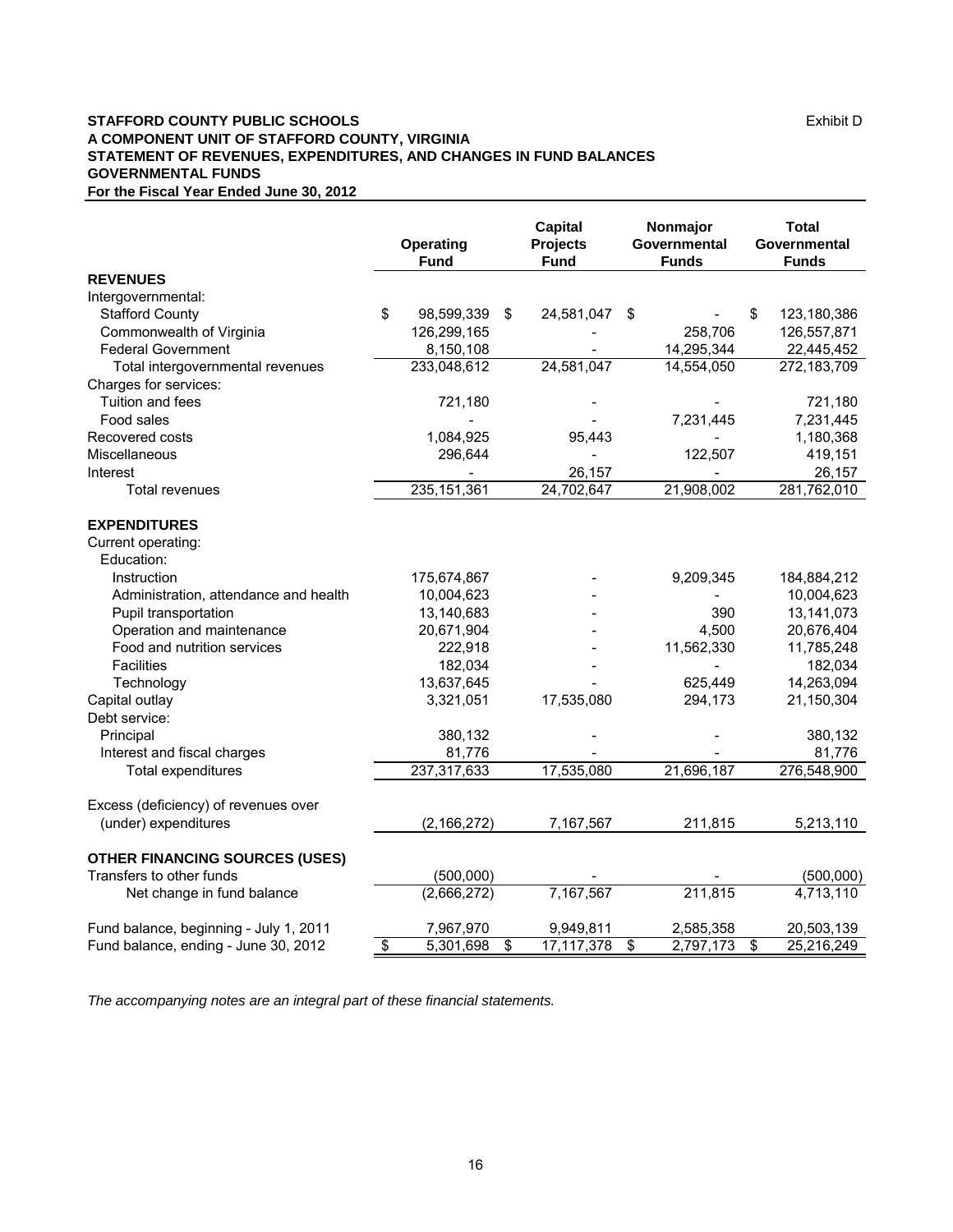### **STAFFORD COUNTY PUBLIC SCHOOLS** Exhibit D-1 **A COMPONENT UNIT OF STAFFORD COUNTY, VIRGINIA RECONCILIATION OF STATEMENT OF REVENUES, EXPENDITURES AND CHANGES IN FUND BALANCES OF THE GOVERNMENTAL FUNDS TO THE STATEMENT OF ACTIVITIES For the Fiscal Year Ended June 30, 2012**

| Net change in fund balance - total governmental funds                                                                                                                                                                   | \$<br>4,713,110 |
|-------------------------------------------------------------------------------------------------------------------------------------------------------------------------------------------------------------------------|-----------------|
| Amounts reported for governmental activities in the statement of activities are<br>different due to:                                                                                                                    |                 |
| Governmental funds report capital outlays as expenditures. However, in the<br>Statement of Activities, the cost of these assets is allocated over their estimated<br>useful lives and reported as depreciation expense. |                 |
| Expenditures for acquisition of capital assets<br>20,394,973<br>Less: Depreciation expense<br>(14, 890, 794)<br>Excess of capital outlay over depreciation                                                              | 5,504,179       |
| The net effect of miscellaneous transactions involving capital assets (i.e. sales,<br>trade-ins, disposals and donations) is to decrease net assets.                                                                    | (27, 819)       |
| Repayment of principal is an expenditure in the governmental funds, but the<br>repayment reduces the long-term liabilities in the Statement of Net Assets.                                                              |                 |
| Principal repayments:                                                                                                                                                                                                   |                 |
| 305,132<br>Noresco energy performance capital lease<br>Stafford County loan<br>75,000                                                                                                                                   | 380,132         |
| Some expenses reported in the Statement of Activities do not require the use of<br>current financial resources and therefore are not reported as expenditures in the<br>governmental funds.                             |                 |
| Compensated absences                                                                                                                                                                                                    | (863, 702)      |
| Internal service funds are used by management to charge the costs of vehicle<br>maintenance and employee benefits to individual funds. The net expense is<br>reported with governmental funds.                          |                 |
| Total revenues and transfers from other funds<br>28,949,038<br>(34, 789, 700)<br><b>Total expenses</b>                                                                                                                  | (5,840,662)     |
| Change in net assets of governmental activities                                                                                                                                                                         | \$<br>3,865,238 |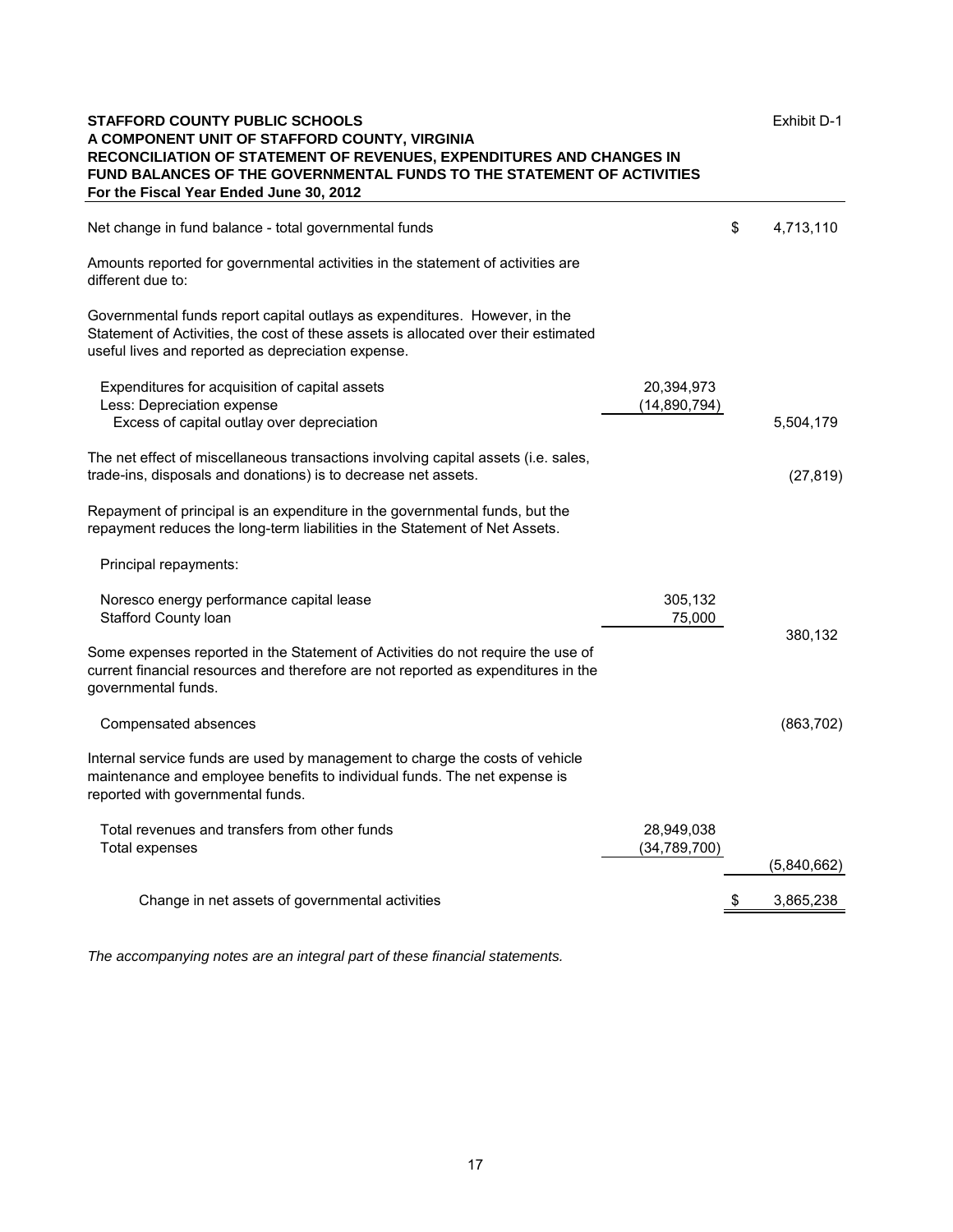### **STAFFORD COUNTY PUBLIC SCHOOLS** Exhibit E **A COMPONENT UNIT OF STAFFORD COUNTY, VIRGINIA STATEMENT OF NET ASSETS PROPRIETARY FUNDS June 30, 2012**

|                                                   | <b>Governmental Activities</b><br>- Internal Service Funds |  |  |
|---------------------------------------------------|------------------------------------------------------------|--|--|
| <b>ASSETS</b>                                     |                                                            |  |  |
| Current assets:                                   |                                                            |  |  |
| Cash and cash equivalents                         | \$<br>24,845,712                                           |  |  |
| Accounts receivable                               | 1,285                                                      |  |  |
| Due from other funds                              | 1,377,155                                                  |  |  |
| Inventory                                         | 366,462                                                    |  |  |
| Total current assets                              | 26,590,614                                                 |  |  |
| Noncurrent assets:                                |                                                            |  |  |
| Restricted cash and equivalents                   | 88,000                                                     |  |  |
| Capital assets:                                   |                                                            |  |  |
| Land                                              | 37,357                                                     |  |  |
| Land improvements                                 | 942,970                                                    |  |  |
| Buildings and building improvements               | 1,225,255                                                  |  |  |
| Construction in progress                          | 225,366                                                    |  |  |
| Furniture, fixtures and equipment                 | 135,872                                                    |  |  |
| <b>Vehicles</b>                                   | 33,277                                                     |  |  |
| Software                                          | 78,725                                                     |  |  |
| Less: accumulated depreciation                    | (1, 141, 818)                                              |  |  |
| <b>Total noncurrent assets</b>                    | 1,625,004                                                  |  |  |
| Total assets                                      | $\overline{\$}$<br>28,215,618                              |  |  |
| <b>LIABILITIES</b><br><b>Current liabilities:</b> |                                                            |  |  |
| Accounts payable                                  | \$<br>399,333                                              |  |  |
| Accrued salaries and benefits                     | 1,528,637                                                  |  |  |
| Due to other funds                                | 5,705                                                      |  |  |
| Current portion of accrued insurance claims       | 4,789,941                                                  |  |  |
| Current portion of compensated absences           | 8,772                                                      |  |  |
| <b>Total current liabilities</b>                  | 6,732,388                                                  |  |  |
| Noncurrent liabilities:                           |                                                            |  |  |
| Noncurrent portion of accrued insurance claims    | 38,942                                                     |  |  |
| Noncurrent portion of compensated absences        | 133,585                                                    |  |  |
| Noncurrent portion of OPEB Liability              | 23,382,201                                                 |  |  |
| <b>Total noncurrent liabilities</b>               | 23,554,728                                                 |  |  |
| <b>Total liabilities</b>                          | 30,287,116                                                 |  |  |
| <b>NET ASSETS</b>                                 |                                                            |  |  |
| Invested in capital assets, net of related debt   | 1,537,004                                                  |  |  |
| Unrestricted                                      | (3,608,502)                                                |  |  |
| Total net assets                                  | (2,071,498)                                                |  |  |
| Total liabilities and net assets                  | $\overline{\boldsymbol{\theta}}$<br>28,215,618             |  |  |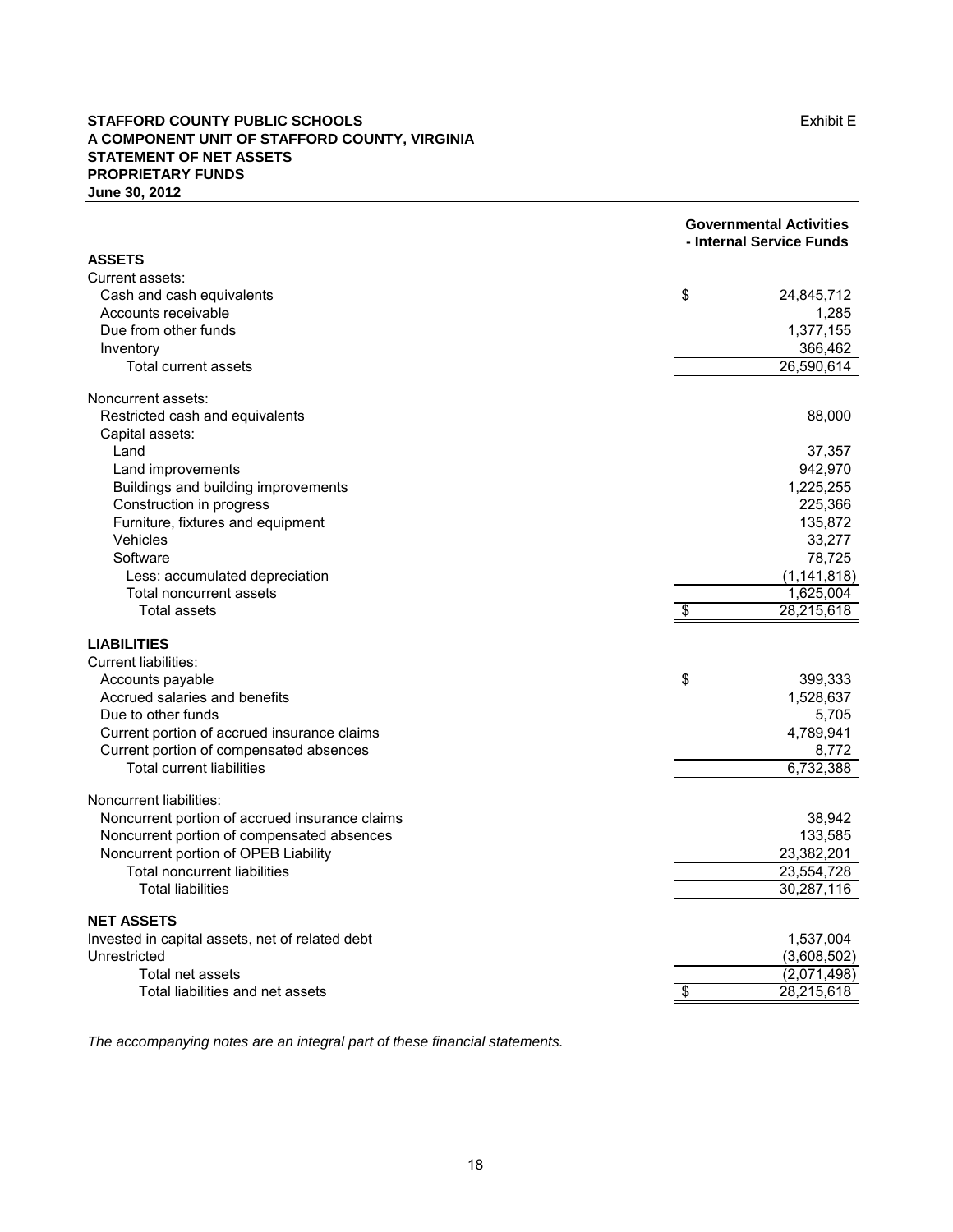### **STAFFORD COUNTY PUBLIC SCHOOLS EXHIBIT FORD COUNTY PUBLIC SCHOOLS A COMPONENT UNIT OF STAFFORD COUNTY, VIRGINIA STATEMENT OF REVENUES, EXPENSES AND CHANGES IN FUND NET ASSETS PROPRIETARY FUNDS For the Fiscal Year Ended June 30, 2012**

|                                            |                                  | <b>Governmental Activities</b><br>- Internal Service Funds |  |  |
|--------------------------------------------|----------------------------------|------------------------------------------------------------|--|--|
| <b>Operating revenues:</b>                 |                                  |                                                            |  |  |
| Charges for services                       | \$                               | 28,401,256                                                 |  |  |
| <b>Operating expenses:</b>                 |                                  |                                                            |  |  |
| Personnel services                         |                                  | 1,972,557                                                  |  |  |
| Contractual services                       |                                  | 31,106,465                                                 |  |  |
| Materials and supplies                     |                                  | 1,547,475                                                  |  |  |
| Heat, light and power                      |                                  | 17,053                                                     |  |  |
| Telecommunication                          |                                  | 29,286                                                     |  |  |
| Depreciation                               |                                  | 116,864                                                    |  |  |
| Total operating expenses                   |                                  | 34,789,700                                                 |  |  |
| Operating loss                             |                                  | (6,388,444)                                                |  |  |
| <b>Nonoperating revenues:</b>              |                                  |                                                            |  |  |
| Interest and investment revenue            |                                  | 7,182                                                      |  |  |
| Vehicle sales                              |                                  | 40,600                                                     |  |  |
| Total nonoperating revenues                |                                  | 47,782                                                     |  |  |
| Income (loss) before transfers             |                                  | (6,340,662)                                                |  |  |
| Transfers from other funds                 |                                  | 500,000                                                    |  |  |
| Change in net assets                       |                                  | (5,840,662)                                                |  |  |
| Total net assets, beginning - July 1, 2011 |                                  | 3,769,164                                                  |  |  |
| Total net assets, ending - June 30, 2012   | $\overline{\boldsymbol{\theta}}$ | (2,071,498)                                                |  |  |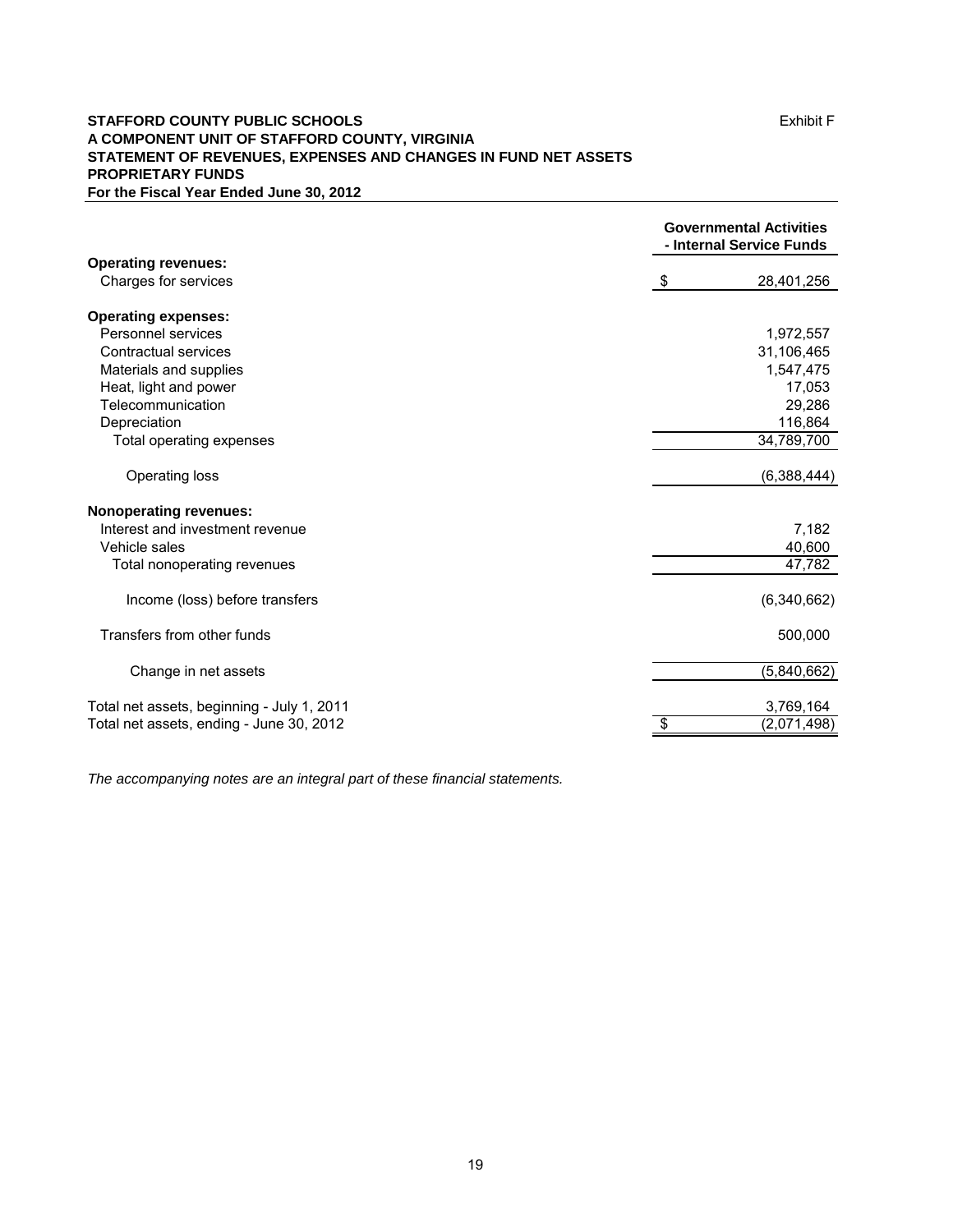### **STAFFORD COUNTY PUBLIC SCHOOLS Exhibit G A COMPONENT UNIT OF STAFFORD COUNTY, VIRGINIA STATEMENT OF CASH FLOWS PROPRIETARY FUNDS For the Fiscal Year Ended June 30, 2012**

|                                                                                       | <b>Governmental Activities</b><br>- Internal Service Funds |                |  |
|---------------------------------------------------------------------------------------|------------------------------------------------------------|----------------|--|
| Cash flows from operating activities:                                                 |                                                            |                |  |
| Receipts from customers                                                               | \$                                                         | 28,318,459     |  |
| Payments to suppliers                                                                 |                                                            | (30, 261, 784) |  |
| Payments to employees                                                                 |                                                            | (596, 926)     |  |
| Net cash provided (used) by operating activities                                      |                                                            | (2,540,251)    |  |
| Cash flows from noncapital and related financing activities:                          |                                                            |                |  |
| Transfers from other funds, net                                                       |                                                            | 500,000        |  |
| Net cash provided by noncapital and related financing activities                      |                                                            | 500,000        |  |
| Cash flows from capital and related financing activities:                             |                                                            |                |  |
| Proceeds from vehicle sales                                                           |                                                            | 40,600         |  |
| Acquisition and construction of capital assets                                        |                                                            | (288, 631)     |  |
| Net cash provided (used) by capital and related financing activities                  |                                                            | (248, 031)     |  |
| Cash flows from investing activities:                                                 |                                                            |                |  |
| Interest earned on investments                                                        |                                                            | 7,182          |  |
| Net cash provided by investing activities                                             |                                                            | 7,182          |  |
| Net increase in cash and cash equivalents                                             |                                                            | (2, 281, 100)  |  |
| Cash and cash equivalents, beginning - July 1, 2011                                   |                                                            | 27,214,812     |  |
| Cash and cash equivalents, ending - June 30, 2012                                     | \$                                                         | 24,933,712     |  |
|                                                                                       |                                                            |                |  |
| Reconciliation of operating loss to net cash provided by operating activities:        |                                                            |                |  |
| Operating loss                                                                        | \$                                                         | (6,388,444)    |  |
| Adjustments to reconcile operating loss to net cash provided by operating activities: |                                                            |                |  |
| Depreciation expense                                                                  |                                                            | 116,864        |  |
| Changes in assets and liabilities:                                                    |                                                            |                |  |
| Decrease in accounts receivable                                                       |                                                            | (82, 797)      |  |
| Increase in inventory                                                                 |                                                            | (11, 535)      |  |
| Decrease in accounts payable and accrued expenses                                     |                                                            | 843,795        |  |
| Increase in compensated absences                                                      |                                                            | 2,240          |  |
| Increase in OPEB liability                                                            |                                                            | 2,979,626      |  |
| Total adjustments                                                                     |                                                            | 3,848,193      |  |
| Net cash provided by operating activities                                             | \$                                                         | (2,540,251)    |  |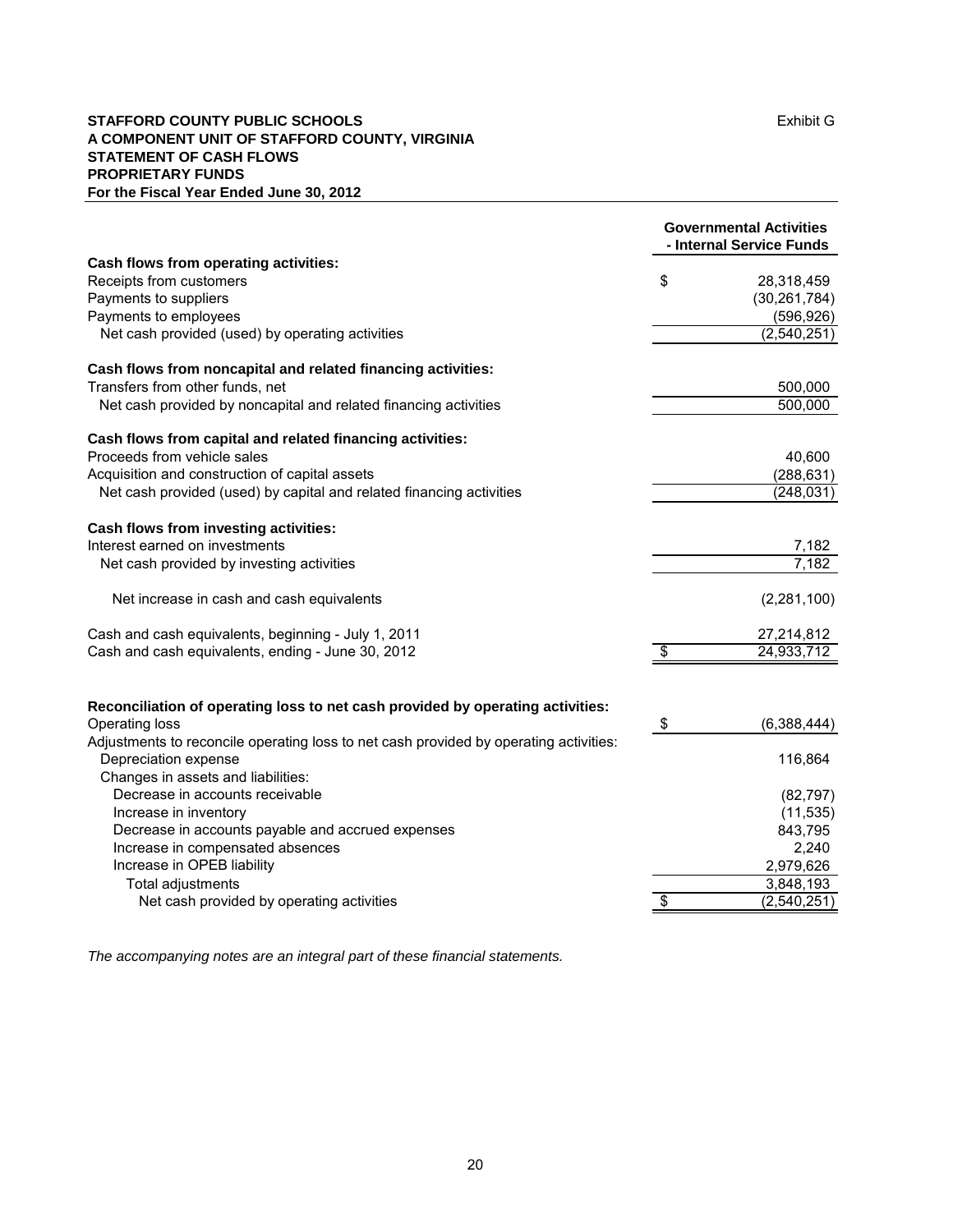# **STAFFORD COUNTY PUBLIC SCHOOLS A COMPONENT UNIT OF STAFFORD COUNTY, VIRGINIA STATEMENT OF FIDUCIARY NET ASSETS FIDUCIARY FUNDS - TRUST AND AGENCY FUNDS June 30, 2012**

|                                  | <b>Trust</b><br><b>Funds</b> |     | Agency<br><b>Funds</b> |
|----------------------------------|------------------------------|-----|------------------------|
| <b>ASSETS</b>                    |                              |     |                        |
| Restricted investments           | 4,735,046                    |     | 2,756,954              |
| <b>LIABILITIES</b>               |                              |     |                        |
| Scholarships payable             | \$<br>1.000                  | \$  |                        |
| Reserve for future expenditures  |                              |     | 2,756,954              |
| <b>Total liabilities</b>         | 1,000                        | \$. | 2,756,954              |
| <b>NET ASSETS</b>                |                              |     |                        |
| Net assets held for OPEB         | \$<br>4,697,715              | \$  |                        |
| Net assets held for scholarships | 4,058                        |     |                        |
| Net assets held for investment   | 32,273                       |     |                        |
| Total net assets                 | 4,734,046                    | \$. |                        |
|                                  |                              |     |                        |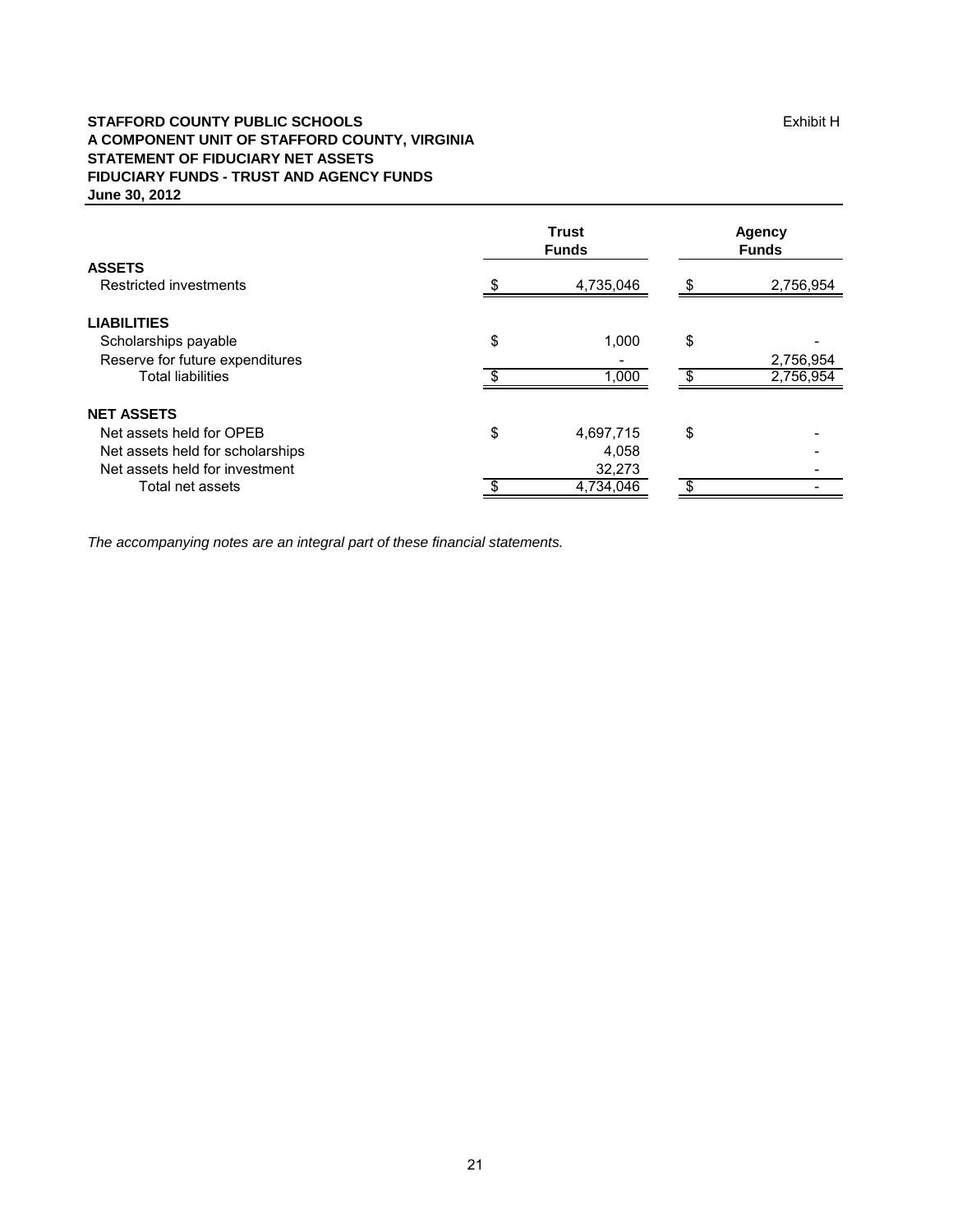# **STAFFORD COUNTY PUBLIC SCHOOLS A COMPONENT UNIT OF STAFFORD COUNTY, VIRGINIA STATEMENT OF FIDUCIARY NET ASSETS FIDUCIARY FUNDS - TRUST FUNDS June 30, 2012**

|                                         |    | <b>OPEB</b><br><b>Trust Fund</b> | Scholarship<br><b>Trust Fund</b> | <b>Endowment</b><br><b>Trust Fund</b> |        | Total<br><b>Trust Fund</b> |           |  |
|-----------------------------------------|----|----------------------------------|----------------------------------|---------------------------------------|--------|----------------------------|-----------|--|
| <b>ASSETS</b><br>Restricted investments |    |                                  |                                  |                                       |        |                            |           |  |
|                                         |    | 4,697,715                        | \$<br>4,058                      | S                                     | 33,273 | \$                         | 4,735,046 |  |
| <b>LIABILITIES</b>                      |    |                                  |                                  |                                       |        |                            |           |  |
| Scholarships payable                    | \$ |                                  | \$                               | S                                     | 1.000  | \$                         | 1,000     |  |
| <b>Total liabilities</b>                | ደ  |                                  |                                  |                                       | 1.000  | \$                         | 1,000     |  |
| <b>NET ASSETS</b>                       |    |                                  |                                  |                                       |        |                            |           |  |
| Net assets held for OPEB                | \$ | 4,697,715                        | \$<br>$\overline{\phantom{0}}$   | \$                                    |        | \$                         | 4,697,715 |  |
| Net assets held for scholarships        |    |                                  | 4,058                            |                                       |        |                            | 4,058     |  |
| Net assets held for investment          |    |                                  |                                  |                                       | 32,273 |                            | 32,273    |  |
| Total net assets                        |    | 4,697,715                        | \$<br>4,058                      |                                       | 32,273 | \$                         | 4,734,046 |  |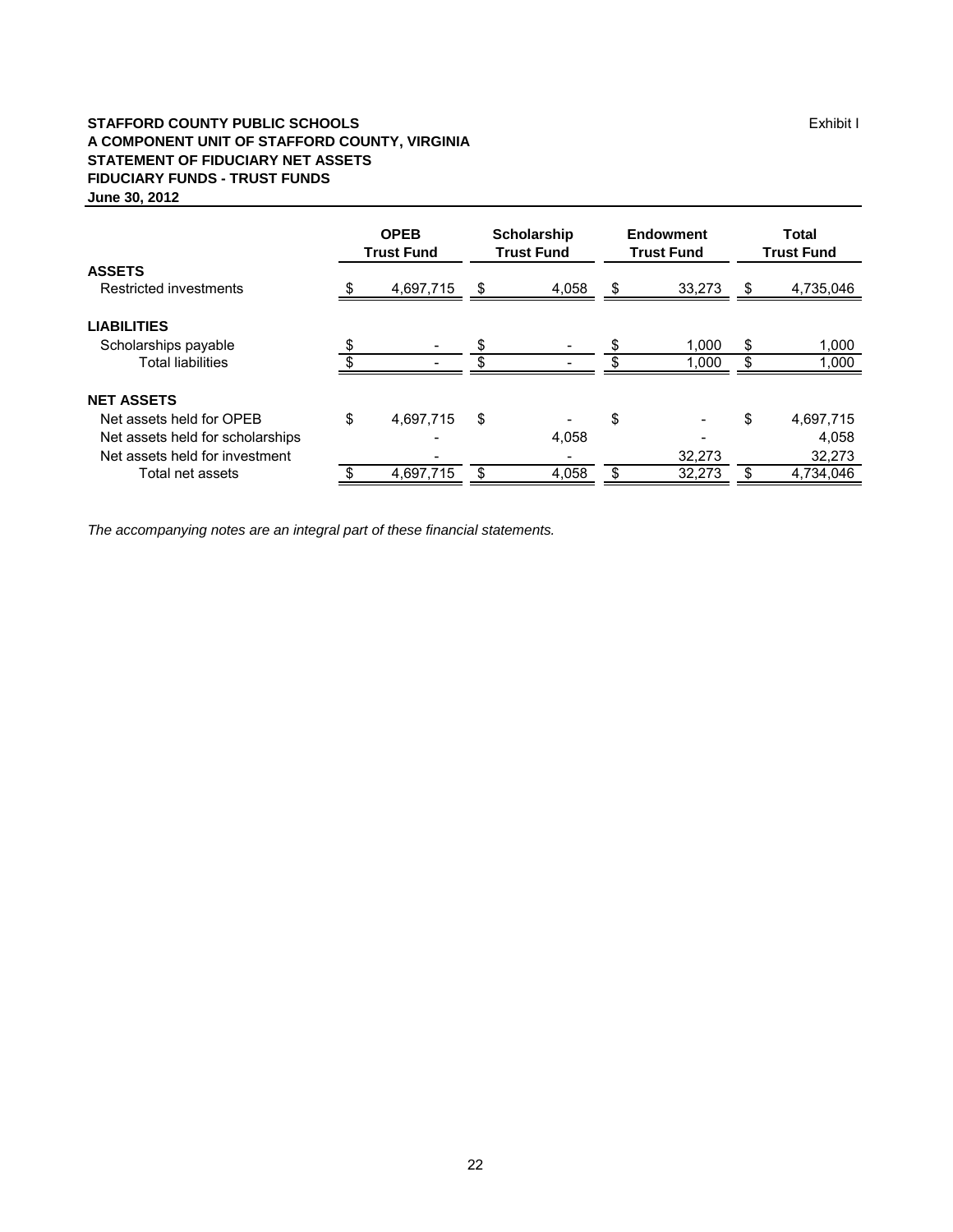# **STAFFORD COUNTY PUBLIC SCHOOLS A COMPONENT UNIT OF STAFFORD COUNTY, VIRGINIA STATEMENT OF CHANGES IN FIDUCIARY NET ASSETS FIDUCIARY FUND - OPEB TRUST FUND For the Fiscal Year Ended June 30, 2012**

|                                   |                                                         | <b>Trust Fund</b>      |    |                   |    |                                                          |
|-----------------------------------|---------------------------------------------------------|------------------------|----|-------------------|----|----------------------------------------------------------|
|                                   |                                                         | <b>OPEB Trust Fund</b> |    |                   |    |                                                          |
|                                   | <b>Fiduciary</b><br><b>Net Assets -</b><br>July 1, 2011 | <b>Additions</b>       |    | <b>Deductions</b> |    | <b>Fiduciary</b><br><b>Net Assets -</b><br>June 30, 2012 |
|                                   |                                                         |                        |    |                   |    |                                                          |
| <b>ASSETS</b>                     |                                                         |                        |    |                   |    |                                                          |
| Restricted investments:           |                                                         |                        |    |                   |    |                                                          |
| Beginning balance                 | \$<br>2,700,962 \$                                      |                        | \$ |                   | \$ | 2,700,962                                                |
| Contributions from employer       |                                                         | 2,000,000              |    |                   |    | 2,000,000                                                |
| Investment gains (losses)         |                                                         | 1,444                  |    |                   |    | 1,444                                                    |
| Investment expenses               |                                                         |                        |    | (4,691)           |    | (4,691)                                                  |
| Ending balance                    | 2,700,962                                               | \$<br>2,001,444        | S  | (4,691)           | S  | 4,697,715                                                |
| <b>LIABILITIES</b>                |                                                         | \$                     | \$ |                   | \$ |                                                          |
| <b>NET ASSETS</b>                 |                                                         |                        |    |                   |    |                                                          |
| Net assets held for OPEB purposes | \$<br>2,700,962                                         | \$<br>2,001,444        | \$ | $(4,691)$ \$      |    | 4,697,715                                                |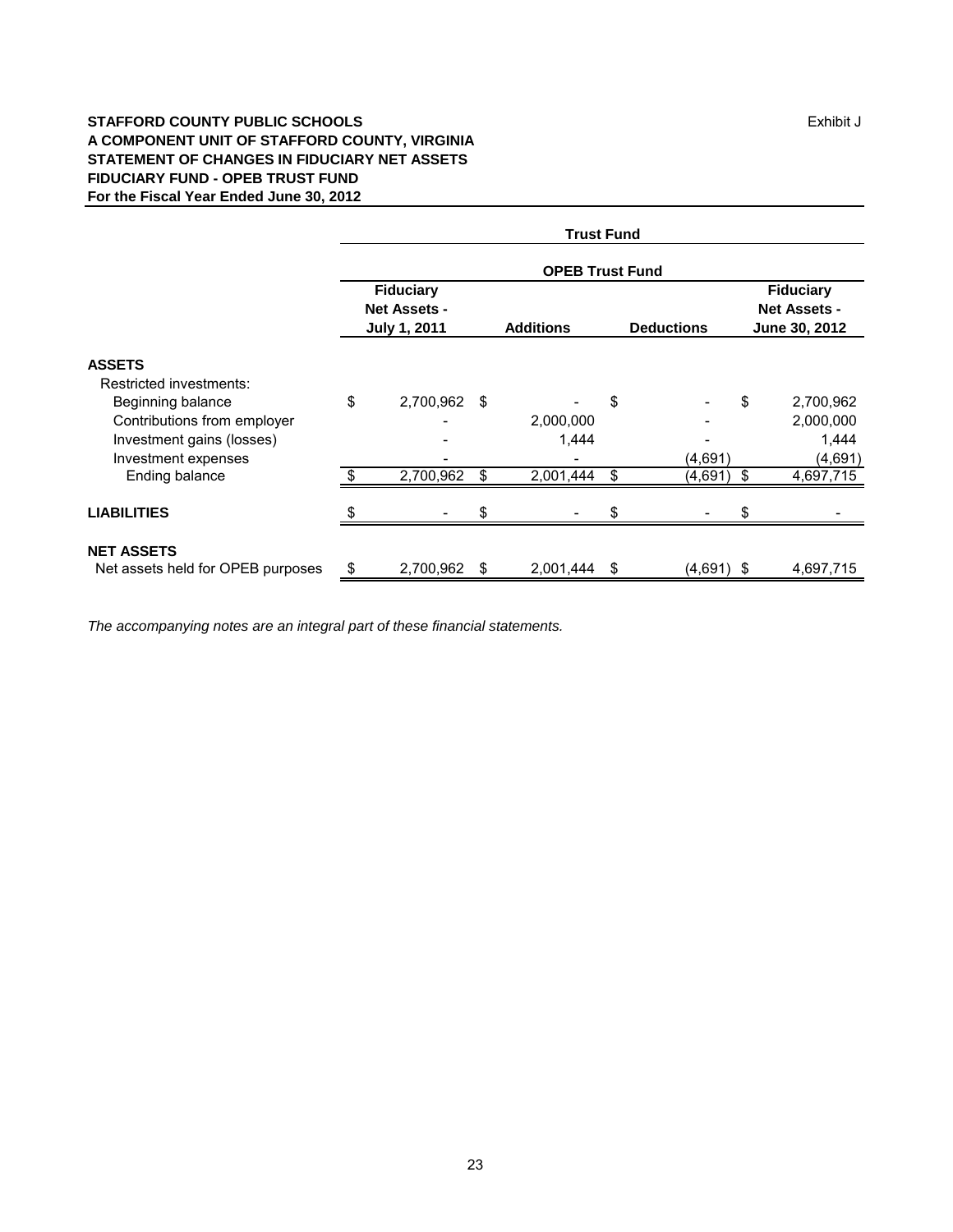# **STAFFORD COUNTY PUBLIC SCHOOLS** Exhibit K **A COMPONENT UNIT OF STAFFORD COUNTY, VIRGINIA STATEMENT OF CHANGES IN FIDUCIARY NET ASSETS FIDUCIARY FUND - SCHOLARSHIP TRUST FUND For the Fiscal Year Ended June 30, 2012**

|                                                       |                               |                                                                |      | <b>Trust Fund</b> |      |                   |     |                                                          |  |  |  |
|-------------------------------------------------------|-------------------------------|----------------------------------------------------------------|------|-------------------|------|-------------------|-----|----------------------------------------------------------|--|--|--|
|                                                       | <b>Scholarship Trust Fund</b> |                                                                |      |                   |      |                   |     |                                                          |  |  |  |
|                                                       |                               | <b>Fiduciary</b><br><b>Net Assets -</b><br><b>July 1, 2011</b> |      | <b>Additions</b>  |      | <b>Deductions</b> |     | <b>Fiduciary</b><br><b>Net Assets -</b><br>June 30, 2012 |  |  |  |
| <b>ASSETS</b><br>Restricted investments:              |                               |                                                                |      |                   |      |                   |     |                                                          |  |  |  |
| Beginning balance<br>Contributions from donors        | \$                            | 5,355                                                          | - \$ | 4,000             | \$   |                   | \$  | 5,355<br>4,000                                           |  |  |  |
| Investment interest income<br>Scholarships paid       |                               |                                                                |      | 3                 |      | (5,300)           |     | 3<br>(5,300)                                             |  |  |  |
| Ending balance                                        |                               | 5,355                                                          | \$   | 4,003             | \$   | (5,300)           | -\$ | 4,058                                                    |  |  |  |
| <b>LIABILITIES</b><br>Scholarships payable            |                               | $5,300$ \$                                                     |      |                   |      | $5,300$ \$        |     |                                                          |  |  |  |
| <b>NET ASSETS</b><br>Net assets held for scholarships | \$                            | 55                                                             | -\$  | 4,003             | - \$ |                   | \$  | 4,058                                                    |  |  |  |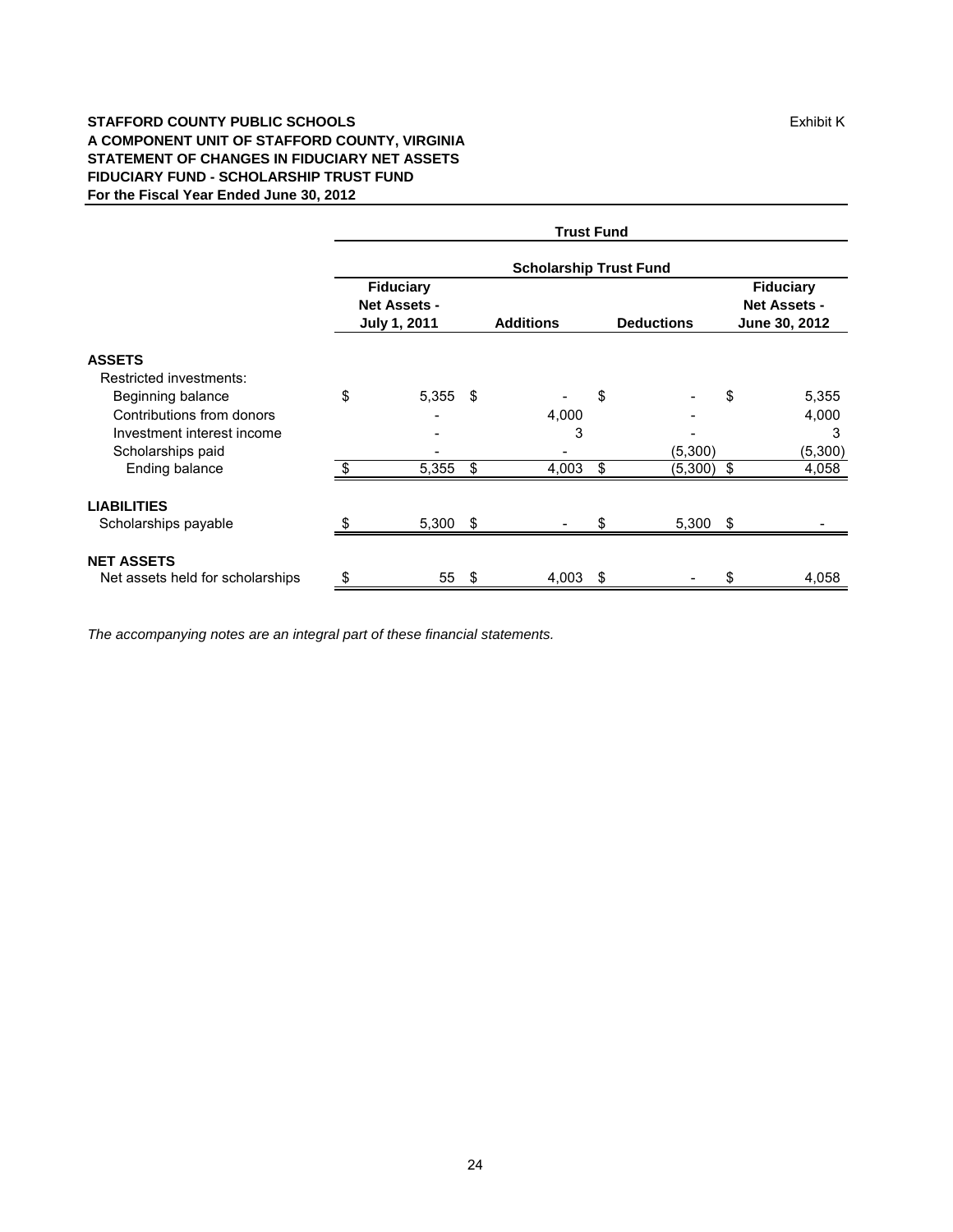# **STAFFORD COUNTY PUBLIC SCHOOLS** Exhibit L **A COMPONENT UNIT OF STAFFORD COUNTY, VIRGINIA STATEMENT OF CHANGES IN FIDUCIARY NET ASSETS FIDUCIARY FUND - ENDOWMENT TRUST FUND For the Fiscal Year Ended June 30, 2012**

|                                            |                             |                                                  |    | <b>Trust Fund</b> |    |                   |    |                                                   |  |  |  |  |
|--------------------------------------------|-----------------------------|--------------------------------------------------|----|-------------------|----|-------------------|----|---------------------------------------------------|--|--|--|--|
|                                            | <b>Endowment Trust Fund</b> |                                                  |    |                   |    |                   |    |                                                   |  |  |  |  |
|                                            |                             | <b>Fiduciary</b><br>Net Assets -<br>July 1, 2011 |    | <b>Additions</b>  |    | <b>Deductions</b> |    | <b>Fiduciary</b><br>Net Assets -<br>June 30, 2012 |  |  |  |  |
| <b>ASSETS</b>                              |                             |                                                  |    |                   |    |                   |    |                                                   |  |  |  |  |
| Restricted investments:                    |                             |                                                  |    |                   |    |                   |    |                                                   |  |  |  |  |
| Beginning balance                          | \$                          | $32,149$ \$                                      |    |                   | \$ |                   | \$ | 32,149                                            |  |  |  |  |
| Contributions from donors                  |                             |                                                  |    | 1,075             |    |                   |    | 1,075                                             |  |  |  |  |
| Investment interest income                 |                             |                                                  |    | 49                |    |                   |    | 49                                                |  |  |  |  |
| Ending balance                             | \$                          | 32,149                                           | \$ | 1,124             | \$ |                   | \$ | 33,273                                            |  |  |  |  |
| <b>LIABILITIES</b>                         |                             |                                                  |    |                   |    |                   |    |                                                   |  |  |  |  |
| Scholarships payable                       | \$                          |                                                  |    |                   | \$ | $1,000$ \$        |    | 1,000                                             |  |  |  |  |
| <b>NET ASSETS</b>                          |                             |                                                  |    |                   |    |                   |    |                                                   |  |  |  |  |
| Net assets held for investment purposes \$ |                             | $32,149$ \$                                      |    | 1,124             | \$ | $(1,000)$ \$      |    | 32,273                                            |  |  |  |  |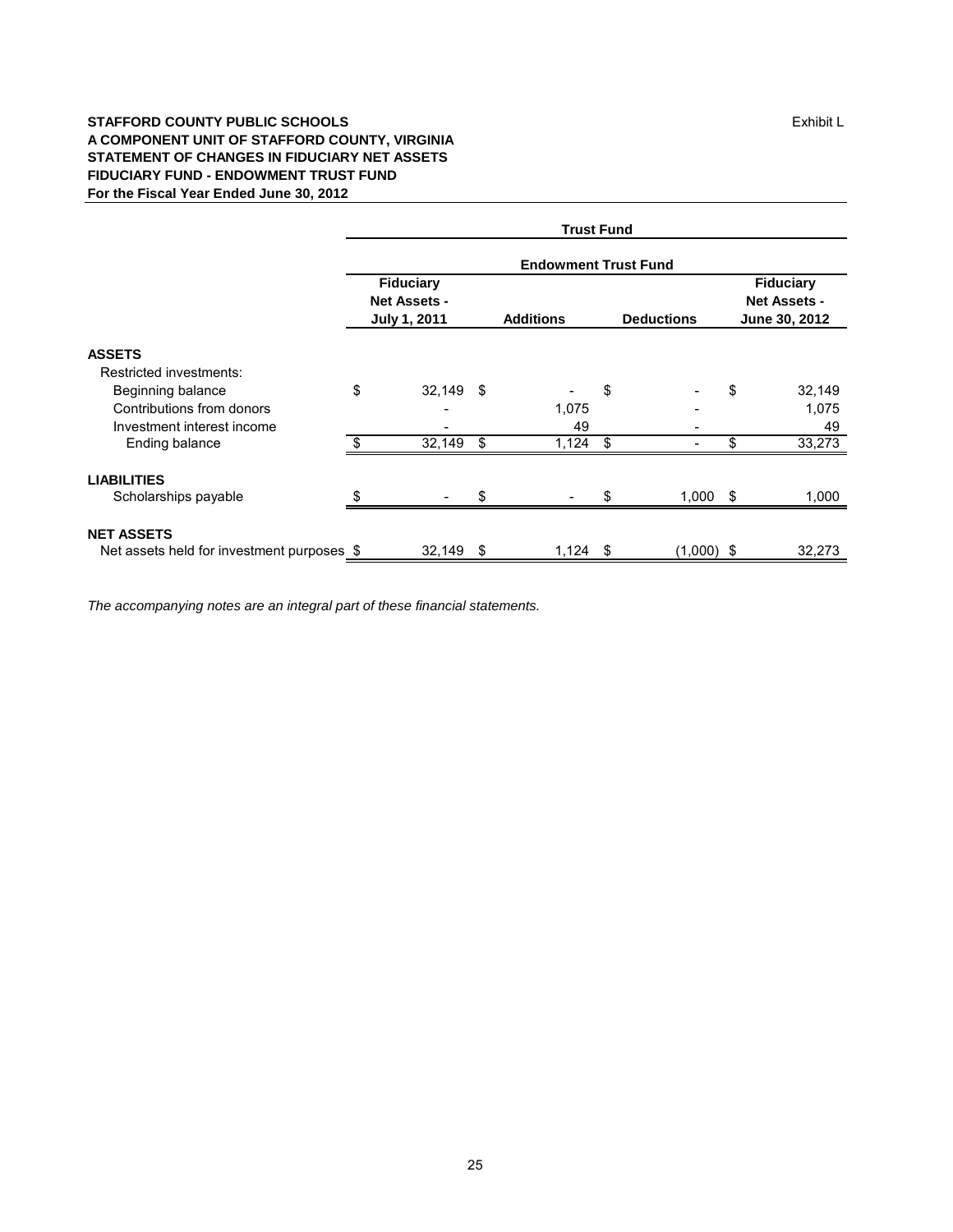# **STAFFORD COUNTY PUBLIC SCHOOLS A COMPONENT UNIT OF STAFFORD COUNTY, VIRGINIA NOTES TO THE BASIC FINANCIAL STATEMENTS June 30, 2012**

## **Note 1. SUMMARY OF SIGNIFICANT ACCOUNTING POLICIES**

Stafford County Public Schools (SCPS or "the division") is a corporate body operating under the constitution of the Commonwealth of Virginia and the Code of Virginia, and provides elementary and secondary education for the County of Stafford (County). The seven voting members of the School Board of Stafford County Public Schools (Board) are elected by the citizens of the County to serve 4-year terms. Each of the County's seven districts has a Board member who represents its constituents. The Board is responsible for setting the educational policies of SCPS and appoints a superintendent to implement the Board's policies and serve as the chief administrative officer of the division, providing leadership and direct management of the division in accordance with policies adopted by the Board.

The following is a summary of SCPS' significant accounting policies:

# **A. THE FINANCIAL REPORTING ENTITY**

A financial reporting entity is comprised of the primary government, component units and other organizations that are included to ensure the basic financial statements are not misleading. The primary government for SCPS includes all funds and departments that are not legally separate from SCPS. SCPS is not financially accountable for any legally separate organizations; therefore, it has no component units. However, because SCPS is fiscally dependent on the County and SCPS' operations are funded by payments from the County's general fund, SCPS is considered a component unit of the County. Other significant determining factors also include: the County approves SCPS' budget, the County funds any deficits, and the County issues bonds and contracts debt to finance capital projects for SCPS. Also, SCPS provides services, which primarily benefit the citizens of the County.

The accompanying financial statements presented for SCPS conform to accounting principles generally accepted in the United States of America applicable to governmental units promulgated by the Governmental Accounting Standards Board (GASB). The GASB is the standard setting body for establishing governmental accounting and financial reporting principles.

## **B. FUND ACCOUNTING**

Financial transactions and accounts of SCPS are maintained on the basis of fund accounting. The operation of each fund is considered to be an independent fiscal and separate accounting entity, with a self-balancing set of accounts. Each fund reports cash and other financial resources together with all related liabilities and residual equities or balances, and changes therein. There are three categories of funds: governmental, proprietary and fiduciary.

## *GOVERNMENTAL FUNDS*

Governmental funds are those through which most governmental functions of SCPS are financed. The acquisition, use and balances of SCPS' expendable financial resources and the related liabilities are accounted for through these funds. SCPS has two major governmental funds and three non-major governmental funds as follows:

## **Major Governmental Funds**

- **General Fund (hereafter referred to as the Operating Fund):** The Operating Fund is SCPS' primary fund to account for and report the assets, liabilities, fund balance, revenues and expenditures associated with SCPS' public school system operations, including financial resources not required to be accounted for and reported in another fund.
- **Capital Projects Fund:** This fund accounts for and reports the assets, liabilities, fund balance, revenues and expenditures that are restricted, committed or assigned to SCPS' capital projects, including the acquisition, construction and equipping of new schools and the renovation, improvement and repairing of existing schools.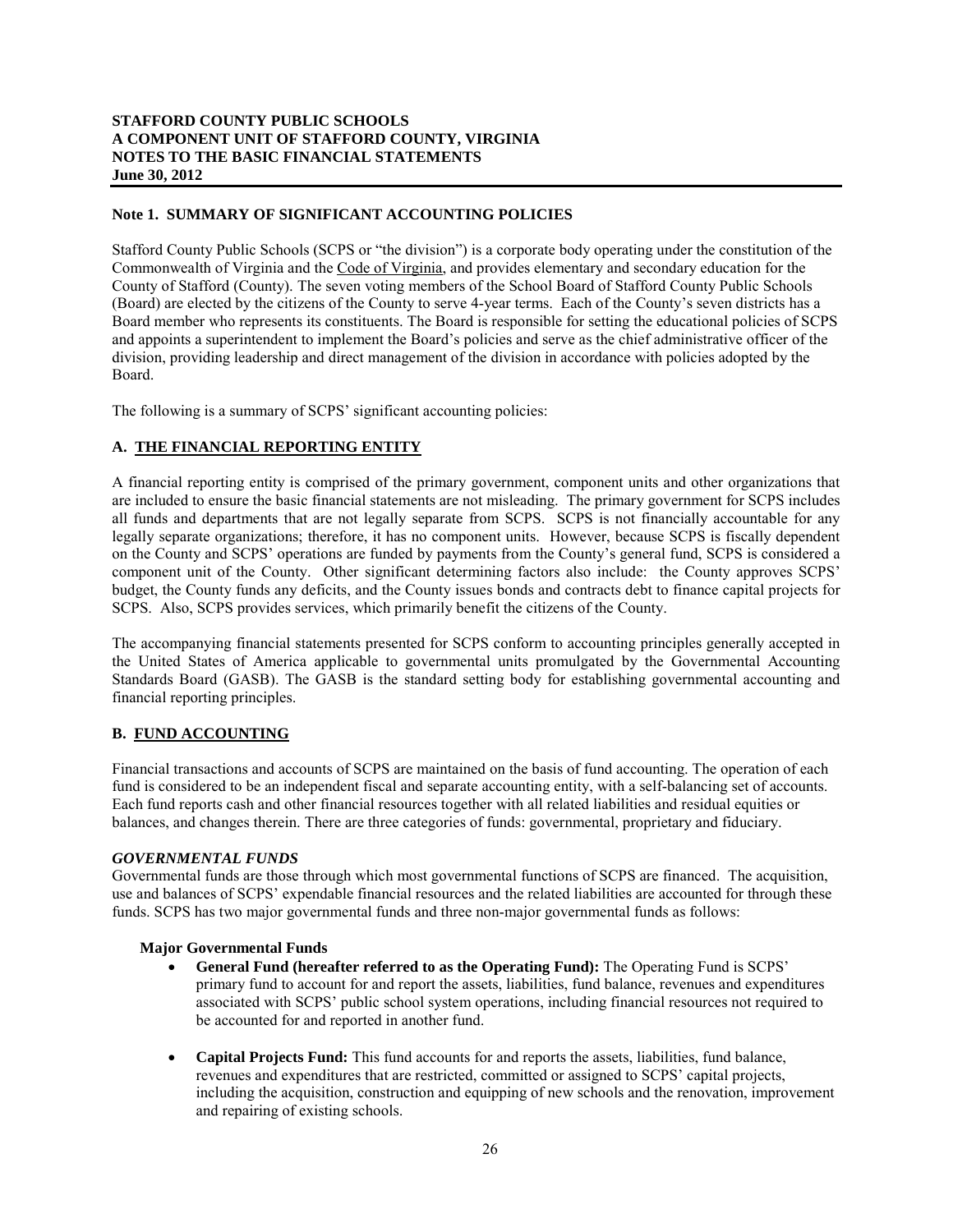## **B. FUND ACCOUNTING (Continued)**

#### **Non-major Governmental Funds**

- **Special Revenue Funds:** The special revenue funds are used to account for and report proceeds of specific revenue sources, other than major capital projects, in which expenditures are restricted or committed for a specific purpose. SCPS has two special revenue funds:
	- **Food and Nutrition Services Fund** accounts for the assets, liabilities, fund balance, revenues and expenditures associated with the provision of food and nutrition services within SCPS' school cafeterias.
	- **►** *Grants Fund* accounts for the assets, liabilities, fund balance, revenues and expenditures associated with grants received and used by SCPS to supplement operations.

## *PROPRIETARY FUNDS*

Proprietary funds are used to account for activities similar to those often engaged in by profit-seeking businesses. These funds account for the provision of services to other funds of SCPS and the County on a cost reimbursement basis. Operating revenues include charges for services and operating expenses include the cost of services.

## **Enterprise Funds**

This type of proprietary fund accounts for services provided to the general public on a user-charge basis. SCPS does not have any enterprise funds.

## **Internal Service Funds**

Activities that produce goods or services to be provided to other departments or other governmental units on a costreimbursement basis are accounted for by internal service funds. SCPS has three internal service funds:

- *Fleet Services Fund* accounts for the assets, liabilities, net assets, revenues and expenses associated with the provision of vehicle maintenance services on a cost reimbursement basis to the departments and agencies of the County and SCPS.
- *Health Benefits Fund* accounts for the assets, liabilities, net assets, revenues and expenses associated with the provision of health benefits to the enrolled employees and retirees of SCPS under a comprehensive health benefits self-insurance program.
- *Workers' Compensation Fund* accounts for the assets, liabilities, net assets, revenues and expenses associated with the administration of the workers' compensation self-insurance program and the provision of workers' compensation benefits to the injured employees of SCPS.

# *FIDUCIARY FUNDS*

Fiduciary funds are used to account for assets held by a government acting as a trustee or agent for entities external to the governmental unit: individuals, organizations, other governmental units, or other funds. There are four types of fiduciary funds: agency funds; private-purpose trust funds; investment trust funds; and pension and other employee benefit trust funds. Fiduciary funds are not included in the government-wide financial statements. SCPS has three trust funds and two agency funds as follows: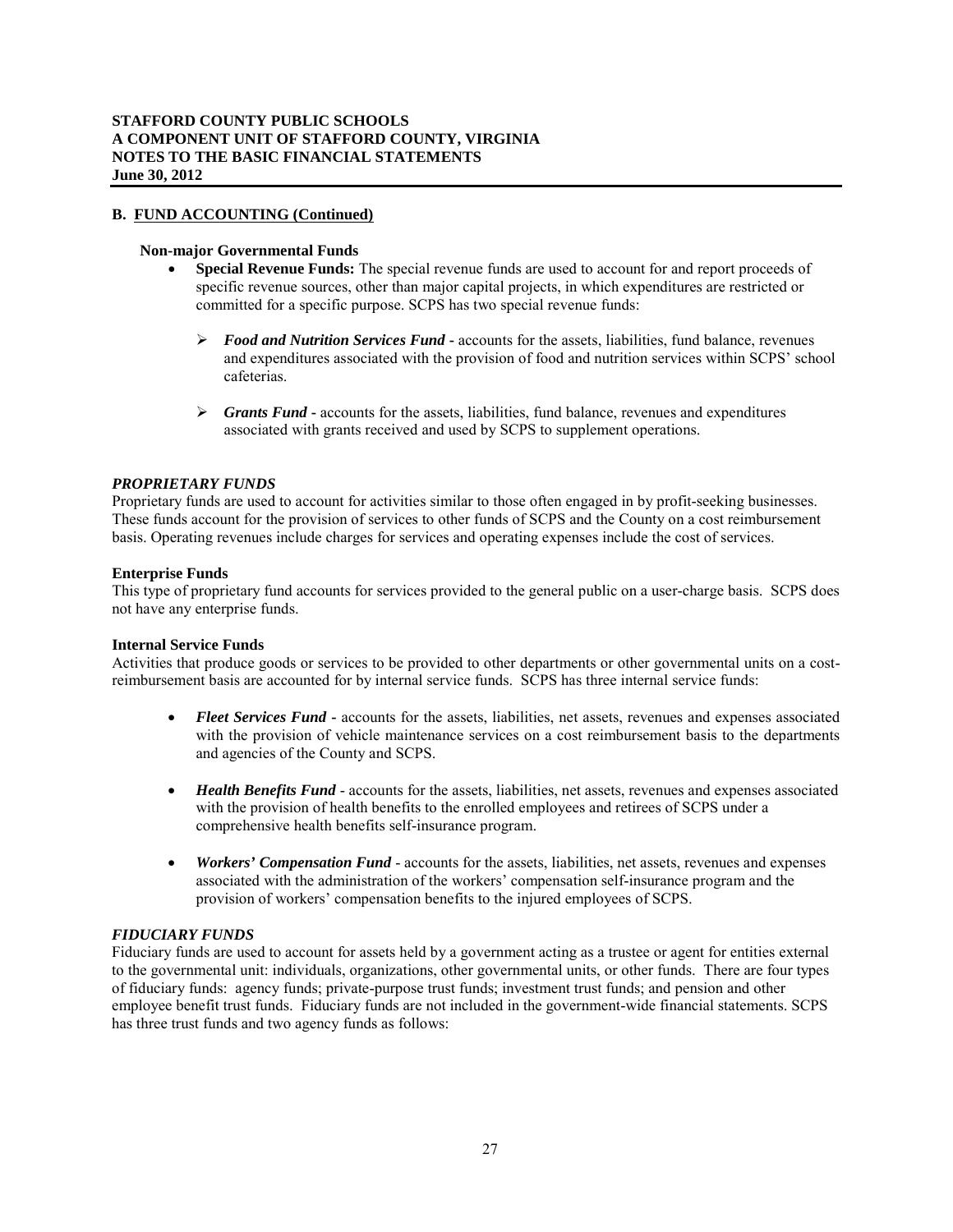## **B. FUND ACCOUNTING (Continued)**

- *OPEB Trust Fund* accounts for the assets, liabilities, net assets and changes in net assets (additions and deletions) associated with the investment of funds contributed into an irrevocable trust and used to cover current and future retiree health benefit costs.
- *Scholarship Trust Fund -* accounts for the assets, liabilities, net assets and changes in net assets (additions and deletions) associated with scholarship programs administered by SCPS.
- *Endowment Trust Fund* accounts for the assets, liabilities, net assets and changes in net assets (additions and deletions) associated with endowment programs administered by SCPS.
- *School Activity Funds* account for the cash, cash receipts and cash disbursements associated with the various activities conducted at the individual school sites in connection with student athletics, classes, clubs, and various fundraising activities and private donations. In addition, each school also has a faculty activity fund and there is also a division-wide activity fund. SCPS is liable if any school is unable to meet its obligations with respect to these funds.
- *Flexible Spending Fund* account for the cash, cash receipts and cash disbursements associated with the employee flexible spending program, which include unreimbursed medical expense reimbursements and dependent care reimbursements.

## **C. BASIS OF FINANCIAL STATEMENT PRESENTATION**

GASB has established the accounting requirements and reporting model to be used in the annual financial reports of state and local governments. The reporting model was developed to make the Comprehensive Annual Financial Report (CAFR) easier to understand and more useful to the people who use governmental financial information to make decisions.

The basic financial statements consist of the government-wide statements, including the statement of net assets and the statement of activities; fund financial statements, which provide more detailed financial information; and notes to the basic financial statements which provide detailed narrative information.

## *GOVERNMENT-WIDE FINANCIAL STATEMENTS*

The government-wide statements (the statement of net assets and the statement of activities) present financial information about SCPS as a whole. These statements include the financial activity of the SCPS primary government, except the fiduciary funds. In accordance with GASB reporting requirements, activities are reported in these statements as either governmental or business-type. SCPS does not have any business-type activities.

The statement of net assets presents the overall financial condition of SCPS at fiscal year-end. Presence and size of the net asset balance is an indication of SCPS' ability to cover its cost and continue to provide services in the future.

The statement of activities reports the expenses and revenues of SCPS in a format that focuses on the cost of SCPS' major functions, while net revenue or expenses indicate whether a function is self-supporting or relies on general revenue funding sources. Direct expenses are those that are clearly identifiable to particular functions. Program revenues include: (1) charges for services (e.g., tuition and fees), (2) operating grants and contributions, and (3) capital grants and contributions. Revenues not directly related to a program are reported as general revenues, including SCPS' portion of property tax revenues received from the County and other unrestricted amounts received from the Commonwealth of Virginia and the Federal government. SCPS does not allocate indirect expenses.

The effect of inter-fund activity has been eliminated from the government-wide financial statements.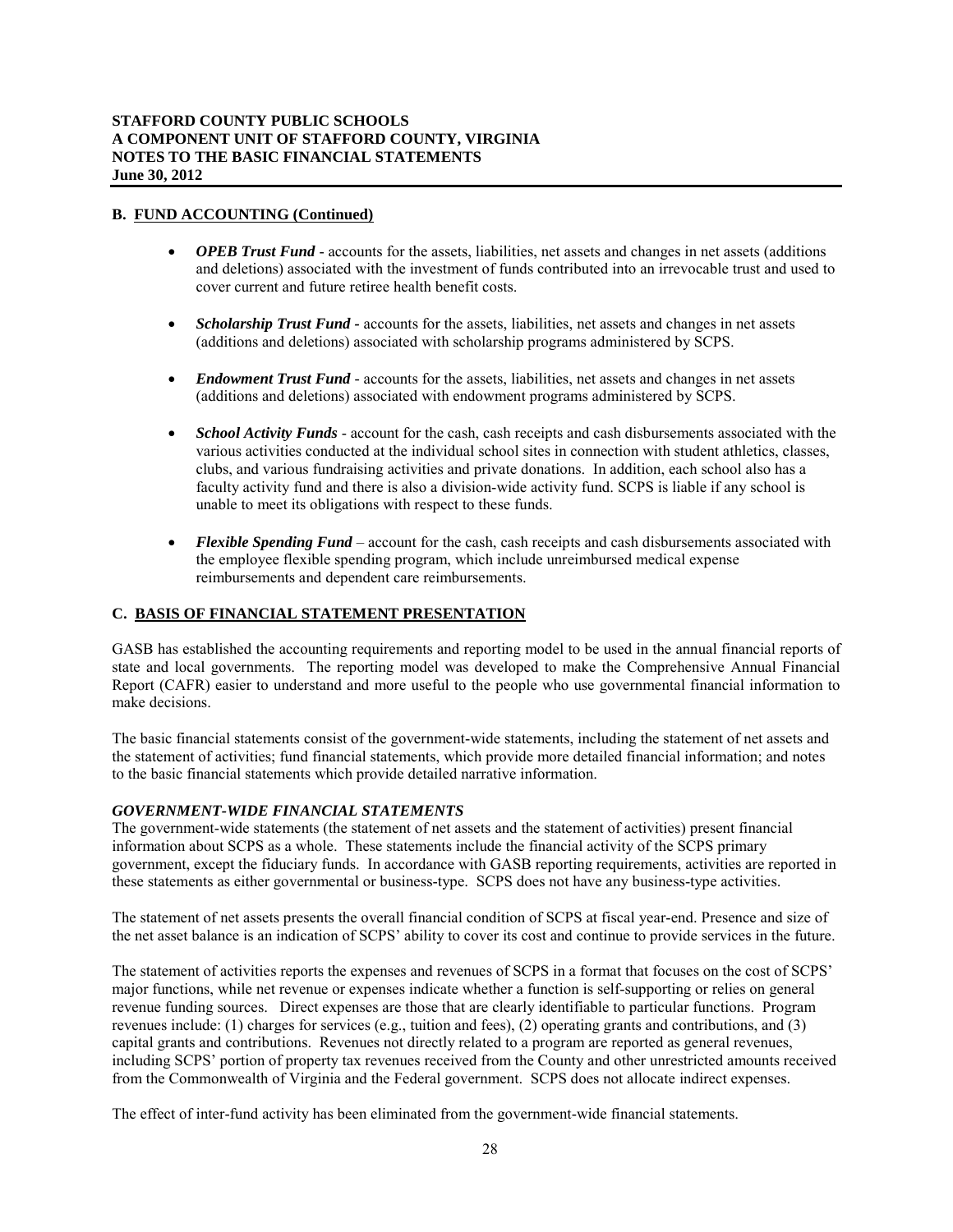# **C. BASIS OF FINANCIAL STATEMENT PRESENTATION (Continued)**

## *FUND FINANCIAL STATEMENTS*

In order to provide budgetary controls and maintain legal compliance, SCPS records transactions in separate funds rendering a more detailed level. SCPS' Operating Fund and Capital Projects Fund are deemed to be major governmental funds; therefore, they are separately reported in the governmental fund statements. All of SCPS' special revenue funds are aggregated in the column entitled non-major governmental funds. The internal service funds are presented in the proprietary fund statements; SCPS has three internal service funds. There are five fiduciary funds, two agency fund and three trust funds. The agency funds are comprised of activity funds at all 30 schools and one division-wide activity fund, which is purely custodial (i.e., assets equal liabilities) and the flexible spending fund is comprised of the funds collected from and disbursed to employees for unreimbursed medical expenses and dependent care expenses . Agency funds do not involve the measurement of operations. The trust funds are comprised of the OPEB (Other Post-Employment Benefits) Trust Fund, an irrevocable trust, and involves the measurement of OPEB plan operations, a Scholarship trust fund, a fund involved in the collection of donations for the distribution of scholarships to students and an Endowment trust fund, a fund involved in the collection of donations used for investment purposes and whose earnings are then distributed as scholarships.

## **D. MEASUREMENT FOCUS**

## *GOVERNMENT-WIDE FINANCIAL STATEMENTS*

The government-wide financial statements are presented using an economic resources measurement focus. All assets and liabilities are shown in the statement of net assets, which includes capital assets (i.e., land, buildings, improvements, and other capital assets) as well as long-term liabilities (i.e., capital lease obligations, compensated absences, accrued insurance claims and OPEB liability).

Presented by the statement of activities is the degree to which expenses are offset by program revenues for a specific program or function of SCPS. Program revenues include charges for services, operating grants and contributions and capital grants and contributions. Grants and contributions from the County, the Commonwealth of Virginia, and the Federal Government, which are not restricted for specific purposes, are presented as general revenues. Revenue from the use of money is also presented as general revenues.

# *FUND FINANCIAL STATEMENTS*

## **Governmental Funds**

All governmental funds are accounted for using a current financial resources measurement focus, whereby only current assets and current liabilities are included in the balance sheet. The operating statements for these funds present increases (i.e., revenues and other financing sources) and decreases (i.e., expenditures and other financing uses) in current financial resources. Since governmental fund statements are presented on a different measurement focus than government-wide statements, a reconciliation of the total fund balance to total net assets is presented which briefly explains the adjustments made to reconcile the governmental activities reflected in the governmental fund financial statements to the government-wide statements.

#### **Proprietary Funds**

All proprietary funds are accounted for on the economic resources measurement focus. All assets and liabilities associated with the operation of these funds are included on the statement of net assets. Proprietary fund equity (i.e., net total assets) is segregated into unrestricted assets and those invested in capital assets, net of related debt. The proprietary fund operating statement presents increases (i.e., revenues) and decreases (i.e., expenses) in net total assets. The operating revenue is charges for services; the cost to provide these services is reported as operating expenses. Non-operating revenue is generated from financing and investing type activities.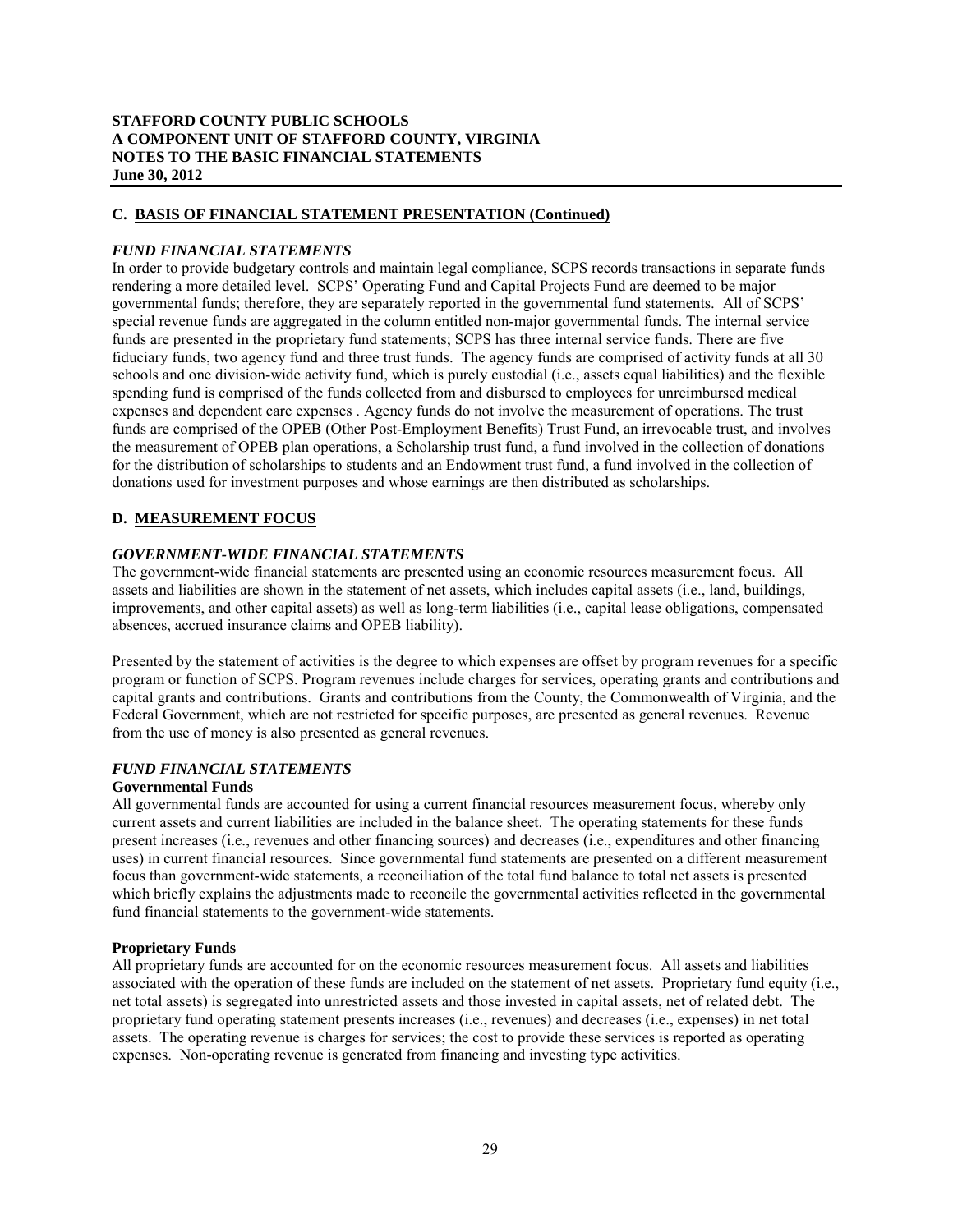## **D. MEASUREMENT FOCUS (Continued)**

The statement of cash flows reflects how SCPS finances the cash requirements of its proprietary fund activities. In preparing the financial statements of the proprietary funds, SCPS has elected not to apply the option of paragraph 7 of GASB Statement No. 20, *Accounting and Financial Reporting for Proprietary Funds and Other Governmental Entities that use Proprietary Fund Accounting.* Therefore, SCPS has applied all Financial Accounting Standards Board (FASB) statements and interpretations issued on or before November 30, 1989, except those that conflict with or contradict GASB pronouncements.

## **Fiduciary Funds**

The agency fiduciary fund has no measurement focus and reports only assets and related liabilities to SCPS student groups and employees. The trust fiduciary funds are accounted for on the economic resources measurement focus.

## **E. BASIS OF ACCOUNTING**

The basis of accounting determines when transactions are recorded as financial transactions and reported in the financial statements. The government-wide financial statements are reported using the accrual basis of accounting. All governmental funds use the modified accrual basis of accounting. The proprietary and fiduciary funds use the accrual basis of accounting. The difference in the basis of accounting relates to how revenue is recognized, how unearned revenue is recorded and whether expenses or expenditures are reported.

#### *REVENUES*

In the government-wide financial statements, revenue is recorded when earned. In the governmental funds, revenue is recorded on the modified accrual basis, that is, revenue is recorded in the fiscal year in which resources are measurable and expected to be collected by fiscal year end or soon enough thereafter to be used to pay current liabilities. SCPS uses the period 60 days after fiscal year end for its funds availability criteria. Non-exchange transactions, in which SCPS either gives or receives value without directly receiving or giving equal value in exchange, include grants and donations. These revenues are recognized in the fiscal year in which all eligibility requirements have been satisfied. The effect of inter-fund revenue has been eliminated from these statements.

SCPS' primary revenues are unrestricted payments from the County and the Commonwealth of Virginia. These are considered general revenue and are recognized in the period received. Revenue from general-purpose grants is recognized as general revenues in the period to which the grant applies. Special purpose revenue (i.e., federal, state, and other grants) is recognized as program revenue when earned. Revenue from continuing adult and community education classes and the school lunch program is recognized as program revenue at the time that the revenue is earned. Operating revenue in the proprietary funds is revenue that is earned from charges for services provided to other departments on a cost reimbursement basis. The non-operating revenue of these funds does not require a good or service to be delivered. The primary source for non-operating revenue is interest income.

## *EXPENDITURES/EXPENSES*

On the accrual basis of accounting, expenses are recorded when incurred. On the modified accrual basis of accounting, decreases in net financial resources are reported as expenditures rather than expenses. Expenditures are reported in the fiscal year when the related fund liability is incurred, except that certain general long-term obligations, such as compensated absences, are recognized only to the extent they have matured. Depreciation and amortization, which are allocations of cost, are not recorded in the governmental funds.

The operating expenses in the proprietary funds are those costs that relate directly to providing goods and services to the other departments, within the school district, on a cost reimbursement basis. For services which extend over more than one fiscal period, such as insurance, the change in the actuarially determined insurance liability from one year to the next is reported as an operating expense. Any costs incurred as a result of financing and investing activities are reported as non-operating expenses.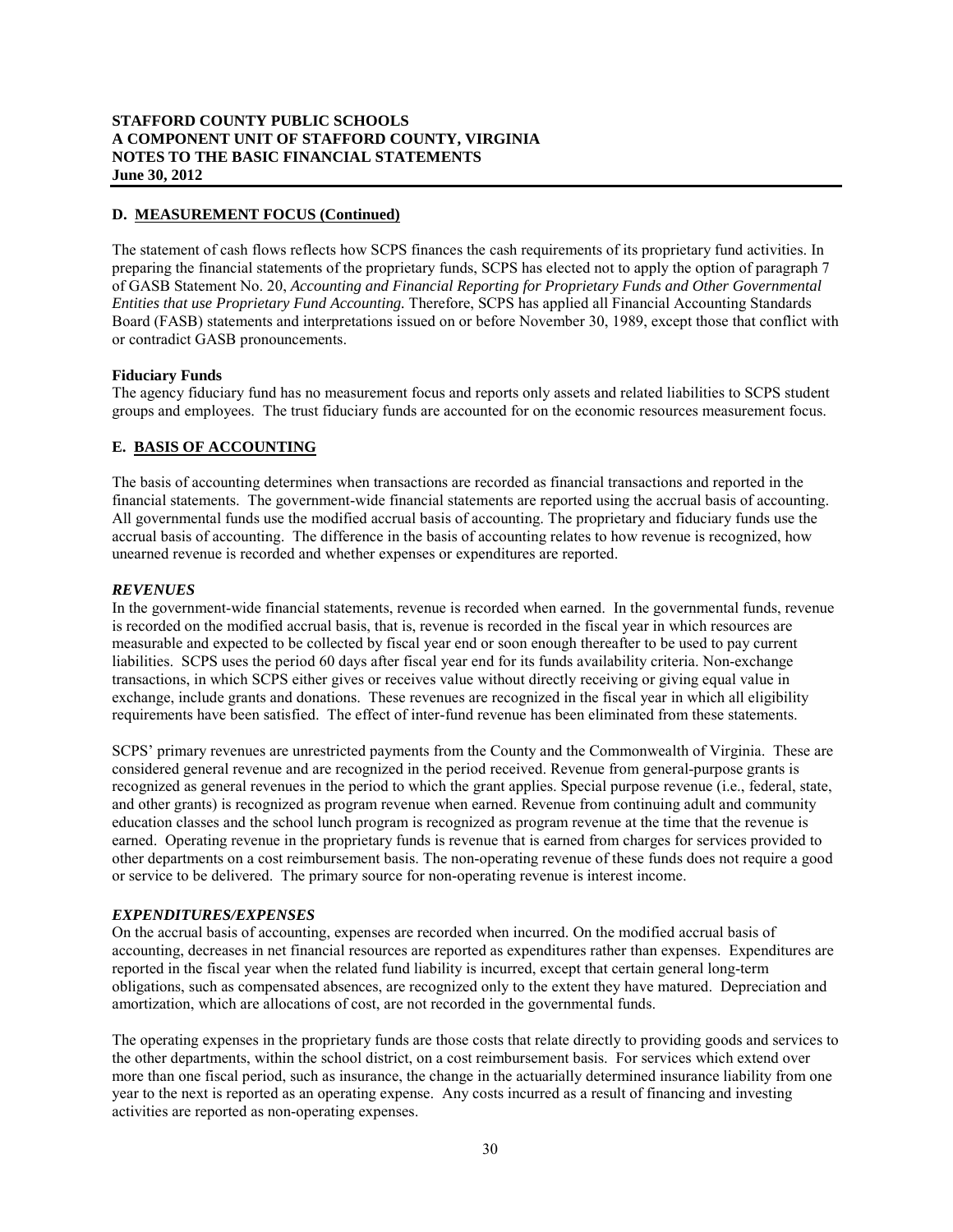# **F. CASH AND CASH EQUIVALENTS**

Cash on deposit with the Treasurer's Office at the County of Stafford represents the majority of SCPS' available cash throughout the fiscal year. At the close of the fiscal year, all available cash in the Operating Fund is reclassified to Due from County and represents cash available to pay existing liabilities at year-end, primarily accrued payroll. The Treasurer's Office has custodial and internal control responsibilities for SCPS' cash including monthly bank reconciliations.

Cash and cash equivalents include amounts in demand deposits as well as short-term investments with a maturity date within three months of the date acquired by the government. In order to maximize investment returns, cash and cash equivalents are maintained in a fully insured or collateralized investment pool administered by the Treasurer's Office of the County of Stafford. At June 30, 2012, all of the County's deposits were covered by federal depository insurance or collateralized in accordance with the Virginia Security for Public Deposits Act (Act). The Act established a single body of law applicable to the pledge of security as collateral for public funds on deposit in banking institutions so that the procedure for securing public deposits is uniform throughout the Commonwealth. Under the Act, banks holding public deposits must pledge certain levels of collateral and make monthly filings with the State Treasury Board.

## *RESTRICTED CASH*

Cash amounts in the Health Benefits Fund are restricted for health-related benefits for employees. The Capital Projects Fund restricted cash represents proceeds from school bonds held by the Virginia State Non-Arbitrage Program and funds held in escrow related to a capital lease obligation (see Note 7).

## **G. DEPOSITS AND INVESTMENTS**

Cash resources of the individual funds, excluding cash held with fiscal agents in the Capital Projects Fund, Proprietary Funds, and Fiduciary Funds, are combined in accordance with County policy to form a pool of cash and investments to maximize interest earnings. Investments in the pool consist of repurchase agreements, commercial paper and obligations of the federal government, which are recorded at fair value. Income from pooled cash and investments is retained by the County. The fair value of investments is based on quoted market prices and no investments are valued at cost. All investments in external investment pools are reported at fair value.

# **H. INVENTORIES**

The Food and Nutrition Services Fund (a special revenue fund that is a non-major governmental fund) carries its inventory on a cost basis (first-in, first-out), which is not in excess of market value. This inventory consists of food service supplies and perishable and non-perishable food products.

The Fleet Services Fund (a proprietary fund that is an internal service fund) carries its inventory on a cost basis (first-in, first-out), which is not in excess of market value. It consists of parts, materials and supplies for repairs and maintenance of SCPS and County vehicles, primarily school buses, police cars and fire trucks.

The consumption method of accounting for inventory is used in the government-wide statements as well as in the internal service funds. Under this method, inventory items are expensed as operating supplies and material as consumed. The purchase method of accounting for inventory is used in the governmental funds. Under this method, inventory items are expensed when purchased. In the governmental funds, the inventory of the Food and Nutrition Services Fund, which consists of perishable and non-perishable food products, is nonspendable fund balance. The Internal Service Fund inventory is comprised of expendable supplies held for consumption.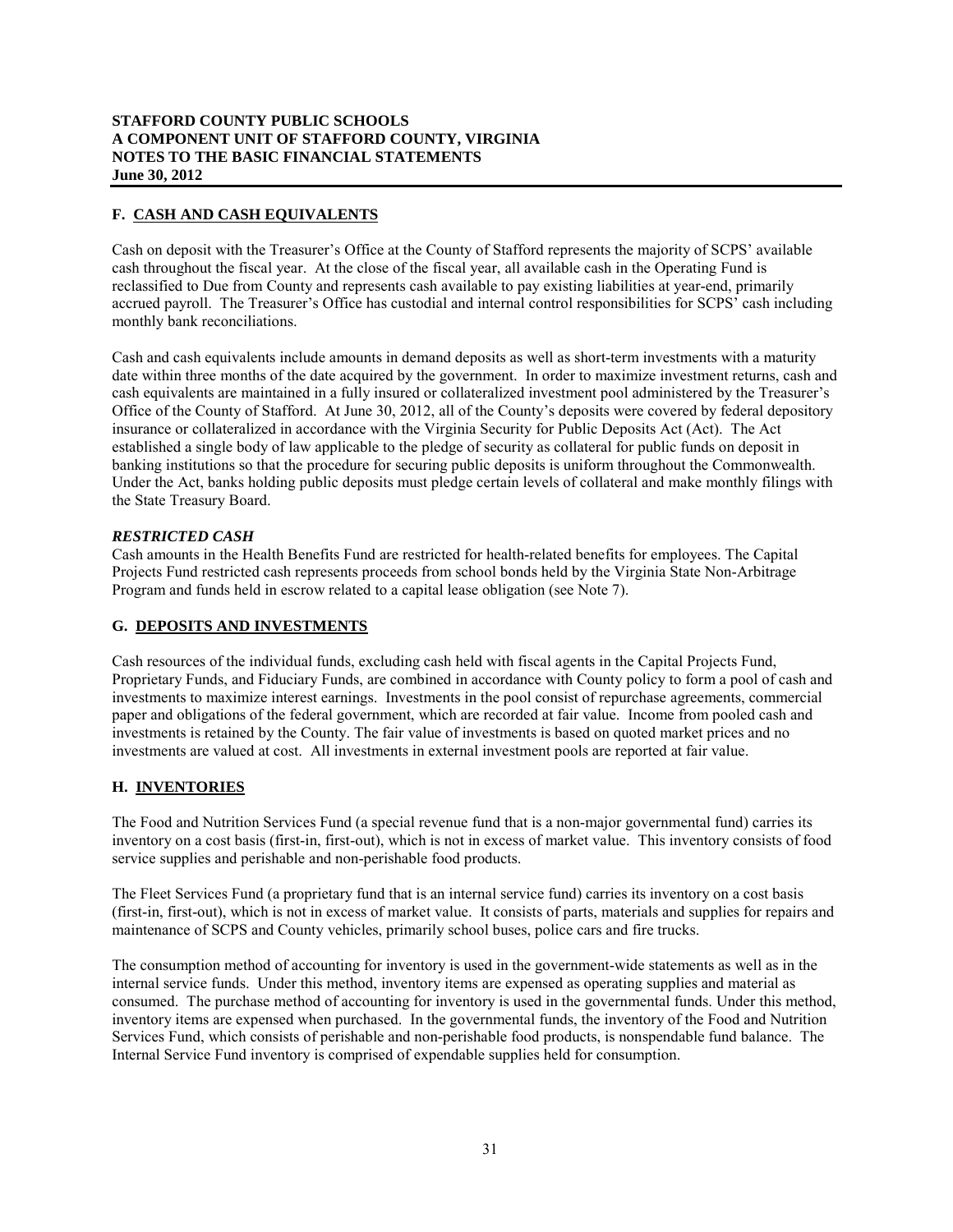# **I. CAPITAL ASSETS**

Capital assets are reported in the government-wide financial statements and proprietary fund statements and include land, buildings, improvements, furniture and equipment with a cost of \$5,000 or more. Depreciation is recorded on capital assets in the government-wide statements and proprietary fund statements using the straight-line method. Capital assets are valued at historical cost or estimated historical cost if actual cost is not available. Donated capital assets are valued at their estimated fair market value on the date of the donation. Maintenance, repairs and minor equipment are charged to operations when incurred. Expenses that materially change capacities or extend useful lives are capitalized. Upon sale or retirement of land, buildings, and equipment, the cost and related accumulated depreciation, if applicable, are eliminated from the respective accounts and any resulting gain or loss is recorded in the results of operations.

Assets acquired through capital lease agreements are recorded at the present value of the minimum lease payments, as stated in the lease's amortization schedule. The interest expense incurred during construction is capitalized.

All reported capital assets except land, construction in progress and items not placed in service are depreciated. Accumulated depreciation is recorded as a reduction to capital assets. The straight-line depreciation method is used over the following estimated useful lives:

| Land improvements                   | 20 years       |
|-------------------------------------|----------------|
| Buildings and building improvements | $4 - 50$ years |
| Furniture, fixtures and equipment   | $5 - 15$ vears |
| Vehicles and school buses           | $8 - 14$ years |

# **J. COMPENSATED ABSENCES**

SCPS employees accumulate vacation time and sick leave depending upon their length of service. SCPS has established accumulated leave balance thresholds for vacation leave. Excess days above the allowed carry-over are converted to sick leave days. There is no threshold on accumulated sick leave. Vacation leave up to the established threshold and a portion of sick leave time is payable upon termination of employment.

The current and long-term portions of the governmental funds' accumulated vacation, personal and sick leave are recorded as liabilities in the government-wide financial statements. Current and long-term compensated absences liabilities for proprietary funds are recorded in the government-wide and proprietary fund financial statements.

# **K. ACCRUED LIABILITIES AND LONG-TERM DEBT**

All payables, accrued liabilities and long-term debt amounts are reported in the government-wide financial statements and the proprietary fund financial statements. Accounts payable and accrued liabilities expected to be paid from current financial resources are reported as current liabilities in each applicable fund. Long-term debt is segregated between amounts due within one year (current) and amounts due beyond one year (non-current).

# **L. NET ASSETS**

Net assets represent the difference between assets and liabilities in the government-wide and proprietary fund financial statements. The net assets of SCPS fall into three categories: (1) net assets invested in capital assets, net of related debt, (2) restricted net assets and (3) unrestricted net assets.. The first category represents the portion of net assets related to capital assets, net of accumulated depreciation, reduced by the outstanding capital lease obligations incurred to acquire these assets. The second category represents the portion of the net assets restricted by external parties and /or transactions. All the remaining net assets are reported in the third category as unrestricted.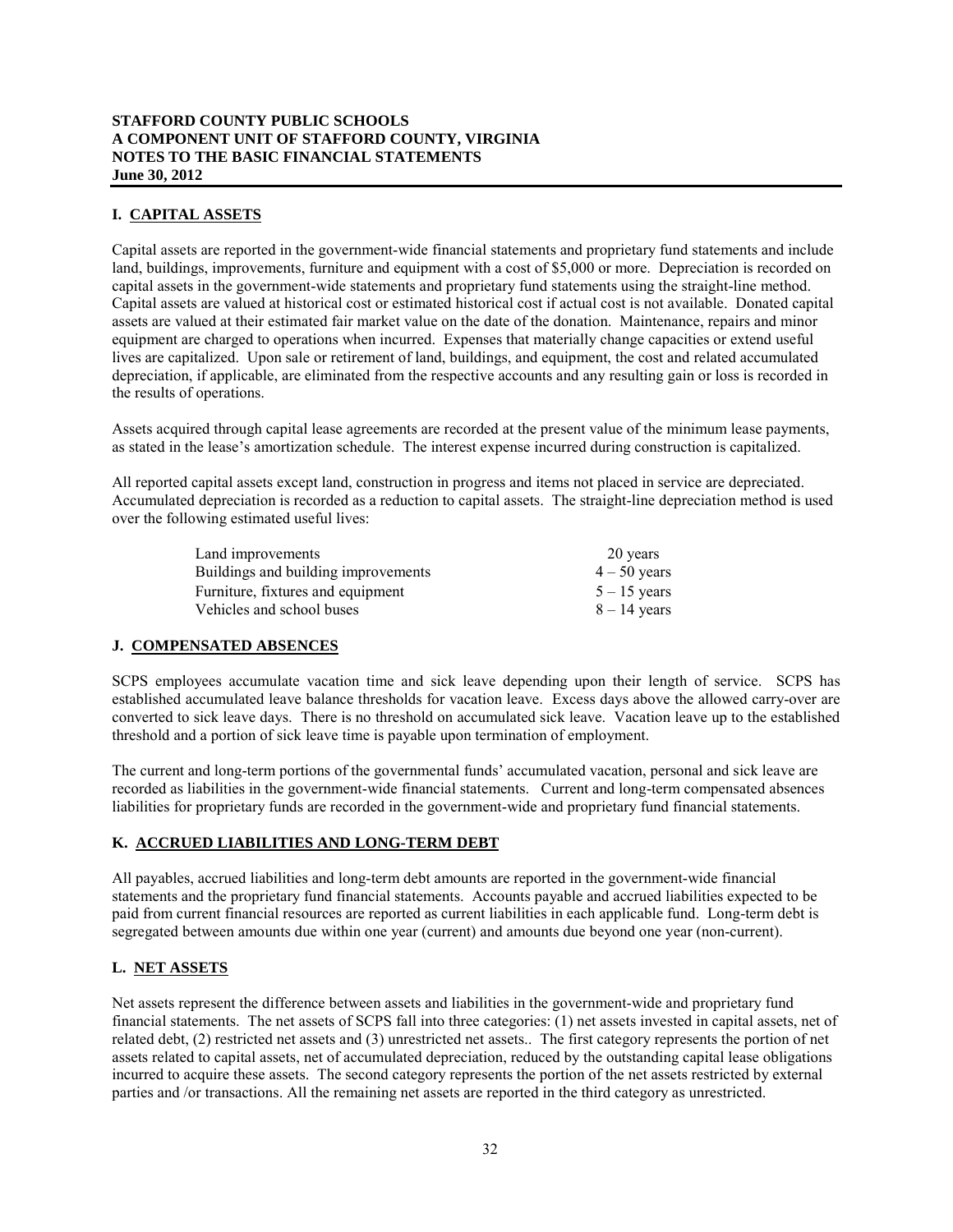# **L. NET ASSETS (Continued)**

By law, the SCPS does not have taxing authority and, therefore, it cannot incur debt through general obligation bonds to fund the acquisition, construction or improvement of capital assets. That responsibility lies with the local governing body that issues the debt on behalf of SCPS. However, the *Code of Virginia* requires SCPS to hold title to the capital assets (buildings and equipment) due to their responsibility for maintenance and insurance.

In the Statement of Net Assets, this scenario presents a dilemma for the County and SCPS. Debt issued on behalf of SCPS is reported along with the County debt as a liability of the primary government, thereby reducing the net assets of the primary government. The corresponding capital assets are reported as assets of SCPS (title holder), the component unit, thereby increasing the net assets of SCPS.

The Virginia General Assembly amended the *Code of Virginia* to allow a tenancy in common with a school division whenever the locality incurs a financial obligation which is payable over more than one fiscal year for the acquisition of any school property. The tenancy in common terminates when the associated debt has been paid in full. For financial reporting purposes, the legislation permits the locality to report the portion of the school property related to any outstanding financial obligation, thus eliminating a potential deficit from financing capital assets with debt. The legislation allows local governments to elect not to acquire a tenancy in common by adopting a resolution to that effect.

The County concluded that while joint tenancy would resolve a deficit in the primary government's net assets, the continual computation process that would be required to allocate principal, interest, asset additions and depreciation between the County and SCPS would be cumbersome and not provide any added benefit to the financial statements. Therefore, the Board of Supervisors of the County adopted a resolution declining tenancy in common for current and future financial obligations.

# **M. ENCUMBRANCES**

SCPS uses encumbrance accounting where purchase orders, contracts and other commitments for the expenditure of funds are reported as restricted, committed, assigned or unassigned fund balance. Encumbrances represent the estimated amount of expenditures resulting when open purchase orders and unfinished contracts and commitments are completed in the subsequent fiscal year. The encumbrances for the Capital Projects Fund do not lapse until the projects are completed and are reported as restricted or committed fund balance at year-end. Funding for all other encumbrances lapse at year-end and require re-appropriation by the County. These are shown as restricted or assigned fund balance to indicate they are not available for other financing purposes.

# **N. USE OF ESTIMATES**

The presentation of financial statements in conformity with GAAP requires management to make estimates and assumptions that affect certain reported amounts and disclosures. Accordingly, actual results could differ from these estimates.

# **O. STEWARDSHIP, COMPLIANCE, AND ACCOUNTING**

SCPS follows these procedures in establishing the budgetary data reflected in the financial statements.

1. SCPS' Superintendent prepares an annual budget that is presented to the School Board. The School Board then reviews and requests changes be made or approves the Superintendent's Budget and presents it to the County Board of Supervisors.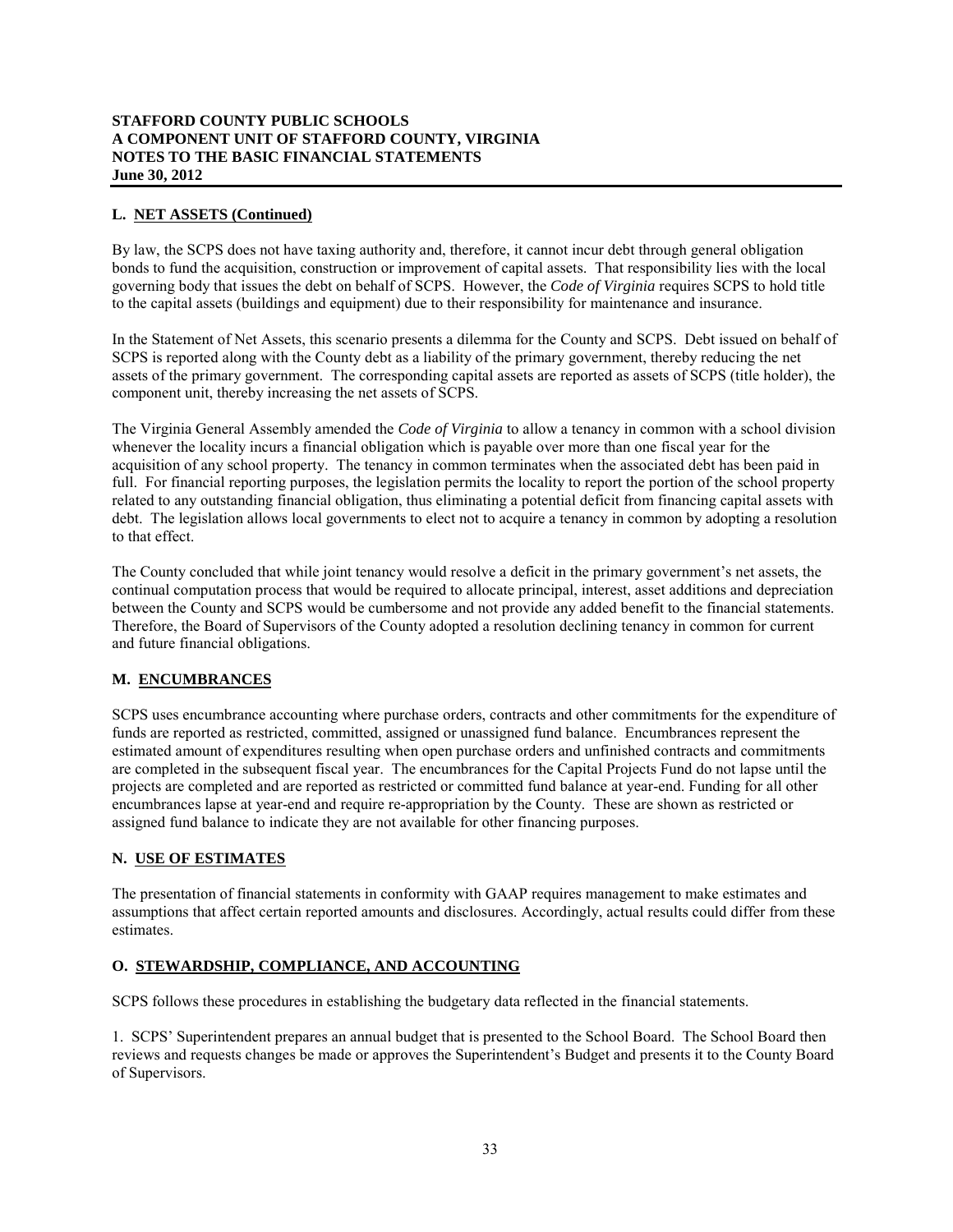# **STAFFORD COUNTY PUBLIC SCHOOLS A COMPONENT UNIT OF STAFFORD COUNTY, VIRGINIA NOTES TO THE BASIC FINANCIAL STATEMENTS June 30, 2012**

## **O. STEWARDSHIP, COMPLIANCE, AND ACCOUNTING (Continued)**

2. Prior to April 1, the County Administrator submits a proposed budget (operating and capital) to the Board of Supervisors for the fiscal year commencing the following July 1. The budget includes proposed obligations and the means of financing them. The budget embodies estimates of specific amounts of revenue.

3. Public hearings are conducted by the Board of Supervisors to obtain taxpayer and citizen comments.

4. Prior to June 30, the County's budget, which includes SCPS as a component unit, is legally enacted through passage of a resolution by the Board of Supervisors. The School Board then adopts the budget approved by the County and the following individual fund budgets are legally adopted:

#### **Stafford County Public Schools' Budgets**

*Governmental Funds:* Operating Fund Capital Projects Fund Food and Nutrition Services Fund Grants Fund

*Proprietary Funds – Internal Service Funds:* Fleet Services Fund Health Benefits Fund Workers' Compensation Fund

Budgets are adopted on a basis consistent with accounting principles generally accepted in the United States of America. The budget for the proprietary funds serves as a guide and not as legally binding limitations. Although legal restrictions on expenditures are established at the departmental level, effective administrative control over expenditures is maintained through the establishment of more detailed line-item budgets. For the year ended June 30, 2012, there were no expenditures in excess of budgetary appropriations.

The budget is integrated into the accounting system, and the budgetary data, as presented in the financial statements for all funds with annual budgets, comparing actual revenue and expenditures with budgeted amounts as originally adopted, and as amended by the Board of Supervisors through June 30, 2012. Individual amendments were not material in relation to the original appropriations.

## **P. FUND EQUITY**

Beginning with fiscal year 2011, the SCPS implemented GASB Statement 54, *Fund Balance Reporting and Governmental Fund Type Definitions*. This Statement provides more clearly defined fund balance categories to make the nature and extent of the constraints placed on a government's fund balance more transparent. The following classifications describe the relative strength of the spending constraints placed on the purposes for which resources can be used: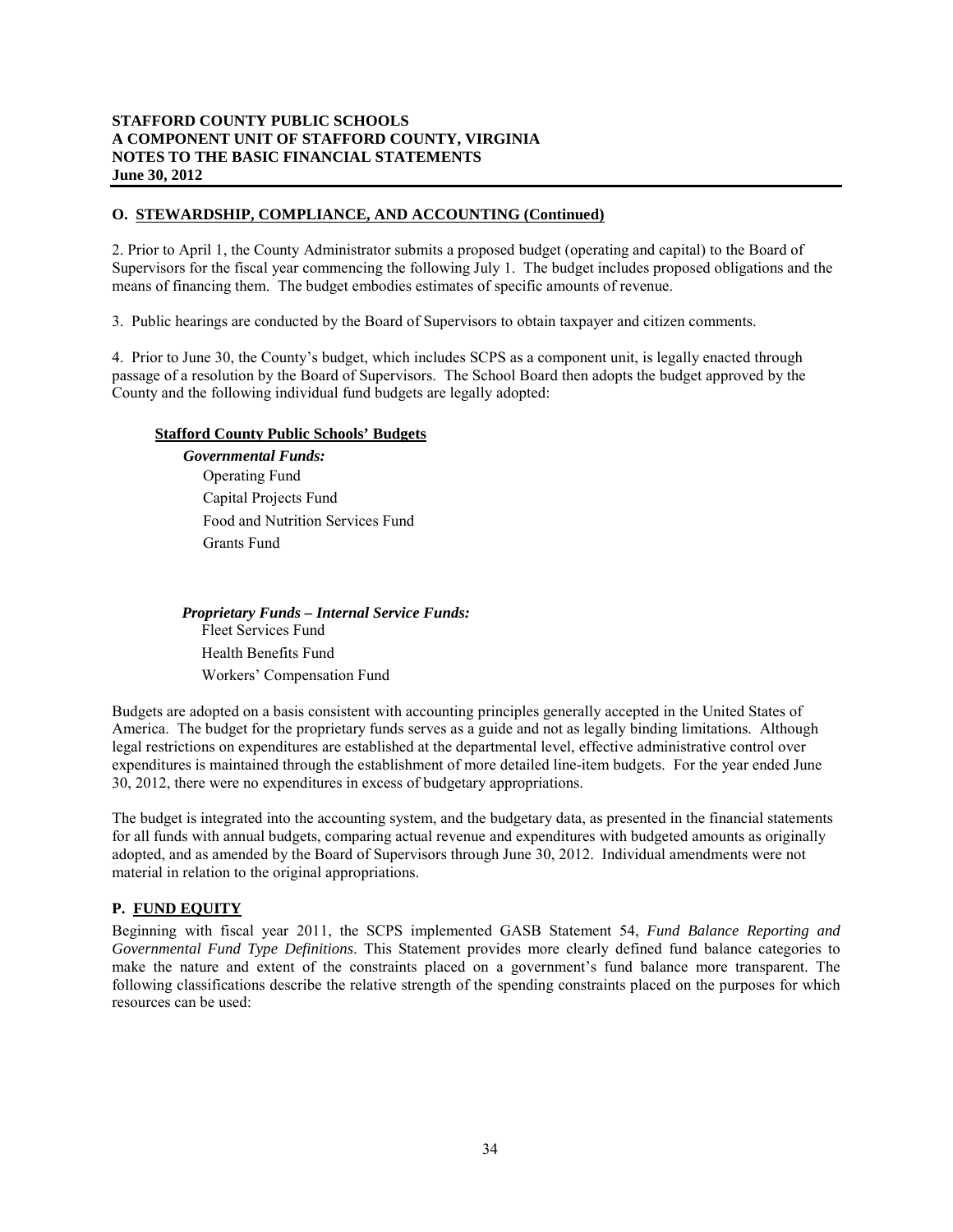# **STAFFORD COUNTY PUBLIC SCHOOLS A COMPONENT UNIT OF STAFFORD COUNTY, VIRGINIA NOTES TO THE BASIC FINANCIAL STATEMENTS June 30, 2012**

# **P. FUND EQUITY (Continued)**

- Nonspendable fund balance amounts that are not in spendable form (such as inventory and prepaids) or are required to be maintained intact (corpus of a permanent fund);
- Restricted fund balance amounts constrained to specific purposes by their providers (such as grantors, bondholders, and higher levels of government), through constitutional provisions, or by enabling legislation;
- Committed fund balance amounts constrained to specific purposes by a government itself, using its highest level of decision-making authority; to be reported as committed, amounts cannot be used for any other purpose unless the government takes the same highest level action to remove or change the constraint;
- Assigned fund balance amounts a government intends to use for a specific purpose; intent can be expressed by the governing body or by an official or body to which the governing body delegates the authority;
- Unassigned fund balance amounts that are available for any purpose; positive amounts are only reported in the general fund.

When fund balance resources are available for a specific purpose in more than one classification, it is SCPS's policy to use the most restrictive funds first in the following order: restricted, committed, assigned, and unassigned as they are needed.

The School Board establishes (and modifies or rescinds) fund balance commitments by passage of a resolution. This is typically done through adoption and amendment of the budget. A fund balance commitment is further indicated in the budget document as a designation or commitment of the fund (such as for special incentives). Assigned fund balance is established by the School Board through the adoption or amendment of the budget as intended for specific purposes (such as the purchase of capital assets, construction, debt service, or for other purposes).

# **Note 2. DEPOSITS AND INVESTMENTS**

# *DEPOSITS*

Deposits with banks are covered by the Federal Deposit Insurance Corporation (FDIC) and collateralized in accordance with the Virginia Security for Public Deposits Act (the "Act") Section 2-2-400 et. seq. of the Code of Virginia. Under the Act, banks and savings institutions holding public deposits in excess of the amount insured by FDIC must pledge collateral to the Commonwealth of Virginia Treasury Board. Financial Institutions may choose between two collateralization methodologies and depending upon that choice, will pledge collateral that ranges in amounts from 50% to 130% of excess deposits. Accordingly, all deposits are considered fully collateralized.

# *INVESTMENTS*

Statutes authorize the School Board to invest in obligations of the United States or agencies thereof, obligations of the Commonwealth of Virginia or political subdivisions thereof, obligations of the International Bank for Reconstruction and Development (World Bank), the Asian Development Bank, the African Development Bank, "prime quality" commercial paper and certain corporate notes, banker's acceptances, repurchase agreements and the State Treasurer's Local Government Investment Pool (LGIP).

## *CUSTODIAL CREDIT RISK*

The School Board's investments at June 30, 2012 were held by the School Board or in the School Board's name by the School Board's custodial banks.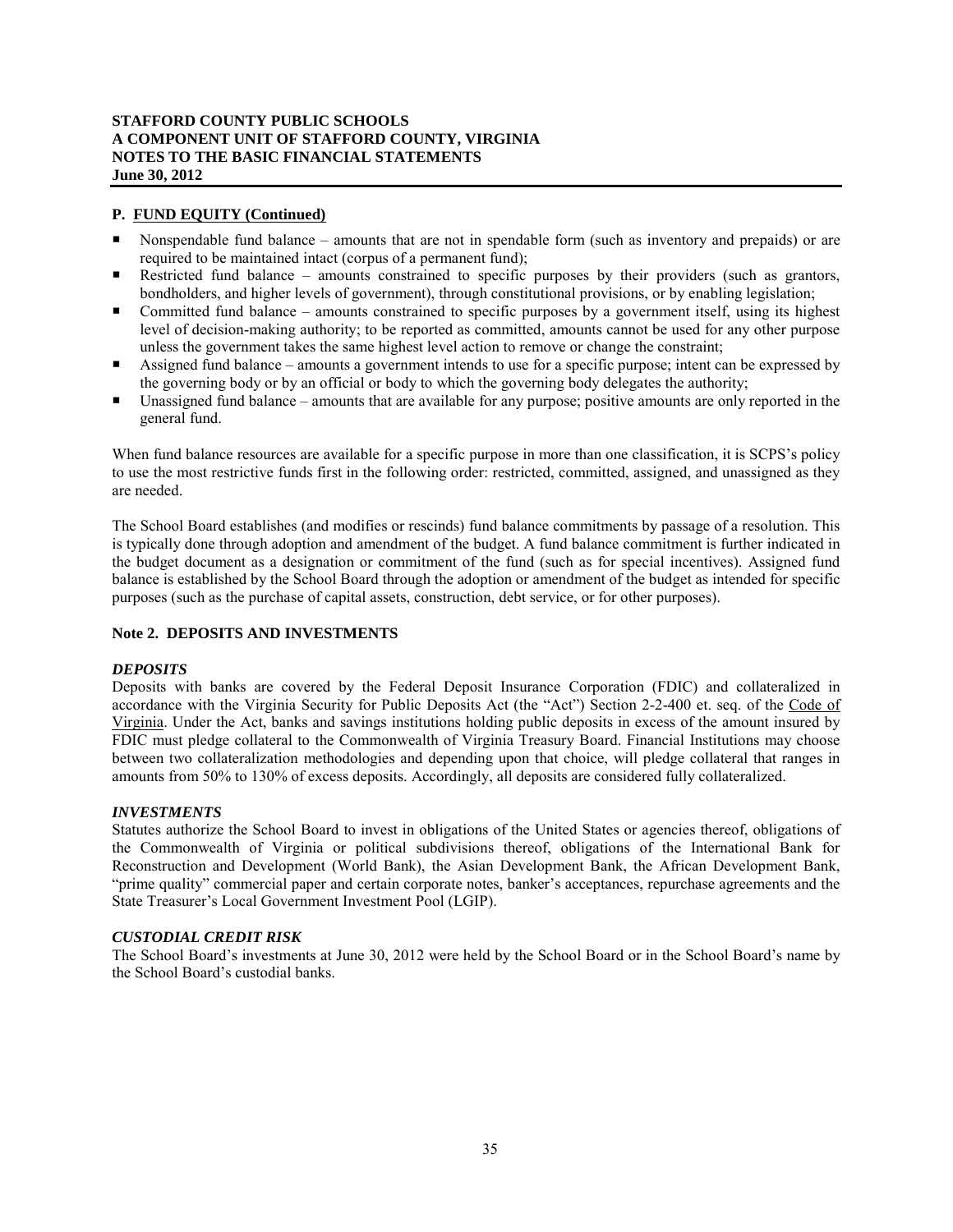## **Note 2. DEPOSITS AND INVESTMENTS (Continued)**

## *CREDIT RISK OF DEBT SECURITIES*

Stafford County Public Schools' debt investments as of June 30, 2012 were rated by Standard & Poor's and/or an equivalent national rating organization. The ratings using Standard  $\&$  Poor's rating scale are presented below:

|                            | AAAm         | AAA |      | Αl |                          |
|----------------------------|--------------|-----|------|----|--------------------------|
| VACo/VML Pooled OPEB Trust | \$4,697,715  |     | $\,$ |    | $\qquad \qquad$          |
| LGIP                       | 4,720,185    |     |      |    | $\overline{\phantom{a}}$ |
| SNAP                       | 17,352,260   |     | -    |    | $\overline{\phantom{a}}$ |
| Total                      | \$26,770,160 |     |      |    | $\overline{\phantom{a}}$ |

## *EXTERNAL INVESTMENT POOLS*

The fair value of the positions in the external investment pools (LGIP and the VACo/VML Pooled OPEB Trust) is the same as the value of the pool shares. As these pools are not SEC-registered, regulatory oversight of the pools rests with the Virginia State Treasury.

# **Note 3. DUE FROM STAFFORD COUNTY (PRIMARY GOVERNMENT)**

The receivable due from Stafford County at June 30, 2012 represents SCPS' ending cash balance, excluding the balance reported as "Pooled cash and investments", which was reclassified and reported at year-end as "Due from primary government" in the Operating Fund.

## **Note 4. DUE FROM COMMONWEALTH OF VIRGINIA AND FEDERAL GOVERNMENT**

Significant amounts of intergovernmental receivables due from other governments at June 30, 2012 were as follows:

|                          |   |                       |                  | <b>Nonmajor</b>         |                       |              |              |                    |  |
|--------------------------|---|-----------------------|------------------|-------------------------|-----------------------|--------------|--------------|--------------------|--|
|                          |   |                       |                  | <b>Governmental</b>     | <b>Nonmajor</b>       |              |              |                    |  |
|                          |   | Governmental          |                  | <b>Funds</b> - Food and |                       | Governmental |              |                    |  |
| Intergovernmental        |   | Funds -               | <b>Nutrition</b> |                         | <b>Funds</b> - Grants |              | Governmental |                    |  |
| Receivables:             |   | <b>Operating Fund</b> |                  | <b>Services Fund</b>    |                       | <b>Funds</b> |              | <b>Funds Total</b> |  |
| Commonwealth of Virginia | S | 5,133,158 \$          |                  |                         | - S                   | 4,693        |              | 5, 137, 851        |  |
| Federal Government       |   | 124,530               |                  | 202.951                 |                       | 1,144,730    |              | 1,472,211          |  |
| Total                    | S | 5,257,688             |                  | 202,951                 | -S                    | 1,149,423    |              | 6,610,062          |  |

The receivable from the Commonwealth of Virginia is primarily attributed to state sales taxes due to the school system. The Virginia Retail Sales and Use Tax Act requires one and one-eighth cents out of every five cents collected in State Sales Tax be distributed to school divisions based on school-age population. The receivable from the Commonwealth of Virginia also includes SCPS' allocation of the Virginia Public School Authority Educational Technology note proceeds. These proceeds are available to school divisions for qualified technology expenditures. Amount due from the Commonwealth of Virginia in the Grants Fund is attributed to a Safe Routes to School grant.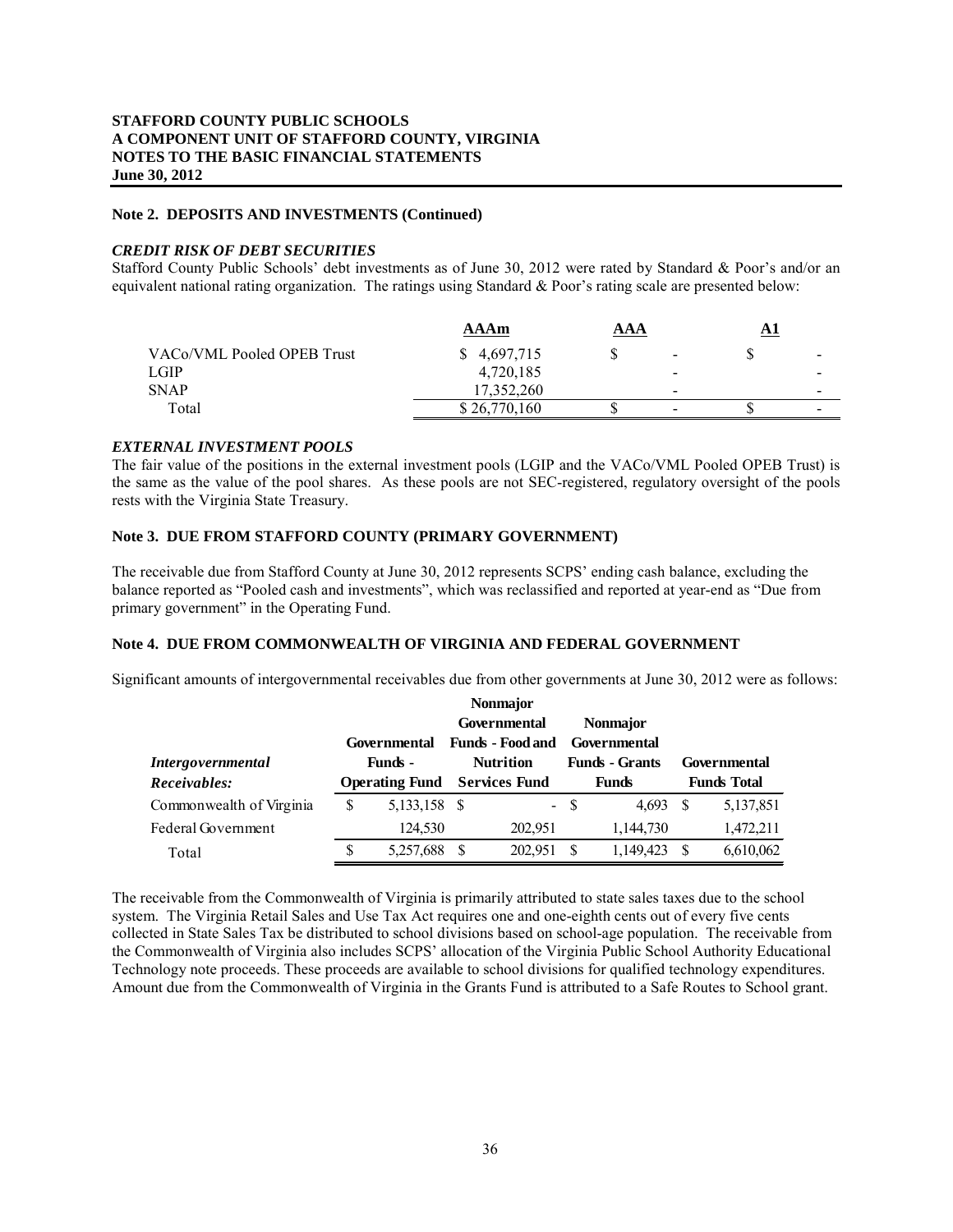# **STAFFORD COUNTY PUBLIC SCHOOLS A COMPONENT UNIT OF STAFFORD COUNTY, VIRGINIA NOTES TO THE BASIC FINANCIAL STATEMENTS June 30, 2012**

## **Note 4. DUE FROM COMMONWEALTH OF VIRGINIA AND FEDERAL GOVERNMENT(Continued)**

Amounts due from the federal government in the Operating Fund are attributed primarily to FAMIS, Medicaid and JROTC reimbursements. Amounts due from the federal government in the Food and Nutrition Services Fund are attributed solely to the free and reduced breakfast and lunch programs. The Grants Fund federal receivable consists of Title 1 and Title II Part A programs that enhance the instruction for disadvantaged children and Head Start program.

SCPS' receivables are considered fully collectible and therefore an allowance for uncollectible accounts does not apply to these receivables.

## **Note 5. INTERFUND TRANSFERS**

In the fiscal year ended June 30, 2012, the majority of the inter-fund transfers made were from the Operating Fund to the Health Benefits Fund. During the fiscal year, each fund accounted for healthcare premium payments to the Health Benefits Fund totaling \$22,956,763, which was classified as administrative, attendance and health expenditures. The inter-fund transfers made during the year ended June 30, 2012 were, as follows:

| <b>Transfer from: Operating Fund</b> |   |         |     | <b>Total</b> |
|--------------------------------------|---|---------|-----|--------------|
| <b>Transfer to:</b>                  |   |         |     |              |
| Workers' Compensation Fund           |   | 500,000 | -S  | 500,000      |
| Total                                | S | 500,000 | \$. | 500,000      |

The transfer from the Operating Fund to the Worker's Compensation Fund was to cover the costs incurred in the Worker's Compensation Fund.

## **Note 6. CHANGES IN LONG-TERM DEBT**

The following is a summary of long-term liability activity of SCPS for the year ended June 30, 2012:

|                                 |    | <b>Amounts</b><br>Payable at<br>7/1/11 |    | <b>Increases</b> |    | <b>Decreases</b> |   | <b>Amounts</b><br>Payable at<br>6/30/12 |               | <b>Amounts Due</b><br>within One<br>Year |
|---------------------------------|----|----------------------------------------|----|------------------|----|------------------|---|-----------------------------------------|---------------|------------------------------------------|
| <b>Governmental Activities:</b> |    |                                        |    |                  |    |                  |   |                                         |               |                                          |
| General Long-Term Debt:         |    |                                        |    |                  |    |                  |   |                                         |               |                                          |
| Capital Lease                   | \$ | 2,039,918                              | -S | $\blacksquare$   | S  | 305,132          | S | 1,734,786                               | <sup>\$</sup> | 318,292                                  |
| Compensated Absences *          |    | 5,424,835                              |    | 1,264,948        |    | 401.246          |   | 6,288,537                               |               | 410,566                                  |
| Note Payable - Stafford County  |    | 1,230,000                              |    |                  |    | 75,000           |   | 1,155,000                               |               | 75,000                                   |
| <b>Internal Service Funds:</b>  |    |                                        |    |                  |    |                  |   |                                         |               |                                          |
| Compensated Absences            |    | 140,117                                |    | 11,528           |    | 9,288            |   | 142,357                                 |               | 8,772                                    |
| Total                           | S  | 8,834,870                              | S  | 1,276,476        | -S | 790,666          | S | 9,320,680                               | S             | 812,630                                  |

The Operating Fund is used to liquidate the liability for compensated absences.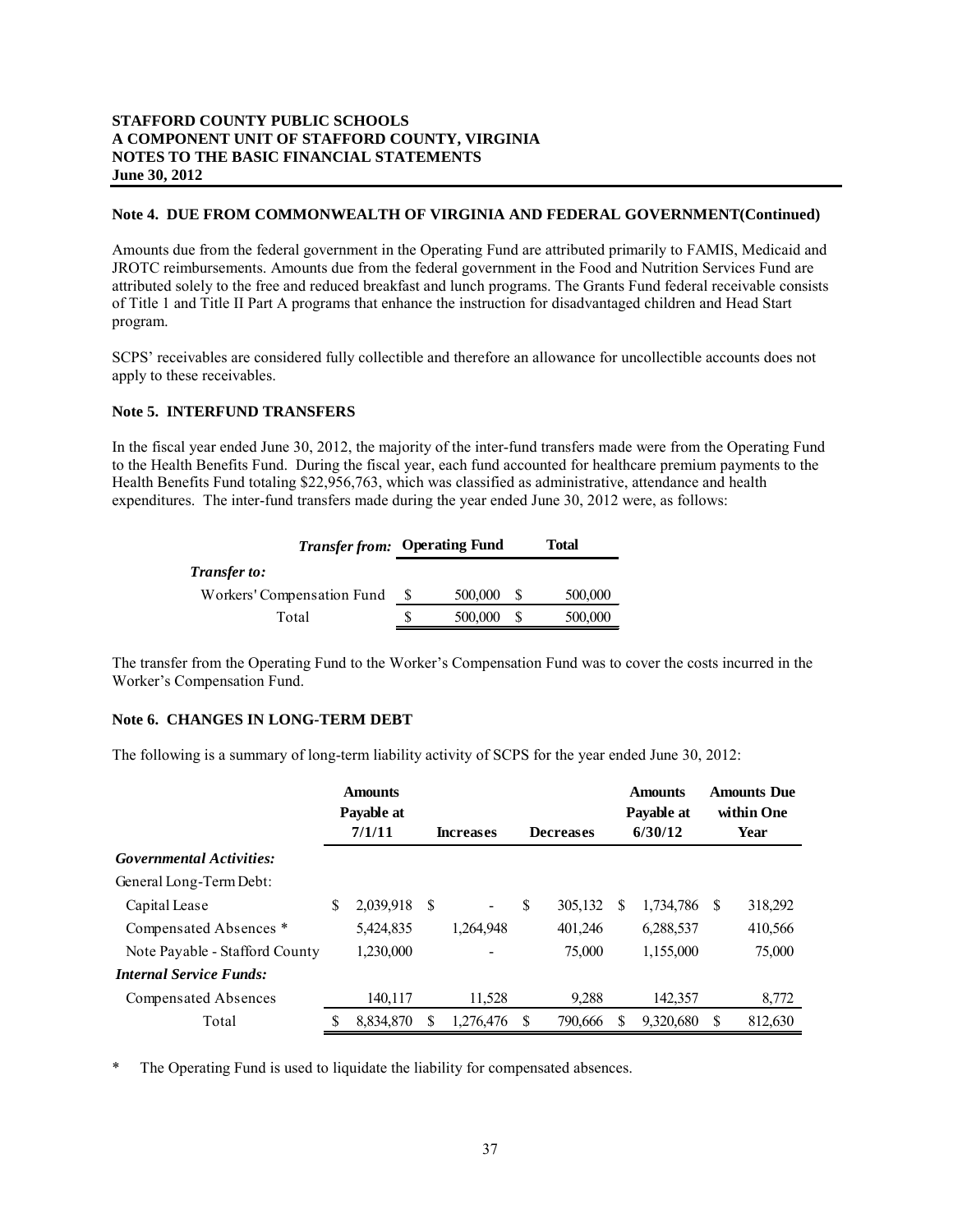## **Note 6. CHANGES IN LONG-TERM DEBT (continued)**

On July 8, 2010, SCPS received the proceeds of a note payable from Stafford County in the amount of \$1,305,000. The note is related to a VPSA bond Stafford County received from Virginia Public School Authority. It is a principal only note with an annual payment due June  $30<sup>th</sup>$  each year for 17 years. The payments are as follows:

| <b>Fiscal year ending June 30:</b> | <b>Amount</b> |
|------------------------------------|---------------|
| 2013                               | 75,000<br>\$  |
| 2014                               | 75,000        |
| 2015                               | 75,000        |
| 2016                               | 75,000        |
| 2017                               | 75,000        |
| 2018-2022                          | 380,000       |
| 2022-2027                          | 400,000       |
| Total future payments              | 1,155,000     |

## **Note 7. CAPITAL LEASE OBLIGATIONS**

SCPS contracted to perform a detailed energy audit to determine the energy savings potential from an energy savings contract. The results indicated that such a contract would reduce the energy and operating costs of SCPS, while updating or replacing building system equipment.

The financing for this project was structured as a Tax-exempt Municipal Lease and qualifies as a capital lease for accounting purposes. The total amount financed was \$3,204,186, including capitalized interest of \$60,289, and \$1,734,786 is outstanding as of June 30, 2012.

For the year ended June 30, 2012, interest expense from the capital lease obligation totaled \$81,776.

The maturities of future minimum lease payments and the net present value of capitalized lease obligations as of June 30, 2012 are as follows:

| <b>Fiscal year ending June 30:</b>                             | <b>Amount</b> |  |  |  |
|----------------------------------------------------------------|---------------|--|--|--|
| 2013                                                           | \$<br>386,909 |  |  |  |
| 2014                                                           | 386,909       |  |  |  |
| 2015                                                           | 386,909       |  |  |  |
| 2016                                                           | 386,909       |  |  |  |
| 2017                                                           | 386,908       |  |  |  |
| Total future minimum lease payments                            | 1,934,544     |  |  |  |
| Less: interest included in total future minimum lease payments | 199,758       |  |  |  |
| Net present value of capitalized lease obligations             | 1,734,786     |  |  |  |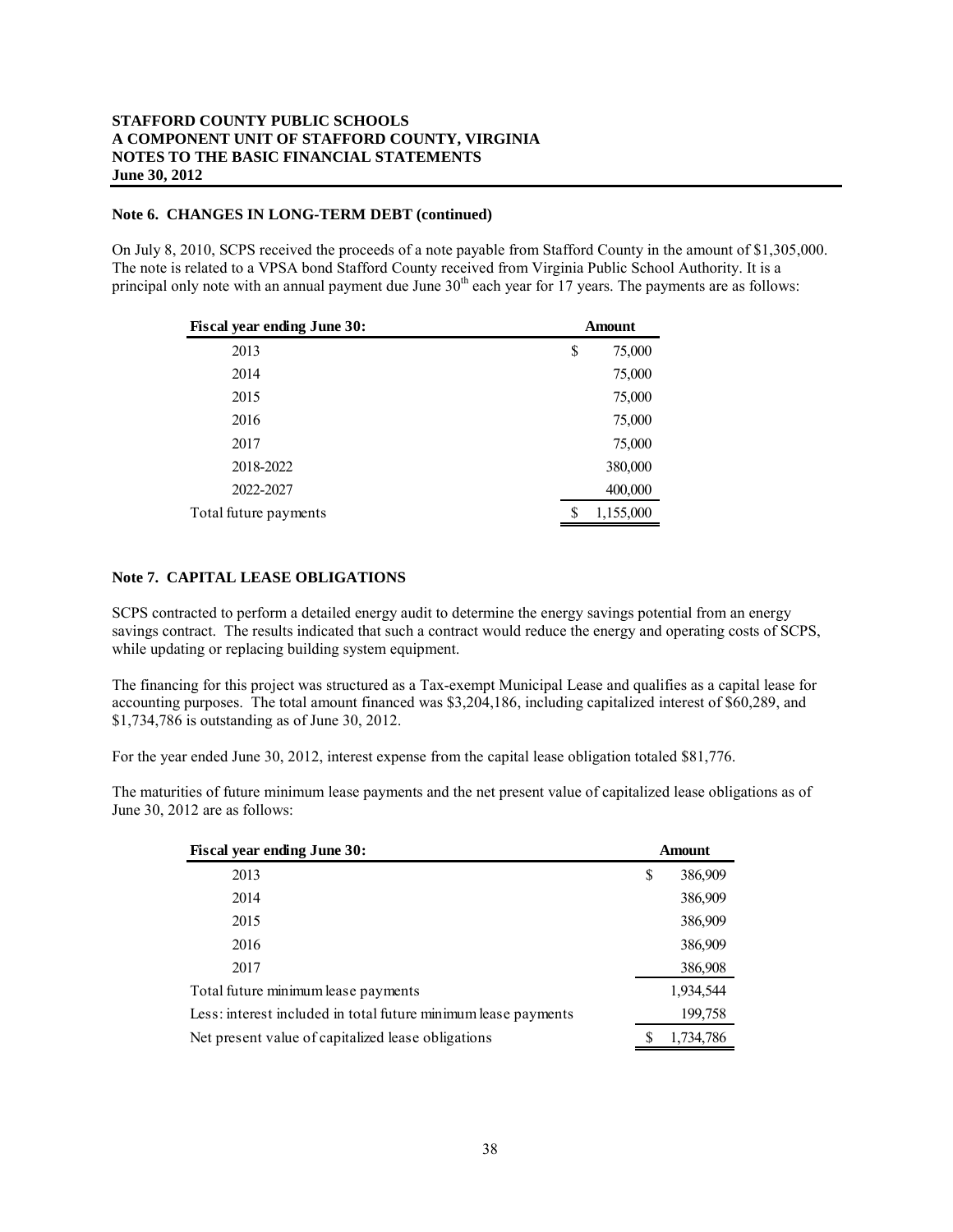# **Note 8. CAPITAL ASSETS**

The following is a summary of the changes in *Total capital assets, net - governmental activities* for the fiscal year ended June 30, 2012:

|                                                        | <b>Balance</b>             |                         |                                        | Re-                     | <b>Balance</b>                |
|--------------------------------------------------------|----------------------------|-------------------------|----------------------------------------|-------------------------|-------------------------------|
|                                                        | <b>July 1, 2011</b>        | <b>Increases</b>        | <b>Decreases</b>                       |                         | classifications June 30, 2012 |
| <b>Governmental Activities:</b>                        |                            |                         |                                        |                         |                               |
| Non-depreciable capital assets:                        |                            |                         |                                        |                         |                               |
| Land                                                   | \$32,935,240               | <sup>\$</sup><br>92,734 | S                                      | <sup>\$</sup><br>10,373 | 33,038,347<br>S               |
| Assets not yet placed in service                       | 153,882                    | 60,606                  | (26, 754)                              | (105, 829)              | 81,905                        |
| Construction in progress                               | 4,413,400                  | 3,870,596               |                                        | (2,608,795)             | 5,675,201                     |
| Total non-depreciable capital assets                   | 37,502,522                 | 4,023,936               | (26,754)                               | (2,704,251)             | 38,795,453                    |
| Depreciable capital assets:                            |                            |                         |                                        |                         |                               |
| Land improvements                                      | 37,093,945                 | 1,081,835               |                                        | 489,855                 | 38,665,635                    |
| Buildings & building improvements                      | 408,549,084                | 12,740,607              |                                        | 1,998,125               | 423,287,816                   |
| Furniture, fixtures & equipment                        | 8,550,561                  | 523,774                 | (48, 818)                              | 129,673                 | 9,155,190                     |
| Vehicles                                               | 19,636,617                 | 1,552,800               | (289, 738)                             | $\blacksquare$          | 20,899,679                    |
| Software                                               | 396,530                    | 115,848                 |                                        |                         | 512,378                       |
| Technology infrastructure                              | 834,063                    | 356,173                 |                                        | 86,598                  | 1,276,834                     |
| Water treatment system                                 | 635,154                    |                         |                                        |                         | 635,154                       |
| Total depreciable capital assets                       | 475,695,954                | 16,371,037              | (338, 556)                             | 2,704,251               | 494,432,686                   |
| Less accumulated depreciation for:                     |                            |                         |                                        |                         |                               |
| Land improvements                                      | (8,952,629)                | (1,984,367)             |                                        |                         | (10,936,996)                  |
| Buildings & building improvements                      | (114, 536, 753)            | (10, 981, 569)          |                                        |                         | (125,518,322)                 |
| Furniture, fixtures & equipment                        | (5,189,139)                | (677, 574)              | 48,566                                 |                         | (5,818,147)                   |
| Vehicles                                               | (11,311,200)               | (1,066,385)             | 288,925                                |                         | (12,088,660)                  |
| Software                                               | (215,650)                  | (90, 891)               |                                        |                         | (306, 541)                    |
| Technology infrastructure                              | (65, 169)                  | (52, 773)               |                                        |                         | (117,942)                     |
| Water treatment system                                 | (373, 212)                 | (37, 235)               | $\blacksquare$                         | $\blacksquare$          | (410, 447)                    |
| Total accumulated depreciation                         | (140, 643, 752)            | (14,890,794)            | 337,491                                |                         | (155, 197, 055)               |
| Total depreciable capital assets, net 335,052,202      |                            | 1,480,243               | (1,065)                                |                         | 339,235,631                   |
| Total capital assets, net<br>- governmental activities | \$372,554,724 \$ 5,504,179 |                         | $\boldsymbol{\mathsf{S}}$<br>(27, 819) | -S                      | \$378,031,084                 |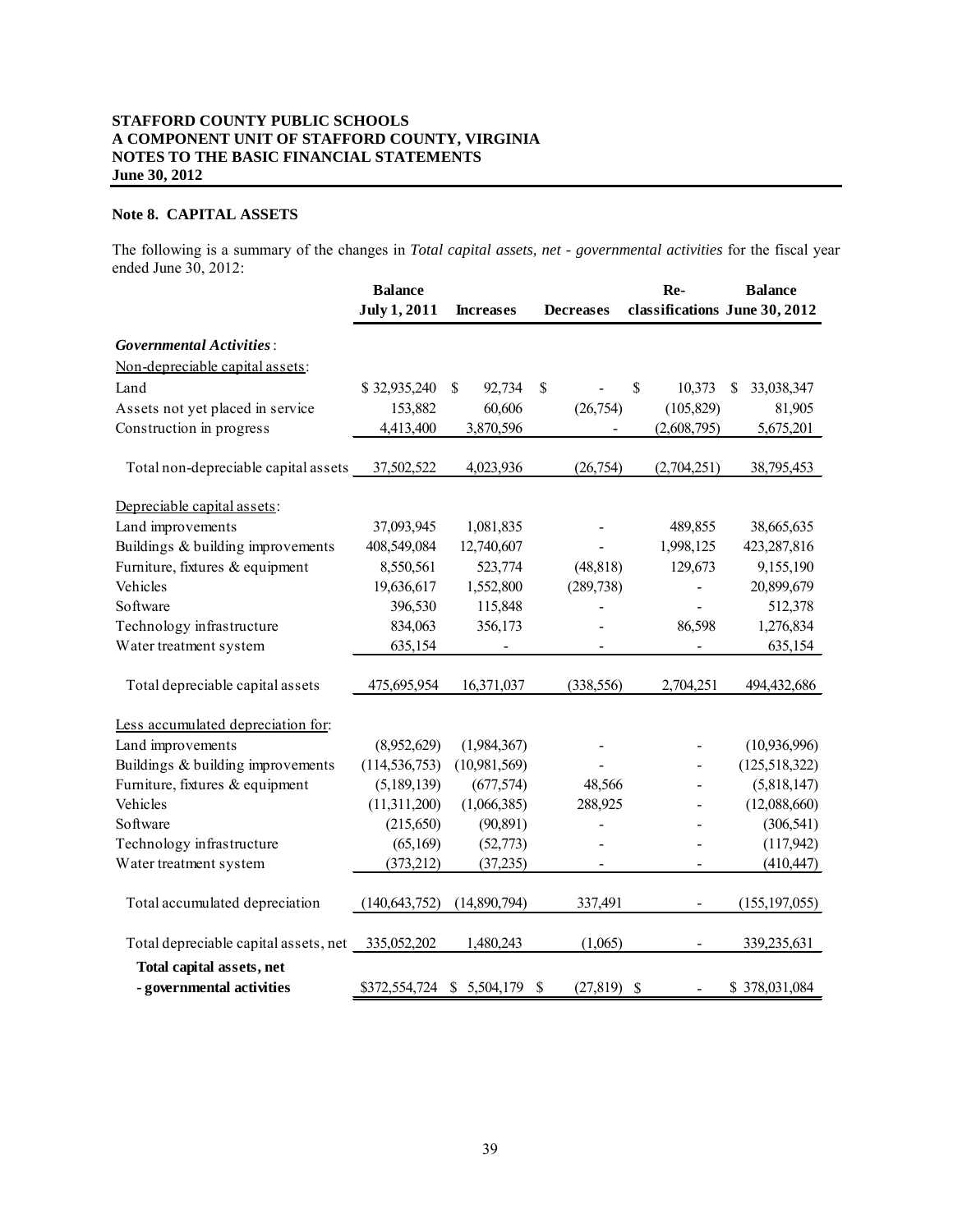# **Note 8. CAPITAL ASSETS (Continued)**

Depreciation expense was allocated to the governmental-wide functions as follows:

| <b>Function</b>                       |    | Depreciation<br>expense |
|---------------------------------------|----|-------------------------|
| Instruction                           | \$ | 434,849                 |
| Administration, attendance and health |    | 35,063                  |
| Pupil transportation                  |    | 954,934                 |
| Operation and maintenance             |    | 492,903                 |
| Food and nutrition services           |    | 79,494                  |
| <b>Facilities</b>                     |    | 12,413,797              |
| Technology                            |    | 479,754                 |
| <b>Total depreciation</b>             | S  | 14,890,794              |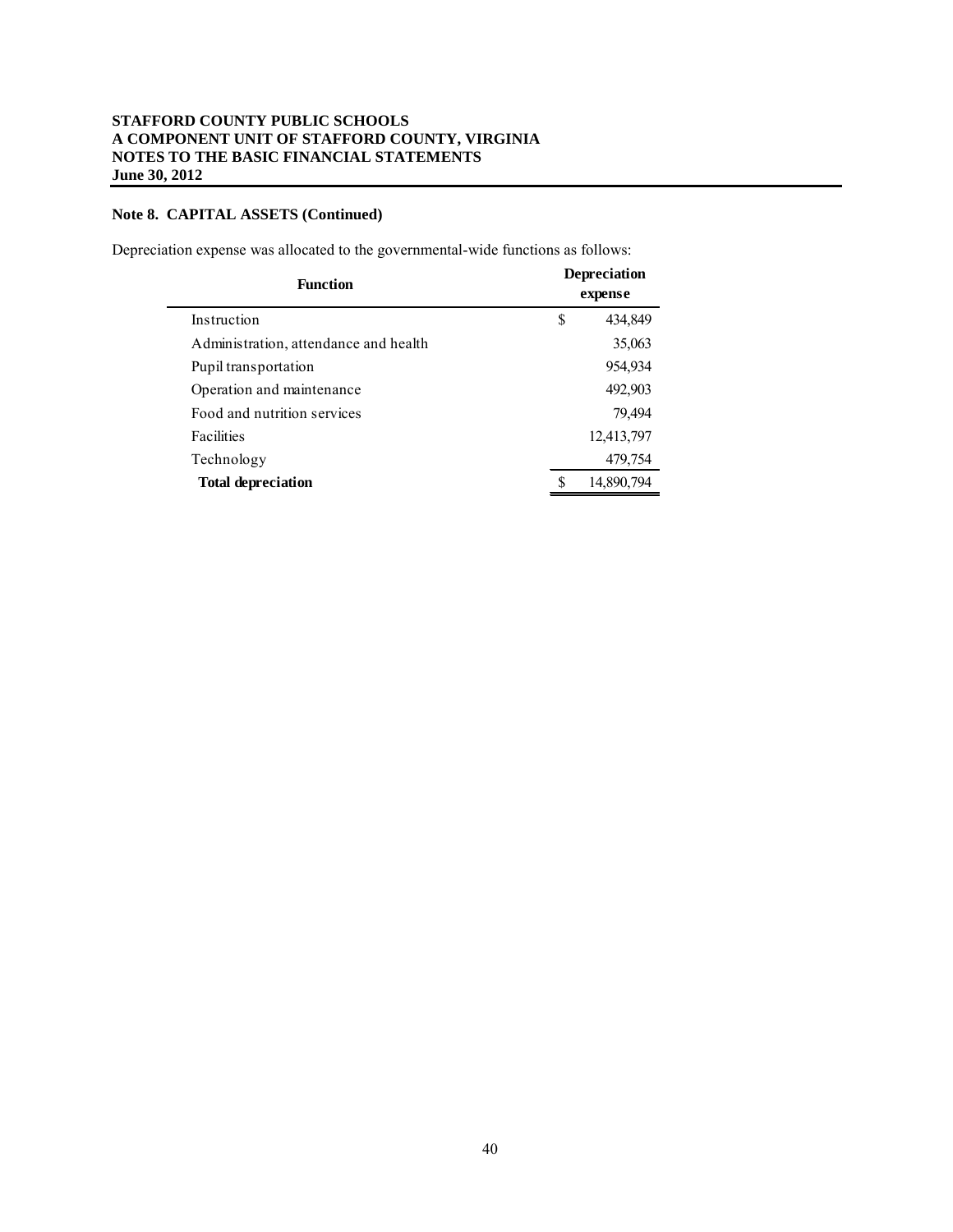## **Note 8. CAPITAL ASSETS (Continued)**

The following is a summary of the changes in *Total capital assets, propriety funds* (i.e., for SCPS' Fleet Services Fund, an internal service fund) for the fiscal year ended June 30, 2012:

|                                       | <b>Balance</b>      |              |               |                  |    |               | Re-                                    |    | <b>Balance</b> |
|---------------------------------------|---------------------|--------------|---------------|------------------|----|---------------|----------------------------------------|----|----------------|
|                                       | <b>July 1, 2011</b> |              |               | <b>Increases</b> |    |               | Decreases classifications June 30,2012 |    |                |
| <b>Internal - Service activities:</b> |                     |              |               |                  |    |               |                                        |    |                |
| Non-depreciable capital assets:       |                     |              |               |                  |    |               |                                        |    |                |
| Land                                  | \$                  | 37,357       | <sup>\$</sup> |                  | \$ | $\mathcal{S}$ |                                        | S  | 37,357         |
| Construction in progress              |                     |              |               | 225,366          |    |               |                                        |    | 225,366        |
| Total non-depreciable capital assets  |                     | 37,357       |               | 225,366          |    |               |                                        |    | 262,723        |
| Depreciable capital assets:           |                     |              |               |                  |    |               |                                        |    |                |
| Land improvements                     |                     | 942,970      |               |                  |    |               |                                        |    | 942,970        |
| Buildings & building improvements     |                     | 1,167,490    |               | 57,765           |    |               |                                        |    | 1,225,255      |
| Furniture, fixtures & equipment       |                     | 130,372      |               | 5,500            |    |               |                                        |    | 135,872        |
| Vehicles                              |                     | 33,277       |               |                  |    |               |                                        |    | 33,277         |
| Software                              |                     | 78,725       |               |                  |    |               |                                        |    | 78,725         |
| Total depreciable capital assets      |                     | 2,352,834    |               | 63,265           |    |               |                                        |    | 2,416,099      |
| Less accumulated depreciation for:    |                     |              |               |                  |    |               |                                        |    |                |
| Land improvements                     |                     | (226, 242)   |               | (47,514)         |    |               |                                        |    | (273,756)      |
| Buildings & building improvements     |                     | (699, 192)   |               | (40,372)         |    |               |                                        |    | (739, 564)     |
| Furniture, fixtures & equipment       |                     | (58, 856)    |               | (9,073)          |    |               |                                        |    | (67, 929)      |
| Vehicles                              |                     | (17,047)     |               | (4,160)          |    |               |                                        |    | (21,207)       |
| Software                              |                     | (23, 617)    |               | (15,745)         |    |               |                                        |    | (39, 362)      |
| Total accumulated depreciation        |                     | (1,024,954)  |               | (116, 864)       |    |               |                                        |    | (1, 141, 818)  |
| Total depreciable capital assets, net |                     | 1,327,880    |               | (53, 599)        |    |               |                                        |    | 1,274,281      |
| Total capital assets, net             |                     |              |               |                  |    |               |                                        |    |                |
| - internal - service activities       | \$                  | 1,365,237 \$ |               | 171,767          | \$ | \$            |                                        | \$ | 1,537,004      |

# **Note 9. CONSTRUCTION COMMITMENTS**

At June 30, 2012, SCPS had contractual commitments of \$15.0 million in the Capital Projects Fund for construction of various projects.

# **Note 10. RELATED PARTIES**

With the exception of the County, which funds a large portion of the SCPS budget and is the custodian of the majority of SCPS' cash and cash equivalents, the school system has no significant related parties.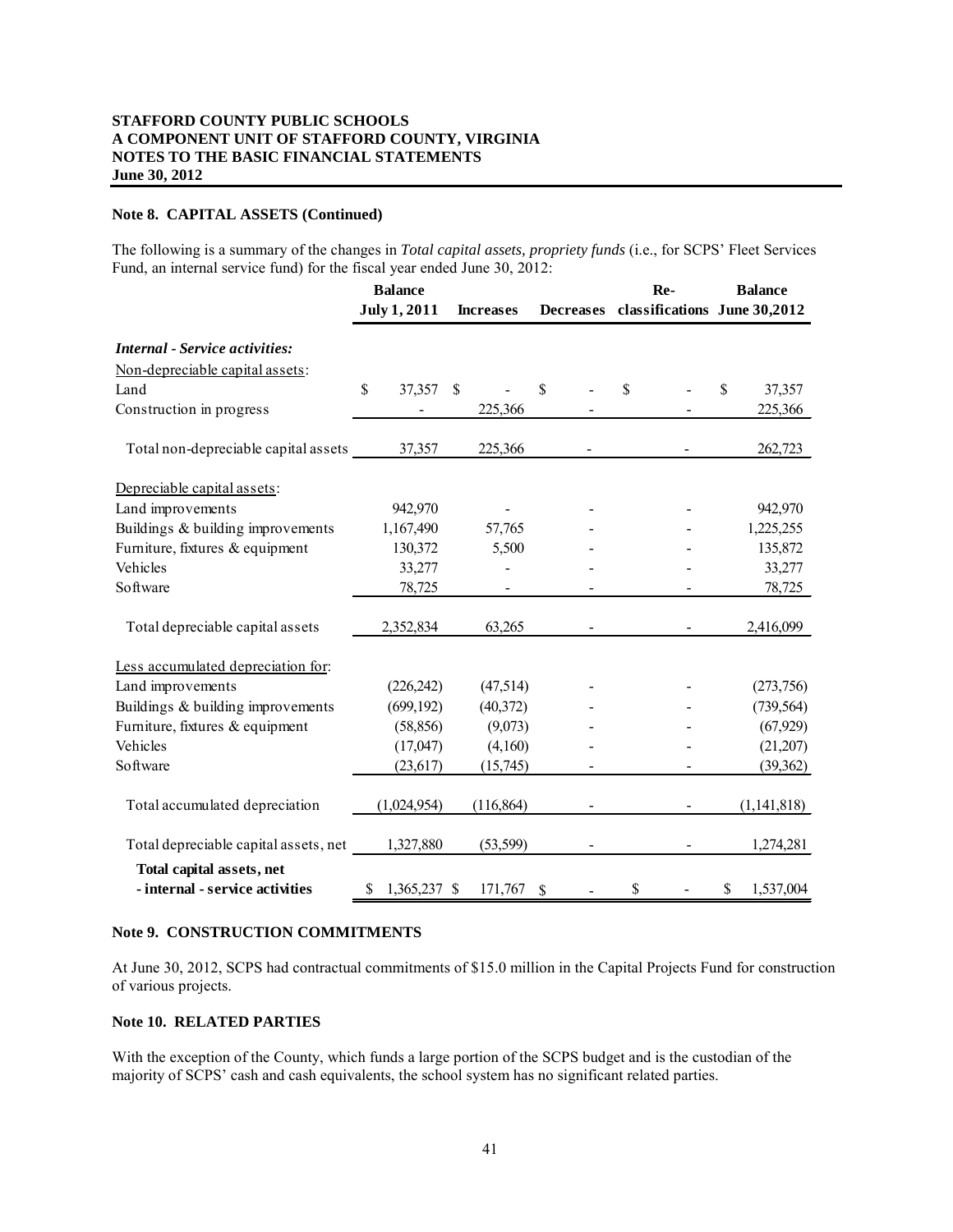## **Note 11. DEBT SERVICE**

The Code of Virginia prohibits SCPS from having borrowing or taxing authority. The County issues and services the general obligation debt to finance the purchase or construction of school facilities. The debt is not secured by the assets purchased or constructed but by the full faith and credit and taxing authority of the County. Since SCPS is not obligated to repay principal or interest on any general obligation debt incurred on SCPS' behalf, the debt is recorded in the County's government-wide financial statements.

## **Note 12. RISK MANAGEMENT**

SCPS is exposed to various risks of loss related to torts; theft of, damage to and destruction of assets; errors and omissions; injuries to employees; and natural disasters for which the SCPS carries commercial insurance through Vacorp. Settled claims from these risks have not exceeded commercial coverage for the past three years.

SCPS is a member of the Virginia Municipal League Programs (VML) for workers' compensation. This program is administered by a servicing contractor, which furnishes claims review and processing. Each Association member jointly and severally agrees to assume, pay and discharge any liability. SCPS pays Virginia Municipal Group contributions and assessments based upon classifications and rates into a designated cash reserve fund out of which expenses of the Association and claims and awards are to be paid. In the event of a loss deficit and depletion of all available excess insurance, the Association may assess all members in the proportion in which the premium of each bears to the total premiums of all members in the year in which such deficit occurs.

SCPS carries commercial insurance for all risks of loss, except for workers' compensation. Like the County, SCPS participates in the VML public entity risk pool. Settled claims have not exceeded commercial insurance coverage and there have not been any significant reductions in insurance coverage over the previous year. The total estimated workers' compensation insurance claims payable as of June 30, 2012 was \$389,425, of which \$350,483 was estimated to be current claims payable.

Beginning in fiscal year 2002, SCPS revised its health insurance plan to fully retain the associated risk. The risk financing is accounted for in the Health Benefits Fund. Premiums are paid for all full-time employees of the SCPS to a claims administrator who processes all claims.

Liabilities are reported when it is possible that a loss has occurred and the amount of the loss can be reasonably estimated. Liabilities include any amount for claims that have been incurred but not reported (IBNR). Claim liabilities are calculated considering recent settlement trends including frequency and amount of payouts. The change in the claims liabilities balance during the past two years is as follows:

Liabilities are reported when it is possible that a loss has occurred and the amount of the loss can be reasonably estimated. Liabilities include any amount for claims that have been incurred but not reported (IBNR). Claim liabilities are calculated considering recent settlement trends including frequency and amount of payouts. The change in the claims liabilities balance during the past two years is as follows:

| <b>Fiscal Year Ended June 30,</b>       | 2012         | 2011         |
|-----------------------------------------|--------------|--------------|
| Unpaid claims, beginning of fiscal year | 4,260,708    | 4,006,316    |
| Incurred claims (including IBNR)        | 24,338,084   | 22,250,561   |
| Claims payments                         | (24,159,334) | (21,996,169) |
| Unpaid claims, end of fiscal year       | 4,439,458    | 4,260,708    |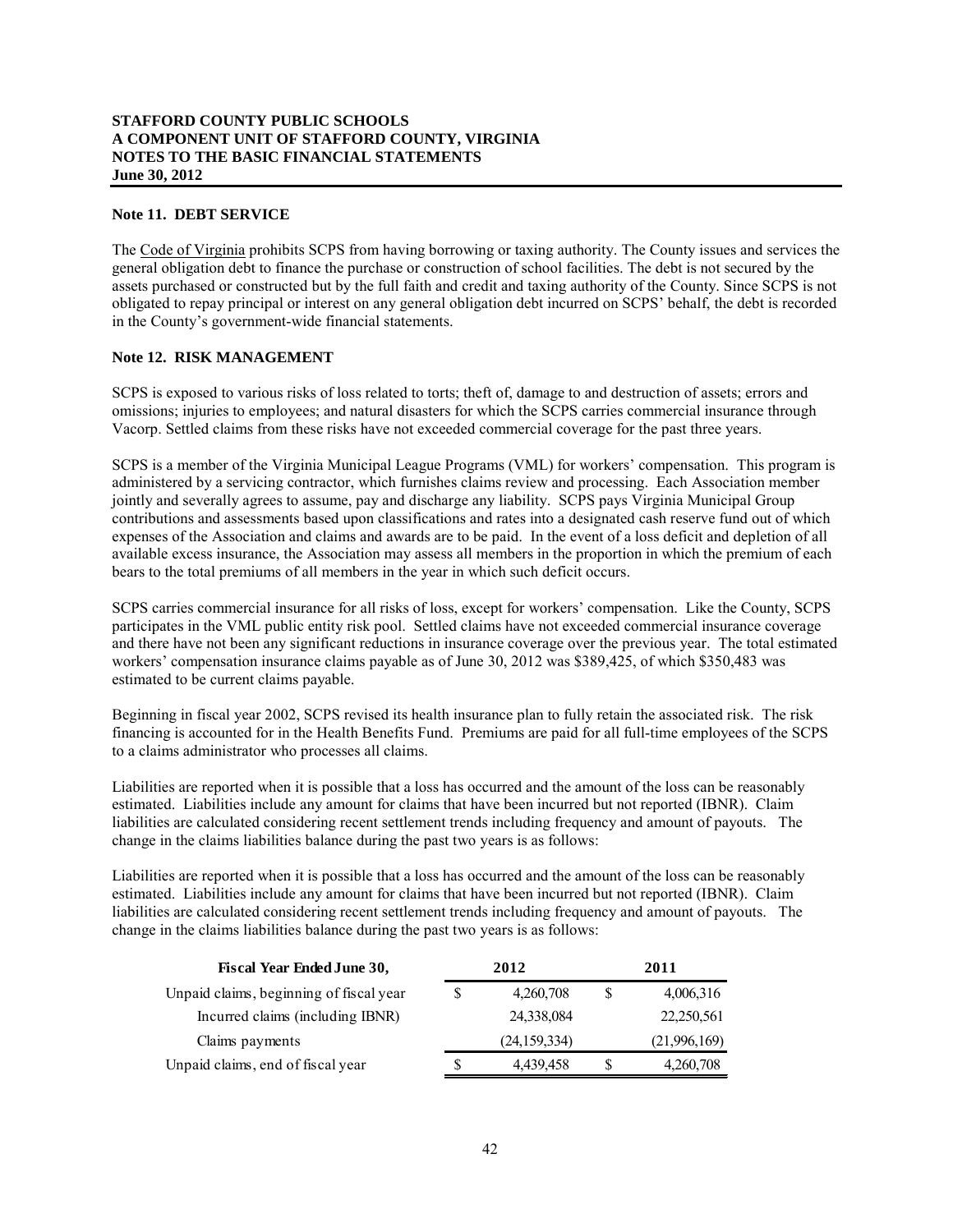# **STAFFORD COUNTY PUBLIC SCHOOLS A COMPONENT UNIT OF STAFFORD COUNTY, VIRGINIA NOTES TO THE BASIC FINANCIAL STATEMENTS June 30, 2012**

# **Note 13. LITIGATION AND CONTINGENT LIABILITIES**

SCPS is contingently liable with respect to lawsuits and other claims which arise in the ordinary course of its operations. It is the opinion of SCPS' management, based on advice from legal counsel, that any losses incurred as a result of claims existing as of June 30, 2012 will not be material to the financial statements.

Federal programs in which the School Board participates were audited in accordance with the provisions of the U.S. Office of Management and Budget Circular A-133, Audits of States, Local Government, and Non-Profit Organizations. Pursuant to the provisions of this circular all major programs and certain other programs were tested for compliance with applicable grant requirements. While no matters of noncompliance were disclosed by our audit, the Federal Government may subject grant programs to additional compliance tests which may result in disallowed expenditures. In the opinion of management, any future disallowance of current grant program expenditures, if any, would be immaterial.

## **Note 14. DEFINED BENEFIT PENSION PLAN**

# **A. PLAN DESCRIPTION**

| Name of Plan:           | Virginia Retirement System (VRS)                                      |
|-------------------------|-----------------------------------------------------------------------|
| Identification of Plan: | Agent and Cost-Sharing Multiple-Employer Defined Benefit Pension Plan |
| Administering Entity:   | Virginia Retirement System (System)                                   |

All full-time, salaried permanent (professional) employees of public school divisions and employees of participating employers are automatically covered by VRS upon employment. Benefits vest after five years of service credit. Members earn one month of service credit for each month they are employed and their employer is paying into the VRS. Members are eligible to purchase prior public service, active duty military service, certain periods of leave and previously refunded VRS service as credit in their plan.

VRS administers two defined benefit plans for local government employees – Plan 1 and Plan 2:

- Members hired before July 1, 2010 and who have service credits before July 1, 2010 are covered under Plan 1. Non-hazardous duty members are eligible for an unreduced retirement benefit beginning at age 65 with at least five years of service credit or age 50 with at least 30 years of service credit. They may retire with a reduced benefit early at age 55 with at least 5 years of service credit or age 50 with at least ten years of service credit.
- Members hired or rehired on or after July 1, 2010 and who have no service credits before July 1, 2010 are covered under Plan 2. Non-hazardous duty members are eligible for an unreduced benefit beginning at their normal Social Security retirement age with at least five years of service credit or when the sum of their age and service equals 90. They may retire with a reduced benefit as early as age 60 with at least five years of service credit.
- Eligible hazardous duty members in Plan 1 and Plan 2 are eligible for an unreduced benefit beginning at age 60 with at least 5 years of service credit or age 50 with at least 25 years of service credit. These members include sheriffs, deputy sheriffs and hazardous duty employees of political subdivisions that have elected to provide enhanced coverage for hazardous duty service. They may retire with a reduced benefit as early as age 50 with at least five years of service credit. All other provisions of the member's plan apply.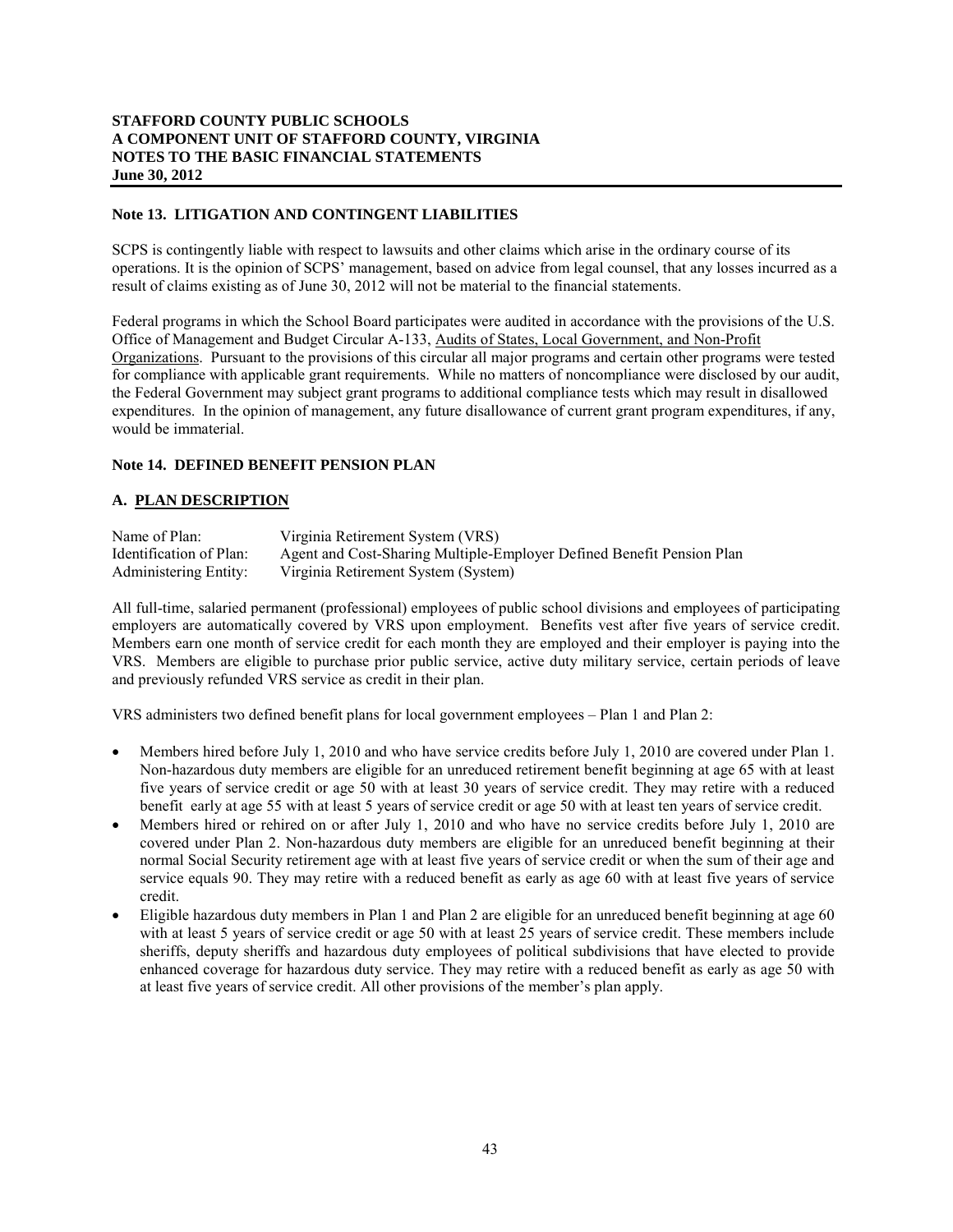## **Note 14. DEFINED BENEFIT PENSION PLAN (Continued)**

## **A. PLAN DESCRIPTION (continued)**

The VRS Basic Benefit is a lifetime monthly benefit based on a retirement multiplier as a percentage of the member's average final compensation multiplied by the member's total service credit. Under Plan 1, average final compensation is the average of the member's 36 consecutive months of highest compensation. Under Plan 2, average final compensation is the average of the member's 60 consecutive months of highest compensation. The retirement multiplier for non-hazardous duty members is 1.70 %. The retirement multiplier for sheriffs and regional jail superintendents is 1.85%. The retirement multiplier for eligible political subdivision hazardous duty employees other than sheriffs and jail superintendents is 1.70% or 1.85% as elected by the employer. At retirement, members can elect the Basic Benefit, the Survivor Option, a Partial Lump-Sum Option Payment (PLOP) or the Advance Pension Option. A retirement reduction factor is applied to the Basic Benefit amount for members electing the Survivor Option, PLOP or Advance Pension Option or those retiring with a reduced benefit.

Retirees are eligible for an annual cost-of-living adjustment (COLA) effective July 1 of the second calendar year of retirement. Under Plan 1, the COLA cannot exceed 5.00%; under Plan 2, the COLA cannot exceed 6.00%. During years of no inflation or deflation, the COLA is 0.00%. The VRS also provides death and disability benefits. Title 51.1 of the Code of Virginia (1950), as amended, assigns the authority to establish and amend benefit provisions to the General Assembly of Virginia.

The system issues a publicly available comprehensive annual financial report that includes financial statements and required supplementary information for VRS. A copy of the most recent report may be obtained from the VRS Web site at http://www.varetire.org/Pdf/Publications/2011-annual-report.pdf or by writing to the System's Chief Financial Officer at P.O. Box 2500, Richmond, VA, 23218-2500.

# **B. FUNDING POLICY**

Plan members are required by Title 51.1 of the Code of Virginia (1950), as amended, to contribute 5.00% of their compensation toward their retirement. All or part of the 5.00% member contribution may be assumed by the employer. In addition, the SCPS is required to contribute the remaining amounts necessary to fund its participation in the VRS using the actuarial basis specified by the Code of Virginia and approved by the VRS Board of Trustees. This 5% member contribution may be assumed by the employer. The SCPS contribution rate for professional and non-professional employees for the fiscal year ended 2012 were 11.33% and 13.68%, respectively, of annual covered payroll**.** 

Total contributions to the VRS State Teachers Pool for the fiscal years ended June 30, 2012, 2011, and 2010 were \$15,914,751, \$12,511,835, and \$15,704,158 (including both the employer and employee portions) respectively, representing 11.33%, 8.93%, and 11.24% , respectively, of the annual covered payroll for the three fiscal years then ended. The contributions equaled the required contributions for each year..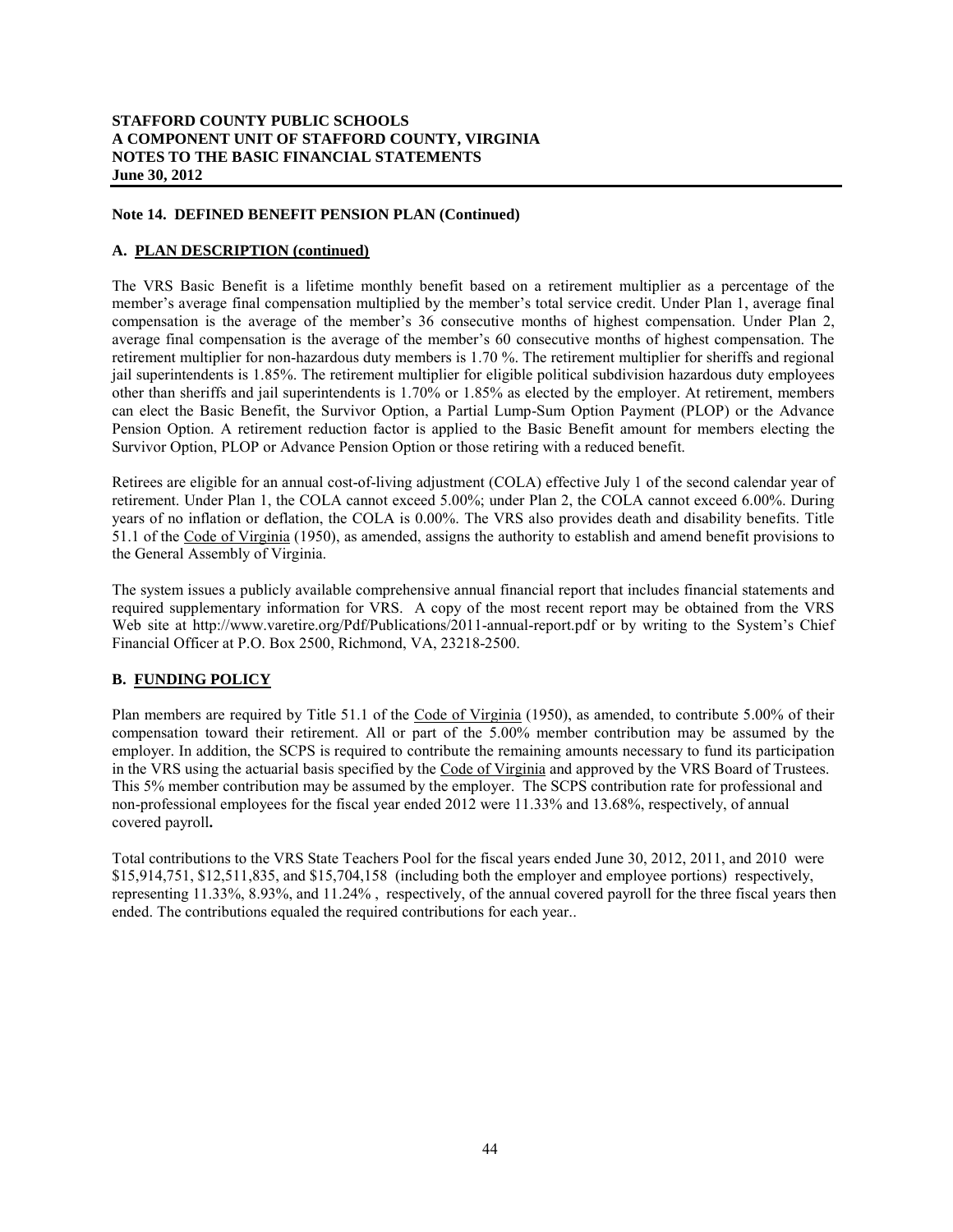## **Note 14. DEFINED BENEFIT PENSION PLAN (Continued)**

## **B. FUNDING POLICY (continued)**

For fiscal year 2012, SCPS' actual annual pension cost of \$1,183,572 was equal to its required and actual contribution for the nonprofessional employees. Below is a schedule of the Pension trend for nonprofessional employees:

| <b>Fiscal Year Ending</b> | <b>Annual Pension Cost (APC)</b> | % of APC Contributed | <b>Net Pension Obligation</b> |
|---------------------------|----------------------------------|----------------------|-------------------------------|
| June 30, 2012             | \$1,183,572                      | $100.00\%$           | $\blacksquare$                |
| June 30, 2011             | \$1,196,986                      | $100.00\%$           | $\overline{\phantom{0}}$      |
| June 30, 2010             | \$1,323,860                      | $100.00\%$           | $\qquad \qquad$               |

## **Three-year Pension Trend Information for SCPS:**

# **C. ANNUAL PENSION COST**

The FY 2012 required contribution was determined as part of the June 30, 2009 actuarial valuation using the entry age actuarial cost method. The actuarial assumptions at June 30, 2009 included (a) an investment rate of return (net of administrative expenses) of 7.5%, (b) projected salary increases ranging from 3.75% to 5.60% per year for general government employees and 3.50% to 4.75% for employees eligible for enhanced benefits available to law enforcement officers, firefighters, and sheriffs, and (c) a cost-of-living adjustment of 2.50% per year. Both the investment rate of return and the projected salary increases include an inflation component of 2.50%. The actuarial value of the SCPS's assets is equal to the modified market value of assets. This method uses techniques that smooth the effects of short-term volatility in the market value of assets over a five-year period. SCPS's unfunded actuarial accrued liability is being amortized as a level percentage of projected payrolls on an open basis. The remaining amortization period at June 30, 2009 for the Unfunded Actuarial Accrued Liability (UAAL) was 20 years.

# **D. FUNDED STATUS AND FUNDING PROGRESS**

As of June 30, 2011, the most recent actuarial valuation date, the School Board's plan was 77.06% funded. The actuarial accrued liability for benefits was \$23,521,671, and the actuarial value of assets was \$18,125,118, resulting in an unfunded actuarial accrued liability (UAAL) of \$5,396,553. The covered payroll (annual payroll of active employees covered by the plan) was \$8,652,954 and the ratio of the UAAL to the covered payroll was 62.37%.

The schedule of funding progress, presented as Required Supplemental Information (RSI) following the notes to the financial statements, presents multi-year trend information about whether the actuarial value of the plan assets is increasing over time relative to the actuarial accrued liability (AAL) for benefits.

# **Note 15. OTHER POST-EMPLOYMENT BENEFITS (OPEB) MEDICAL PLAN**

# **A. PLAN DESCRIPTION**

Stafford County Public Schools' post-employment medical plan (the plan) is a single-employer defined benefit health care plan which offers health insurance for retired employees. The plan is administered by the School Board of Stafford County, Virginia and has no separate financial report.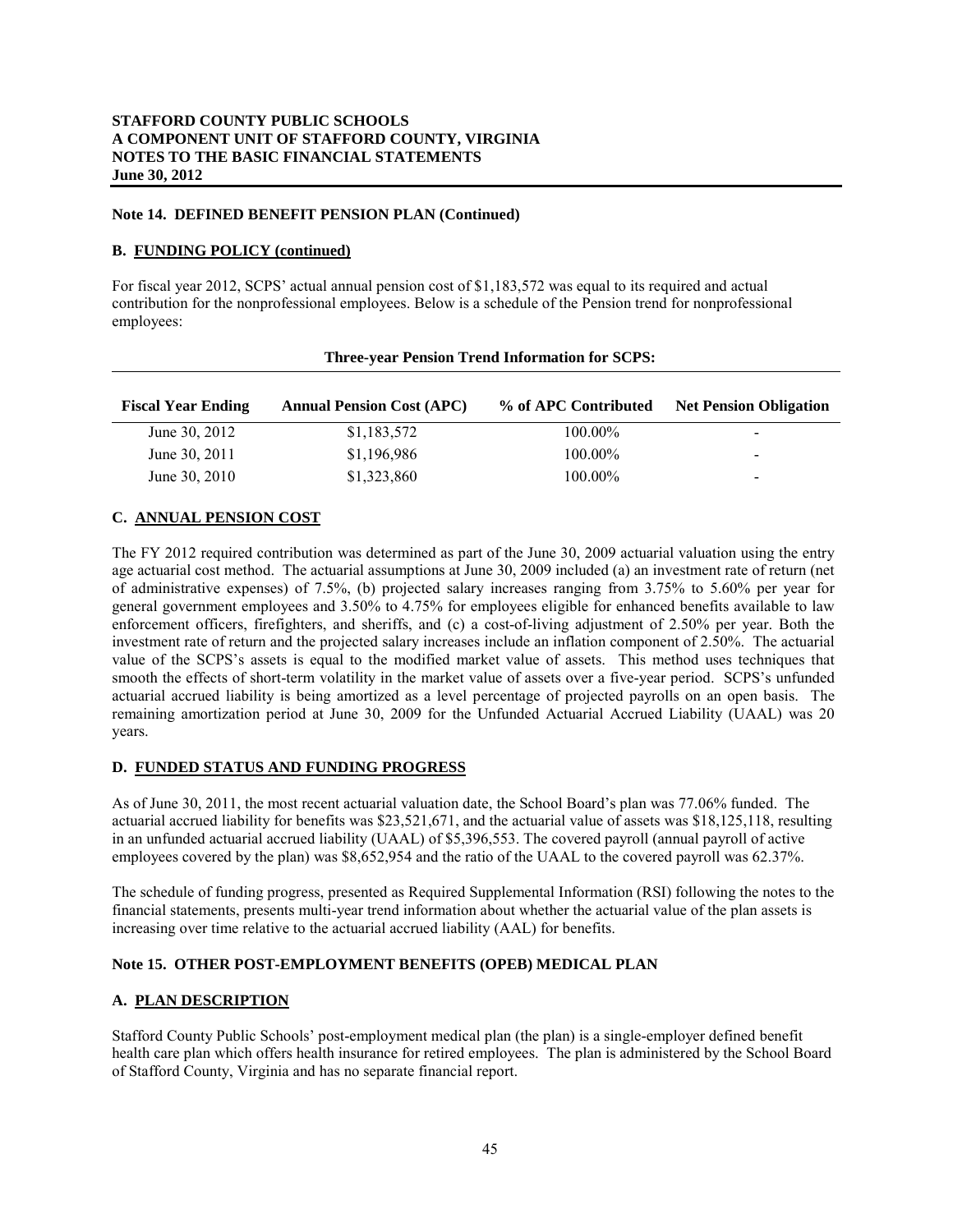# *Note 15. OTHER POST-EMPLOYMENT BENEFITS (OPEB) MEDICAL PLAN (Continued)*

## *A. PLAN DESCRIPTION (continued)*

## *RETIREMENT BENEFITS*

Plan participants are eligible for coverage based upon normal retirement at age 65 with 5 years of service or at age 50 with 30 years of service or early retirement at age 50 with 10 years of service or at age 55 with 5 years of service in accordance with the eligibility provisions of the Virginia Retirement System (VRS) retirement plan.

In addition, plan participants are also eligible to receive a health insurance credit (HIC) based upon retirement at age 50 for up to a minimum of 10 years and a maximum of 30 years of service, with the employer contribution (subsidy) percentages ranging from 15% to 100%. The HIC represents a subsidy of post-employment health care premiums for retirees, which is applied only to individual medical coverage. Retirees may elect to continue spousal and/or dependent coverage upon retirement, but they must pay the entire cost of that coverage.

**T**he employer's subsidized portion of the participants' benefit is determined after any credit given to the retiree from the VRS. For inactive participants, the VRS subsidy amount paid to retirees was used. For active participants, the HIC provided by VRS was determined by multiplying the participants' years of service (up to a maximum of 30 years) by \$1.50 for non-professional employees and \$4.00 for professional employees.

#### *DISABILITY BENEFITS*

The VRS disability eligibility is the date of hire for a participant, which is the same eligibility SCPS requires. Disability participants receive the same subsidy percentage as a retiree, except there is no age 50 requirement to receive the employer subsidy. The employer's subsidized portion of the participants' benefit is determined after any credit given to the retiree from the VRS.

## *SURVIVOR BENEFITS*

Surviving spouses of participants with dependent coverage can stay on the plan, but receive no subsidy from SCPS.

## *MEDICARE COVERAGE OPTIONS*

Pre-Medicare retirees may continue to remain in one of the three options for medical and prescription drug coverage offered to active participants. Once the participant is Medicare eligible they can continue with the Medicare carveout plan, which is offered secondary to Medicare.

## *ACTUARIAL METHODS AND ASSUMPTIONS*

#### **Cost Method**

Projections of benefits for financial reporting purposes are based on the substantive plan (the plan as understood by the employer and the plan members) and include the types of benefits provided at the time of each valuation and the historical pattern of sharing of benefit costs between the employer and plan members to that point. The actuarial methods and assumptions used include techniques that are designed to reduce the effects of short-term volatility in actuarial accrued liabilities and the actuarial value of assets, consistent with the long-term perspective of the calculations.

The entry age normal cost method is used to determine the Plan's liabilities and costs. Under this cost method, the actuarial present value of projected benefits of every active Participant as if the Plan's provisions on the valuation date had always been in effect, is determined as a level percentage of expected annual earnings for each future year of expected service. A normal annual cost from the assumed entry date is determined by applying this percentage of pay to the assumed earnings for that year (or if benefits are not pay related, the level amount for each year).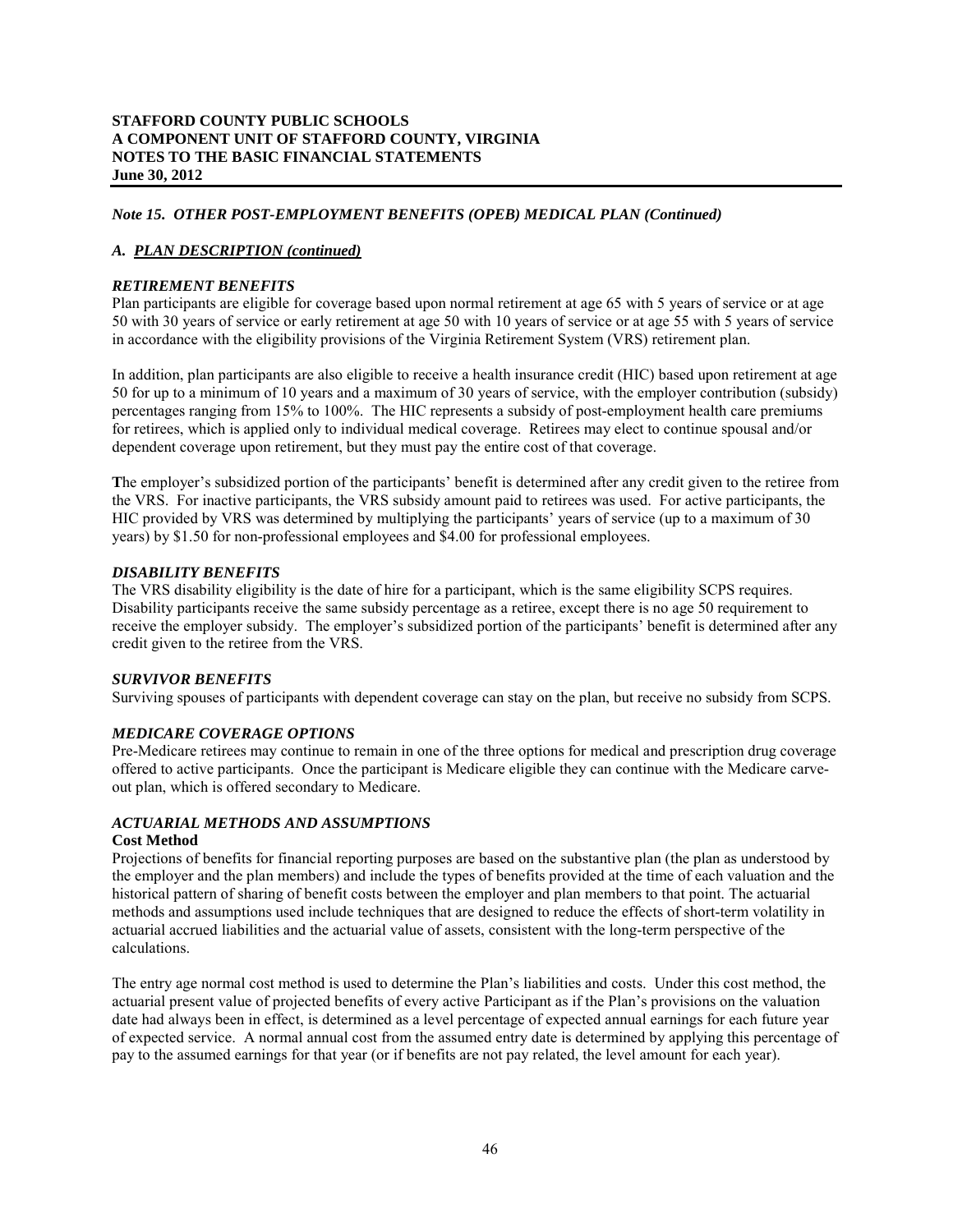## **Note 15. OTHER POST-EMPLOYMENT BENEFITS (OPEB) MEDICAL PLAN (Continued)**

## **A. PLAN DESCRIPTION (continued)**

Under this method, inactive participants have no normal cost, and their actuarial liability is the present value of the plan benefits to which they and their beneficiaries are entitled. The Plan's total annual normal cost and actuarial liability are the sum of the individual participant amounts.

An experience gain or loss is a decrease or increase in the unfunded actuarial liability attributable to actual experience that differed from that expected by the actuarial assumptions. Such gains or losses are explicitly recognized under this method. The UAAL is being amortized as a level percentage of projected payroll on an open basis.

## **Cost Method**

## **Interest Assumptions**

The actuarial assumptions of the plan as of June 30, 2012 are as follows:

| $\bullet$ | Discount rate               | $6.5\%$ |
|-----------|-----------------------------|---------|
| $\bullet$ | VRS retiree credit increase | $4.0\%$ |
| $\bullet$ | Payroll growth              | $4.0\%$ |

## **B. FUNDING POLICY**

The School Board establishes employer contribution rates for plan participants as part of the annual budget process. The School Board also determines whether to partially or fully fund the plan during the annual budget process.

# **C. ANNUAL OPEB COST AND NET OPEB OBLIGATION**

The ARC represents an actuarially computed annual level of funding that, if paid on an ongoing basis, is projected to cover the normal cost of OPEB and amortize the unfunded actuarial liabilities (or funding excess) over a period not to exceed thirty years.

The School Board's annual OPEB cost (expense) for the year ended June 30, 2012 was \$6,569,000 (comprised of the annually required contribution (ARC) of \$6,320,054 plus interest on the beginning net OPEB obligation of \$1,326,168 less an ARC adjustment of \$1,077,222) and the annual contributions were \$3,589,375, yielding an unfunded annual OPEB cost of \$2,979,625.

The School Board's annual OPEB cost, the percentage of annual OPEB cost contributed and the net OPEB obligation for fiscal years 2012, 2011, and 2010 are as follows:

| Fiscal            | Annual           | Annual       | <b>Percentage of Annual</b>  | <b>Net OPEB</b> |
|-------------------|------------------|--------------|------------------------------|-----------------|
| <b>Year Ended</b> | <b>OPEB</b> Cost | Contribution | <b>OPEB Cost Contributed</b> | Obligation      |
| June 30, 2012     | \$6,569,000      | 3,589,375    | 54.64%                       | \$23,382,201    |
| June 30, 2011     | \$9,106,473      | 1,138,038    | 12.50%                       | \$20,402,575    |
| June 30, 2010     | \$5,552,873      | 2,737,604    | 49.30%                       | \$12,434,140    |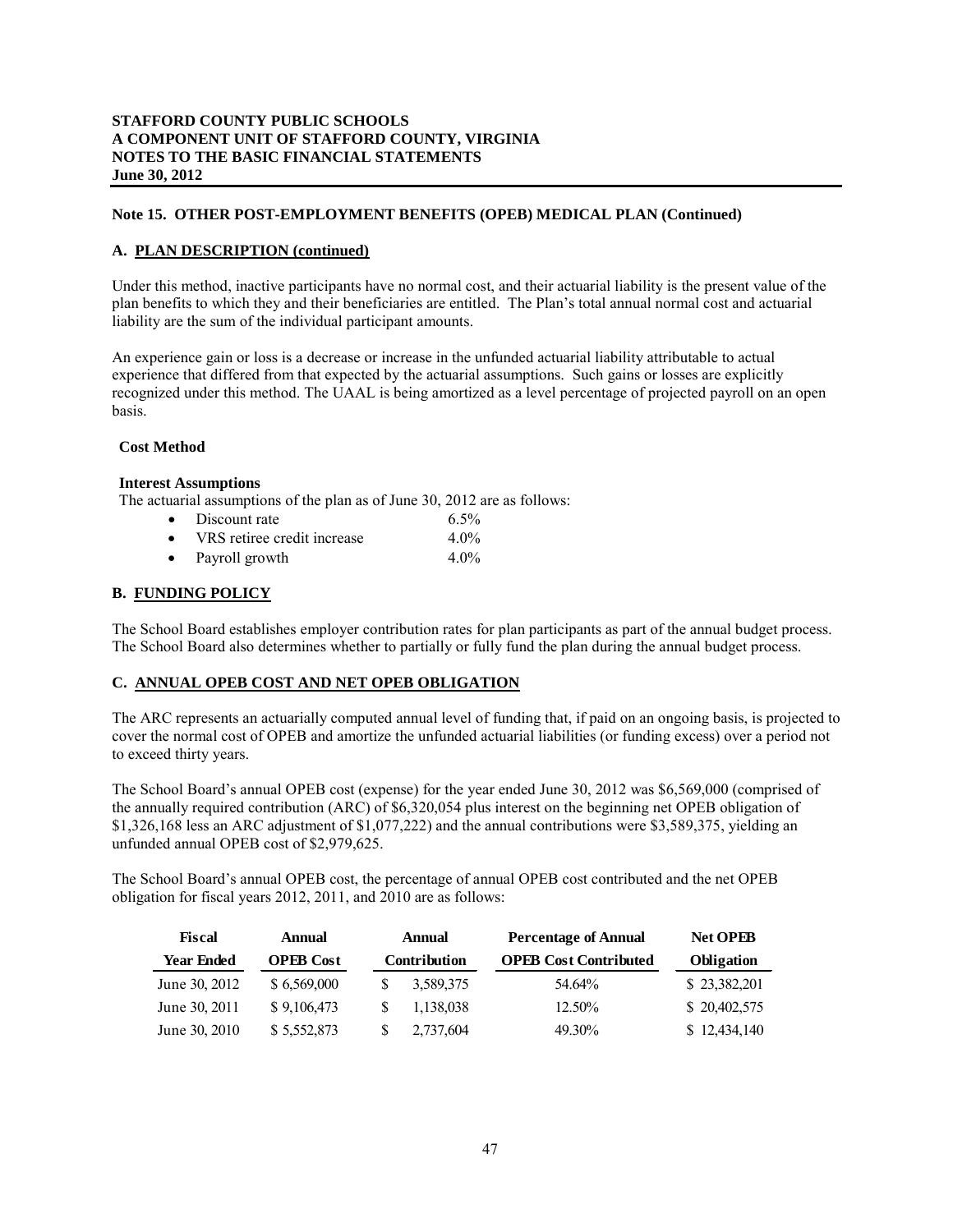## **Note 15. OTHER POST-EMPLOYMENT BENEFITS (OPEB) MEDICAL PLAN (Continued)**

## **D. FUNDED STATUS AND PROGRESS**

As of June 30, 2010, the most recent valuation date, the plan was 2.5% funded. The actuarial accrued liability for benefits was \$89,408,000, and the actuarial value of the assets was \$2,236,000, resulting in an unfunded actuarial liability (UAAL) of \$87,172,000. The covered payroll (annual payroll of active employees) was \$102,349,123, and the ratio of the UAAL to the covered payroll was 85.17%.

Actuarial valuations of an ongoing plan involve estimates of the value of reported amounts and assumptions about the probability of occurrence of events far into the future. Examples include assumptions about future employment, mortality, and the healthcare cost trend. Amounts determined regarding the funded status of the plan and the annual required contributions of the employer are subject to continual revisions as actual results are compared with past expectations and new estimates are made about the future. The schedule of funding progress, presented as required supplementary information following the notes to the financial statements, presents multiyear trend information that shows whether the actuarial value of plan assets is increasing or decreasing over time relative to the actuarial accrued liabilities for plan benefits.

## **Note 16. VRS HEALTH INSURANCE CREDIT OPEB PLAN**

# **A. PLAN DESCRIPTION**

Stafford County Public Schools (SCPS) participates in the state's post-employment Health Insurance Credit (HIC) Program, a plan designed to assist retirees with the cost of health insurance coverage. This program is an agent and cost-sharing, multiple-employer defined benefit plan administered by the Virginia Retirement System (VRS).

The Virginia General Assembly establishes the dollar amount of the health insurance credit for each year of creditable service. The credit amount and eligibility differs for state, school division, political subdivision, local officer, local social services department and general registrar retirees.

An employee of SCPS retiring under the VRS (the "System") with at least 15 years of total creditable service in the System and is enrolled in a health insurance plan, is eligible to receive a monthly health insurance credit of \$1.50 per year of creditable service up to a maximum monthly credit of \$45. However, such credit shall not exceed the health insurance premium for the employee. Disabled retirees automatically receive the maximum monthly health insurance credit of \$45.

Benefit provisions and eligibility requirements are established by Title 51.1, Chapter 14 of the Code of Virginia. The VRS actuarially determines the amount necessary to fund all credits provided, reflects the costs of such credits in the applicable employer rate pursuant to  $\S$  51.1-145, and prescribes such terms and conditions as are necessary to carry out the provisions of the health insurance credit program. VRS issues separate financial statements as previously discussed in Note 14.

## *ACTUARIAL METHODS AND ASSUMPTIONS*

Projections of benefits for financial reporting purposes are based on the substantive plan (the plan as understood by the employer and plan members) and include the types of benefits provided at the time of each valuation and the historical pattern of sharing of benefit costs between the employer and plan members to that point. The actuarial methods and assumptions used included techniques that are designed to reduce short-term volatility in actuarial accrued liabilities and the actuarial value of assets, consistent with the long-term perspective of the calculations.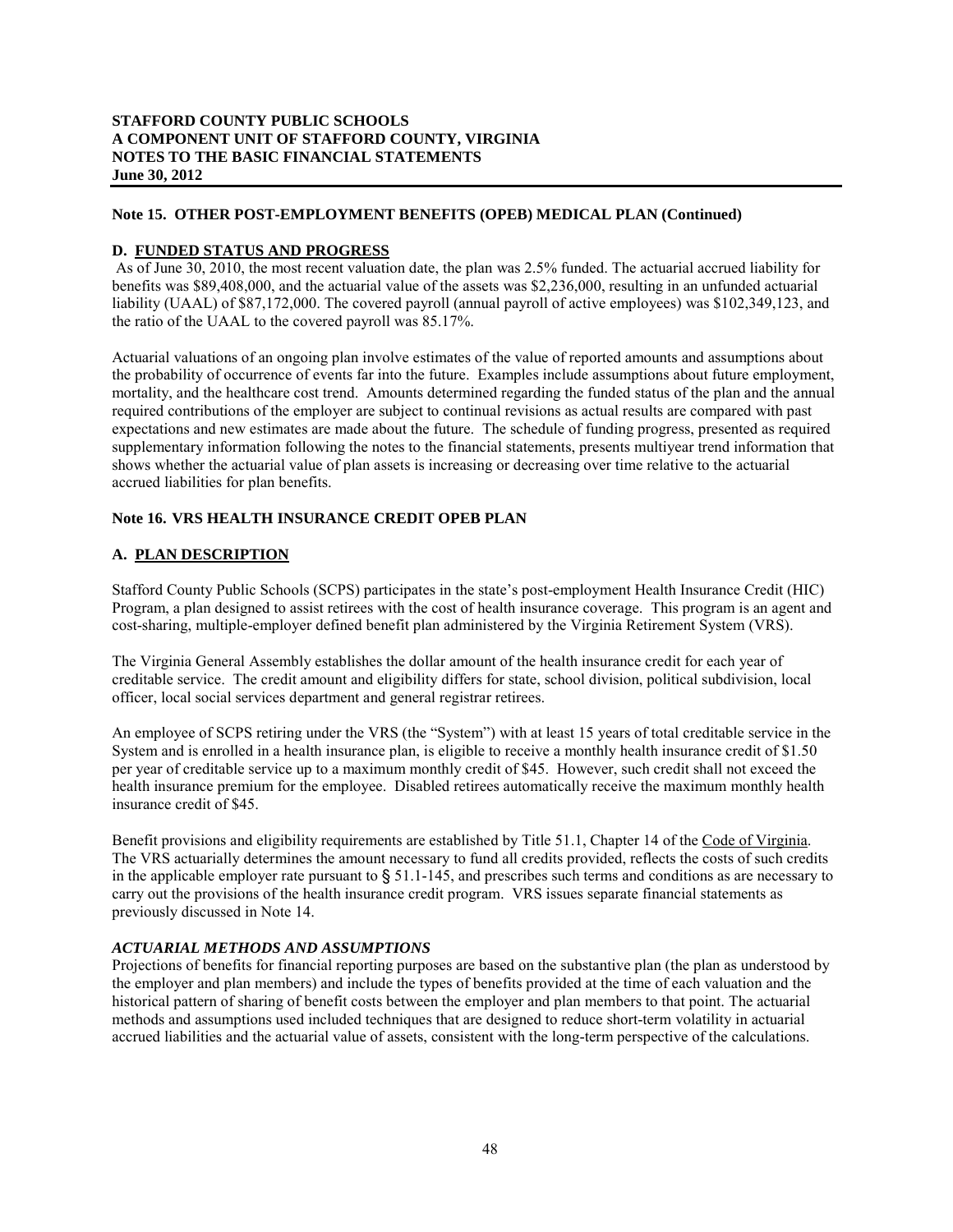## **Note 16. VRS HEALTH INSURANCE CREDIT OPEB PLAN (Continued)**

## **A. PLAN DESCRIPTION (continued)**

## **Cost Method**

The entry age normal cost method was used to determine the plan's funding liabilities and costs. The actuarial assumptions included a 7.0% investment rate of return, compounded annually, including an inflation component of 2.5%, and a payroll growth rate of 3%. The UAAL is being amortized as a level percentage of payroll on an open basis. The remaining open amortization period at September 30, 2011 was 26 years.

## **B. FUNDING POLICY**

As a participating local political subdivision, SCPS is required to contribute the entire amount necessary to fund participation in the program using the actuarial basis specified by the Code of Virginia and the VRS Board of Trustees. SCPS' contribution rate effective for the upcoming fiscal year is .26% of annual covered payroll.

# **C. ANNUAL OPEB COST AND NET OPEB OBLIGATION**

The annual cost of OPEB under Governmental Accounting Standards Board (GASB) Statement No. 45, *Accounting and Financial Reporting by Employers for Postemployment Benefits Other than Pensions*, is based on the annual required contribution (ARC) determined for each fiscal year. SCPS is required to contribute the ARC, an amount actuarially determined in accordance with the parameters of GASB Statement No. 45. The ARC represents a level of funding that, if paid on an ongoing basis, is projected to cover normal cost each year and amortize any unfunded actuarial liabilities (or funding excess) over a period not to exceed thirty years.

For 2012, SCPS' contribution of \$22,495 was equal to the ARC and OPEB cost. SCPS' annual OPEB cost, the percentage of annual OPEB cost contributed to the plan, and the net OPEB obligations for 2012, 2011, and 2010 are as follows:

|                       |    |        | Percentage of |            |
|-----------------------|----|--------|---------------|------------|
| Fiscal Year OPEB Cost |    |        | ABC           | Net OPEB   |
| Ending                |    | (ARC)  | Contributed   | Obligation |
| 6/30/2012             | S  | 22,495 | 100.00%       |            |
| 6/30/2011             | \$ | 22,750 | 100.00%       |            |
| 6/30/2010             |    | 37,331 | 100.00%       |            |

## **D. FUNDING STATUS AND FUNDING PROGRESS**

The funded status of the plan as of September 30, 2011, the most recent actuarial valuation date, is as follows:

| Actuarial accrued liability (AAL)                |          | 324,869   |
|--------------------------------------------------|----------|-----------|
| Acturial value of plan assets                    | S        | 170.484   |
| Unfunded actuarial accrued liabilities (UAAL)    | S        | 154.384   |
| Funded ratio (acturial value of plan assets/AAL) |          | 52.48%    |
| Covered payroll (active plan members)            | <b>S</b> | 8,652,954 |
| UAAL as a percentage of covered payroll          |          | 1.78%     |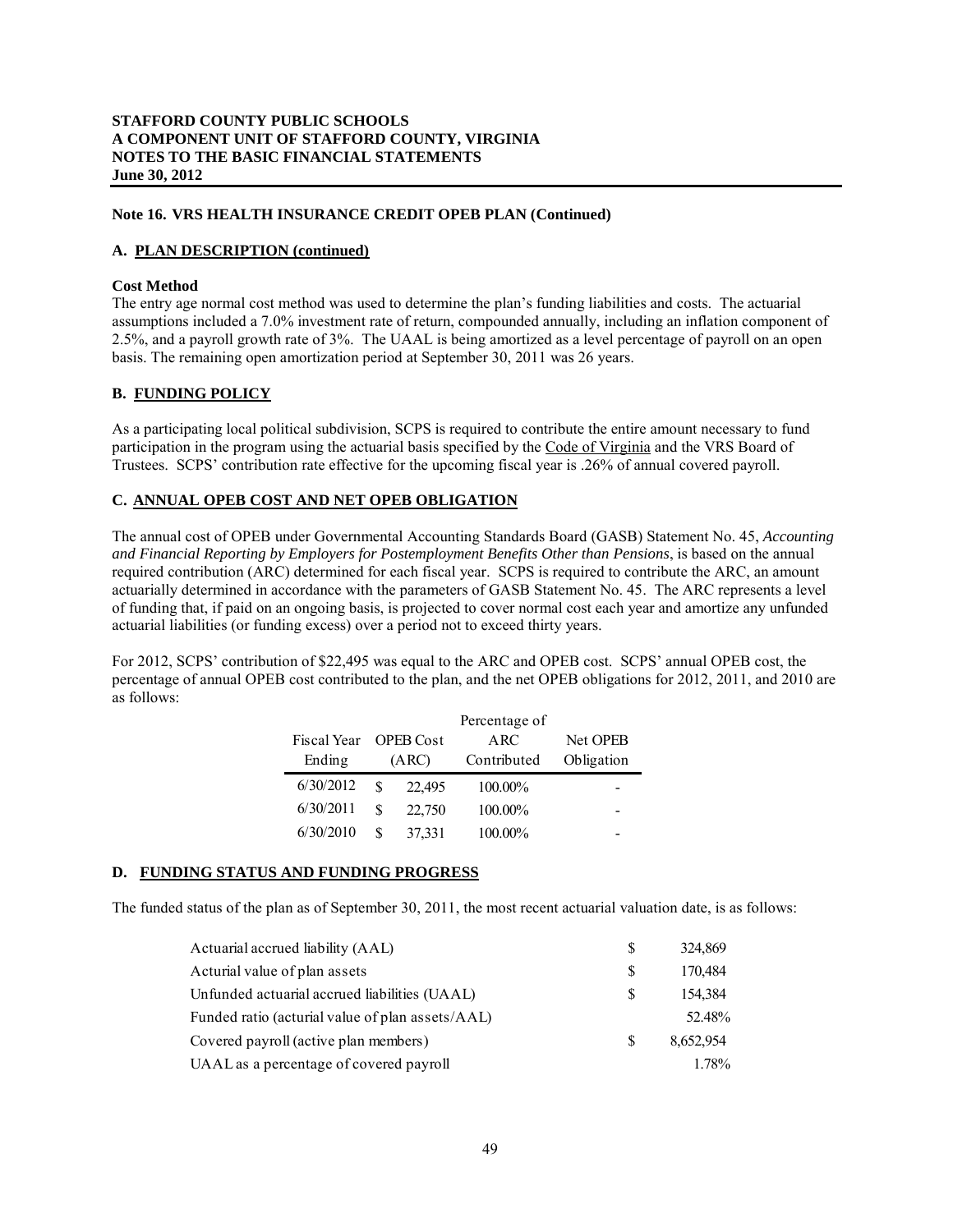# **STAFFORD COUNTY PUBLIC SCHOOLS A COMPONENT UNIT OF STAFFORD COUNTY, VIRGINIA NOTES TO THE BASIC FINANCIAL STATEMENTS June 30, 2012**

# **Note 16. VRS HEALTH INSURANCE CREDIT OPEB PLAN (Continued)**

## **D. FUNDING STATUS AND FUNDING PROGRESS (continued)**

Actuarial valuations of an ongoing plan involve estimates of the value of reported amounts and assumptions about the probability of occurrence of events far into the future and reflect a long-term perspective. Examples include assumptions about future employment, mortality, and the healthcare cost trend. Amounts determined regarding the funded status of the plan and the annual required contributions of the employer are subject to continual revision as actual results are compared with past expectations and new estimates are made about the future.

The schedule of funding progress, presented as required supplementary information following the notes to the financial statements presents multi-year trend information about whether the actuarial value of plan assets is increasing or decreasing over time relative to the actuarial accrued liability for benefits. The projection of benefits for financial reporting purposes does not explicitly incorporate the potential effects of legal or contractual funding limitations.

# **E. PROFESSIONAL EMPLOYEES**

The School Board participates in the Health Insurance Credit Program, a plan designed to assist retirees with the cost of health insurance coverage. This program is a cost sharing, multiple-employer defined benefit plan administered by the Virginia Retirement System (VRS). The Virginia General Assembly establishes the dollar amount of the health insurance credit for each year of creditable service.

A teacher, who retires under VRS with at least 15 years of total creditable service under the System and is enrolled in a health insurance plan, is eligible to receive a monthly health insurance credit of \$4 per year of creditable service. However, such credit shall not exceed the health insurance premium for the retiree. Disabled retirees automatically receive a monthly health insurance credit of \$4 multiplied by the larger of (i) twice the amount of their creditable service per month or (ii) the amount of monthly creditable service they would have completed at age 60 if they had remained in service to that age.

The School Board is required to contribute, at an actuarially determined rate, the entire amount necessary to fund participation in the program. The current rate is 0.60% of annual covered payroll. The School Board's contributions to VRS for the years ended June 30, 2012, 2011, and 2010 were \$844,063, \$841,378, and \$1,027,636, respectively and equaled the required contributions for each year.

## **Note 17. PRIOR PERIOD ADJUSTMENTS**

# **A. NET ASSETS OF THE GOVERNMENTAL-WIDE FINANCIAL STATEMENTS**

The net assets of the Government-wide financial statements as of June 30, 2011 were understated by \$5,850,000, since land, contributed to SCPS from Stafford County, should have been recognized as a capital asset in prior years.

|                                                   | <b>Governmental</b><br><b>Activities</b> |
|---------------------------------------------------|------------------------------------------|
| Net assets, June 30, 2011, as previously reported | 382,282,274                              |
| Effect of recording the land acquisition          | 5,850,000                                |
| Net assets, June 30, 2011, as restated            | 388, 132, 274                            |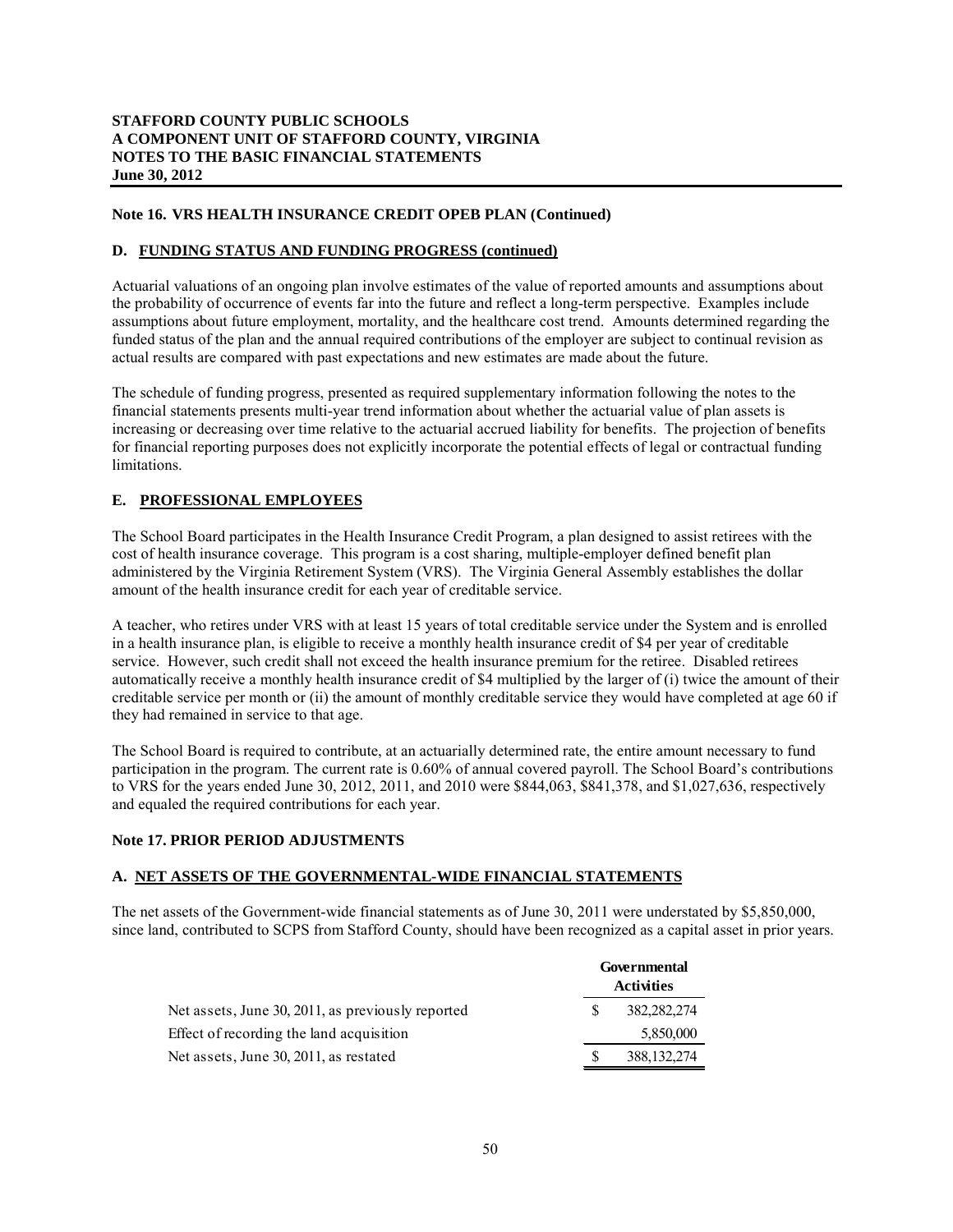## **A. NET ASSETS OF THE GOVERNMENTAL-WIDE FINANCIAL STATEMENTS (Continued)**

# **B. STATEMENT OF CHANGES IN ASSETS AND LIABILIES**

The beginning balance of the Employee Flexible Spending Agency Fund as of June 30, 2011 was understated by \$109,637, as this fund was not reflected in the Comprehensive Annual Financial Report for the year ending June 30, 2011.

**Employee Flexible** 

|                                                   | гиплоуее гтехние<br><b>Spending Agency</b><br>Fund |                          |  |
|---------------------------------------------------|----------------------------------------------------|--------------------------|--|
| Net assets, June 30, 2011, as previously reported |                                                    | $\overline{\phantom{0}}$ |  |
| Effect of recording the fund                      |                                                    | 109,637                  |  |
| Net assets, June 30, 2011, as restated            |                                                    | 109,637                  |  |

# **Note 18. DEFICIT IN NET ASSETS**

The Health Benefits Fund had a deficit net asset balance of \$5,670,268 as of June 30, 2012.

# **Note 19. SUBSEQUENT EVENTS**

In October 2012, SCPS sold 8.611 acres to Virginia Department of Transportation for \$1 million dollars. This land was undeveloped and located northeast of the Moncure Elementary School building. The proceeds will be used to construct a replacement building for Moncure Elementary School.

On August 20, 2012, SCPS entered into a capital lease agreement with US Bancorp. The amount financed through the agreement is \$300,500 for purchase and installation of three new lifts at Fleet services.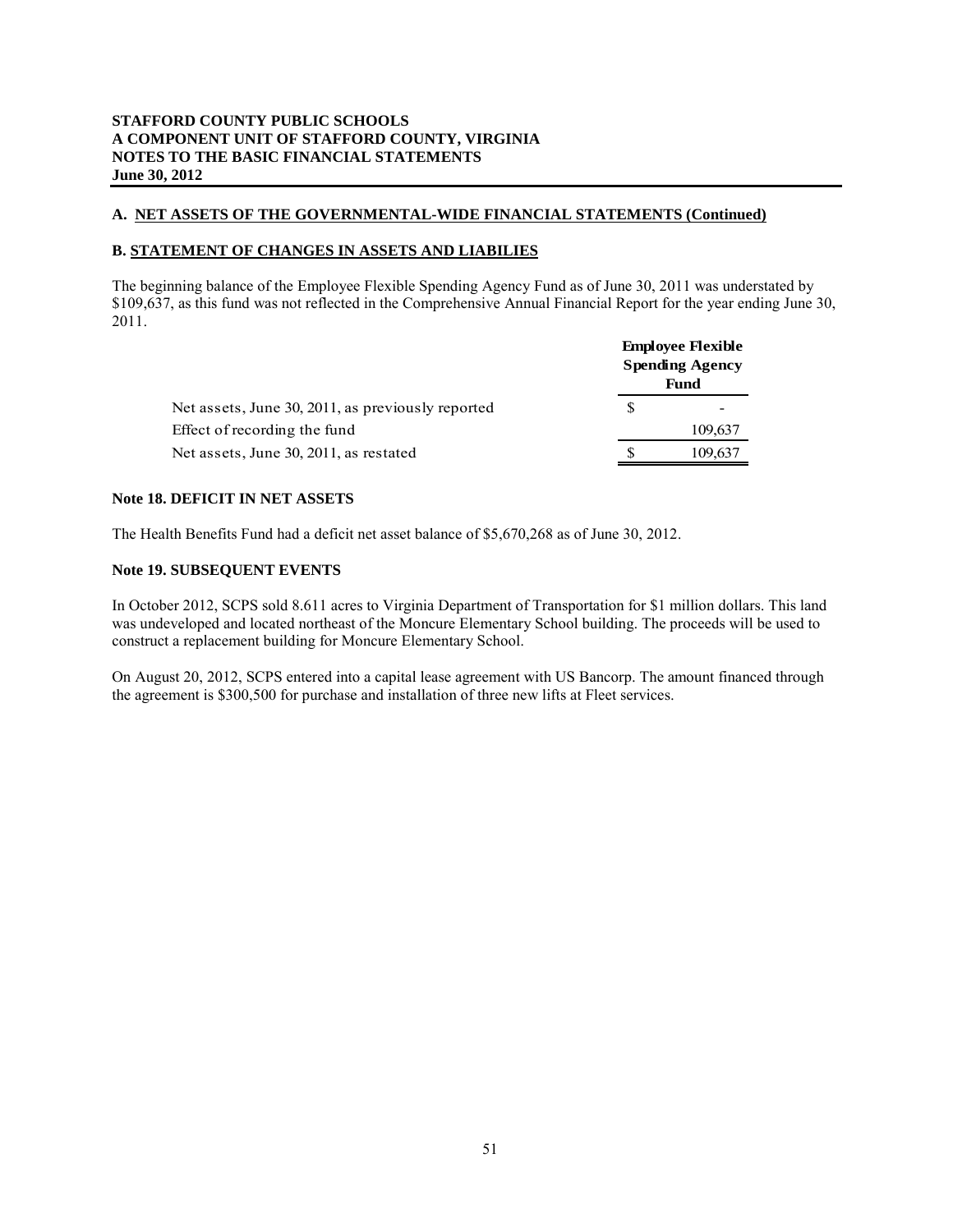## **STAFFORD COUNTY PUBLIC SCHOOLS** Exhibit M **A COMPONENT UNIT OF STAFFORD COUNTY, VIRGINIA SCHEDULE OF REVENUES, EXPENDITURES, AND CHANGES IN FUND BALANCE - BUDGET AND ACTUAL Operating Fund For the Fiscal Year Ended June 30, 2012**

|                                        | <b>Budget</b>   |                   |    |                  | <b>Variance from</b><br><b>Final Budget</b> |
|----------------------------------------|-----------------|-------------------|----|------------------|---------------------------------------------|
|                                        | <b>Original</b> | <b>Final</b>      |    | <b>Actual</b>    | Over (Under)                                |
| <b>REVENUES</b>                        |                 |                   |    |                  |                                             |
| Intergovernmental:                     |                 |                   |    |                  |                                             |
| <b>Stafford County</b>                 | \$101,693,774   | \$101,927,020     | \$ | 98,599,339       | \$<br>(3,327,681)                           |
| Commonwealth of Virginia               | 126,262,348     | 126,273,848       |    | 126,299,165      | 25,317                                      |
| <b>Federal Government</b>              | 7,205,265       | 7,254,517         |    | 8,150,108        | 895,591                                     |
| Total intergovernmental revenues       | 235, 161, 387   | 235,455,385       |    | 233,048,612      | (2,406,773)                                 |
| Charges for services:                  |                 |                   |    |                  |                                             |
| Tuition and fees                       | 792,500         | 997,030           |    | 721,180          | (275, 850)                                  |
| Recovered costs                        | 615,000         | 853,824           |    | 1,084,925        | 231,101                                     |
| <b>Miscellaneous</b>                   | 425,000         | 420,894           |    | 296,644          | (124, 250)                                  |
| <b>Total revenues</b>                  | 236,993,887     | 237,727,133       |    | 235, 151, 361    | (2,575,772)                                 |
| <b>EXPENDITURES</b>                    |                 |                   |    |                  |                                             |
| Current operating:                     |                 |                   |    |                  |                                             |
| Instruction                            | 175,649,232     | 179,396,231       |    | 175,674,867      | (3,721,364)                                 |
| Administration, attendance and health  | 10,478,010      | 10,310,443        |    | 10,004,623       | (305, 820)                                  |
| Pupil transportation                   | 13,741,421      | 13,526,553        |    | 13,140,683       | (385, 870)                                  |
| Operation and maintenance              | 21,707,827      | 21,721,794        |    | 20,671,904       | (1,049,890)                                 |
| Food and nutrition services            | 185,804         | 225,058           |    | 222,918          | (2, 140)                                    |
| <b>Facilities</b>                      | 295,000         | 350,934           |    | 182,034          | (168,900)                                   |
| Technology                             | 13,636,699      | 15,419,136        |    | 13,637,645       | (1,781,491)                                 |
| Capital outlay                         | 937,985         | 3,883,045         |    | 3,321,051        | (561, 994)                                  |
| Debt service:                          |                 |                   |    |                  |                                             |
| Principal                              | 461,909         | 380,132           |    | 380,132          |                                             |
| Interest and fiscal charges            |                 | 81,777            |    | 81,776           | (1)                                         |
| Total expenditures                     | 237,093,887     | 245,295,103       |    | 237, 317, 633    | (7, 977, 470)                               |
|                                        |                 |                   |    |                  |                                             |
| Excess (deficiency) of revenues over   |                 |                   |    |                  |                                             |
| (under) expenditures                   | (100,000)       | (7, 567, 970)     |    | (2, 166, 272)    | 5,401,698                                   |
| <b>OTHER FINANCING SOURCES (USES)</b>  |                 |                   |    |                  |                                             |
| Transfers from (to) other funds, net   | 100,000         | (400,000)         |    | (500,000)        | (100,000)                                   |
|                                        |                 |                   |    |                  |                                             |
| Net change in fund balance             |                 | \$<br>(7,967,970) |    | $(2,666,272)$ \$ | 5,301,698                                   |
| Fund balance, beginning - July 1, 2011 |                 |                   |    | 7,967,970        |                                             |
| Fund balance, ending - June 30, 2012   |                 |                   | \$ | 5,301,698        |                                             |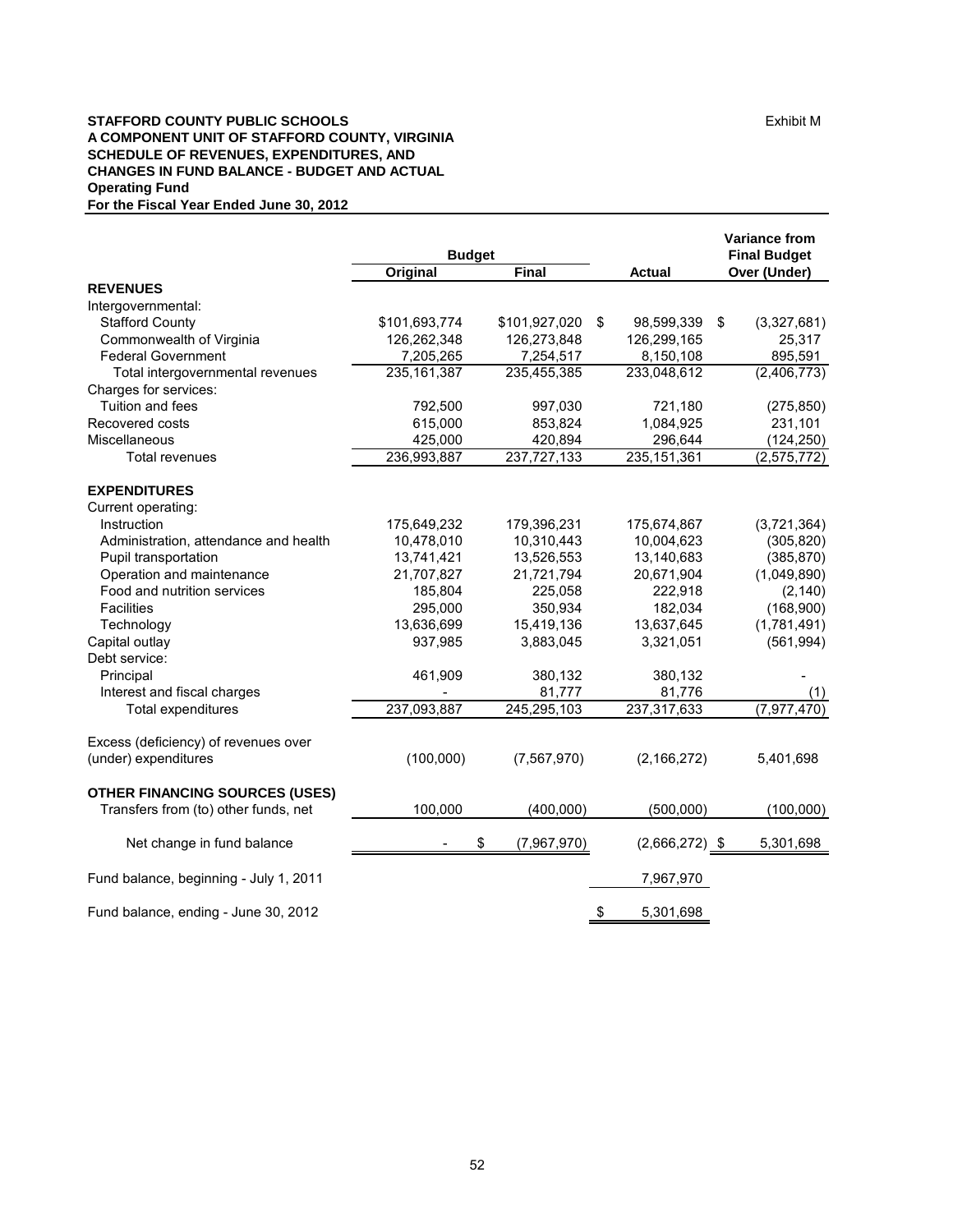#### **A. Virginia Retirement System**

## *For Non-professional Employees:*

| $\ldots$ , , protocolorum enterotoci          |                                                          |                                                                              |                        |                                     |                                                                |
|-----------------------------------------------|----------------------------------------------------------|------------------------------------------------------------------------------|------------------------|-------------------------------------|----------------------------------------------------------------|
| <b>Actuarial</b><br>Value of<br><b>Assets</b> | <b>Actuarial</b><br><b>Accrued</b><br>Liability<br>(AAL) | <b>Unfunded</b><br><b>Actuarial</b><br><b>Accrued</b><br>Liability<br>(UAAL) | <b>Funded</b><br>Ratio | Annual<br>Covered<br><b>Payroll</b> | <b>UAAL</b><br>as a Percentage<br>of Covered<br><b>Pavroll</b> |
|                                               |                                                          |                                                                              |                        |                                     | $\{(b) - (a)\}/(c)$                                            |
|                                               |                                                          |                                                                              |                        |                                     | 62.37%                                                         |
| June 30, 2010 17, 171, 281                    | 22.318.924                                               | 5,147,643                                                                    | 76.94%                 | 9,204,760                           | 55.92%                                                         |
| 16.407.925                                    | 19.741.420                                               | 3,333,495                                                                    | 83.11%                 | 9.355.749                           | 35.63%                                                         |
| 15,105,330                                    | 18.143.961                                               | 3,038,631                                                                    | 83.25%                 | 9,423,081                           | 32.25%                                                         |
| 12.924.290                                    | 16.463.072                                               | 3,538,782                                                                    | 78.50%                 | 9.275.202                           | 38.15%                                                         |
|                                               | (a)<br>June 30, 2011 18, 125, 118                        | (b)<br>23,521,671                                                            | (b) - (a)<br>5,396,553 | (a) / (b)<br>77.06%                 | $\mathbf{C}$<br>8,652,954                                      |

# **B. Other Post-Employment Benefits (OPEB) Medical Plan**

## *For Professional and Non-professional Employees:*

| <b>Actuarial</b><br><b>Valuation</b><br>Date | <b>Actuarial</b><br>Value of<br><b>Assets</b><br>(a) | <b>Actuarial</b><br><b>Accrued</b><br>Liability<br>(AAL)<br>(b) | Unfunded<br><b>Actuarial</b><br><b>Accrued</b><br>Liability<br>(UAAL)<br>$(b) - (a)$ | <b>Funded</b><br>Ratio<br>(a) / (b) | Annual<br>Covered<br><b>Payroll</b><br>C) | <b>UAAL</b><br>as a Percentage<br>of Covered<br><b>Payroll</b><br>$\{(b) - (a)\}/(c)$ |
|----------------------------------------------|------------------------------------------------------|-----------------------------------------------------------------|--------------------------------------------------------------------------------------|-------------------------------------|-------------------------------------------|---------------------------------------------------------------------------------------|
| After Plan Design Change:                    |                                                      |                                                                 |                                                                                      |                                     |                                           |                                                                                       |
| July 1, 2010                                 | 2,236,000                                            | 89.408.000                                                      | 87.172.000                                                                           | 2.50%                               | 102.349.123                               | 85.17%                                                                                |
| July 1, 2008                                 | 1.058.479                                            | 50,636,479                                                      | 49.578.000                                                                           | 2.09%                               | 106.020.819                               | 46.76%                                                                                |
| Before Plan Design Change:<br>July 1, 2007   | $\overline{\phantom{a}}$                             | 7,967,000                                                       | 7.967.000                                                                            | $0.00\%$                            | 103,300,000                               | 7.71%                                                                                 |

# **C. VRS Health Insurance Credit OPEB Plan**

## *For Non-professional Employees:*

| $1.911011$ protocolorum Employeed.            |                                                          |                                                                              |                        |                                     |                                                                                       |
|-----------------------------------------------|----------------------------------------------------------|------------------------------------------------------------------------------|------------------------|-------------------------------------|---------------------------------------------------------------------------------------|
| <b>Actuarial</b><br>Value of<br><b>Assets</b> | <b>Actuarial</b><br><b>Accrued</b><br>Liability<br>(AAL) | <b>Unfunded</b><br><b>Actuarial</b><br><b>Accrued</b><br>Liability<br>(UAAL) | <b>Funded</b><br>Ratio | Annual<br>Covered<br><b>Payroll</b> | <b>UAAL</b><br>as a Percentage<br>of Covered<br><b>Payroll</b><br>$\{(b) - (a)\}/(c)$ |
| 170.484                                       | 324.869                                                  | 154.384                                                                      | 52.48%                 | 8.652.954                           | 1.78%                                                                                 |
| 138.036                                       | 300.205                                                  | 162.169                                                                      | 45.98%                 |                                     | 1.76%                                                                                 |
| 102,886                                       | 260,568                                                  | 157,682                                                                      | 39.49%                 |                                     | 1.69%                                                                                 |
| 101.971                                       | 303.765                                                  | 201.794                                                                      | 33.57%                 | 9,423,081                           | 2.14%                                                                                 |
| 73.627                                        | 417.967                                                  | 344.340                                                                      | 17.62%                 | 9,275,502                           | 3.71%                                                                                 |
|                                               | (a)                                                      | (b)                                                                          | $(b) - (a)$            | (a) / (b)                           | C)<br>9,204,760<br>9,355,749                                                          |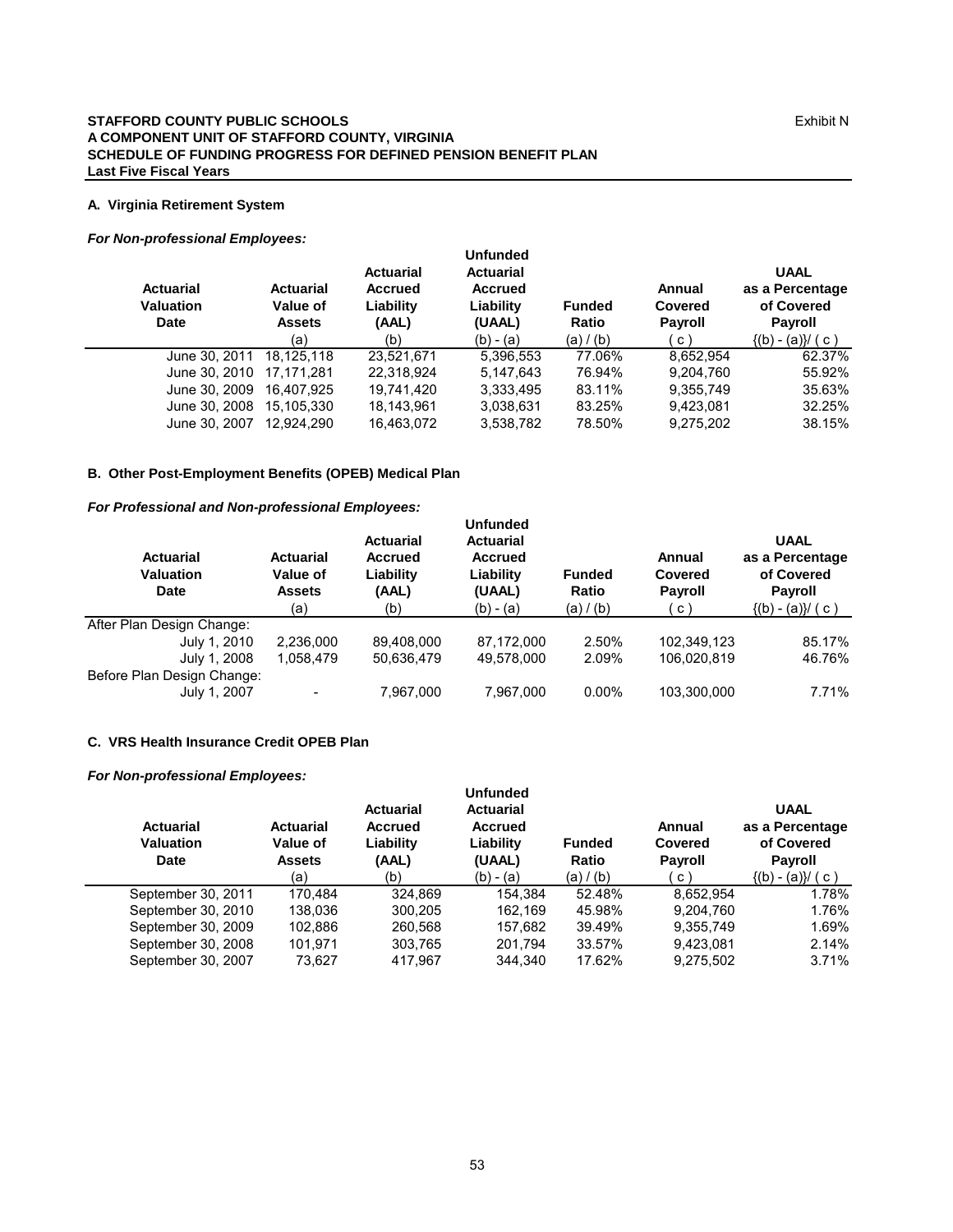# **STAFFORD COUNTY PUBLIC SCHOOLS A COMPONENT UNIT OF STAFFORD COUNTY, VIRGINIA NOTES TO REQUIRED SUPPLEMENTARY INFORMATION June 30, 2012**

# **A. BUDGETS AND BUDGETARY ACCOUNTING**

SCPS follows these procedures in establishing the budgetary data reflected in the financial statements:

1. The Superintendent prepares an annual budget that is presented to the School Board, usually in January of each year. Budget schedules and deadlines are developed annually.

2. Following public hearing on the Superintendent's Proposed Budget and School Board discussions, the School Board adopts its annual budget and forwards it to the governing body, the County of Stafford's Board of Supervisors, for consideration. This usually takes place in March of each year.

4. Prior to April 1, the County Administrator submits a proposed budget including SCPS as a component unit of the primary government to the Board of Supervisors for the fiscal year commencing the following July 1. This budget includes proposed obligations and means of financing them, which embodies estimates of specific revenue sources. Public hearings are conducted by the Board of Supervisors to obtain taxpayer and citizen comments on the budget.

5. Prior to June 30, the County's annual budget is legally enacted through passage of a resolution by the Board of Supervisors. The School Board adopts the budgets approved by the County, thereby legally adopting these budgets:

## **Stafford County Public Schools**

*Governmental Funds:* Operating Fund Capital Projects Fund Food and Nutrition Services Fund Grants Fund

## *Proprietary Funds – Internal Service Funds:*

 Fleet Services Fund Health Benefits Fund Worker's Compensation Fund

6. The budget for the proprietary funds serves as a guide and not as legally binding limitations. Budgets are adopted on a basis consistent with accounting principles generally accepted in the United States of America.

7. Although legal restrictions on expenditures are established at the departmental level, effective administrative control over expenditures is maintained through the establishment of more detailed line-item budgets.

8. An encumbrance system is used to monitor purchases and contractual commitments during the fiscal year. Any outstanding (open) encumbrances at year-end are reported as a reservation of fund balance. Encumbrances do not constitute expenditures of the current fiscal year. Appropriations with outstanding commitments or encumbrances are carried forward to the following fiscal year.

9. Unexpended, unencumbered appropriations lapse (except for the Capital Projects Fund) and are closed to the proper fund balances at the end of each fiscal year (June 30). However, the Operating Fund's net assets balance (i.e., total assets less total liabilities) not reserved or designated at June 30 for outstanding encumbrances, inventory, prepaid expenses, and future expenditures, revert to the County before closing the fiscal year. Appropriations for the subsequent fiscal year are increased to cover the outstanding encumbrances at June 30 via a re-appropriation of funds by the County. Encumbered appropriations are liquidated through expenditures in the subsequent fiscal year.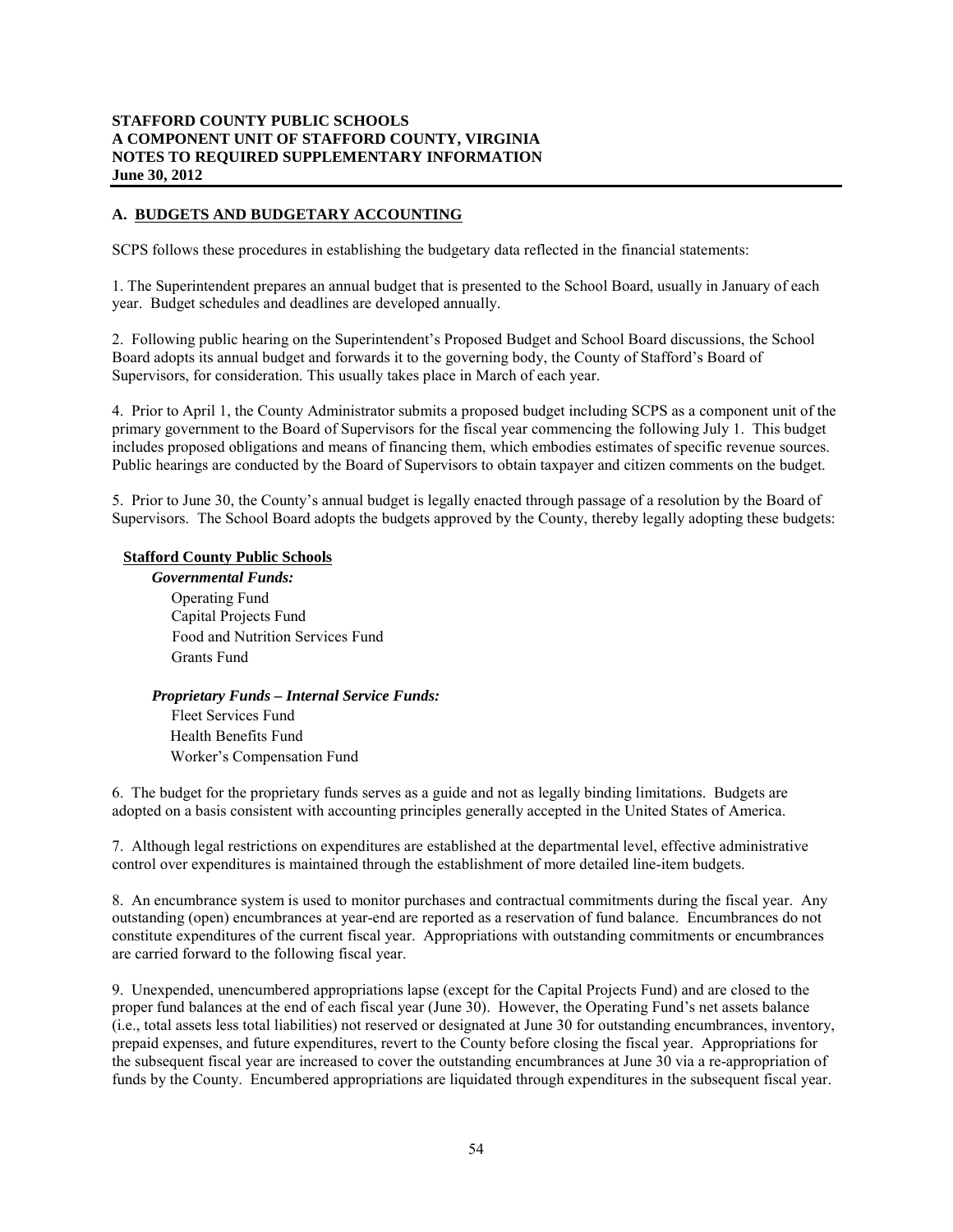## **STAFFORD COUNTY PUBLIC SCHOOLS** Exhibit O **A COMPONENT OF STAFFORD COUNTY, VIRGINIA COMBINING BALANCE SHEET NONMAJOR GOVERNMENTAL FUNDS June 30, 2012**

|                                                                                                       | <b>Special Revenue Funds</b>                                   |                      |    |                        |                                                                 |                        |
|-------------------------------------------------------------------------------------------------------|----------------------------------------------------------------|----------------------|----|------------------------|-----------------------------------------------------------------|------------------------|
|                                                                                                       | Food and<br><b>Nutrition</b><br><b>Services</b><br><b>Fund</b> |                      |    | Grants<br><b>Fund</b>  | <b>Total</b><br>Nonmajor<br><b>Governmental</b><br><b>Funds</b> |                        |
| <b>ASSETS</b><br>Pooled cash and investments<br>Accounts receivable<br>Intergovernmental receivables: | \$                                                             | 3,648,163<br>5,054   | \$ | 22,769                 | \$                                                              | 3,648,163<br>27,823    |
| <b>Federal Government</b><br>Commonwealth of Virginia                                                 |                                                                | 202,951              |    | 1,144,730<br>4,693     |                                                                 | 1,347,681<br>4,693     |
| Inventory<br><b>Total assets</b>                                                                      | \$                                                             | 238,566<br>4,094,734 | \$ | 1,172,192              | \$                                                              | 238,566<br>5,266,926   |
| <b>LIABILITIES AND FUND BALANCE</b><br>Liabilities:                                                   |                                                                |                      |    |                        |                                                                 |                        |
| Accounts payable<br>Accrued salaries and benefits                                                     | \$                                                             | 235,559<br>1,023,778 | \$ | $9.872$ \$             |                                                                 | 245,431<br>1,023,778   |
| Due to other funds<br><b>Total liabilities</b>                                                        |                                                                | 78,552<br>1,337,889  |    | 1,121,992<br>1,131,864 |                                                                 | 1,200,544<br>2,469,753 |
| Fund balance:<br>Nonspendable:                                                                        |                                                                |                      |    |                        |                                                                 |                        |
| Inventory                                                                                             |                                                                | 238,566              |    |                        |                                                                 | 238,566                |
| Total nonspendable                                                                                    |                                                                | 238.566              |    |                        |                                                                 | 238,566                |
| Restricted:<br>Food and nutrition services<br>Grants                                                  |                                                                | 2,518,279            |    | 40,328                 |                                                                 | 2,518,279<br>40,328    |
| Total restricted fund balance                                                                         |                                                                | 2,518,279            |    | 40,328                 |                                                                 | 2,558,607              |
| Total fund balance                                                                                    |                                                                | 2,756,845            |    | 40.328                 |                                                                 | 2,797,173              |
| Total liabilities and fund balance                                                                    | $\overline{\mathbf{e}}$                                        | 4,094,734            | \$ | 1,172,192              | \$                                                              | 5,266,926              |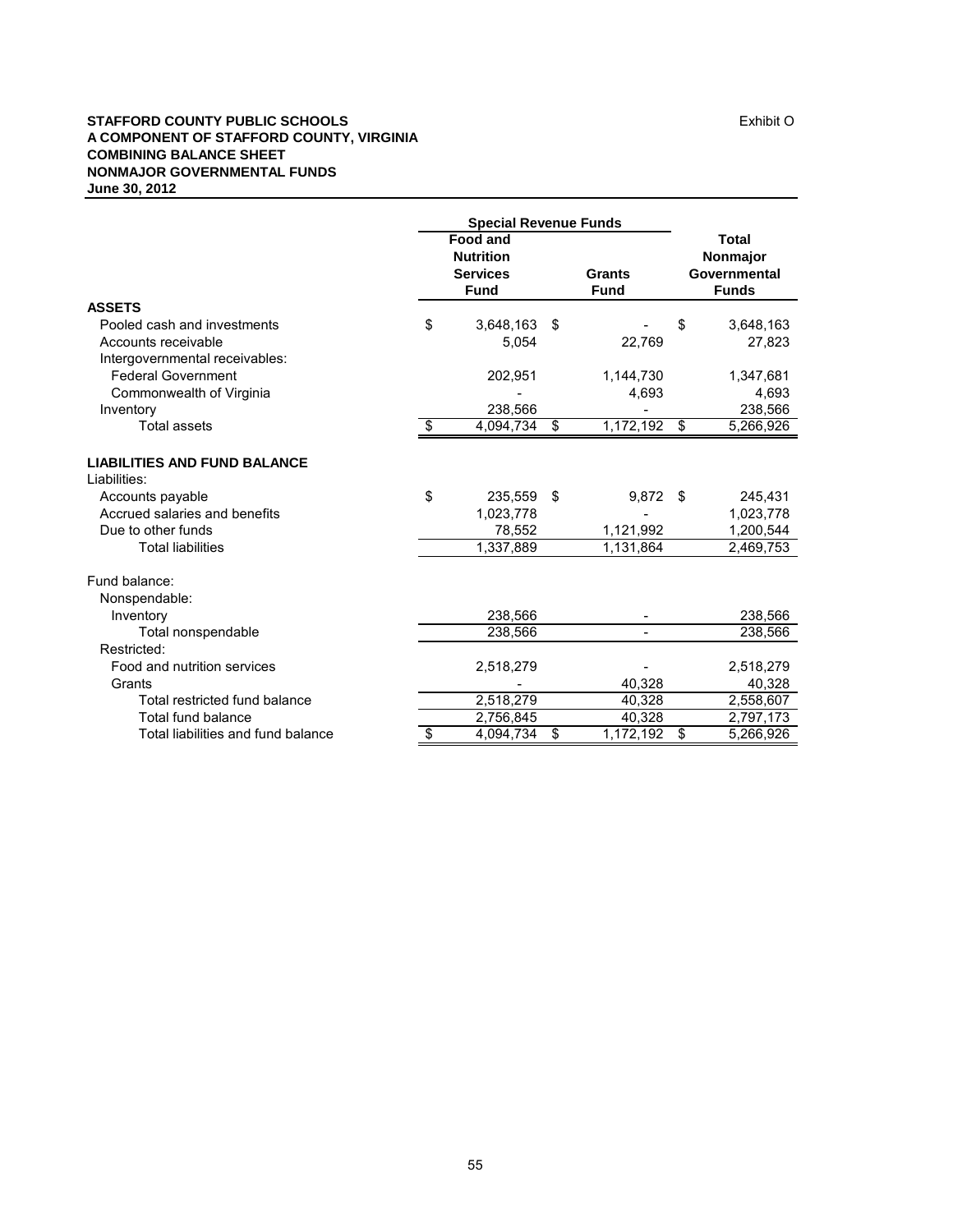## **STAFFORD COUNTY PUBLIC SCHOOLS** Exhibit P **A COMPONENT OF STAFFORD COUNTY, VIRGINIA COMBINING STATEMENT OF REVENUES, EXPENDITURES, AND CHANGES IN FUND BALANCE NONMAJOR GOVERNMENTAL FUNDS For the Fiscal Year Ended June 30, 2012**

|                                                | <b>Special Revenue Funds</b>                                                                   |            |    |           |                                                                 |            |
|------------------------------------------------|------------------------------------------------------------------------------------------------|------------|----|-----------|-----------------------------------------------------------------|------------|
|                                                | Food and<br><b>Nutrition</b><br><b>Services</b><br><b>Grants</b><br><b>Fund</b><br><b>Fund</b> |            |    |           | <b>Total</b><br><b>Nonmajor</b><br>Governmental<br><b>Funds</b> |            |
|                                                |                                                                                                |            |    |           |                                                                 |            |
| <b>REVENUES</b>                                |                                                                                                |            |    |           |                                                                 |            |
| Intergovernmental:                             |                                                                                                |            |    |           |                                                                 |            |
| Commonwealth of Virginia                       | \$                                                                                             | 198,973    | \$ | 59,733    | \$                                                              | 258,706    |
| <b>Federal Government</b>                      |                                                                                                | 4,609,732  |    | 9,685,612 |                                                                 | 14,295,344 |
| Total intergovernmental revenues               |                                                                                                | 4,808,705  |    | 9,745,345 |                                                                 | 14,554,050 |
| Charges for services:                          |                                                                                                |            |    |           |                                                                 |            |
| Food sales                                     |                                                                                                | 7,231,445  |    |           |                                                                 | 7,231,445  |
| Miscellaneous                                  |                                                                                                |            |    | 122.507   |                                                                 | 122,507    |
| Total revenues                                 |                                                                                                | 12,040,150 |    | 9,867,852 |                                                                 | 21,908,002 |
| <b>EXPENDITURES</b>                            |                                                                                                |            |    |           |                                                                 |            |
| Current operating:                             |                                                                                                |            |    |           |                                                                 |            |
| Education:                                     |                                                                                                |            |    |           |                                                                 |            |
| Instruction                                    |                                                                                                |            |    | 9,209,345 |                                                                 | 9,209,345  |
| Pupil transportation                           |                                                                                                |            |    | 390       |                                                                 | 390        |
| Operation and maintenance                      |                                                                                                |            |    | 4,500     |                                                                 | 4,500      |
| Food and nutrition services                    |                                                                                                | 11,562,330 |    |           |                                                                 | 11,562,330 |
| Technology                                     |                                                                                                | 111,579    |    | 513,870   |                                                                 | 625,449    |
| Capital outlay                                 |                                                                                                | 117,621    |    | 176,552   |                                                                 | 294,173    |
| Total expenditures                             |                                                                                                | 11,791,530 |    | 9,904,657 |                                                                 | 21,696,187 |
| Excess of revenues (deficit) over expenditures |                                                                                                | 248,620    |    | (36, 805) |                                                                 | 211,815    |
| Fund balance, beginning - July 1, 2011         |                                                                                                | 2,508,225  |    | 77,133    |                                                                 | 2,585,358  |
| Fund balance, ending - June 30, 2012           | \$                                                                                             | 2,756,845  | \$ | 40,328    | \$                                                              | 2,797,173  |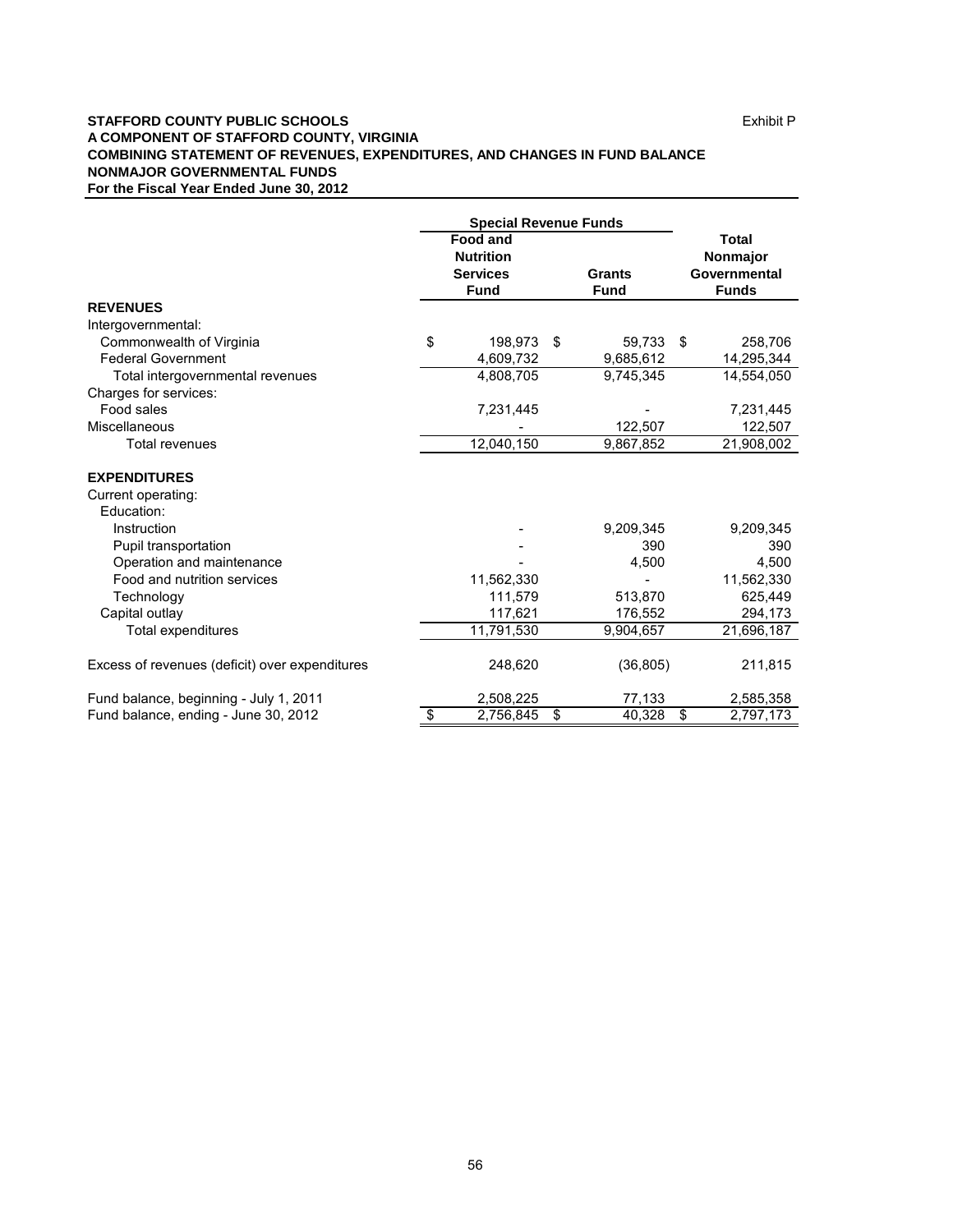#### **STAFFORD COUNTY PUBLIC SCHOOLS** Exhibit Q **A COMPONENT UNIT OF STAFFORD COUNTY, VIRGINIA COMBINING STATEMENT OF NET ASSETS PROPRIETARY FUNDS June 30, 2012**

|                                                 | <b>Internal Service Funds</b> |                                                |                                                 |             |    |                                         |                                             |
|-------------------------------------------------|-------------------------------|------------------------------------------------|-------------------------------------------------|-------------|----|-----------------------------------------|---------------------------------------------|
|                                                 |                               | <b>Fleet</b><br><b>Services</b><br><b>Fund</b> | <b>Health</b><br><b>Benefits</b><br><b>Fund</b> |             |    | Workers'<br>Compensation<br><b>Fund</b> | <b>Total</b><br>Proprietary<br><b>Funds</b> |
| <b>ASSETS</b>                                   |                               |                                                |                                                 |             |    |                                         |                                             |
| Current assets:                                 |                               |                                                |                                                 |             |    |                                         |                                             |
| Cash and cash equivalents                       | \$                            | 960,616                                        | \$                                              | 22,188,710  | S  | 1,696,386                               | \$<br>24,845,712                            |
| Accounts receivable                             |                               | 1,285                                          |                                                 |             |    |                                         | 1,285                                       |
| Due from other funds                            |                               |                                                |                                                 | 1,377,155   |    |                                         | 1,377,155                                   |
| Inventory                                       |                               | 366,462                                        |                                                 |             |    |                                         | 366,462                                     |
| Total current assets                            |                               | 1,328,363                                      |                                                 | 23,565,865  |    | 1,696,386                               | 26,590,614                                  |
| Noncurrent assets:                              |                               |                                                |                                                 |             |    |                                         |                                             |
| Restricted cash and equivalents                 |                               |                                                |                                                 | 88,000      |    |                                         | \$<br>88,000                                |
| Capital assets:                                 |                               |                                                |                                                 |             |    |                                         |                                             |
| Land                                            |                               | 37,357                                         |                                                 |             |    |                                         | 37,357                                      |
| Land improvements                               |                               | 942,970                                        |                                                 |             |    |                                         | 942,970                                     |
| Buildings and building improvements             |                               | 1,225,255                                      |                                                 |             |    |                                         | 1,225,255                                   |
| Constructions in progress                       |                               | 225,366                                        |                                                 |             |    |                                         | 225,366                                     |
| Furniture, fixtures and equipment               |                               | 135,872                                        |                                                 |             |    |                                         | 135,872                                     |
| Vehicles                                        |                               | 33,277                                         |                                                 |             |    |                                         | 33,277                                      |
| Software                                        |                               | 78,725                                         |                                                 |             |    |                                         | 78,725                                      |
| Less accumulated depreciation                   |                               | (1, 141, 818)                                  |                                                 |             |    | $\blacksquare$                          | (1, 141, 818)                               |
| Total noncurrent assets                         |                               | 1,537,004                                      |                                                 | 88,000      |    | $\blacksquare$                          | 1,625,004                                   |
| <b>Total assets</b>                             | \$                            | 2,865,367                                      | \$                                              | 23,653,865  | \$ | 1,696,386                               | \$<br>28,215,618                            |
| <b>LIABILITIES</b>                              |                               |                                                |                                                 |             |    |                                         |                                             |
| <b>Current liabilities:</b>                     |                               |                                                |                                                 |             |    |                                         |                                             |
| Accounts payable                                | \$                            | 52,129                                         | \$                                              | 116,359     | \$ | 230,845                                 | \$<br>399,333                               |
| Accrued salaries and benefits                   |                               | 136,939                                        |                                                 | 1,386,115   |    | 5,583                                   | 1,528,637                                   |
| Due to other funds                              |                               | 5,617                                          |                                                 |             |    | 88                                      | 5,705                                       |
| Current portion of accrued insurance claims     |                               | $\blacksquare$                                 |                                                 | 4,439,458   |    | 350,483                                 | 4,789,941                                   |
| Current portion of compensated absences         |                               | 8,772                                          |                                                 |             |    | $\overline{a}$                          | 8,772                                       |
| <b>Total current liabilities</b>                |                               | 203,457                                        |                                                 | 5,941,932   |    | 586,999                                 | 6,732,388                                   |
| Noncurrent liabilities:                         |                               |                                                |                                                 |             |    |                                         |                                             |
| Noncurrent portion of accrued insurance claims  |                               |                                                |                                                 |             |    | 38,942                                  | 38,942                                      |
| Noncurrent portion of compensated absences      |                               | 133,585                                        |                                                 |             |    |                                         | 133,585                                     |
| Noncurrent portion of OPEB liability            |                               |                                                |                                                 | 23,382,201  |    |                                         | 23,382,201                                  |
| <b>Total noncurrent liabilities</b>             |                               | 133,585                                        |                                                 | 23,382,201  |    | 38,942                                  | 23,554,728                                  |
| <b>Total liabilities</b>                        |                               | 337,042                                        |                                                 | 29,324,133  |    | 625,941                                 | 30,287,116                                  |
| <b>NET ASSETS</b>                               |                               |                                                |                                                 |             |    |                                         |                                             |
| Invested in capital assets, net of related debt |                               | 1,537,004                                      |                                                 |             |    |                                         | 1,537,004                                   |
| Unrestricted                                    |                               | 991,321                                        |                                                 | (5,670,268) |    | 1,070,445                               | (3,608,502)                                 |
| Total net assets                                |                               | 2,528,325                                      |                                                 | (5,670,268) |    | 1,070,445                               | (2,071,498)                                 |
| Total liabilities and net assets                | \$                            | 2,865,367                                      | \$                                              | 23,653,865  | \$ | 1,696,386                               | \$<br>28,215,618                            |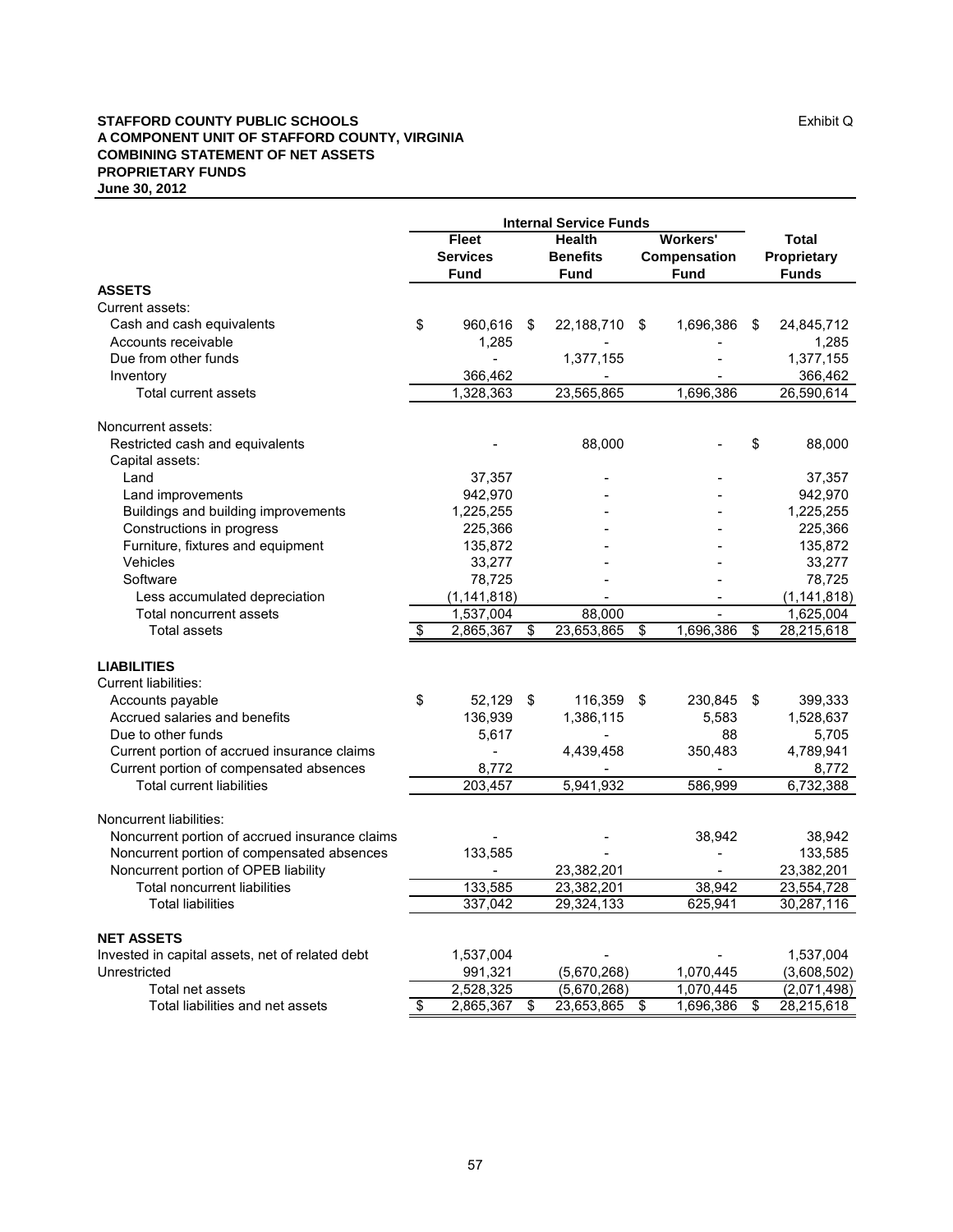#### **STAFFORD COUNTY PUBLIC SCHOOLS** Exhibit R **A COMPONENT UNIT OF STAFFORD COUNTY, VIRGINIA COMBINING STATEMENT OF REVENUES, EXPENSES, AND CHANGES IN FUND NET ASSETS PROPRIETARY FUNDS For the Fiscal Year Ended June 30, 2012**

|                                           |    | <b>Internal Service Funds</b>                  |    |                                                 |    |                                         |                                             |             |
|-------------------------------------------|----|------------------------------------------------|----|-------------------------------------------------|----|-----------------------------------------|---------------------------------------------|-------------|
|                                           |    | <b>Fleet</b><br><b>Services</b><br><b>Fund</b> |    | <b>Health</b><br><b>Benefits</b><br><b>Fund</b> |    | Workers'<br>Compensation<br><b>Fund</b> | <b>Total</b><br>Proprietary<br><b>Funds</b> |             |
| <b>Operating revenues:</b>                |    |                                                |    |                                                 |    |                                         |                                             |             |
| Charges for services                      | \$ | 3,703,161                                      | \$ | 24,672,411                                      | \$ | 25,684                                  | \$                                          | 28,401,256  |
| <b>Operating expenses:</b>                |    |                                                |    |                                                 |    |                                         |                                             |             |
| Personnel services                        |    | 1,759,726                                      |    | 137,943                                         |    | 74,888                                  |                                             | 1,972,557   |
| Contractual services                      |    | 23,031                                         |    | 30,339,216                                      |    | 744,218                                 |                                             | 31,106,465  |
| Materials and supplies                    |    | 1,547,475                                      |    |                                                 |    |                                         |                                             | 1,547,475   |
| <b>Utilities</b>                          |    | 17,053                                         |    |                                                 |    |                                         |                                             | 17,053      |
| Telecommunications                        |    | 29,286                                         |    |                                                 |    |                                         |                                             | 29,286      |
| Depreciation                              |    | 116,864                                        |    |                                                 |    |                                         |                                             | 116,864     |
| Total operating expenses                  |    | 3,493,435                                      |    | 30,477,159                                      |    | 819,106                                 |                                             | 34,789,700  |
| Operating income (loss)                   |    | 209,726                                        |    | (5,804,748)                                     |    | (793, 422)                              |                                             | (6,388,444) |
| <b>Nonoperating revenues:</b>             |    |                                                |    |                                                 |    |                                         |                                             |             |
| Interest and investment revenue           |    |                                                |    | 7,182                                           |    |                                         |                                             | 7,182       |
| Vehicle sales                             |    | 40,600                                         |    |                                                 |    |                                         |                                             | 40,600      |
| Total nonoperating revenues               |    | 40,600                                         |    | 7,182                                           |    |                                         |                                             | 47,782      |
| Income (loss) before transfers from other |    |                                                |    |                                                 |    |                                         |                                             |             |
| funds                                     |    | 250,326                                        |    | (5,797,566)                                     |    | (793, 422)                              |                                             | (6,340,662) |
| Transfers from other funds                |    |                                                |    |                                                 |    | 500,000                                 |                                             | 500,000     |
| Change in net assets                      |    | 250,326                                        |    | (5,797,566)                                     |    | (293, 422)                              |                                             | (5,840,662) |
| Net assets, beginning - July 1, 2011      |    | 2,277,999                                      |    | 127,298                                         |    | 1,363,867                               |                                             | 3,769,164   |
| Net assets, ending - June 30, 2012        | \$ | 2,528,325                                      | \$ | (5,670,268)                                     | \$ | 1,070,445                               | \$                                          | (2,071,498) |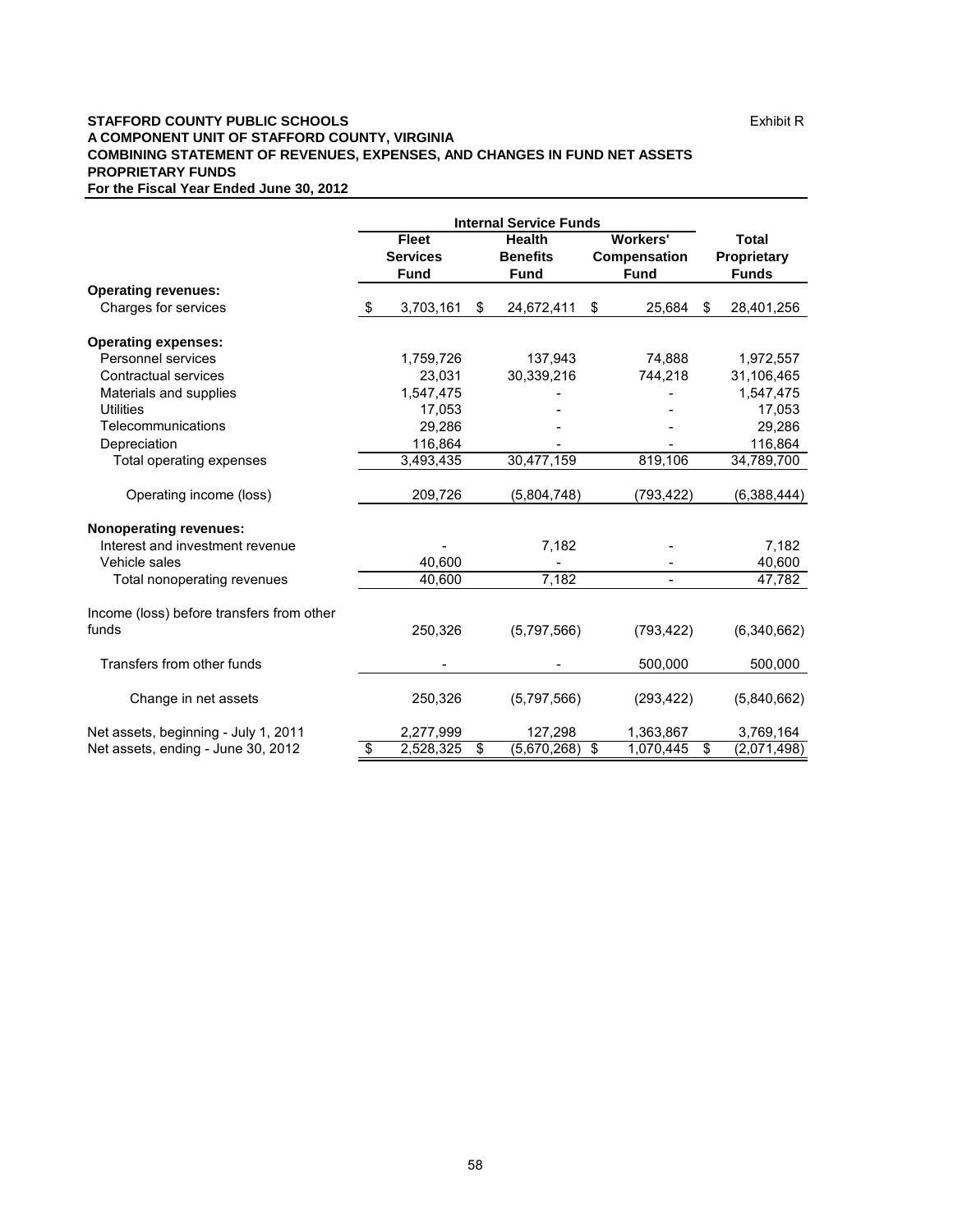#### **STAFFORD COUNTY PUBLIC SCHOOLS** Exhibit S **A COMPONENT UNIT OF STAFFORD COUNTY, VIRGINIA COMBINING STATEMENT OF CASH FLOWS PROPRIETARY FUNDS For the Fiscal Year Ended June 30, 2012**

|                                                                                | <b>Internal Service Funds</b> |                                 |    |                                  |    |                                        |                             |
|--------------------------------------------------------------------------------|-------------------------------|---------------------------------|----|----------------------------------|----|----------------------------------------|-----------------------------|
|                                                                                |                               | <b>Fleet</b><br><b>Services</b> |    | <b>Health</b><br><b>Benefits</b> |    | <b>Workers'</b><br><b>Compensation</b> | <b>Total</b><br>Proprietary |
|                                                                                |                               | Fund                            |    | Fund                             |    | <b>Fund</b>                            | <b>Funds</b>                |
| Cash flows from operating activities:                                          |                               |                                 |    |                                  |    |                                        |                             |
| Receipts from customers                                                        | \$                            | 3,733,825                       |    | \$ 24,558,950                    | \$ | 25,684                                 | \$ 28,318,459               |
| Payments to suppliers                                                          |                               | (1,619,090)                     |    | (28, 282, 960)                   |    | (359, 734)                             | (30, 261, 784)              |
| Payments to employees                                                          |                               | (1,761,846)                     |    | 1,239,562                        |    | (74, 642)                              | (596, 926)                  |
| Net cash provided (used) by operating activities                               |                               | 352,889                         |    | (2,484,448)                      |    | (408,692)                              | (2,540,251)                 |
| Cash flows from noncapital financing activities:                               |                               |                                 |    |                                  |    |                                        |                             |
| Transfers from other funds                                                     |                               | $\sim$                          |    | $\blacksquare$                   |    | 500,000                                | 500,000                     |
| Net cash provided by noncapital financing activities                           |                               |                                 |    |                                  |    | 500,000                                | 500,000                     |
| Cash flows from capital and related financing                                  |                               |                                 |    |                                  |    |                                        |                             |
| activities:                                                                    |                               |                                 |    |                                  |    |                                        |                             |
| Proceeds from vehicle and supply sales                                         |                               | 40,600                          |    |                                  |    |                                        | 40,600                      |
| Acquisition and construction of capital assets                                 |                               | (288, 631)                      |    |                                  |    |                                        | (288, 631)                  |
| Net cash provided (used) by capital and related                                |                               |                                 |    |                                  |    |                                        |                             |
| activities                                                                     |                               | (248, 031)                      |    |                                  |    |                                        | (248, 031)                  |
| Cash flows from investing activities:                                          |                               |                                 |    |                                  |    |                                        |                             |
| Interest earned on investments                                                 |                               |                                 |    | 7,182                            |    |                                        | 7,182                       |
| Net cash provided by investing activities                                      |                               |                                 |    | 7,182                            |    | $\overline{a}$                         | 7,182                       |
| Net increase in cash and cash equivalents                                      |                               | 104,858                         |    | (2,477,266)                      |    | 91,308                                 | (2, 281, 100)               |
| Cash and cash equivalents, beginning July 1, 2011                              |                               | 855,758                         |    | 24,753,976                       |    | 1,605,078                              | 27,214,812                  |
| Cash and cash equivalents, ending June 30, 2012                                | \$                            | 960,616                         | \$ | 22,276,710                       | \$ | 1,696,386                              | \$<br>24,933,712            |
| Reconciliation of operating loss to net cash provided                          |                               |                                 |    |                                  |    |                                        |                             |
| (used) by operating activities:                                                |                               |                                 |    |                                  |    |                                        |                             |
| Operating income (loss)<br>Adjustments to reconcile operating loss to net cash | \$                            | 209,726                         | \$ | $(5,804,748)$ \$                 |    | $(793, 422)$ \$                        | (6,388,444)                 |
| provided (used) by operating activities:                                       |                               |                                 |    |                                  |    |                                        |                             |
| Depreciation expense                                                           |                               | 116,864                         |    |                                  |    |                                        | 116,864                     |
| Changes in assets and liabilities:                                             |                               |                                 |    |                                  |    |                                        |                             |
| (Increase) decrease in accounts receivables                                    |                               | 30.664                          |    | (113, 461)                       |    |                                        | (82, 797)                   |
| (Increase) in inventory                                                        |                               |                                 |    |                                  |    |                                        |                             |
| Increase in accounts payable                                                   |                               | (11, 535)                       |    |                                  |    |                                        | (11, 535)                   |
| and accrued expenses                                                           |                               |                                 |    |                                  |    |                                        | 843,795                     |
| Increase in compensated absences                                               |                               | 4,930<br>2,240                  |    | 454,135                          |    | 384,730                                | 2,240                       |
| Increase in OPEB liability                                                     |                               |                                 |    | 2,979,626                        |    |                                        | 2,979,626                   |
| Total adjustments                                                              |                               | 143,163                         |    | 3,320,300                        |    | 384,730                                | 3,848,193                   |
| Net cash provided (used) by operating activities                               | \$                            | 352,889                         | \$ | (2,484,448)                      | \$ | (408, 692)                             | \$<br>(2, 540, 251)         |
|                                                                                |                               |                                 |    |                                  |    |                                        |                             |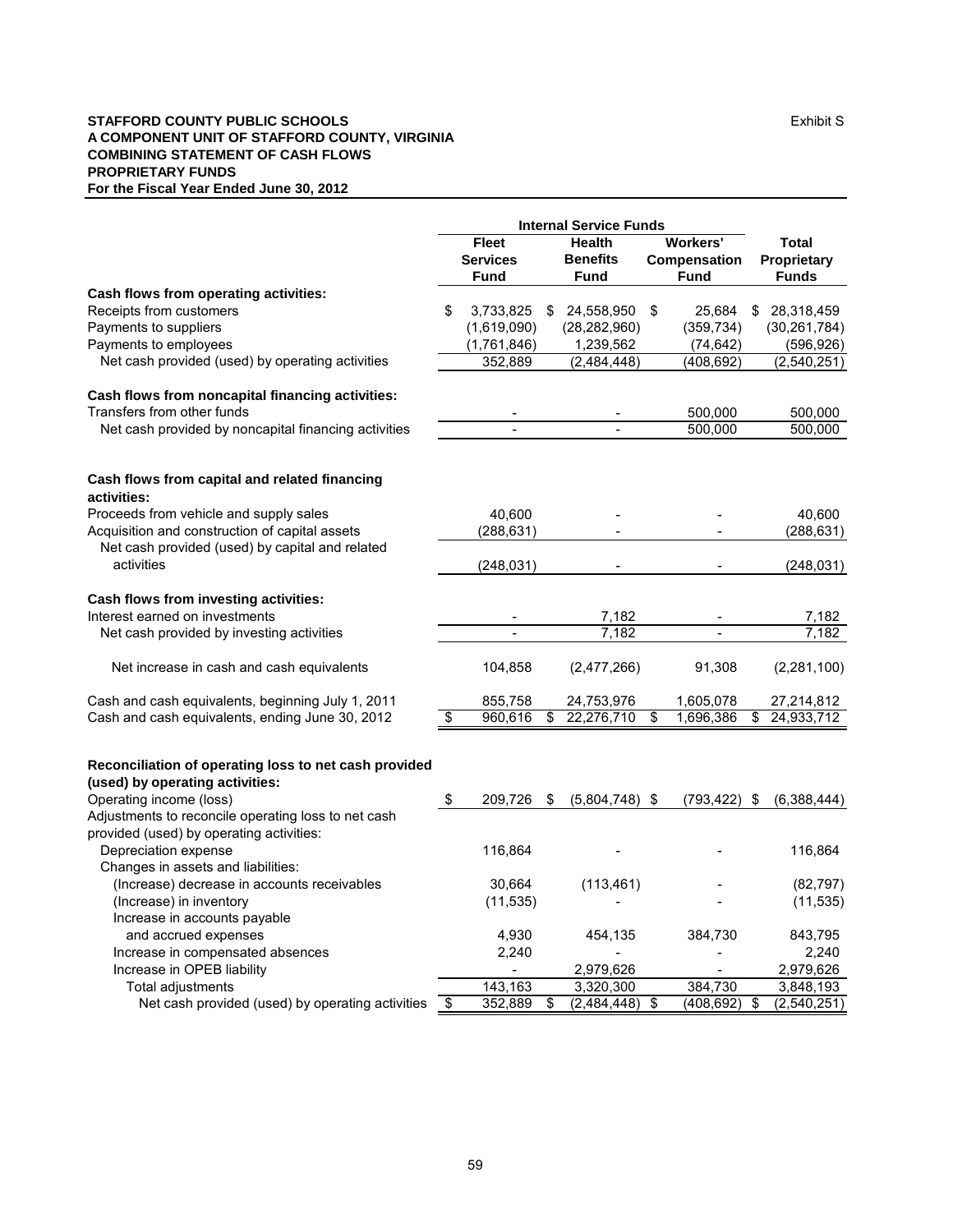#### **STAFFORD COUNTY PUBLIC SCHOOLS** Exhibit T **A COMPONENT UNIT OF STAFFORD COUNTY, VIRGINIA STATEMENT OF AGENCY NET ASSETS FIDUCIARY FUNDS - AGENCY FUNDS June 30, 2012**

|                                         | <b>School</b><br><b>Activity Funds</b> |    | <b>Employee</b><br><b>Flexible</b><br><b>Spending</b> | Total<br><b>Agency Funds</b> |           |  |
|-----------------------------------------|----------------------------------------|----|-------------------------------------------------------|------------------------------|-----------|--|
| <b>ASSETS</b><br>Restricted investments | \$<br>2,602,042                        | S  | 154.912                                               | S                            | 2,756,954 |  |
| <b>LIABILITIES</b>                      |                                        |    |                                                       |                              |           |  |
| Scholarships payable                    | \$                                     | \$ |                                                       | S                            |           |  |
| Reserve for future expenditures         | 2,602,042                              |    | 154,912                                               |                              | 2,756,954 |  |
| Total liabilities                       | 2,602,042                              |    | 154,912                                               |                              | 2,756,954 |  |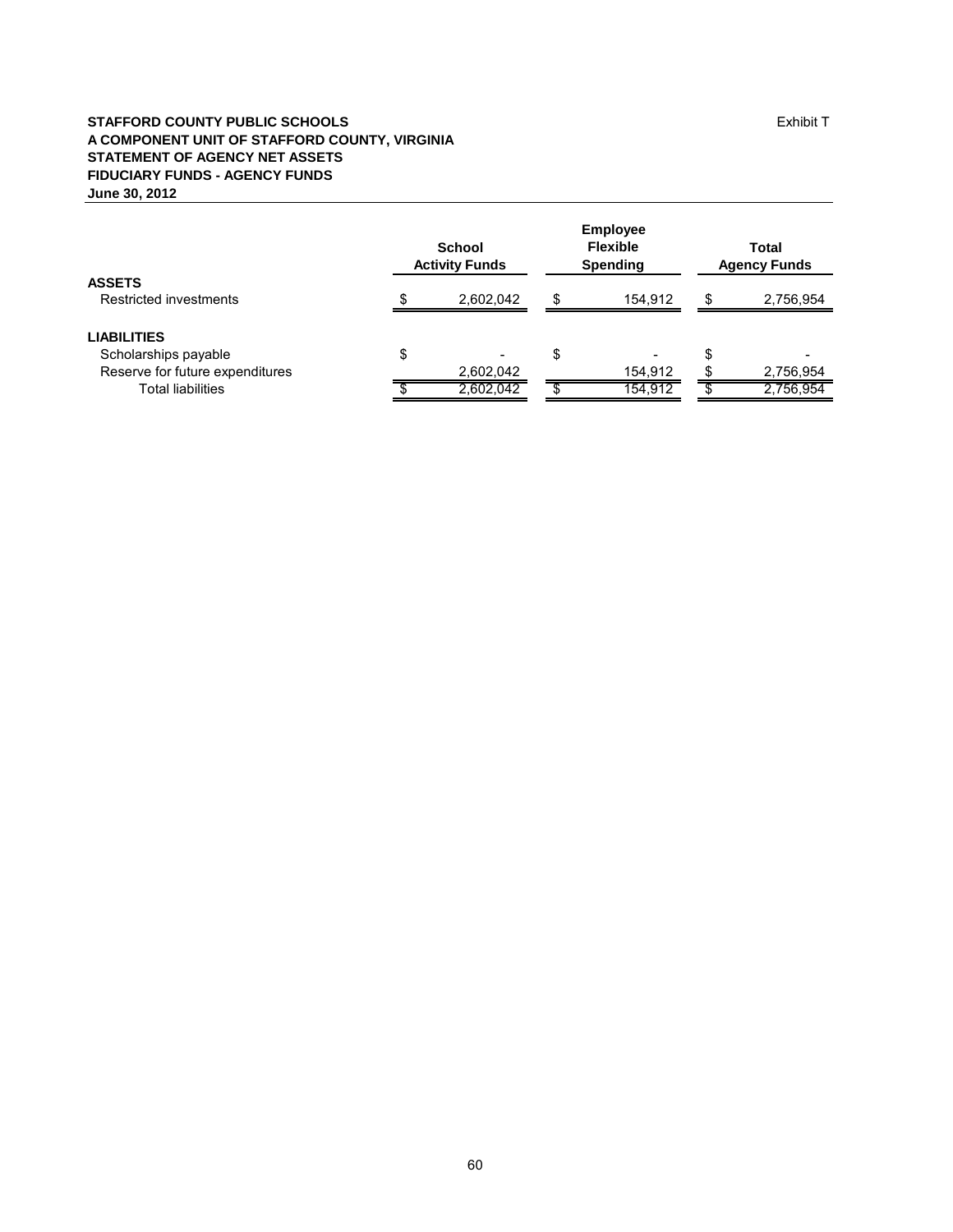#### **STAFFORD COUNTY PUBLIC SCHOOLS** Exhibit U **A COMPONENT UNIT OF STAFFORD COUNTY, VIRGINIA STATEMENT OF CHANGES IN ASSETS AND LIABILITIES FIDUCIARY FUND - SCHOOL ACTIVITY AGENCY FUND For the Fiscal Year Ended June 30, 2012**

|                                                         |                                                      |   | <b>Agency Fund</b>                            |    |                                                     |    |                                             |
|---------------------------------------------------------|------------------------------------------------------|---|-----------------------------------------------|----|-----------------------------------------------------|----|---------------------------------------------|
|                                                         |                                                      |   | <b>School Activity Funds</b>                  |    |                                                     |    |                                             |
|                                                         | <b>Beginning</b><br>Balance -<br><b>July 1, 2011</b> |   | <b>Additions -</b><br>Cash<br><b>Receipts</b> |    | <b>Deductions -</b><br>Cash<br><b>Disbursements</b> |    | <b>Ending</b><br>Balance -<br>June 30, 2012 |
| <b>ASSETS</b><br>Cash and cash equivalents              | \$<br>2,729,114                                      | S | 6,461,756                                     | \$ | (6,588,828)                                         | \$ | 2,602,042                                   |
| <b>LIABILITIES</b><br>Reserve for future expenditures   | 2,729,114                                            | S | 6,461,756                                     | \$ | (6,588,828)                                         | \$ | 2,602,042                                   |
| <b>NET ASSETS</b><br>Net assets held for other purposes |                                                      |   |                                               |    |                                                     |    |                                             |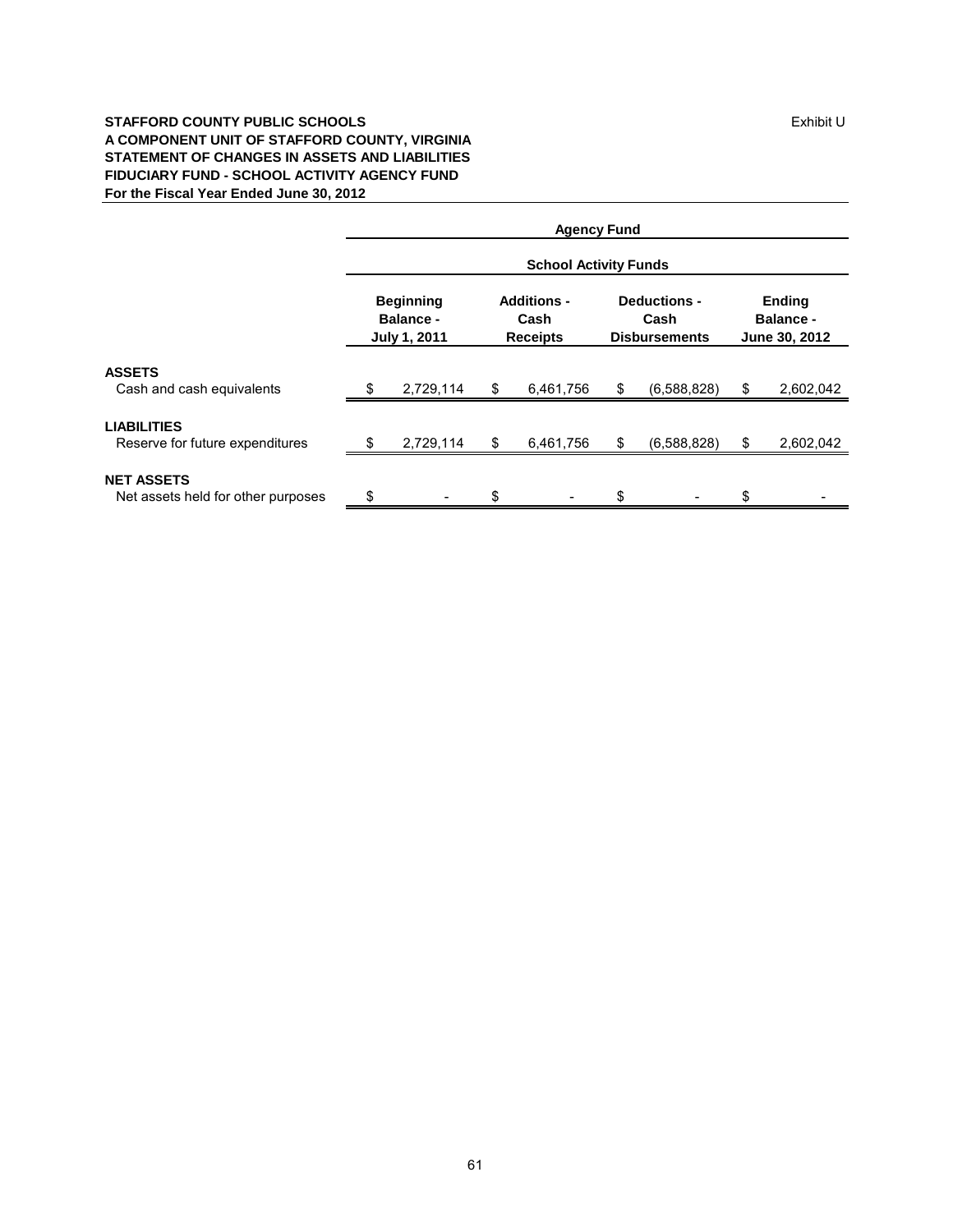#### **STAFFORD COUNTY PUBLIC SCHOOLS** Exhibit V **A COMPONENT UNIT OF STAFFORD COUNTY, VIRGINIA STATEMENT OF CHANGES IN ASSETS AND LIABILITIES FIDUCIARY FUND - EMPLOYEE FLEXIBLE SPENDING AGENCY FUND For the Fiscal Year Ended June 30, 2012**

|                                                       |                                                               |    | <b>Agency Fund</b>                            |    |                                                     |    |                                             |  |
|-------------------------------------------------------|---------------------------------------------------------------|----|-----------------------------------------------|----|-----------------------------------------------------|----|---------------------------------------------|--|
|                                                       |                                                               |    | <b>Employee Flexible Spending Fund</b>        |    |                                                     |    |                                             |  |
|                                                       | <b>Beginning</b><br>Balance -<br>July 1, 2011,<br>as restated |    | <b>Additions -</b><br>Cash<br><b>Receipts</b> |    | <b>Deductions -</b><br>Cash<br><b>Disbursements</b> |    | <b>Ending</b><br>Balance -<br>June 30, 2012 |  |
| <b>ASSETS</b>                                         |                                                               |    |                                               |    |                                                     |    |                                             |  |
| Cash and cash equivalents                             | \$<br>109,637                                                 | \$ | 444,828                                       | \$ | (399.553)                                           | \$ | 154,912                                     |  |
| <b>LIABILITIES</b><br>Reserve for future expenditures | \$<br>109.637                                                 | \$ | 444.828                                       | \$ | (399,553)                                           | \$ | 154,912                                     |  |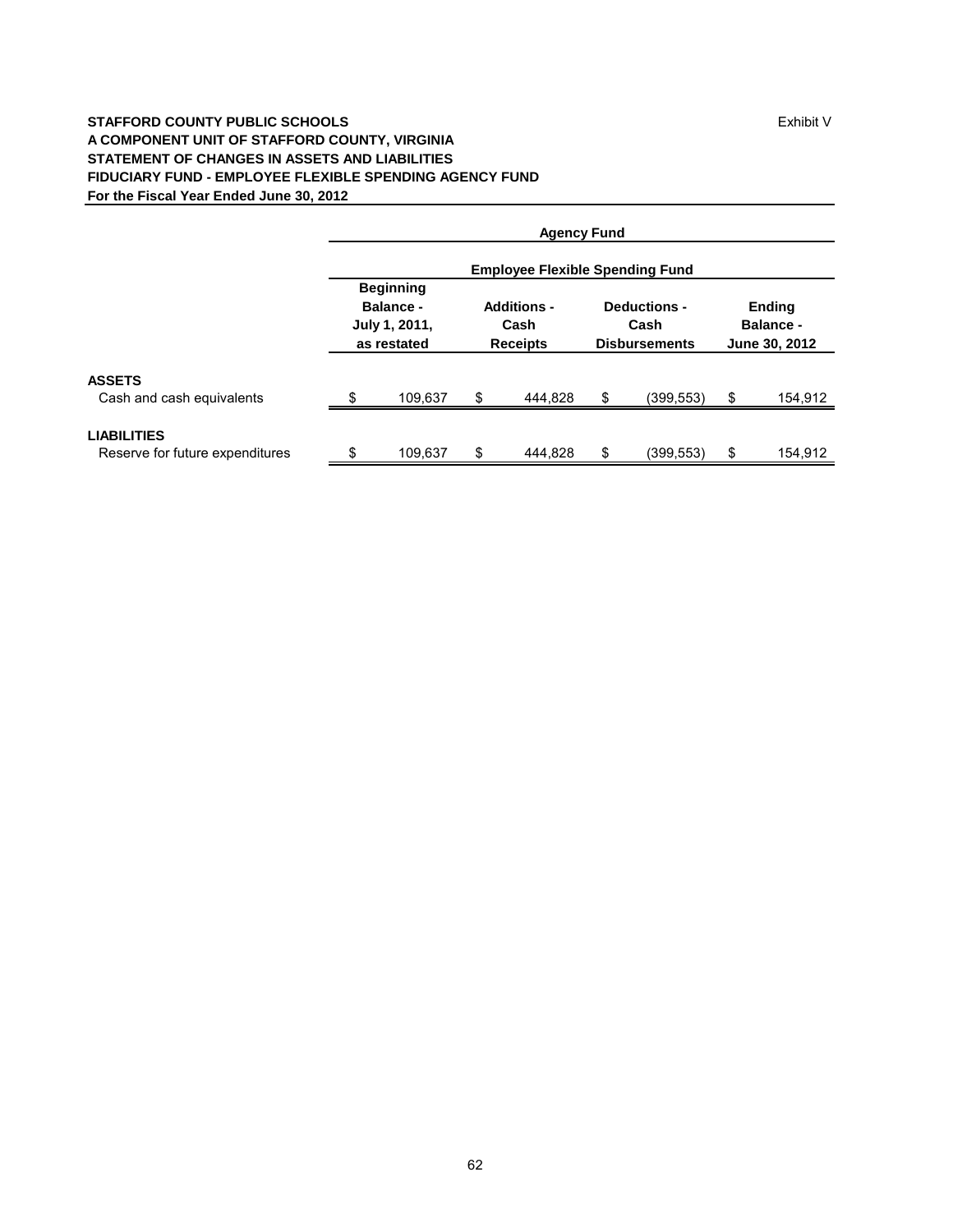#### **STAFFORD COUNTY PUBLIC SCHOOLS A COMPONENT UNIT OF STAFFORD COUNTY, VIRGINIA STATISTICAL SECTION June 30, 2012**

The statistical section of the CAFR presents detailed information as a context for understanding what the financial information presented in the basic financial statements, notes to the basic financial statements, and required and other supplementary information means regarding the overall financial health of SCPS. It includes financial trends, demographic information, and operating indicators and data for the division.

No information on revenue capacity is presented, since SCPS has no taxing authority. SCPS is primarily fiscally dependent on appropriations from the Commonwealth of Virginia and the County of Stafford. Similarly, no information on debt capacity is presented, since SCPS has no debt issuance authority. The only debt carried by SCPS is in the form of an energy-performance lease that qualifies as a capital lease.

The following information included in this statistical section is unaudited.

| <b>Contents</b>                                   | <b>Table</b> |
|---------------------------------------------------|--------------|
| <b>Financial Trends</b>                           |              |
| Net Assets by Component                           | $S-1$        |
| Changes in Net Assets by Component                | $S-2$        |
| Fund Balances - Governmental Funds                | $S-3$        |
| Changes in Fund Balances – Governmental Funds     | $S-4$        |
| <b>Demographic Information</b>                    |              |
| General Information                               | $S-5$        |
| Full-time Equivalent Employees (Contracted)       | $S-6$        |
| Number of Schools in the Division                 | $S-7$        |
| Division-wide Enrollment                          | $S-8$        |
| <b>Operating Indicators and Data</b>              |              |
| Various Operating Indicators                      | $S-9$        |
| <b>Transportation Operating Indicators</b>        | $S-10$       |
| Food and Nutrition Services Operating Indicators  | $S-11$       |
| <b>Fleet Services Operating Indicators</b>        | $S-12A-B$    |
| Technology and Information Services Data          | $S-13$       |
| <b>Property Data</b>                              | $S-14$       |
| Energy Management – Utility Savings Data          | $S-15$       |
| <b>Average SAT Scores</b>                         | $S-16$       |
| <b>Standards of Learning Test Passing Rates</b>   | $S-17A-D$    |
| School Accreditation and Adequate Yearly Progress | $S-18$       |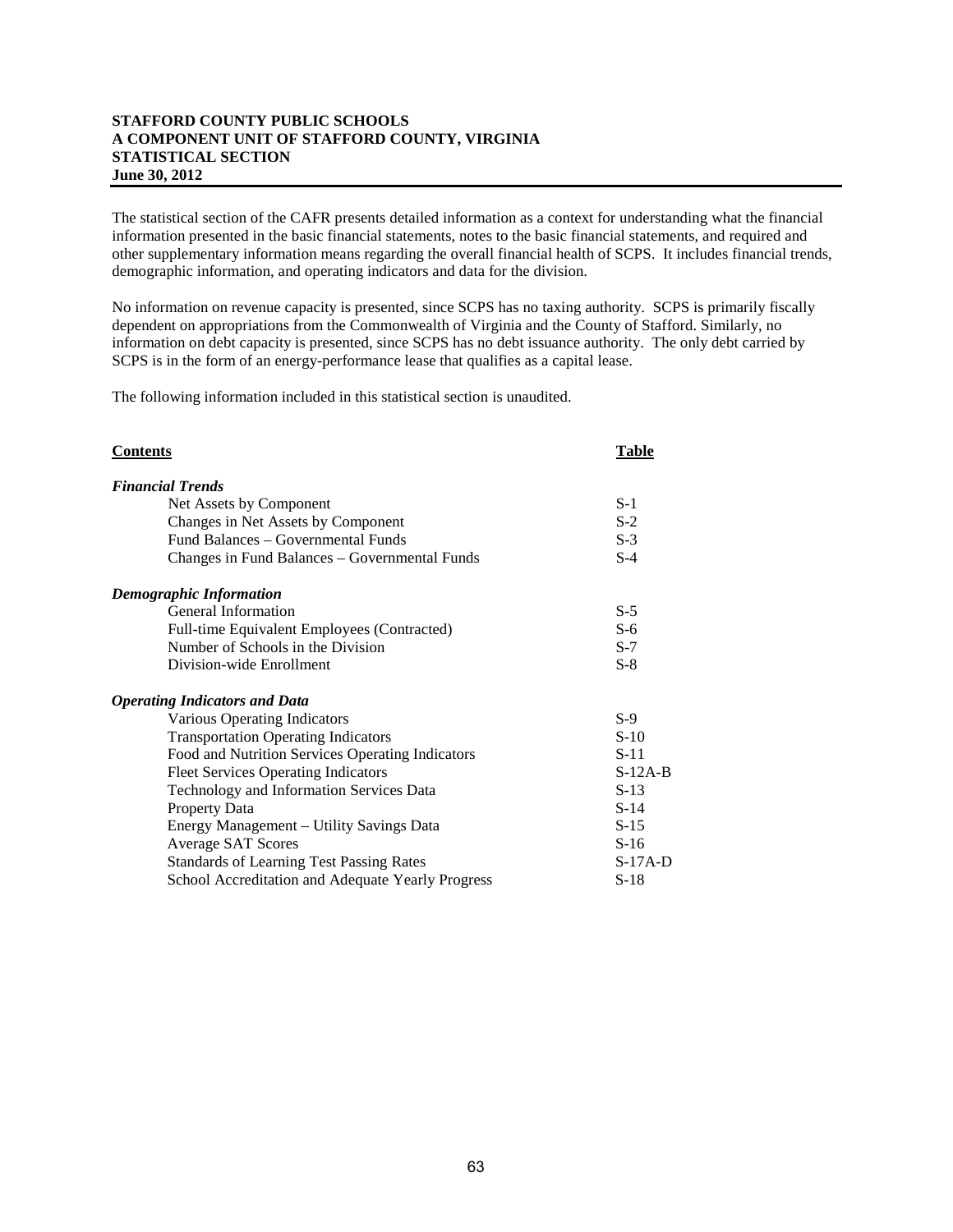### **STAFFORD COUNTY PUBLIC SCHOOLS A COMPONENT UNIT OF STAFFORD COUNTY , VIRGINIA NET ASSETS BY COMPONENT Fiscal Years 2006 - 2012 (Accrual Basis of Accounting)**

|                                                    |               |               | <b>June 30.</b> |               |               |
|----------------------------------------------------|---------------|---------------|-----------------|---------------|---------------|
|                                                    | 2006          | 2007          | 2008            | 2009          | 2010          |
| <b>NET ASSETS:</b>                                 |               |               |                 |               |               |
| Invested in capital assets,<br>net of related debt | \$328,150,928 | \$360,219,807 | \$372,811,891   | \$377,290,792 | \$371,615,809 |
| Restricted                                         | 21,388        | 843           |                 |               | 6,615,701     |
| Unrestricted                                       | 45,517,698    | 26,411,900    | 27,817,509      | 17,502,199    | 8,350,669     |
| <b>Total net assets</b>                            | \$373,690,014 | \$386,632,550 | \$400,629,400   | \$394,792,991 | \$386,582,179 |

**NOTE**: In fiscal year 2007, SCPS issued its first stand-alone CAFR. Ten years of data is unavailable, but will be accumulated going forward.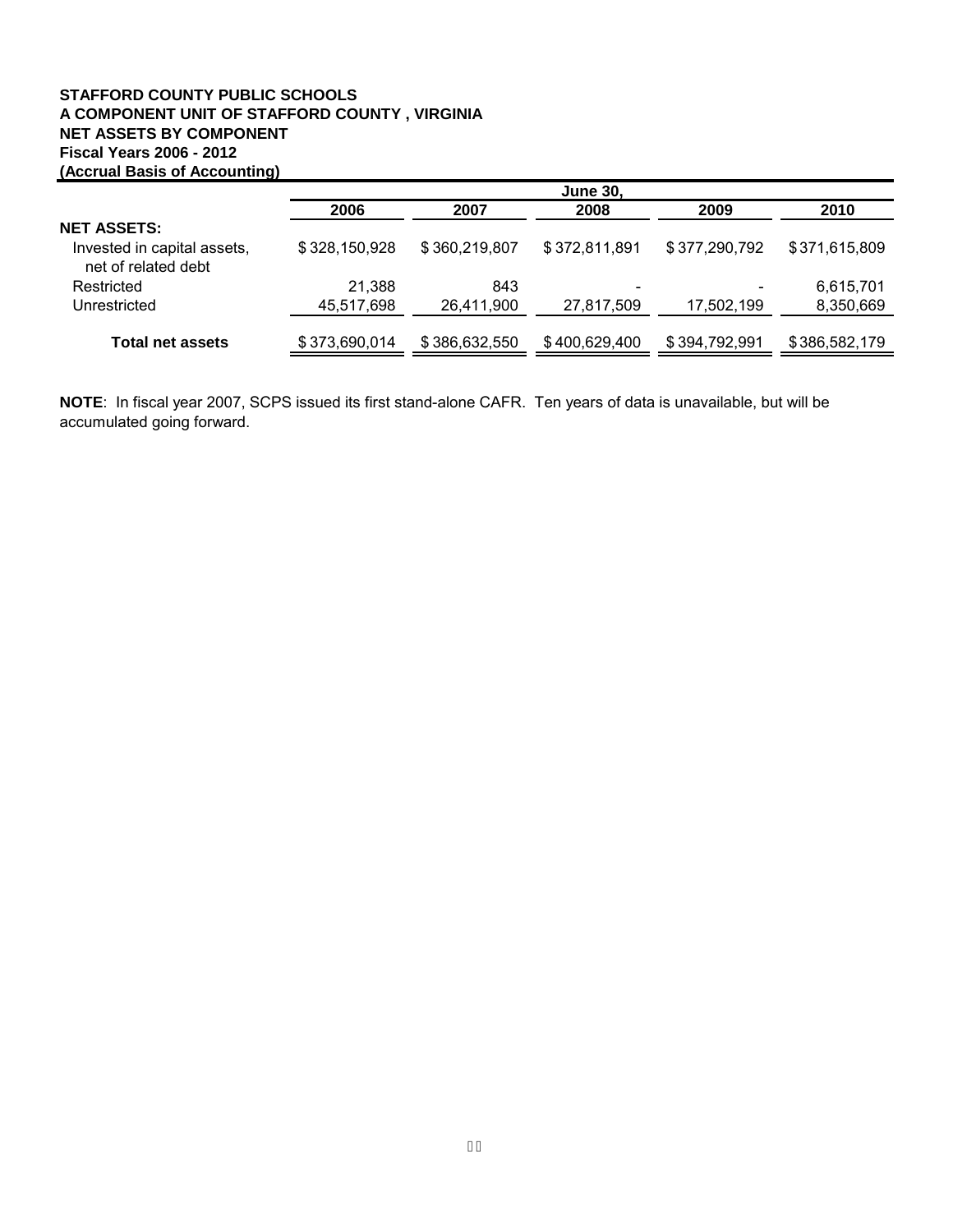**Table S-1**

| <b>June 30.</b>   |               |                                                    |
|-------------------|---------------|----------------------------------------------------|
| 2011, as restated | 2012          |                                                    |
|                   |               | <b>NET ASSETS:</b>                                 |
| \$371,880,043     | \$377,833,302 | Invested in capital assets,<br>net of related debt |
| 11,479,446        | 17,548,128    | Restricted                                         |
| 4,772,785         | (3,383,918)   | Unrestricted                                       |
| \$388,132,274     | \$391,997,512 | <b>Total net assets</b>                            |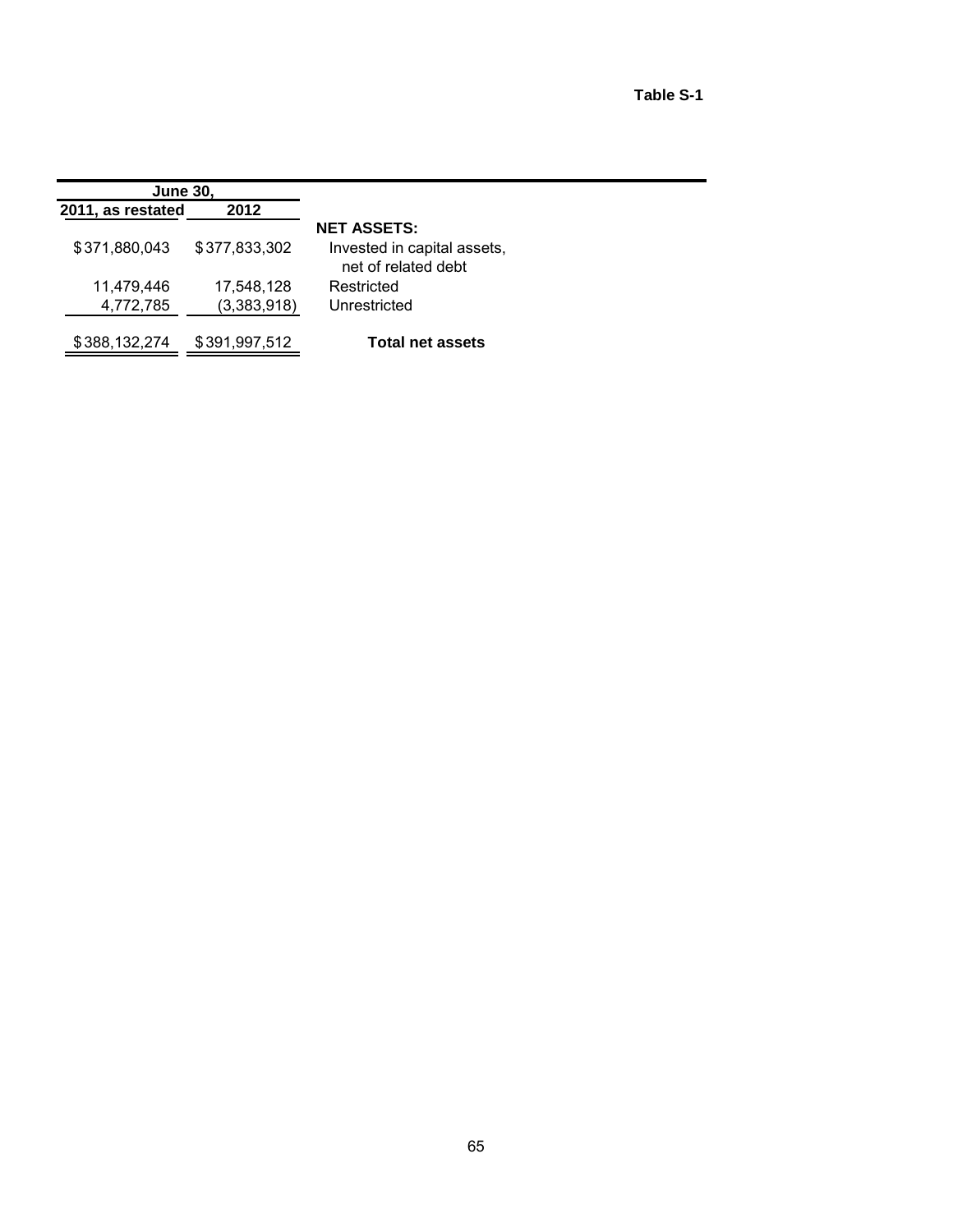### **STAFFORD COUNTY PUBLIC SCHOOLS A COMPONENT UNIT OF STAFFORD COUNTY, VIRGINIA CHANGES IN NET ASSETS BY COMPONENT Fiscal Years 2006 - 2012 (Accrual Basis of Accounting)**

|                                      | For the Fiscal Year Ended June 30, |                  |                  |                  |                   |  |  |  |  |
|--------------------------------------|------------------------------------|------------------|------------------|------------------|-------------------|--|--|--|--|
|                                      | 2006                               | 2007             | 2008             | 2009             | 2010              |  |  |  |  |
| <b>Expenses</b>                      |                                    |                  |                  |                  |                   |  |  |  |  |
| Governmental activities              | \$239,085,262                      | \$254,849,234    | \$269,258,983    | \$279,829,235    | \$275,344,685     |  |  |  |  |
| Program revenues                     |                                    |                  |                  |                  |                   |  |  |  |  |
| Charges for services                 | 10,253,513                         | 12,905,290       | 10,738,470       | 17,996,927       | 21,992,880        |  |  |  |  |
| Grants and contributions             | 125,172,680                        | 140,951,314      | 146,067,195      | 152,758,520      | 140,144,414       |  |  |  |  |
| <b>Total program revenues</b>        | 135,426,193                        | 153,856,604      | 156,805,665      | 170,755,447      | 162, 137, 294     |  |  |  |  |
| Net expenses                         | (103,659,069)                      | (100,992,630)    | (112, 453, 318)  | (109,073,788)    | (113,207,391)     |  |  |  |  |
| <b>General revenues</b>              |                                    |                  |                  |                  |                   |  |  |  |  |
| Sales Tax and Basic Aid              |                                    |                  |                  |                  |                   |  |  |  |  |
| Unrestricted grants and contribution | 153,719,718                        | 110,969,860      | 124,008,330      | 101,194,329      | 103,808,533       |  |  |  |  |
| Investment earnings                  | 1,123,206                          | 1,635,750        | 954,628          | 411,486          | 24,374            |  |  |  |  |
| Gain on capital asset disposals      |                                    |                  |                  |                  | (9,726)           |  |  |  |  |
| Miscellaneous                        | 516,691                            | 1,151,800        | 1,487,210        | 1,631,563        | 1,791,969         |  |  |  |  |
| <b>Total general revenues</b>        | 155,359,615                        | 113,757,410      | 126,450,168      | 103,237,378      | 105,615,150       |  |  |  |  |
| Change in net assets                 | \$51,700,546                       | 12,764,780<br>S. | 13,996,850<br>S. | (5,836,410)<br>S | (7,592,241)<br>\$ |  |  |  |  |

 **\***: Sales tax and basic aid was included in grants and contributions prior to the fiscal year ended June 30, 2011. **NOTE**: In fiscal year 2007, SCPS issued its first stand-alone CAFR. Ten years of data is unavailable,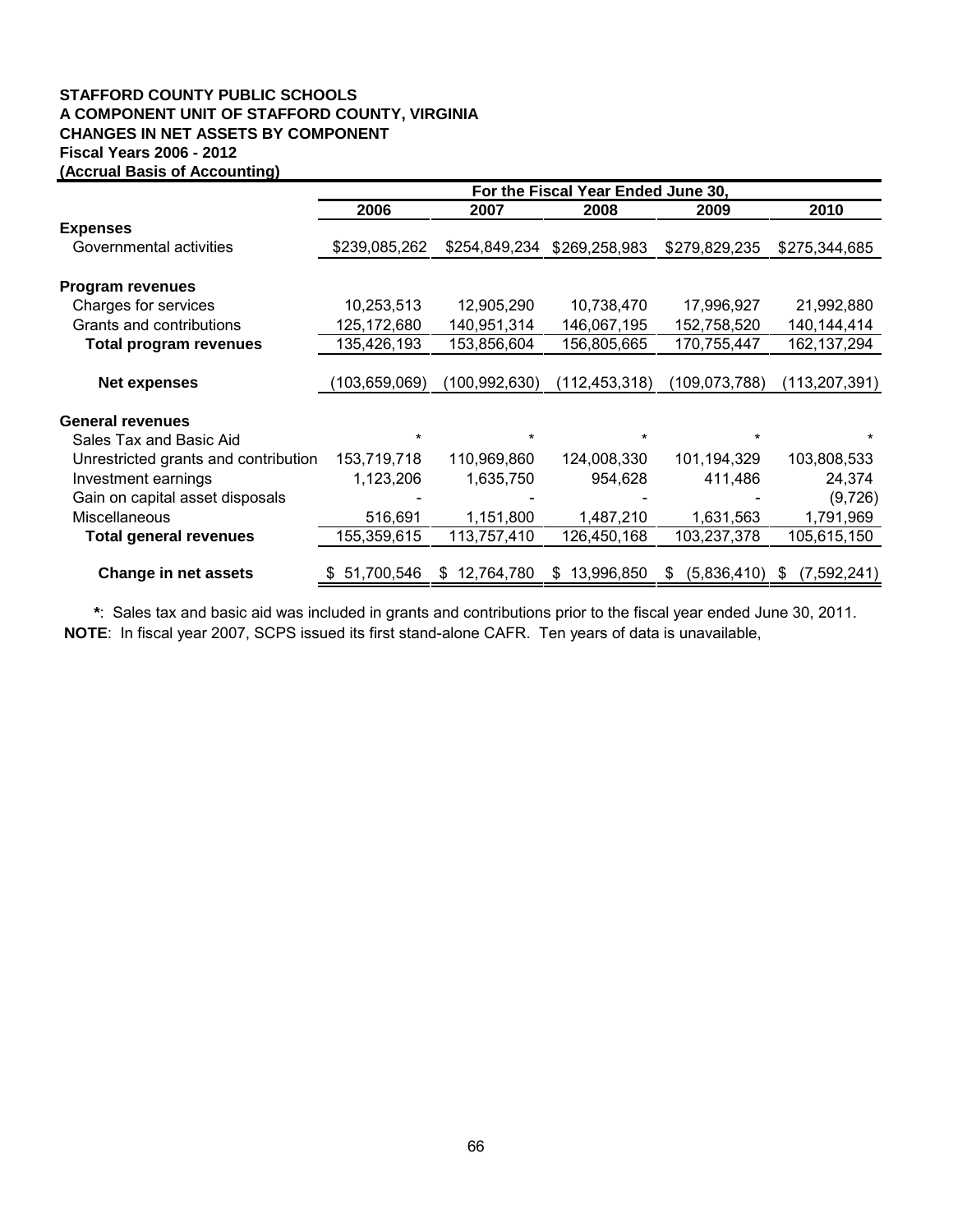## **Table S-2**

| For the Fiscal Year Ended June 30, |                 |                                       |
|------------------------------------|-----------------|---------------------------------------|
| 2011                               | 2012            |                                       |
|                                    |                 | <b>Expenses</b>                       |
| \$281,858,250                      | \$285,216,248   | Governmental activities               |
|                                    |                 |                                       |
|                                    |                 | Program revenues                      |
| 17,282,725                         | 16,404,687      | Charges for services                  |
| 64,321,646                         | 73,208,380      | Grants and contributions              |
| 81,604,371                         | 89,613,067      | <b>Total program revenues</b>         |
|                                    |                 |                                       |
| (200,253,879)                      | (195,603,181)   | <b>Net expenses</b>                   |
|                                    |                 |                                       |
|                                    |                 | <b>General revenues</b>               |
| 96,195,244                         | 100,375,990     | Sales Tax and Basic Aid               |
| 99,323,620                         | 98,599,339      | Unrestricted grants and contributions |
| 22,090                             | 33,339          | Investment earnings                   |
| 80,567                             | 40,600          | Gain on capital asset disposals       |
| 332,453                            | 419,151         | Miscellaneous                         |
| 195,953,974                        | 199,468,419     | <b>Total general revenues</b>         |
|                                    |                 |                                       |
| (4,299,905)<br>\$                  | 3,865,238<br>S. | <b>Change in net assets</b>           |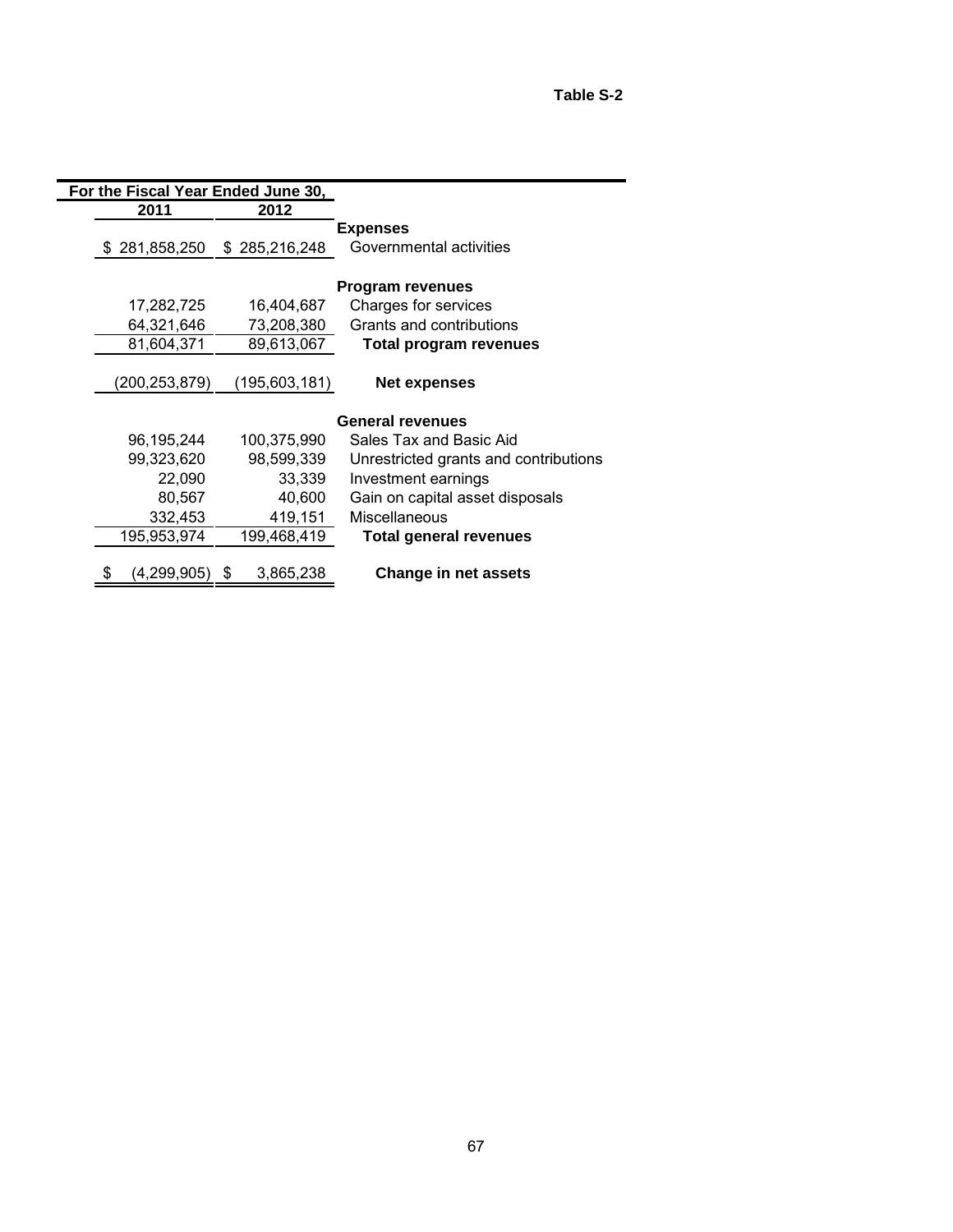### **STAFFORD COUNTY PUBLIC SCHOOLS A COMPONENT UNIT OF STAFFORD COUNTY, VIRGINIA FUND BALANCES, GOVERNMENTAL FUNDS Fiscal Years 2006 - 2012 (Modified Accrual Basis of Accounting)**

|                                                         |            |                   | <b>June 30,</b> |              |              |
|---------------------------------------------------------|------------|-------------------|-----------------|--------------|--------------|
| <b>Operating Fund:</b>                                  | 2006       | $\overline{2007}$ | 2008            | 2009         | 2010         |
| Restricted                                              | \$         | \$                | \$              | \$           | \$           |
| Committed                                               |            |                   |                 |              |              |
| Assigned                                                |            |                   |                 |              |              |
| Reserved                                                | 6,453,593  | 5,797,867         | 9,189,151       | 4,329,683    | 3,566,366    |
| Designated                                              |            |                   | 1,792,849       | 4,700,000    | 618,571      |
| Fund balance - general fund                             | 6,453,593  | 5,797,867         | 10,982,000      | 9,029,683    | 4,184,937    |
| <b>All Other Governmental Funds:</b>                    |            |                   |                 |              |              |
| Reserved:                                               |            |                   |                 |              |              |
| <b>Capital Projects Fund</b>                            | 23,646,442 | 18,667,695        | 9,916,007       | 1,822,581    | 4,581,296    |
| Food and Nutrition Services Fund                        | 17,872     | 136,083           | 340,048         | 353,134      | 315,257      |
| School Construction, Renovation<br>and Maintenance Fund | 800        | 843               |                 |              |              |
| <b>Grants Fund</b>                                      |            |                   |                 | 558,638      | 47,115       |
|                                                         | 23,665,114 | 18,804,621        | 10,256,055      | 2,734,353    | 4,943,668    |
| Unreserved:                                             |            |                   |                 |              |              |
| <b>Capital Projects Fund</b>                            | 12,659,776 | (2,801,008)       | 8,655,320       | 3,546,746    | 1,923,648    |
| Food and Nutrition Services Fund                        | 1,518,252  | 1,606,927         | 1,240,709       | 1,375,483    | 1,540,575    |
| <b>Grants Fund</b>                                      |            |                   |                 | (558, 638)   |              |
|                                                         | 14,178,028 | (1, 194, 081)     | 9,896,029       | 4,363,591    | 3,464,223    |
| Nonspendable:                                           |            |                   |                 |              |              |
| Food and Nutrition Services Fund                        |            |                   |                 |              |              |
| Restricted:                                             |            |                   |                 |              |              |
| <b>Capital Projects Fund</b>                            |            |                   |                 |              |              |
| Food and Nutrition Services Fund                        |            |                   |                 |              |              |
| <b>Grants Fund</b>                                      |            |                   |                 |              |              |
| Committed:                                              |            |                   |                 |              |              |
| Capital Projects Fund                                   |            |                   |                 |              |              |
|                                                         |            |                   |                 |              |              |
| Fund balance - other governmental funds                 | 37,843,142 | 17,610,540        | 20,152,084      | 7,097,944    | 8,407,891    |
| Fund balance - total governmental funds \$ 44,296,735   |            | \$23,408,407      | \$31,134,084    | \$16,127,627 | \$12,592,828 |

**NOTE:** In fiscal year 2007, SCPS issued its first stand-alone CAFR. Ten years of data is unavailable, but will be accumulated going forward.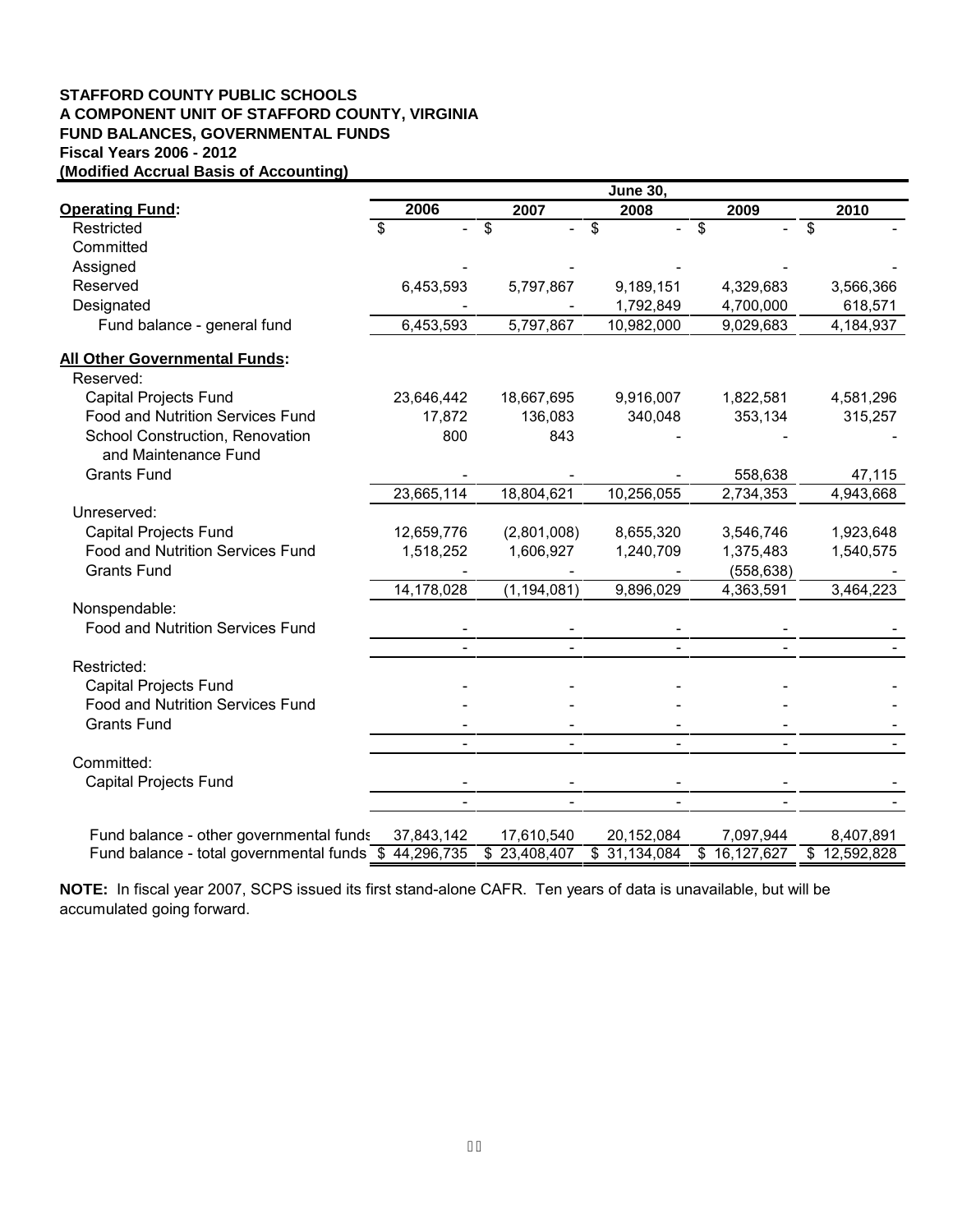| June 30,         |    |              |                                         |
|------------------|----|--------------|-----------------------------------------|
| 2011             |    | 2012         | <b>Operating Fund:</b>                  |
| \$<br>960,510    | \$ |              | Restricted                              |
|                  | \$ | 4,757,640    | Committed                               |
| 7,007,460        |    | 544,058      | Assigned                                |
|                  |    |              | Reserved                                |
|                  |    |              | Designated                              |
| 7,967,970        | \$ | 5,301,698    | Fund balance - general fund             |
|                  |    |              | <b>All Other Governmental Funds:</b>    |
|                  |    |              | Reserved:                               |
|                  |    |              | <b>Capital Projects Fund</b>            |
|                  |    |              | <b>Food and Nutrition Services Fund</b> |
|                  |    |              | School Construction, Renovation         |
|                  |    |              | and Maintenance Fund                    |
|                  |    |              | <b>Grants Fund</b>                      |
|                  |    |              |                                         |
|                  |    |              | Unreserved:                             |
|                  |    |              | <b>Capital Projects Fund</b>            |
|                  |    |              | Food and Nutrition Services Fund        |
|                  |    |              | <b>Grants Fund</b>                      |
|                  |    |              |                                         |
|                  |    |              | Nonspendable:                           |
| 234,485          |    | 238,566      | Food and Nutrition Services Fund        |
| 234,485          |    | 238,566      |                                         |
|                  |    |              | Restricted:                             |
| 8,168,063        |    | 14,989,521   | <b>Capital Projects Fund</b>            |
| 2,273,740        |    | 2,518,279    | <b>Food and Nutrition Services Fund</b> |
| 77,133           |    | 40,328       | <b>Grants Fund</b>                      |
| 10,518,936       |    | 17,548,128   |                                         |
|                  |    |              | Committed:                              |
| 1,781,748        |    | 2,127,857    | Capital Projects Fund                   |
| 1,781,748        |    | 2,127,857    |                                         |
|                  |    |              |                                         |
| 12,535,169       |    | 19,914,551   | Fund balance - other governmental funds |
| \$<br>20,503,139 |    | \$25,216,249 | Fund balance - total governmental funds |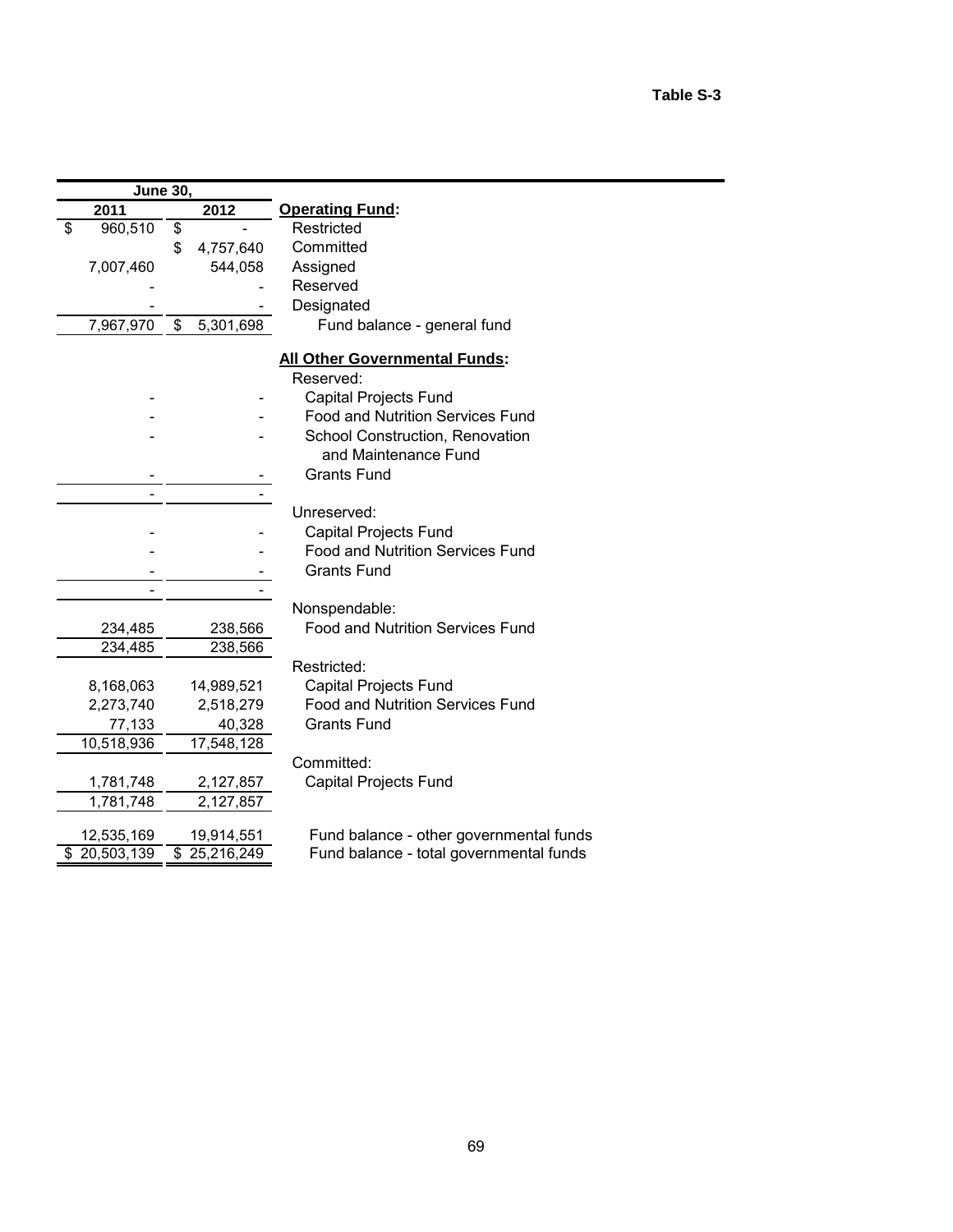#### **STAFFORD COUNTY PUBLIC SCHOOLS A COMPONENT UNIT OF STAFFORD COUNTY, VIRGINIA CHANGES IN FUND BALANCES, GOVERNMENTAL FUNDS Fiscal Years 2006 - 2012 (Modified Accrual Basis of Accounting)**

|                                        | For the Fiscal Year Ended June 30, |                |               |                      |                     |
|----------------------------------------|------------------------------------|----------------|---------------|----------------------|---------------------|
|                                        | 2006                               | 2007           | 2008          | 2009                 | 2010                |
| <b>REVENUES:</b>                       |                                    |                |               |                      |                     |
| Intergovernmental:                     |                                    |                |               |                      |                     |
| <b>Stafford County</b>                 | \$153,719,718                      | \$110,969,860  | \$124,008,330 | \$101,194,329        | \$109,379,789       |
| Commonwealth of Virginia               | 112,576,745                        | 127,676,745    | 132,608,495   | 138,721,700          | 119,332,877         |
| <b>Federal Government</b>              | 12,595,935                         | 13,274,571     | 13,458,700    | 14,036,820           | 20,811,537          |
| Total intergovernmental revenues       | 278,892,398                        | 251,921,176    | 270,075,525   | 253,952,849          | 249,524,203         |
| Charges for services:                  |                                    |                |               |                      |                     |
| Tuition and fees                       | 882,554                            | 469,534        | 448,696       | 646,368              | 804,273             |
| Food sales                             | 6,286,732                          | 6,849,080      | 6,948,489     | 7,124,957            | 6,817,209           |
| Recovered costs                        |                                    | 728,878        | 1,217,023     | 1,199,174            | 960,986             |
| Miscellaneous                          | 516,691                            | 399,420        | 124,779       | 396,412              | 768,248             |
| Interest                               | 937,846                            | 1,386,795      | 742,760       | 331,375              | 10,472              |
| <b>Total revenues</b>                  | 287,516,221                        | 261,754,883    | 279,557,272   | 263,651,135          | 258,885,391         |
|                                        |                                    |                |               |                      |                     |
| <b>EXPENDITURES:</b>                   |                                    |                |               |                      |                     |
| Education:                             |                                    | 165,233,993    |               |                      |                     |
| Instruction                            | 157,321,292                        |                | 184,897,493   | 182,434,351          | 181,521,213         |
| Administration, attendance and health  | 10,838,707                         | 12,895,864     | 16,360,660    | 13,411,457           | 12,611,894          |
| Pupil transportation                   | 9,961,980                          | 11,187,407     | 13,001,603    | 12,363,412           | 12,279,285          |
| Operation and maintenance              | 16,701,941                         | 17,960,887     | 20,624,177    | 21,287,639           | 19,949,060          |
| Food and nutrition services            | 8,655,391                          | 9,165,532      | 10,666,907    | 10,848,880           | 10,620,763          |
| <b>Facilities</b>                      | 4,555,802                          | 401,980        | 73,908        | 524,866              | 250,290             |
| Technology                             |                                    |                |               | 12,005,015           | 11,949,997          |
| Capital outlay                         | 58,510,774                         | 48,922,976     | 24,902,092    | 18,306,903           | 9,273,865           |
| Debt service:                          |                                    |                |               |                      |                     |
| Principal                              | 228,562                            | 556,414        | 322,495       | 268,828              | 280,422             |
| Interest and fiscal charges            | 48,994                             | 138,833        | 110,444       | 118,081              | 106,486             |
| <b>Total expenditures</b>              | 266,823,443                        | 266,463,886    | 270,959,779   | 271,569,432          | 258,843,275         |
| Excess (deficiency) of revenues over   |                                    |                |               |                      |                     |
| (under) expenditures                   | 20,692,778                         | (4,709,003)    | 8,597,493     | (7,918,297)          | 42,116              |
|                                        |                                    |                |               |                      |                     |
| <b>OTHER FINANCING SOURCES (USES):</b> |                                    |                |               |                      |                     |
| Transfers from other funds             |                                    | 100,000        | 100,000       | 100,000              | 118,434             |
| Transfers to other funds               | (15,586,903)                       | (19, 483, 531) | (2,764,665)   | (5,395,311)          | (4,313,920)         |
| Loan from Stafford County              |                                    |                |               |                      |                     |
| Total other financing uses, net        | (15,586,903)                       | (19, 383, 531) | (2,664,665)   | (5, 295, 311)        | (4, 195, 486)       |
| Net change in fund balance             | \$5,105,875                        | (\$24,092,534) | \$5,932,828   | (13, 213, 608)<br>\$ | (4, 153, 370)<br>\$ |

NOTE: In fiscal year 2007, SCPS issued its first stand-alone CAFR. Ten years of data is unavailable, but will be accumulated going forward.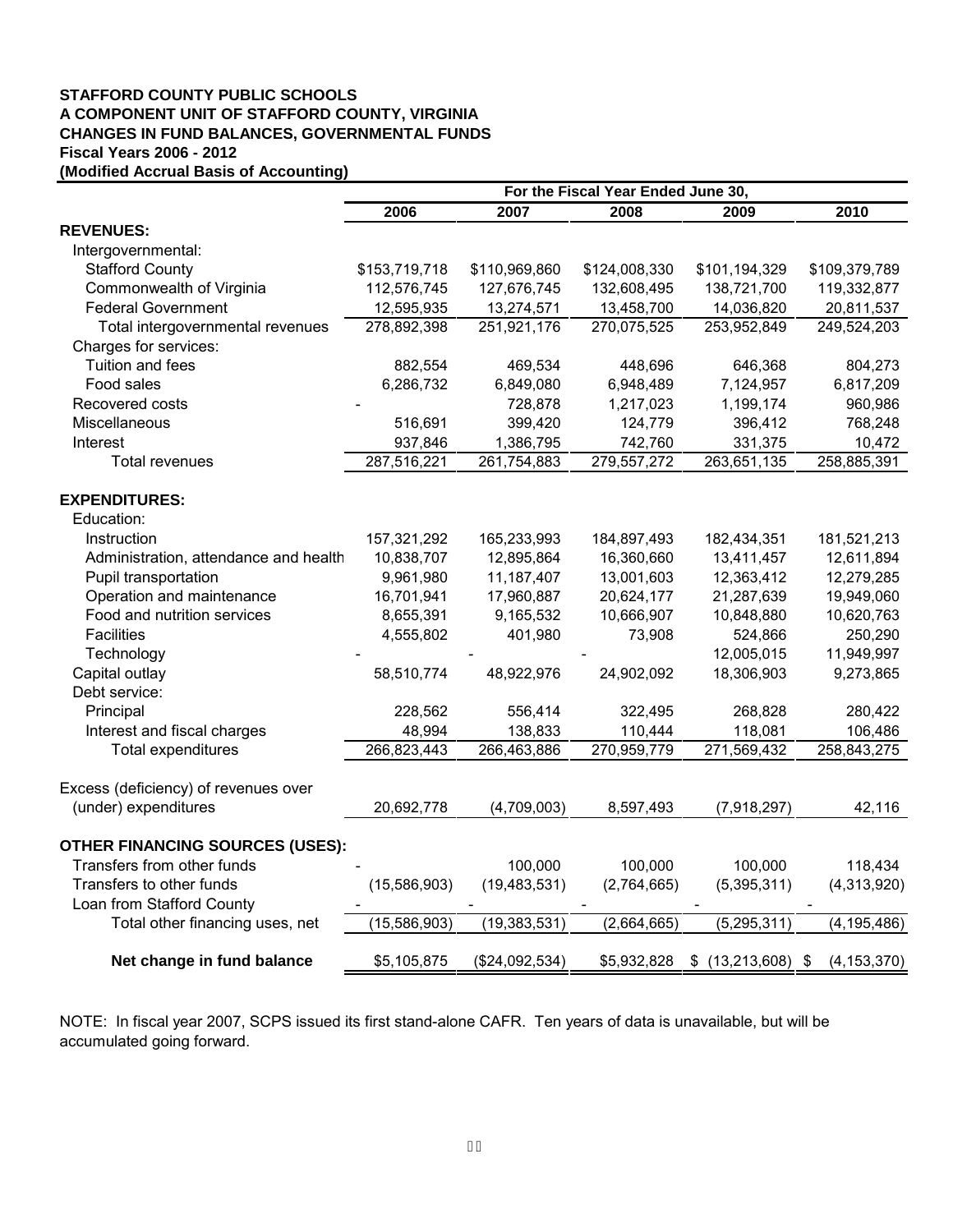| For the Fiscal Year Ended June 30, |                 |                                        |
|------------------------------------|-----------------|----------------------------------------|
| 2011                               | 2012            |                                        |
|                                    |                 | <b>REVENUES:</b>                       |
|                                    |                 | Intergovernmental:                     |
| \$107,735,478                      | 123,180,386     | <b>Stafford County</b>                 |
| 118,851,130                        | 126,557,871     | Commonwealth of Virginia               |
| 33,253,902                         | 22,445,452      | <b>Federal Government</b>              |
| 259,840,510                        | 272,183,709     | Total intergovernmental revenues       |
|                                    |                 | Charges for services:                  |
| 695,978                            | 721,180         | Tuition and fees                       |
| 7,316,875                          | 7,231,445       | Food sales                             |
| 1,370,939                          | 1,180,368       | Recovered costs                        |
| 332,453                            | 419,151         | Miscellaneous                          |
| 12,329                             | 26,157          | Interest                               |
| 269,569,084                        | 281,762,010     | <b>Total revenues</b>                  |
|                                    |                 | <b>EXPENDITURES:</b>                   |
|                                    |                 | Education:                             |
| 181,073,501                        | 184,884,212     | Instruction                            |
| 9,688,371                          | 10,004,623      | Administration, attendance and health  |
| 12,706,286                         | 13,141,073      | Pupil transportation                   |
| 20,957,014                         | 20,676,404      | Operation and maintenance              |
| 11,162,148                         | 11,785,248      | Food and nutrition services            |
| 187,981                            | 182,034         | <b>Facilities</b>                      |
| 14,581,888                         | 14,263,094      | Technology                             |
| 11,518,149                         | 21,150,304      | Capital outlay                         |
|                                    |                 | Debt service:                          |
| 367,517                            | 380,132         | Principal                              |
| 102,347                            | 81,776          | Interest and fiscal charges            |
| 262,345,202                        | 276,548,900     | <b>Total expenditures</b>              |
|                                    |                 | Excess (deficiency) of revenues over   |
| 7,223,882                          | 5,213,110       | (under) expenditures                   |
|                                    |                 |                                        |
|                                    |                 | <b>OTHER FINANCING SOURCES (USES):</b> |
| 1,958,212                          |                 | Transfers from other funds             |
| (1,958,212)                        | (500,000)       | Transfers to other funds               |
| 1,305,000                          |                 | Loan from Stafford County              |
| 1,305,000                          | (500,000)       | Total other financing uses, net        |
| \$8,528,882                        | \$<br>4,713,110 | Net change in fund balance             |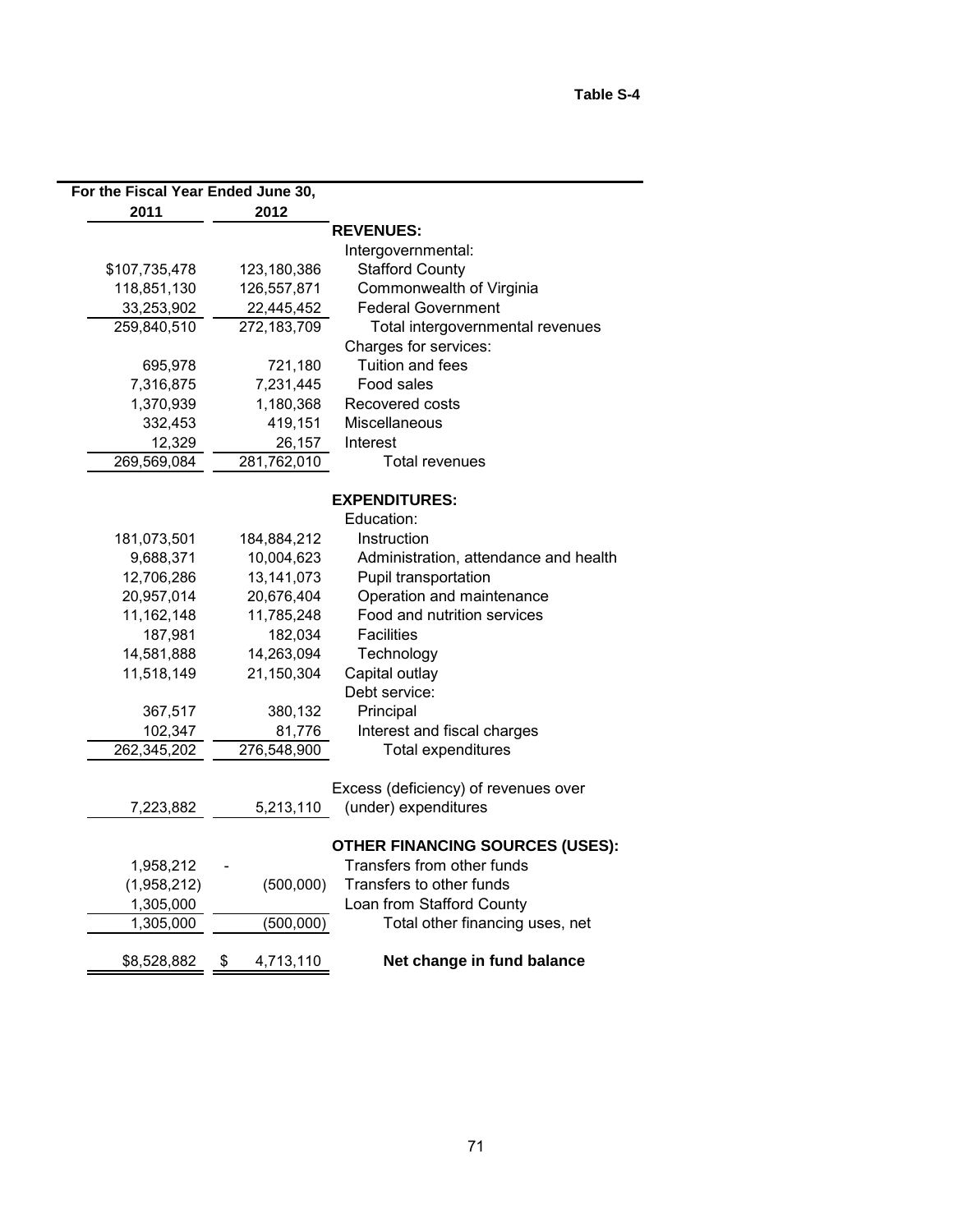#### **STAFFORD COUNTY PUBLIC SCHOOLS Table S-5 A COMPONENT UNIT OF STAFFORD COUNTY, VIRGINIA GENERAL INFORMATION June 30, 2012**

#### **Stafford County**

| Independent county:        | September 27, 1664                      |
|----------------------------|-----------------------------------------|
| <b>Form of government:</b> | <b>Traditional Board of Supervisors</b> |
| Area - square miles:       | 277 square miles                        |
|                            |                                         |

|                              |       | <b>Stafford County Public Schools</b> |
|------------------------------|-------|---------------------------------------|
| <b>Number of Schools:</b>    |       | Fall Membership: (1)                  |
| Early childhood centers      |       | Elementary schools<br>11,391          |
| Elementary schools           | 17    | Middle schools<br>6,275               |
| Middle schools               | 8     | 9,149<br>High schools                 |
| High schools                 | 5     | 26,815<br>Total                       |
| Alternative schools          | ⌒     |                                       |
|                              | 33    |                                       |
|                              |       |                                       |
| <b>Contracted Employees:</b> |       |                                       |
| Licensed Instructional       | 2,168 |                                       |
| <b>Other Employees</b>       | 1,537 |                                       |
|                              | 3,705 |                                       |

*Source : County of Stafford website and Superintendent's Annual Report.*

**(1)** Fall membership is defined as the number of students in public school on September 30 of each year. This information is as of September 30, 2011.

**NOTE:** In fiscal year 2007, SCPS issued its first stand-alone CAFR. Ten years of data is available, but only current year data is provided.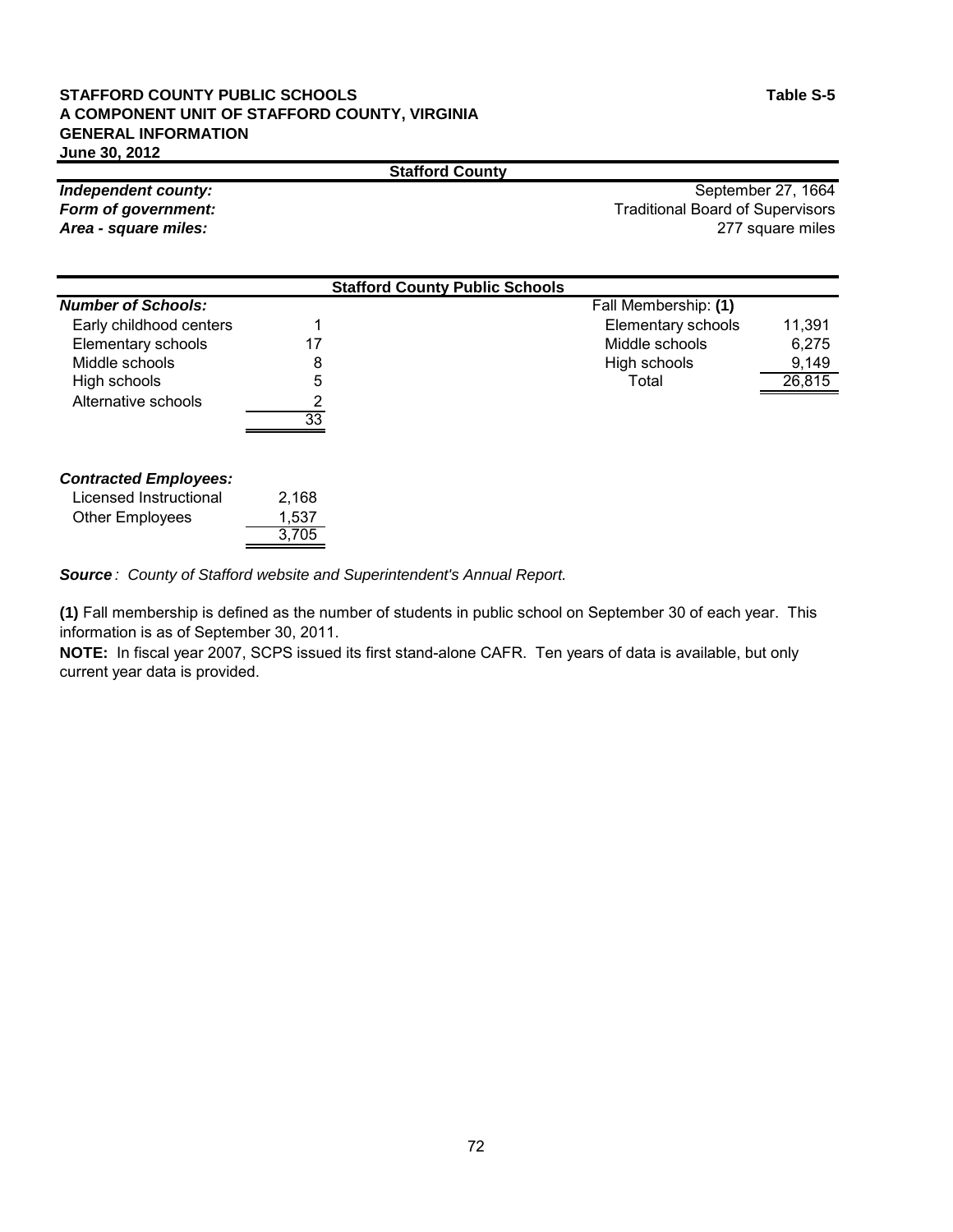#### **STAFFORD COUNTY PUBLIC SCHOOLS A COMPONENT UNIT OF STAFFORD COUNTY, VIRGINIA FULL-TIME EQUIVALENT GOVERNMENT EMPLOYEES BY FUNCTION Fiscal Years 2003 - 2012**

|                        | <b>Fiscal Year</b> |       |       |       |       |  |  |  |
|------------------------|--------------------|-------|-------|-------|-------|--|--|--|
|                        | 2003               | 2004  | 2005  | 2006  | 2007  |  |  |  |
| <b>Employees:</b>      |                    |       |       |       |       |  |  |  |
| Licensed Instructional | 1.818              | 1.907 | 1.993 | 2.013 | 2.015 |  |  |  |
| <b>Other Employees</b> | 1.352              | 1.357 | 1.455 | 1.464 | 1.419 |  |  |  |
| Total                  | .170               | 3,264 | 3.448 | 3.477 | 3,434 |  |  |  |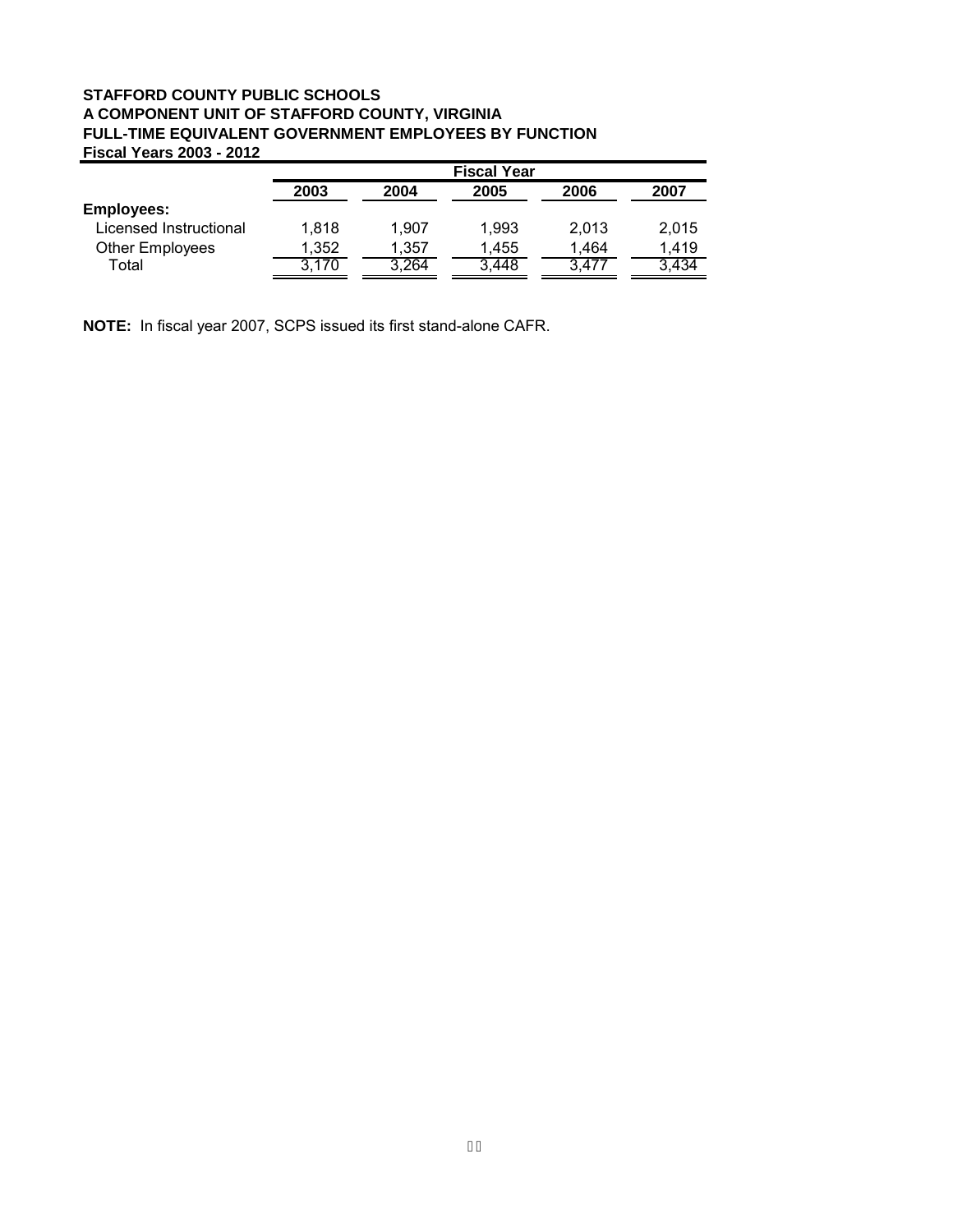**Table S-6**

|       |       | <b>Fiscal Year</b> |       |       |                        |
|-------|-------|--------------------|-------|-------|------------------------|
| 2008  | 2009  | 2010               | 2011  | 2012  |                        |
|       |       |                    |       |       | <b>Employees:</b>      |
| 2,079 | 2.125 | 2,186              | 2.149 | 2.168 | Licensed Instructional |
| 2.537 | 2.424 | 1.603              | 1.586 | 1,537 | <b>Other Employees</b> |
| 4,616 | 4.549 | 3,789              | 3,735 | 3,705 | Total                  |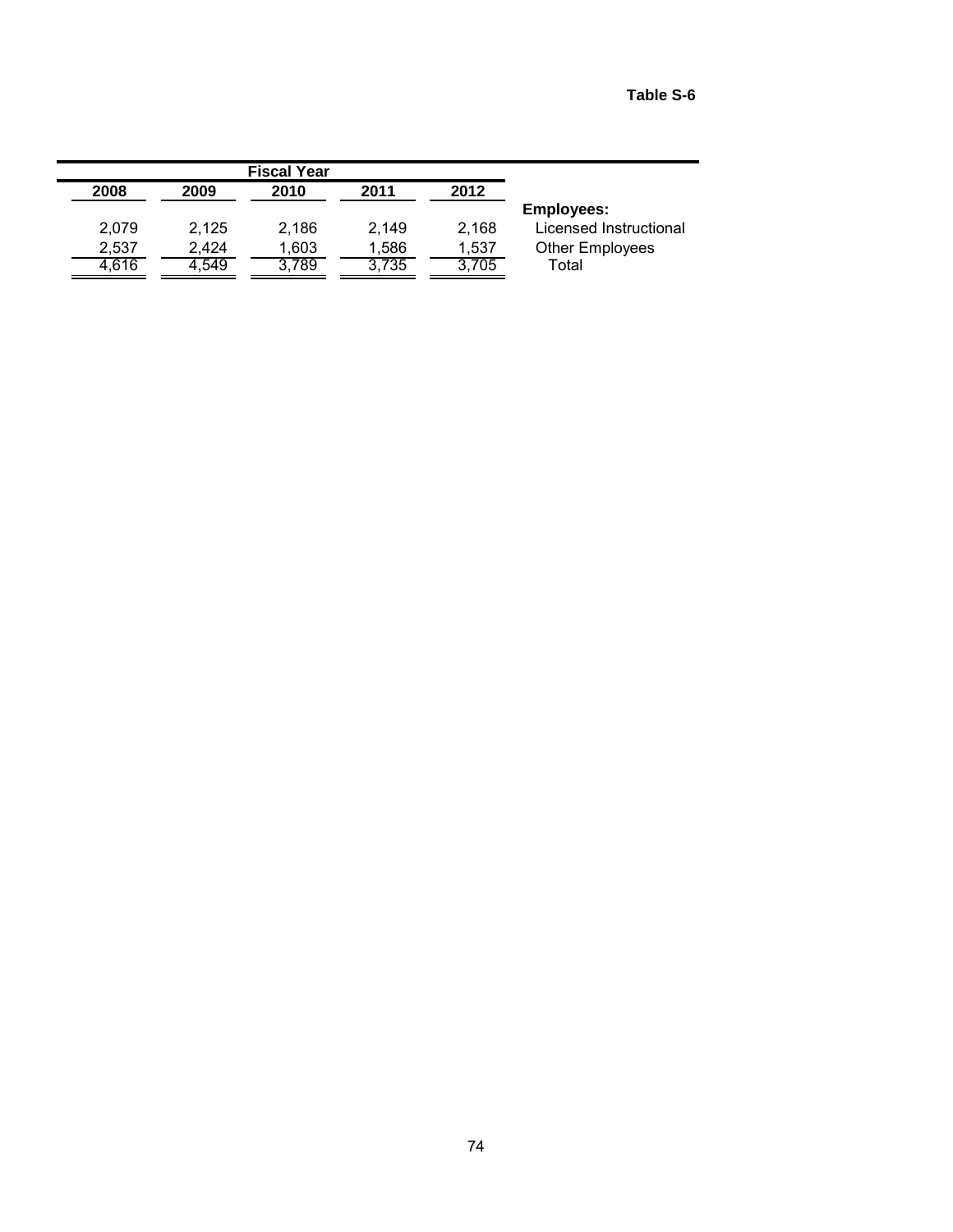### **STAFFORD COUNTY PUBLIC SCHOOLS A COMPONENT UNIT OF STAFFORD COUNTY, VIRGINIA NUMBER OF SCHOOLS IN THE DIVISION Fiscal Years 2003 - 2012**

|                           |      | <b>Fiscal Year</b> |      |      |      |  |  |  |
|---------------------------|------|--------------------|------|------|------|--|--|--|
|                           | 2003 | 2004               | 2005 | 2006 | 2007 |  |  |  |
| <b>Number of Schools:</b> |      |                    |      |      |      |  |  |  |
| <b>Elementary Schools</b> | 14   | 15                 | 15   | 16   | 17   |  |  |  |
| Secondary/                |      |                    |      |      |      |  |  |  |
| <b>Elementary Schools</b> |      | 6                  | 6    |      |      |  |  |  |
| <b>High Schools</b>       |      |                    | 4    | 5    | 5    |  |  |  |
| Total                     | 24   | 25                 | 25   | っっ   | 29   |  |  |  |
|                           |      |                    |      |      |      |  |  |  |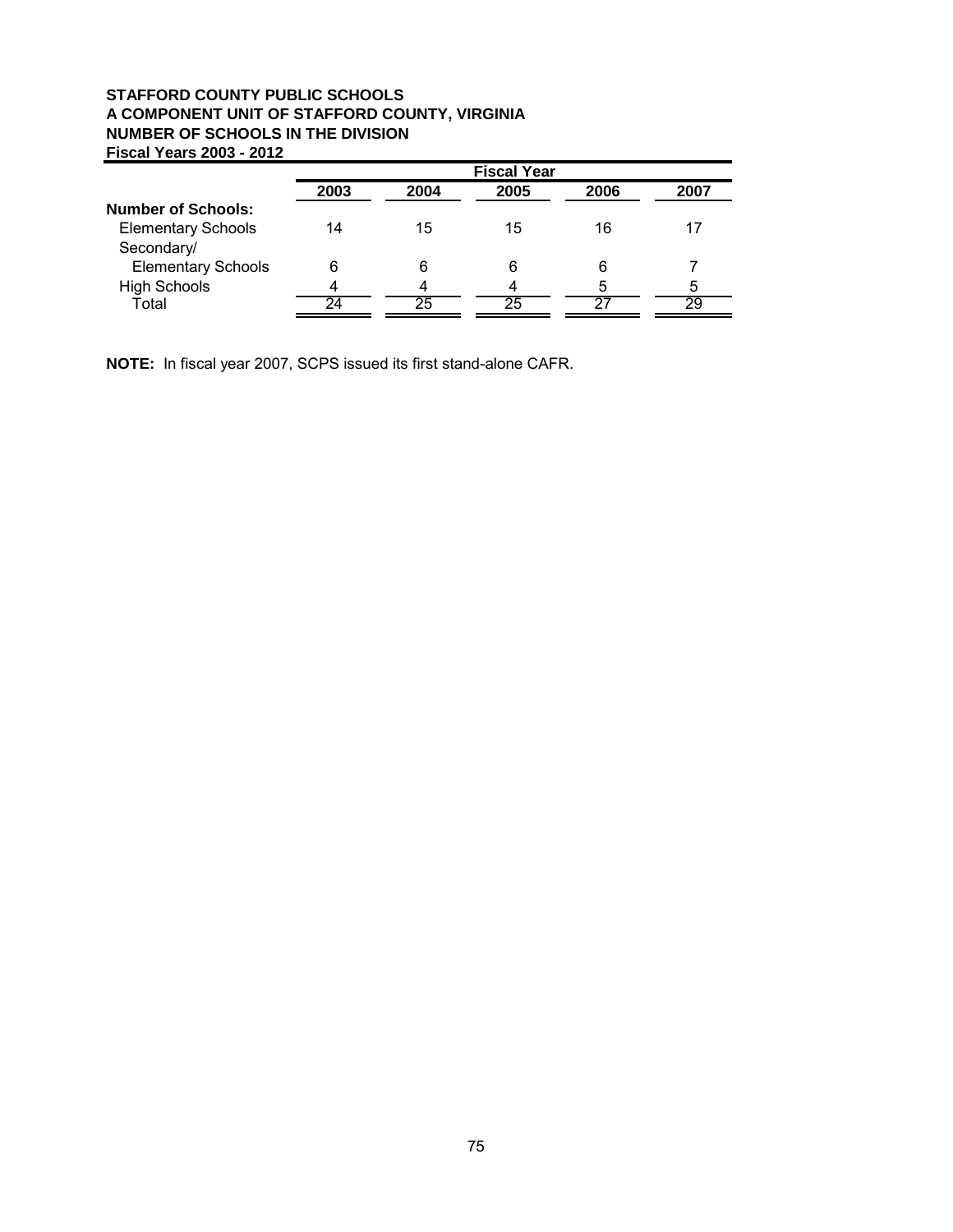**Table S-7**

|      |      | <b>Fiscal Year</b> |      |      |                           |
|------|------|--------------------|------|------|---------------------------|
| 2008 | 2009 | 2010               | 2011 | 2012 |                           |
|      |      |                    |      |      | <b>Number of Schools:</b> |
| 17   | 17   | 17                 | 17   | 17   | <b>Elementary Schools</b> |
|      |      |                    |      |      | Secondary/                |
|      |      | 8                  |      | 8    | <b>Elementary Schools</b> |
| 5    | 5    | 5                  | 5    | 5    | <b>High Schools</b>       |
| 29   | 30   | 30                 | 30   | 30   | Total                     |
|      |      |                    |      |      |                           |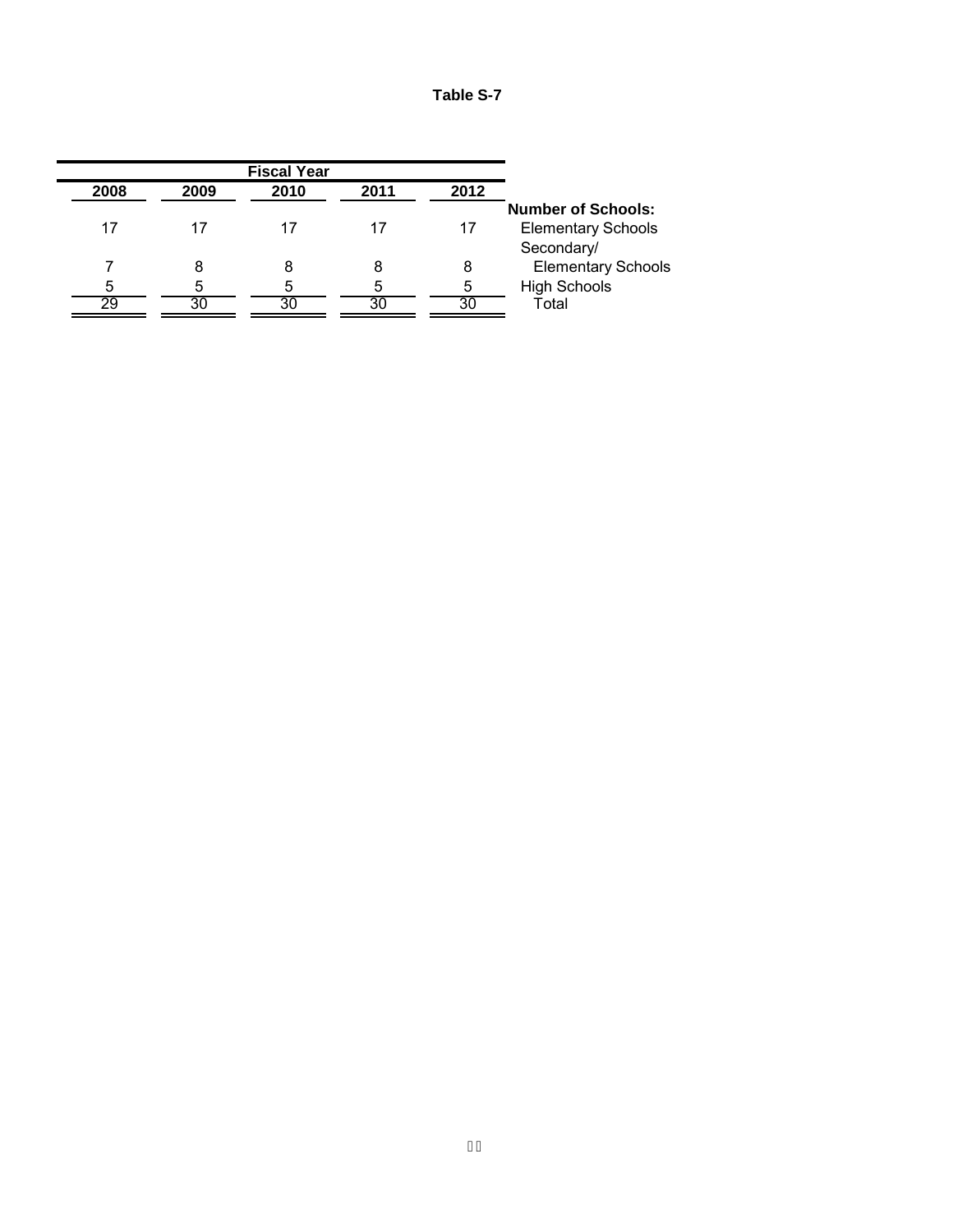### **STAFFORD COUNTY PUBLIC SCHOOLS A COMPONENT UNIT OF STAFFORD COUNTY, VIRGINIA DIVISION-WIDE ENROLLMENT Fiscal Years 2003 - 2012**

|                                                    | <b>Fiscal Year</b> |        |        |        |        |
|----------------------------------------------------|--------------------|--------|--------|--------|--------|
|                                                    | 2003               | 2004   | 2005   | 2006   | 2007   |
| <b>Student Membership:</b>                         |                    |        |        |        |        |
| September 30 membership                            | 23.678             | 24.590 | 25,399 | 25.927 | 26,171 |
| Average daily membership as of March 31            | 23,698             | 24.639 | 25,419 | 25.871 | 26,181 |
| End-of-year membership                             | 23.561             | 24.541 | 25.423 | 25.733 | 25.934 |
| Students enrolled in special education<br>programs | 2.596              | 2.725  | 2.655  | 2.543  | 2,415  |
| Students enrolled in English as a Second           |                    |        |        |        |        |
| Language (ESL) program                             | 317                | 414    | 697    | 791    | 1.040  |
| Students enrolled in grades K-3                    | 7,031              | 7.169  | 7.303  | 7.181  | 7,273  |

#### **N/A** - Not available.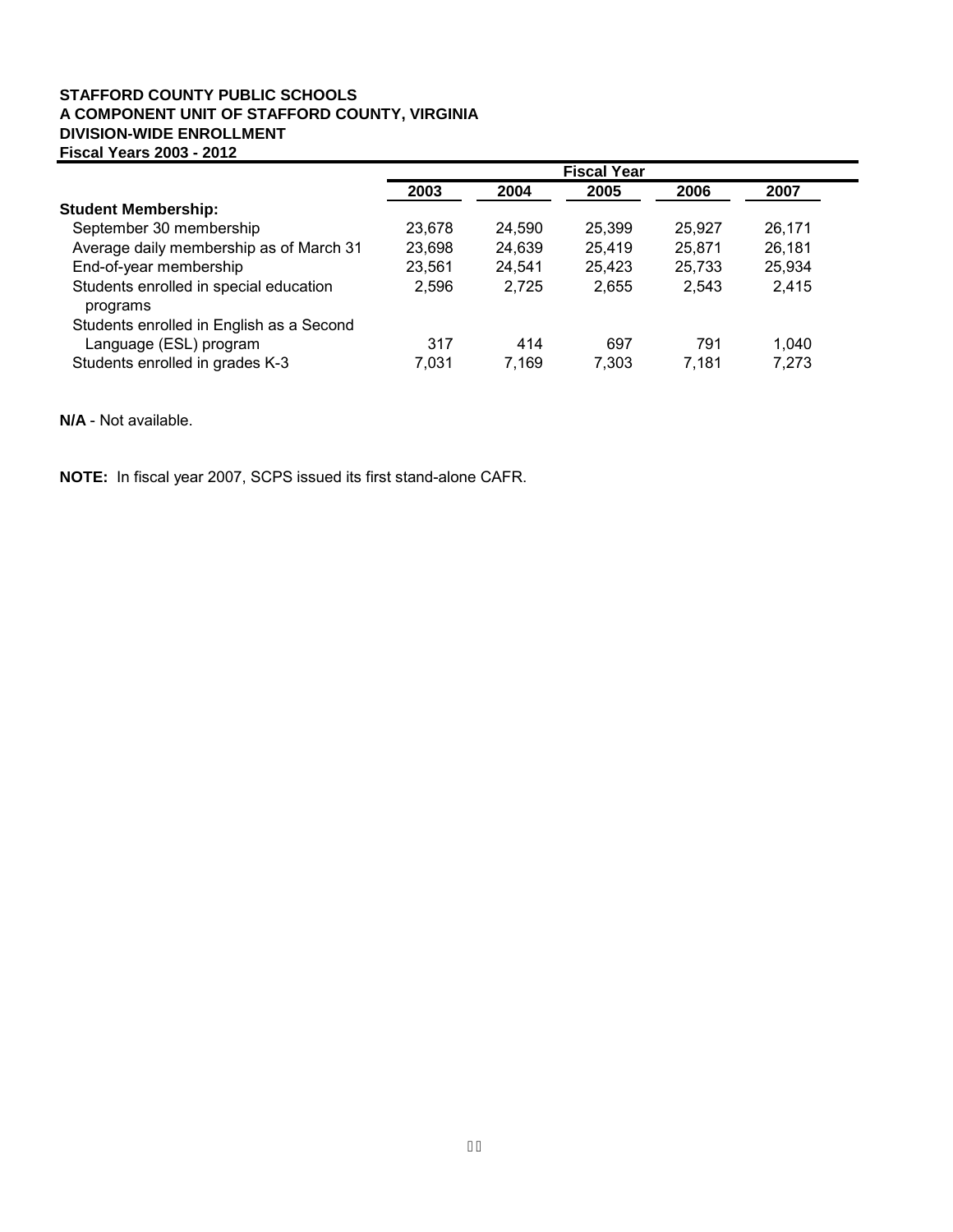| <b>Student Membership:</b>               |
|------------------------------------------|
| September 30 membership                  |
| Average daily membership as of March 31  |
| End-of-year membership                   |
| Students enrolled in special education   |
| programs                                 |
| Students enrolled in English as a Second |
| Language (ESL) program                   |
| Students enrolled in grades K-3          |
|                                          |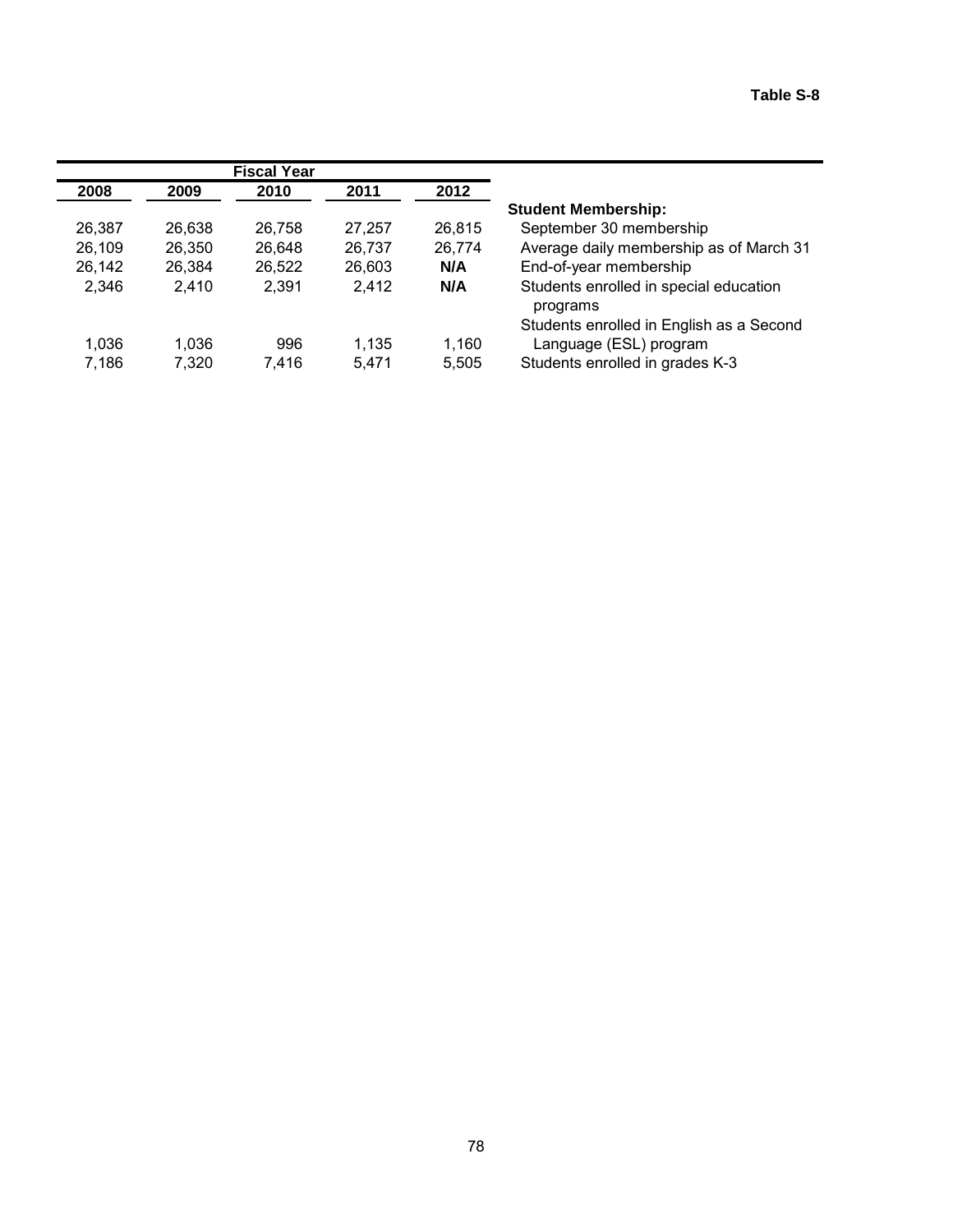### **STAFFORD COUNTY PUBLIC SCHOOLS A COMPONENT UNIT OF STAFFORD COUNTY, VIRGINIA VARIOUS OPERATING INDICATORS Fiscal Years 2003 - 2012**

|                                | <b>Fiscal Year</b> |          |          |          |          |  |
|--------------------------------|--------------------|----------|----------|----------|----------|--|
|                                | 2003               | 2004     | 2005     | 2006     | 2007     |  |
| <b>Operating Statistics:</b>   |                    |          |          |          |          |  |
| Average per pupil expenditures | \$6,939            | \$7.028  | \$ 7.562 | \$ 8.496 | \$ 8.639 |  |
| Average teacher salary         | \$43,109           | \$44,161 | \$46.212 | \$49.068 | \$51,383 |  |
| Composite index (1)            | 0.3296             | 0.3296   | 0.3274   | 0.3274   | 0.3503   |  |

**(1)** The composite index uses various factors to measure the County's wealth. The higher the index, the less money the County receives (per pupil) from the state.

**N/A** - Not available.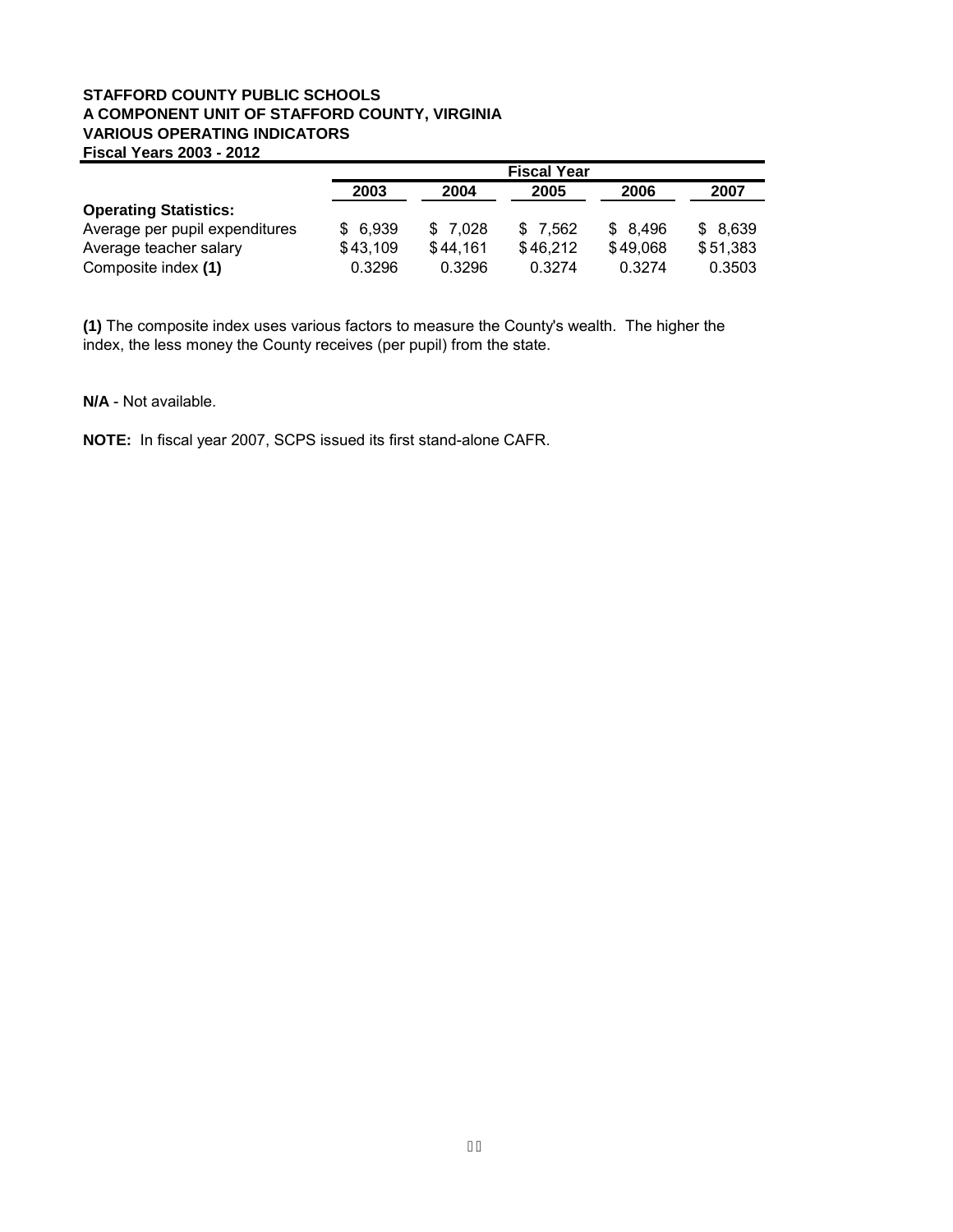**Table S-9**

|          |          | <b>Fiscal Year</b> |          |          |                                |
|----------|----------|--------------------|----------|----------|--------------------------------|
| 2008     | 2009     | 2010               | 2011     | 2012     |                                |
|          |          |                    |          |          | <b>Operating Statistics:</b>   |
| \$9,335  | \$9.531  | \$9.399            | \$12.387 | N/A      | Average per pupil expenditures |
| \$52,251 | \$52,202 | \$51.341           | \$50.692 | \$51.498 | Average teacher salary         |
| 0.3503   | 0.3698   | 0.3629             | 0.3362   | 0.3305   | Composite index (1)            |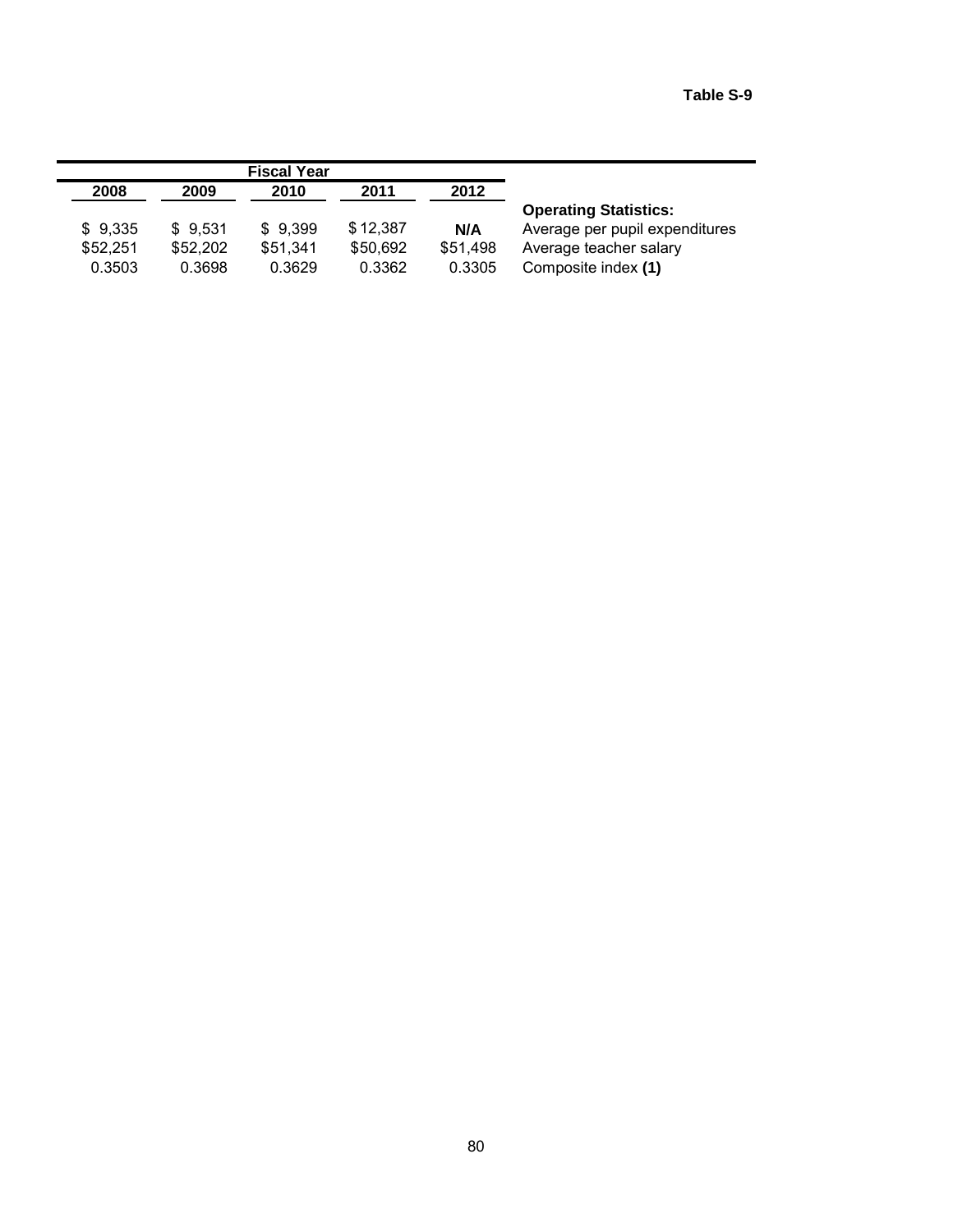### **STAFFORD COUNTY PUBLIC SCHOOLS A COMPONENT UNIT OF STAFFORD COUNTY, VIRGINIA TRANSPORTATION OPERATING INDICATORS Fiscal Years 2003 - 2012**

|                                             | <b>Fiscal Year</b> |           |           |           |           |
|---------------------------------------------|--------------------|-----------|-----------|-----------|-----------|
|                                             | 2003               | 2004      | 2005      | 2006      | 2007      |
| <b>Transportation Statistics:</b>           |                    |           |           |           |           |
| Average Ridership (Regular)                 | 15,947             | 15.419    | 17.749    | 18.844    | 18,619    |
| Average Ridership (Special Needs)           | 615                | 598       | 429       | 412       | 607       |
| Average Ridership (Head Start)              | N/A                | N/A       | 185       | 222       | 224       |
| <b>Buses Operated Daily (Regular)</b>       | 152                | 171       | 171       | 157       | 165       |
| <b>Buses Operated Daily (Special Needs)</b> | 38                 | 36        | 35        | 39        | 53        |
| <b>Buses Operated Daily (Head Start)</b>    | N/A                | N/A       | 10        | 10        | 11        |
| <b>Special Trip Assignments</b>             | 2.600              | 3.564     | 2,703     | 2,365     | 3.100     |
| Miles Traveled (Regular)                    | 1,451,965          | 1,574,528 | 2,133,408 | 2,494,260 | 2,336,706 |
| Miles Traveled (Special Needs)              | 435.150            | 519,668   | 573.440   | 1,141,920 | 1,272,132 |

**N/A** - Not available.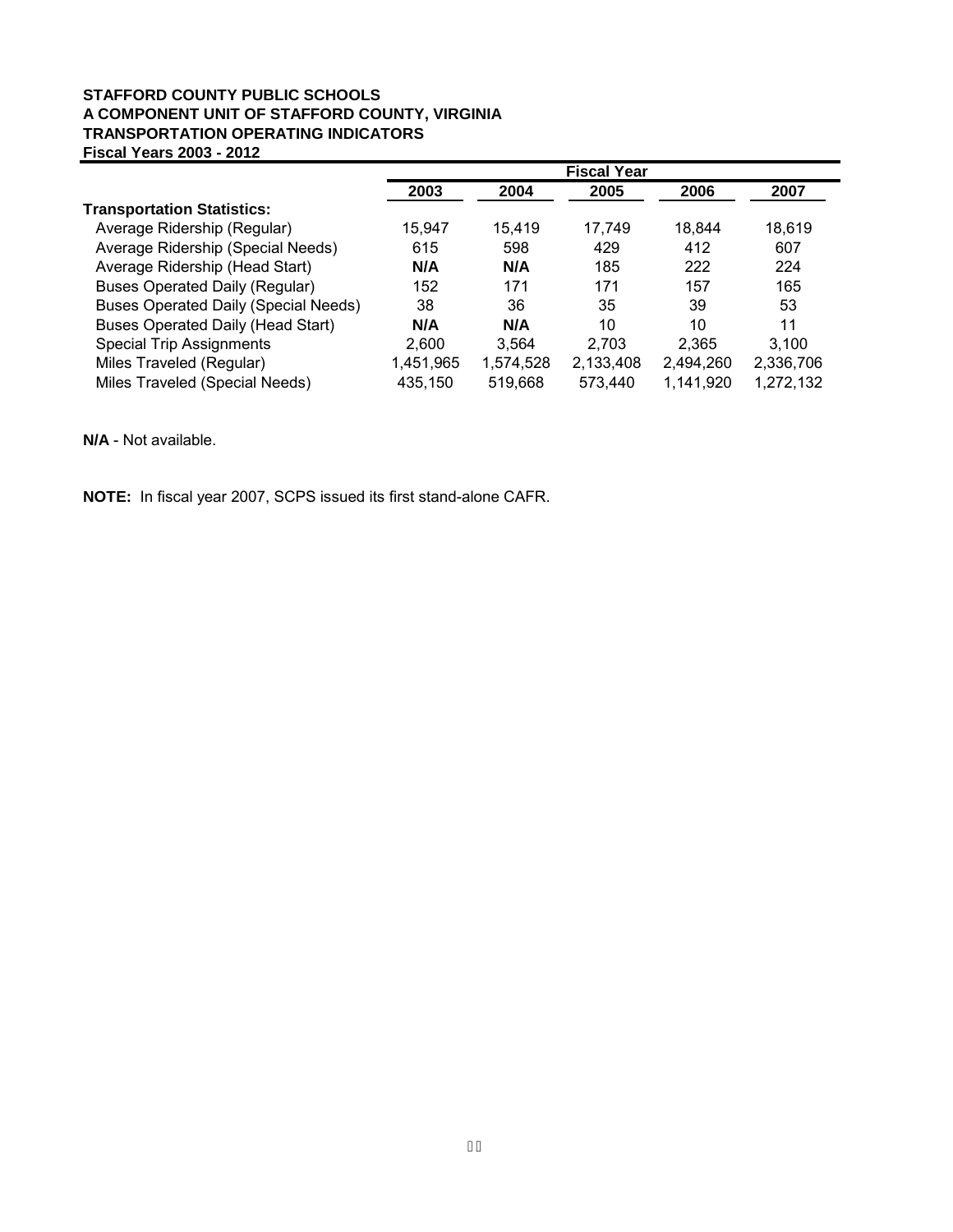|           |           | <b>Fiscal Year</b> |           |           |                                             |
|-----------|-----------|--------------------|-----------|-----------|---------------------------------------------|
| 2008      | 2009      | 2010               | 2011      | 2012      |                                             |
|           |           |                    |           |           | <b>Transportation Statistics:</b>           |
| 19,404    | 17,997    | 19,950             | 20,007    | 19,991    | Average Ridership (Regular)                 |
| 497       | 532       | 576                | 650       | 626       | Average Ridership (Special Needs)           |
| 225       | 250       | 284                | 300       | 300       | Average Ridership (Head Start)              |
| 168       | 166       | 154                | 159       | 143       | <b>Buses Operated Daily (Regular)</b>       |
| 43        | 41        | 53                 | 45        | 63        | <b>Buses Operated Daily (Special Needs)</b> |
| 11        | 11        | 14                 | 12        | 11        | <b>Buses Operated Daily (Head Start)</b>    |
| 2.587     | 2,600     | 2,132              | 4,214     | 4.477     | <b>Special Trip Assignments</b>             |
| 2,889,000 | 1,479,400 | 1,612,567          | 2,118,744 | 1,529,964 | Miles Traveled (Regular)                    |
| 1,324,920 | 685,040   | 1,053,310          | 1,331,000 | 716,207   | Miles Traveled (Special Needs)              |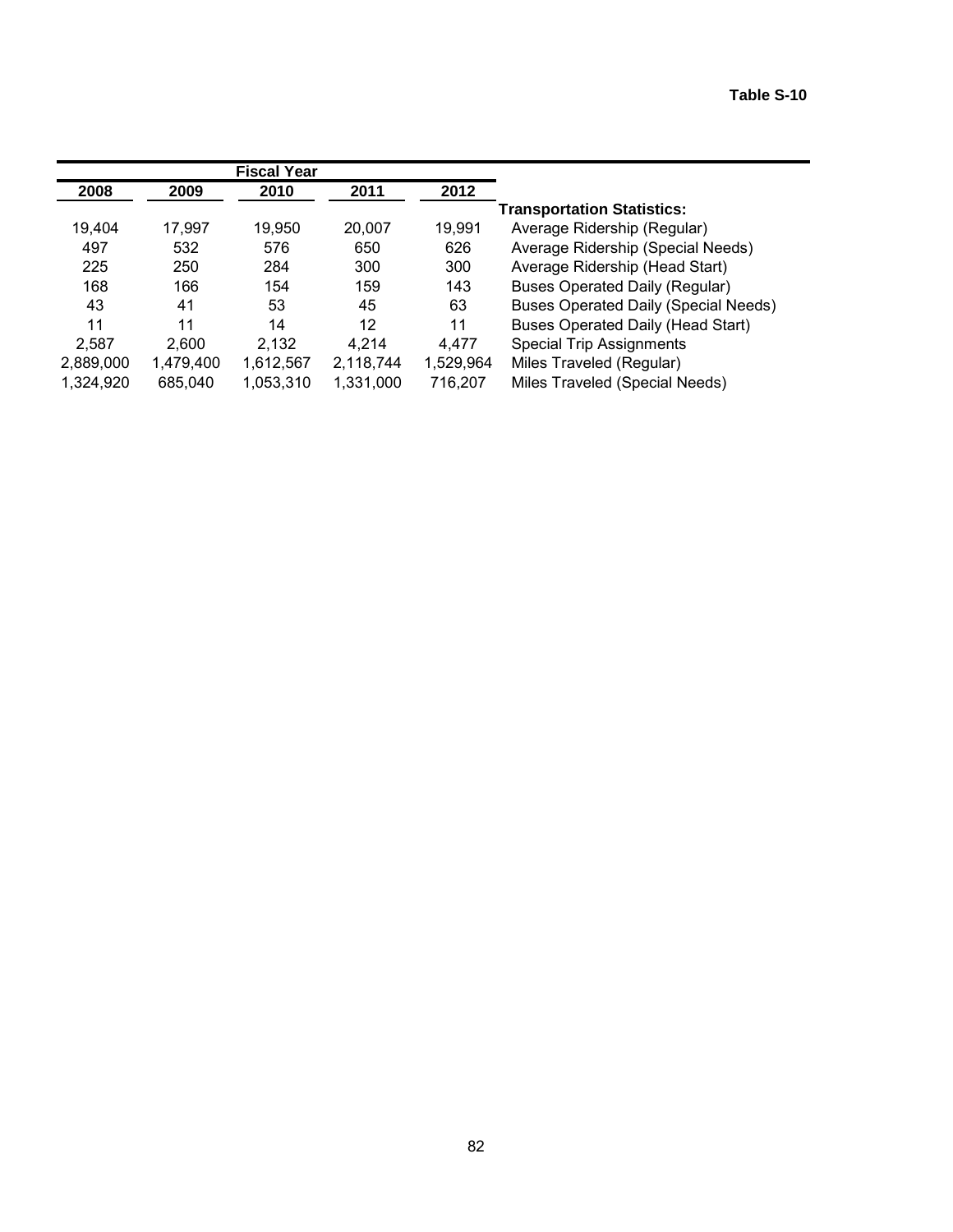#### **STAFFORD COUNTY PUBLIC SCHOOLS A COMPONENT UNIT OF STAFFORD COUNTY, VIRGINIA FOOD AND NUTRITION SERVICES OPERATING INDICATORS Fiscal Years 2003 - 2012**

|                                                             |            |            | <b>Fiscal Year</b> |                |        |            |
|-------------------------------------------------------------|------------|------------|--------------------|----------------|--------|------------|
|                                                             | 2003       | 2004       | 2005               |                | 2006   | 2007       |
| <b>School Nutrition Program (SNP)</b><br><b>Statistics:</b> |            |            |                    |                |        |            |
| <b>Student Membership</b>                                   | 22,368     | 24,590     | 25,399             |                | 25,927 | 26,171     |
| Eligible for Free Lunch                                     | 2.464      | 2.412      | 2,651              |                | 2.982  | 3.091      |
| Percentage                                                  | 11.02%     | 9.81%      | 10.44%             |                | 11.50% | 11.81%     |
| Eligible for Reduced Price Lunch                            | 851        | 836        | 849                |                | 928    | 1,042      |
| <b>Percentage</b>                                           | 3.80%      | 3.40%      | 3.34%              |                | 3.58%  | 3.98%      |
| Eligible for Free and Reduced                               |            |            |                    |                |        |            |
| Price Lunch - Total                                         | 3,315      | 3,248      | 3.500              |                | 3.910  | 4.133      |
| <b>Percentage</b>                                           | 14.82%     | 13.21%     | 13.78%             |                | 15.08% | 15.79%     |
| Middle and High School Lunch Prices                         | \$<br>1.55 | \$<br>1.55 | \$<br>1.75         | \$             | 1.85   | \$<br>1.85 |
| <b>Elementary School Lunch Prices</b>                       | \$<br>1.45 | \$<br>1.45 | \$<br>1.65         | $\mathfrak{S}$ | 1.75   | \$<br>1.75 |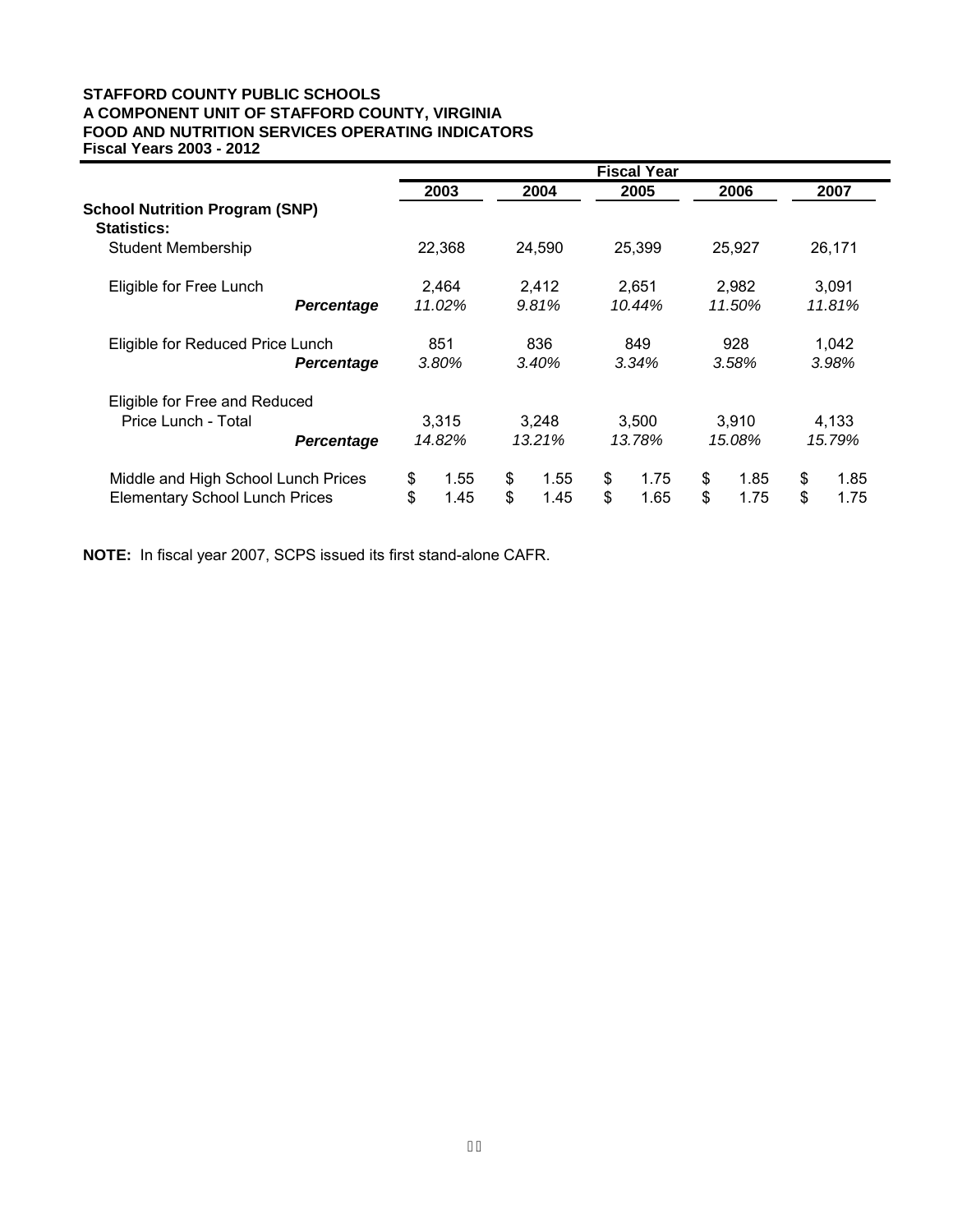|            |            | <b>Fiscal Year</b> |            |            |                                                             |
|------------|------------|--------------------|------------|------------|-------------------------------------------------------------|
| 2008       | 2009       | 2010               | 2011       | 2012       |                                                             |
|            |            |                    |            |            | <b>School Nutrition Program (SNP)</b><br><b>Statistics:</b> |
| 26,387     | 26,638     | 26,758             | 26,737     | 26,774     | Student Membership                                          |
| 3.263      | 3.727      | 4,632              | 5,277      | 5.933      | Eligible for Free Lunch                                     |
| 12.37%     | 13.99%     | 17.31%             | 19.74%     | 22.16%     | Percentage                                                  |
| 1,112      | 1,237      | 1,281              | 1,106      | 1,520      | Eligible for Reduced Price Lunch                            |
| 4.21%      | 4.64%      | 4.79%              | 4.14%      | 5.68%      | <b>Percentage</b>                                           |
|            |            |                    |            |            | Eligible for Free and Reduced                               |
| 4,375      | 4.964      | 5,913              | 6,383      | 7.453      | Price Lunch - Total                                         |
| 16.58%     | 18.64%     | 22.10%             | 23.87%     | 27.84%     | <b>Percentage</b>                                           |
| \$<br>1.85 | \$<br>2.10 | \$<br>2.25         | \$<br>2.25 | \$<br>2.30 | Middle and High School Lunch Prices                         |
| \$<br>1.75 | \$<br>2.10 | \$<br>2.15         | \$<br>2.15 | \$<br>2.40 | <b>Elementary School Lunch Prices</b>                       |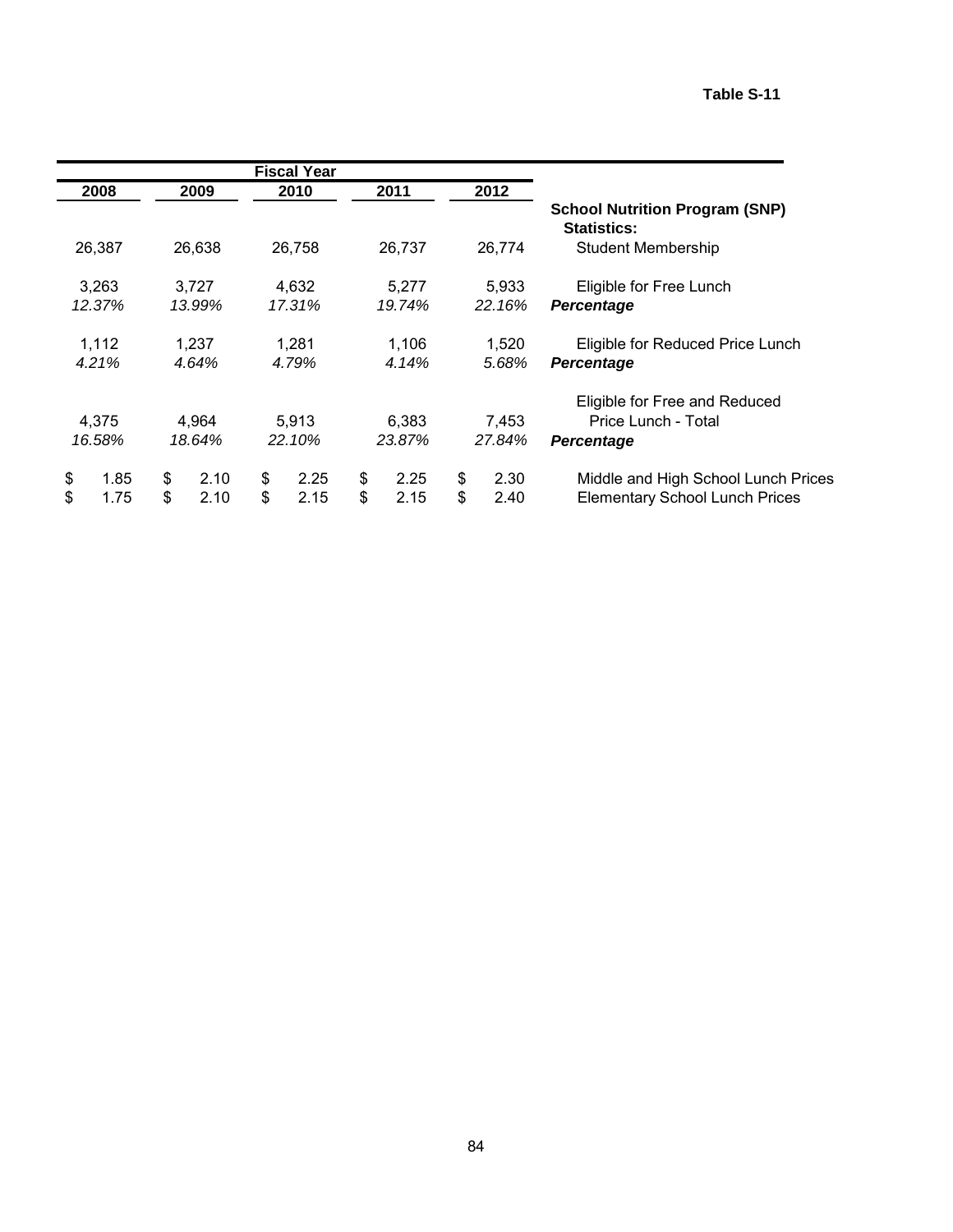### **STAFFORD COUNTY PUBLIC SCHOOLS A COMPONENT UNIT OF STAFFORD COUNTY, VIRGINIA FLEET SERVICES OPERATING INDICATORS Fiscal Years 2006 - 2012**

|                                                            |                |                |                | <b>Fiscal Year</b> |                |
|------------------------------------------------------------|----------------|----------------|----------------|--------------------|----------------|
|                                                            | 2006           | 2007           | 2008           | 2009               | 2010           |
|                                                            |                |                |                |                    |                |
| <b>Fleet Vehicles Serviced by Fleet Services:</b>          |                |                |                |                    | Active         |
| <b>Stafford County Public Schools Fleet Vehicles:</b>      |                |                |                |                    |                |
| Buses:                                                     |                |                |                |                    |                |
| Mainstream                                                 | 219            | 229            | 232            | 229                | 232            |
| <b>Special Needs</b>                                       | 57             | 64             | 67             | 69                 | 67             |
| <b>Activity Buses</b>                                      | 5              | 5              | 5              | 5                  | 5              |
| Less: Salvaged (1)                                         |                |                |                |                    | (5)            |
| <b>Subtotal Buses</b>                                      | 281            | 298            | 304            | 303                | 299            |
| <b>Other School Vehicles:</b>                              |                |                |                |                    |                |
| Administration                                             | $\overline{2}$ | $\overline{2}$ | $\overline{2}$ | $\overline{2}$     | 2              |
| <b>Driver's Education</b>                                  | 12             | 12             | 12             | 13                 | 13             |
| <b>Fleet Services</b>                                      | $\overline{7}$ | 7              | 8              | 7                  | 7              |
| <b>Head Start</b>                                          | 4              | 4              | 4              | 4                  | 4              |
| Maintenance                                                | 39             | 42             | 42             | 42                 | 46             |
| <b>Food and Nutritional Services</b>                       | 1              | $\mathbf{1}$   | $\mathbf{1}$   | $\mathbf{1}$       | 1              |
| Planning & Construction                                    | $\overline{2}$ | 3              | 4              | $\overline{4}$     | 4              |
| Technology                                                 |                |                |                |                    |                |
| Security                                                   | 5              | 5              | 5              | 5                  |                |
| Transportation                                             | 5              | 6              | $\overline{7}$ | $\overline{7}$     | 7              |
| <b>Subtotal Other Vehicles</b>                             | 77             | 82             | 85             | 85                 | 92             |
| <b>Total Stafford County Public Schools Fleet Vehicles</b> | 358            | 380            | 389            | 388                | 391            |
| County of Stafford Fleet Vehicles:                         |                |                |                |                    |                |
| Fire & Rescue                                              | 126            | 137            | 143            | 142                | 144            |
| Sheriff                                                    | 186            | 192            | 190            | 190                | 216            |
| <b>Utilities</b>                                           | 93             | 96             | 101            | 101                | 103            |
| Other                                                      | 122            | 129            | 132            | 132                | 127            |
| <b>Total County of Stafford Fleet Vehicles</b>             | 527            | 554            | 566            | 565                | 590            |
| <b>Total Fleet Vehicles</b>                                |                |                |                |                    |                |
|                                                            | 885            | 934            | 955            | 953                | 981            |
| <b>Other Vehicles Serviced by Fleet Services:</b>          |                |                |                |                    |                |
| <b>Airport Authority Fleet Vehicles</b>                    | 3              | $\overline{2}$ | $\overline{2}$ | $\overline{2}$     | $\overline{2}$ |
| <b>Vocational Foundation Fleet Vehicles</b>                | 1              | 1              | 1              | 1                  | 1              |
| <b>Total Other Vehicles</b>                                | 4              | 3              | 3              | 3                  | 3              |
|                                                            |                |                |                |                    |                |

*Source: Fleet Services internal records.*

*(1) To be sold at auction*

**N/A** - Not available.

**NOTE:** In fiscal year 2007, SCPS issued its first stand-alone CAFR. Ten years of data are available, but only seven years are presented.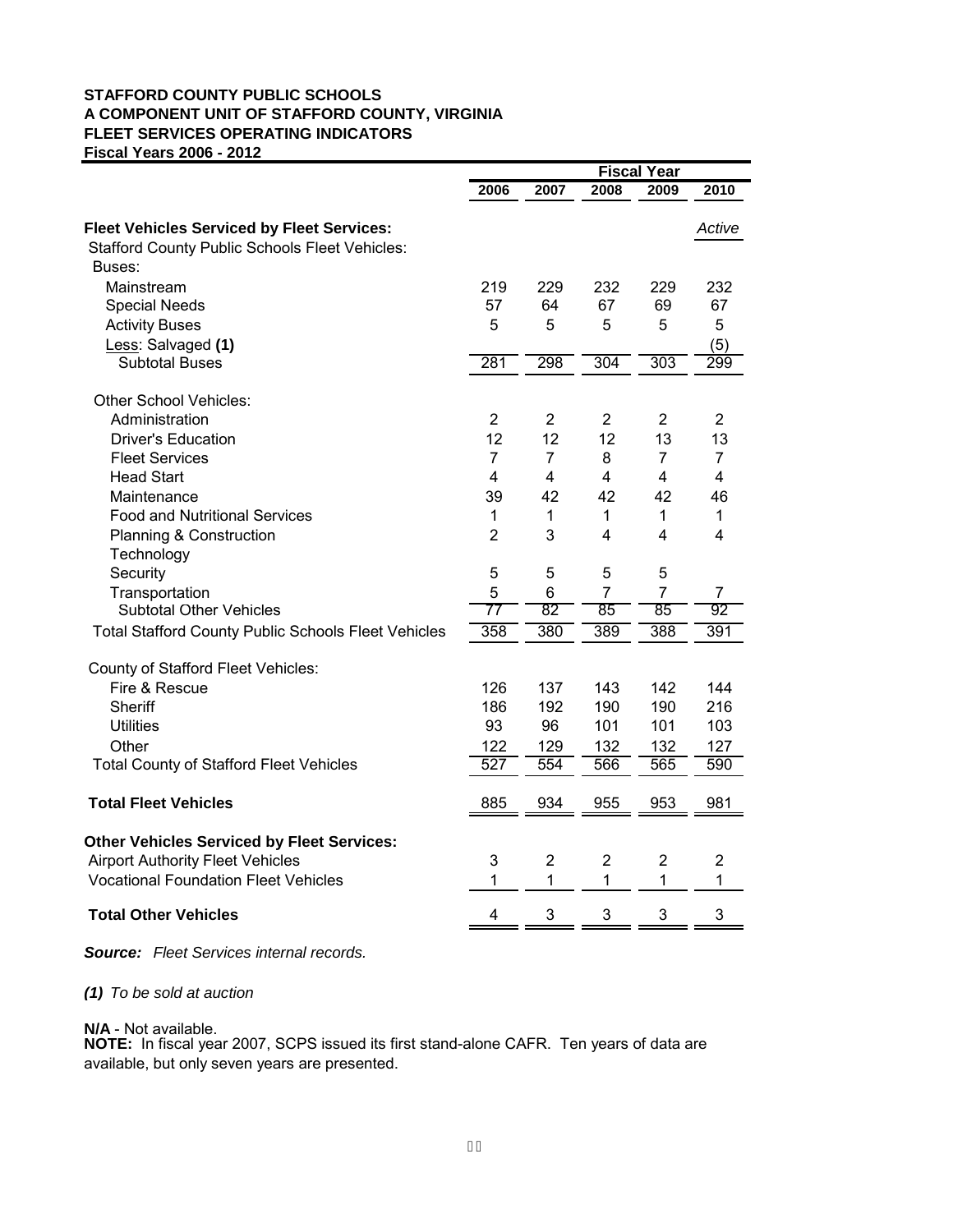|                |         |         | <b>Fiscal Year</b> |         |         |                                                            |
|----------------|---------|---------|--------------------|---------|---------|------------------------------------------------------------|
|                | 2011    |         |                    | 2012    |         |                                                            |
|                | Average | Average |                    | Average | Average |                                                            |
| Active         | Age     | Mileage | Active             | Age     | Mileage | <b>Fleet Vehicles Serviced by Fleet Services:</b>          |
|                |         |         |                    |         |         | <b>Stafford County Public Schools Fleet Vehicles:</b>      |
|                |         |         |                    |         |         | Buses:                                                     |
| 240            | 9.18    | 10,284  | 233                | 8.91    | 12,373  | Mainstream                                                 |
| 66             | 6.43    | 19,854  | 62                 | 6.31    | 16,689  | <b>Special Needs</b>                                       |
| 5              | 6.12    | 18,293  | 5                  | 2.51    | 20,596  | <b>Activity Buses</b>                                      |
| (20)           |         |         | (6)                |         |         | Less: Salvaged (1)                                         |
| 291            |         |         | 294                |         |         | <b>Subtotal Buses</b>                                      |
|                |         |         |                    |         |         |                                                            |
|                |         |         |                    |         |         | <b>Other School Vehicles:</b>                              |
| $\overline{2}$ | 3.3     | 15,276  | $\overline{2}$     | 4.26    | 13,895  | Administration                                             |
| 13             | 4.4     | 8,042   | 13                 | 5.13    | 8,266   | <b>Driver's Education</b>                                  |
| 7              | 8.8     | 3,972   | $\overline{7}$     | 9.75    | 3,559   | <b>Fleet Services</b>                                      |
| 4              | 7.9     | 1,982   | $\,6$              | 7.34    | 2,532   | <b>Head Start</b>                                          |
| 48             | 7.8     | 6,837   | 51                 | 8.40    | 7,546   | Maintenance                                                |
| 1              | 5.8     | 3,117   | 1                  | 6.82    | 2,509   | <b>Food and Nutritional Services</b>                       |
| 4              | 5.1     | 4,691   | 4                  | 6.05    | 5,170   | Planning & Construction                                    |
| 1              | 0.9     | 949     | 1                  | 1.89    | 1,904   | Technology                                                 |
| 7              | 5.0     | 3,384   | 7                  | 5.98    | 2,059   | Security                                                   |
| 8              | 5.0     | 3,107   | 8                  | 6.02    | 2,321   | Transportation                                             |
| 95             |         |         | 100                |         |         | <b>Subtotal Other Vehicles</b>                             |
| 386            |         |         | 394                |         |         | <b>Total Stafford County Public Schools Fleet Vehicles</b> |
|                |         |         |                    |         |         | County of Stafford Fleet Vehicles:                         |
| 151            | 8.8     | N/A     | 154                | 9.75    | N/A     | Fire & Rescue                                              |
| 232            | 5.0     | N/A     | 223                | 5.38    | N/A     | Sheriff                                                    |
| 84             | 8.3     | N/A     | 105                | 8.66    | N/A     | <b>Utilities</b>                                           |
| 145            | 7.0     | N/A     | 142                | 7.64    | N/A     | Other                                                      |
| 612            |         |         | 624                |         |         | <b>Total County of Stafford Fleet Vehicles</b>             |
|                |         |         |                    |         |         |                                                            |
| 998            |         |         | 1,018              |         |         | <b>Total Fleet Vehicles</b>                                |
|                |         |         |                    |         |         | <b>Other Vehicles Serviced by Fleet Services:</b>          |
| 2              | N/A     | N/A     | N/A                | N/A     | N/A     | <b>Airport Authority Fleet Vehicles</b>                    |
| 1              | N/A     | N/A     | 1                  | 17.00   | N/A     | <b>Vocational Foundation Fleet Vehicles</b>                |
|                |         |         |                    |         |         |                                                            |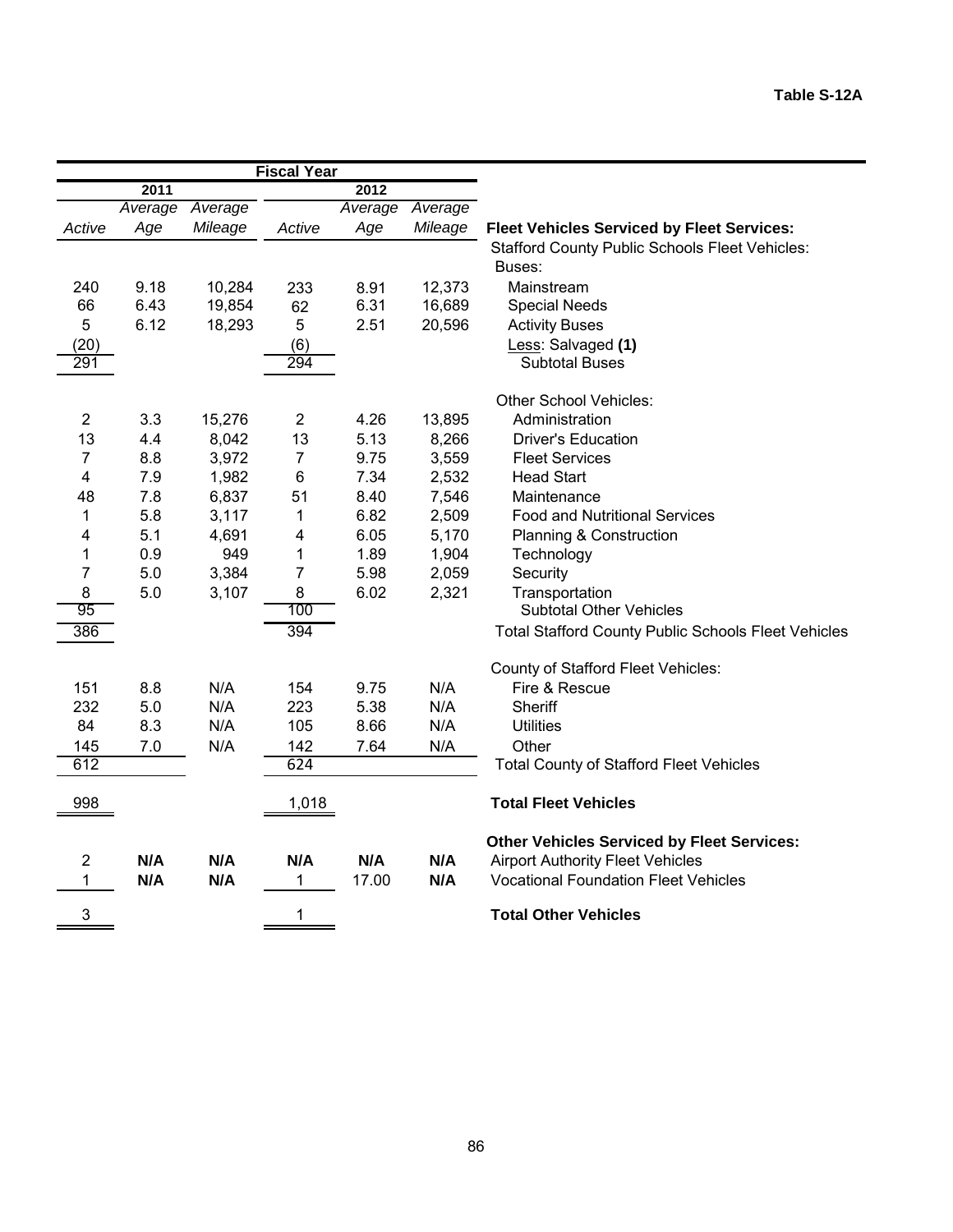# **STAFFORD COUNTY PUBLIC SCHOOLS A COMPONENT UNIT OF STAFFORD COUNTY, VIRGINIA FLEET SERVICES OPERATING INDICATORS**

| <b>Fiscal Years 2007 - 2012</b> |  |  |  |
|---------------------------------|--|--|--|
|                                 |  |  |  |

|                         |        | <b>Fiscal Years</b> |        |        |        |  |  |
|-------------------------|--------|---------------------|--------|--------|--------|--|--|
|                         | 2007   | 2008                | 2009   | 2010   | 2011   |  |  |
| <b>FLEET OPERATIONS</b> |        |                     |        |        |        |  |  |
| Work orders completed   | 6.038  | 6.124               | 6.394  | 6.314  | 6.390  |  |  |
| Invoices processed      | 5.299  | 5.156               | 5,303  | 5.292  | 5.780  |  |  |
| Parts transactions      | 23.970 | 25,007              | 22.140 | 27.222 | 20,147 |  |  |

|                   |                |             | <b>Fiscal Year</b> |             |
|-------------------|----------------|-------------|--------------------|-------------|
|                   |                | 2010        |                    | 2011        |
| <b>FLEET FUEL</b> | <b>Schools</b> | County      | Schools            | County      |
| Gallons Purchased | 541.583        | 487.191     | 562.728            | 443.724     |
| Cost              | \$1,236,772    | \$1.038.981 | \$1,602.158        | \$1.184.052 |

|                                 | <b>Fiscal Year</b> |                   |                    |                   |  |
|---------------------------------|--------------------|-------------------|--------------------|-------------------|--|
|                                 | 2010               |                   | 2011               |                   |  |
| <b>FLEET ACQUISITIONS</b>       | Replacement        | <b>Additional</b> | Replacement        | <b>Additional</b> |  |
| School Buses - Mainstream       | 16                 |                   | 6                  |                   |  |
| - Special Needs                 | 5                  |                   |                    |                   |  |
| <b>Other School Vehicles</b>    | 2                  |                   | 2                  | 3                 |  |
|                                 |                    |                   | <b>Fiscal Year</b> |                   |  |
|                                 | 2010               |                   | 2011               |                   |  |
|                                 | Heavy              | Light             | Heavy              | Light             |  |
| <b>FLEET SHOPS</b>              | <b>Duty Shop</b>   | <b>Duty Shop</b>  | <b>Duty Shop</b>   | <b>Duty Shop</b>  |  |
| Vehicles per Technician by Shop | 35.6               | 160               | 32.9               | 173               |  |

*Source: Fleet Services internal records.*

**NOTE:** In fiscal year 2007, SCPS issued its first stand-alone CAFR. Ten years of data is available, but only five years are presented.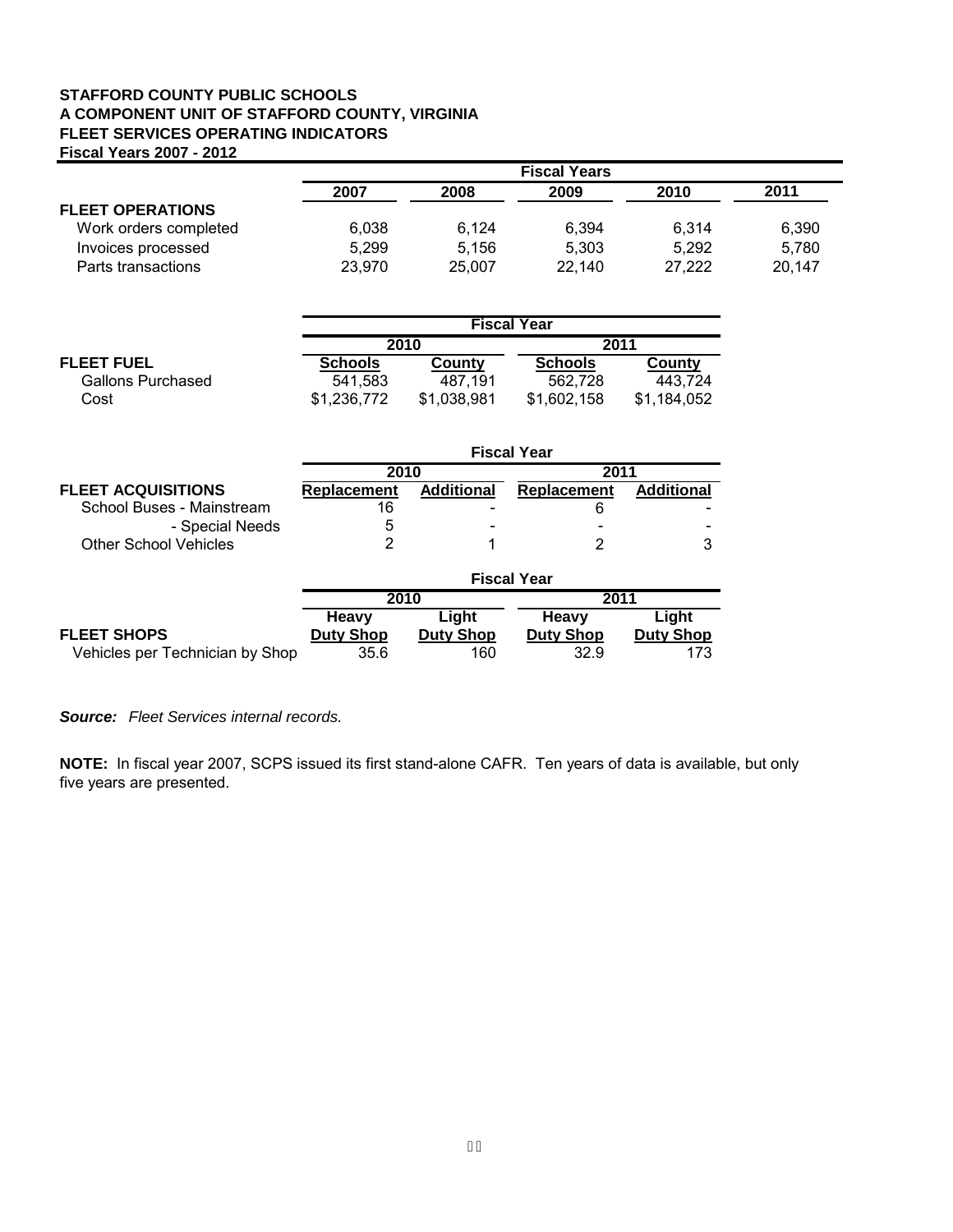**Table S-12B**

| <b>Fiscal Years</b> |                    |                                 |
|---------------------|--------------------|---------------------------------|
| 2012                |                    |                                 |
|                     |                    | <b>FLEET OPERATIONS</b>         |
| 6,101               |                    | Work orders completed           |
| 4,814               |                    | Invoices processed              |
| 93,302              |                    | Parts transactions              |
|                     |                    |                                 |
|                     |                    |                                 |
|                     | <b>Fiscal Year</b> |                                 |
|                     | 2012               |                                 |
| <b>Schools</b>      | <b>County</b>      | <b>FLEET FUEL</b>               |
| 573,778             | 425,719            | <b>Gallons Purchased</b>        |
| 1,838,125<br>S.     | \$1,305,111        | Cost                            |
|                     |                    |                                 |
|                     |                    |                                 |
|                     | <b>Fiscal Year</b> |                                 |
|                     | 2012               |                                 |
| <b>Replacement</b>  | <b>Additional</b>  | <b>FLEET ACQUISITIONS</b>       |
| 6                   |                    | School Buses - Mainstream       |
| $\overline{2}$      |                    | - Special Needs                 |
|                     |                    | <b>Other School Vehicles</b>    |
|                     |                    |                                 |
|                     | <b>Fiscal Year</b> |                                 |
|                     | 2012               |                                 |
| <b>Heavy</b>        | Light              |                                 |
| <b>Duty Shop</b>    | <b>Duty Shop</b>   | <b>FLEET SHOPS</b>              |
| 50                  | 112                | Vehicles per Technician by Shop |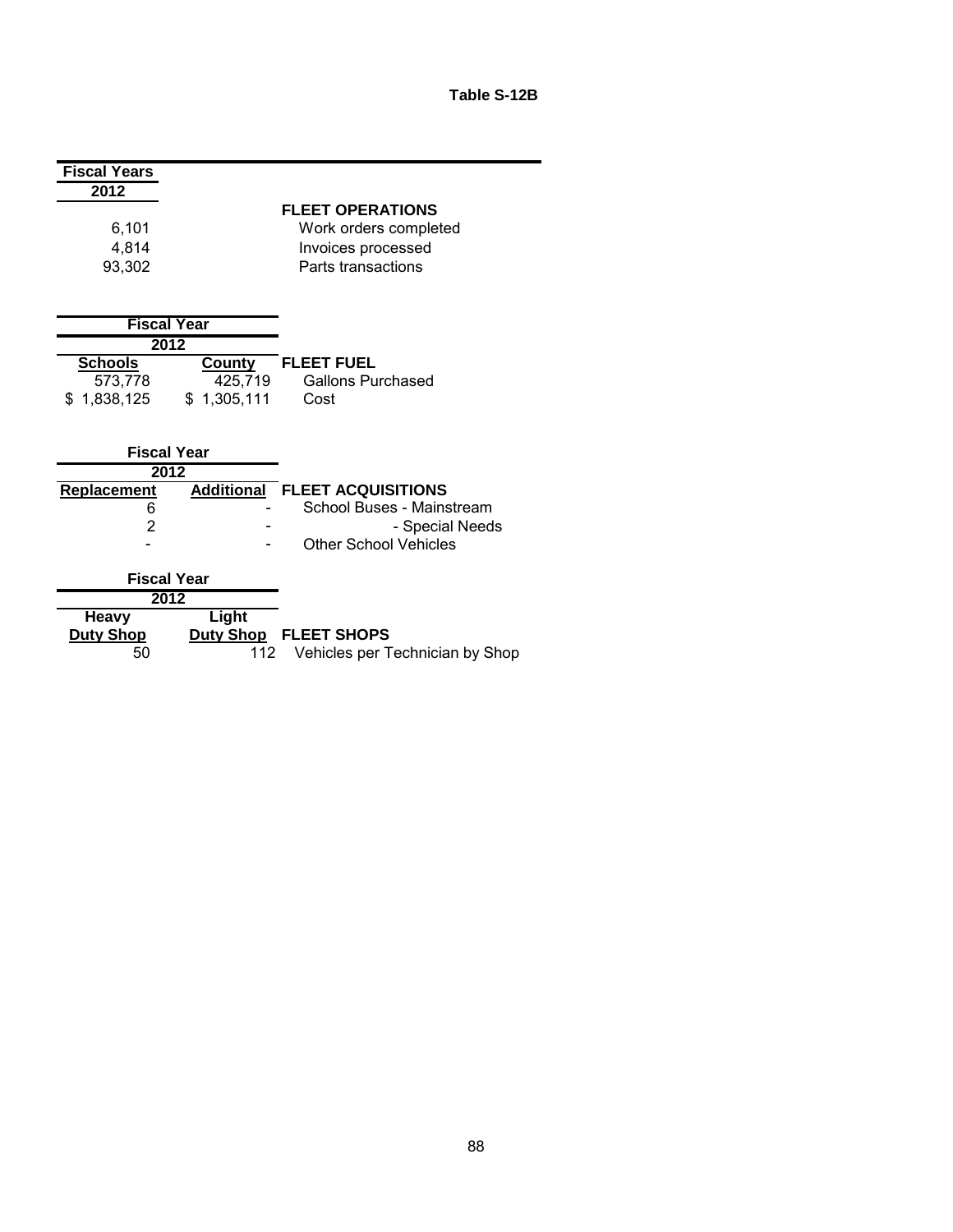### **STAFFORD COUNTY PUBLIC SCHOOLS Table S-13 A COMPONENT UNIT OF STAFFORD COUNTY, VIRGINIA Technology and Information Services Fiscal Years 2009 - 2012**

|                                                            | <b>Fiscal Years</b> |       |       |       |
|------------------------------------------------------------|---------------------|-------|-------|-------|
|                                                            | 2009                | 2010  | 2011  | 2012  |
| <b>Technology Statistics:</b>                              |                     |       |       |       |
| Number of Sites Serviced (Schools and Support Offices)     | 34                  | 34    | 34    | 34    |
| <b>Computer Statistics:</b>                                |                     |       |       |       |
| <b>Total Desktop Computers</b>                             | 6,863               | 6,943 | 7,077 | 7,141 |
| Desktops Computers over 5 years old                        | 608                 | 2,073 | 819   | 139   |
| Percentage of Desktop Computers over 5 years old           | 9%                  | 30%   | 12%   | $2\%$ |
| <b>Total Laptop Computer</b>                               | 3,746               | 3,746 | 3,731 | 3,825 |
| Laptop Computers over 5 years old                          | 31                  | 617   | 731   | 108   |
| Percentage of Laptop Computers over 5 years old            | $1\%$               | 16%   | 20%   | 3%    |
| <b>Connectivity Statistics by Site</b>                     |                     |       |       |       |
| Number of Sites with Wireless LAN connection               | 5                   | 5     | 34    | 34    |
| Percentage of Sites with Wireless LAN connection           | 15%                 | 15%   | 100%  | 100%  |
| Number of Sites with Fiber WAN connection                  |                     | 9     | 9     | 18    |
| Percentage of Sites with Fiber WAN connection              | 0%                  | 26%   | 26%   | 53%   |
| Number of Sites with Wireless WAN connection               | 18                  | 18    | 18    | 18    |
| Percentage of Sites with Wireless WAN connection           | 53%                 | 53%   | 53%   | 53%   |
| Number of Sites with T1 WAN connection                     | 14                  | 8     | 8     | 6     |
| Percentage of Sites with T1 WAN connection                 | 41%                 | 24%   | 24%   | 18%   |
| <b>Other Technology Statistics:</b>                        |                     |       |       |       |
| Number of Sites fully equipped with Mounted Projectors     | 3                   | 3     | 3     | 30    |
| Percentage of Sites fully equipped with Mounted Projectors | 9%                  | 9%    | 9%    | 88%   |
| Number of sites with Interactive White Boards throughout   |                     |       |       |       |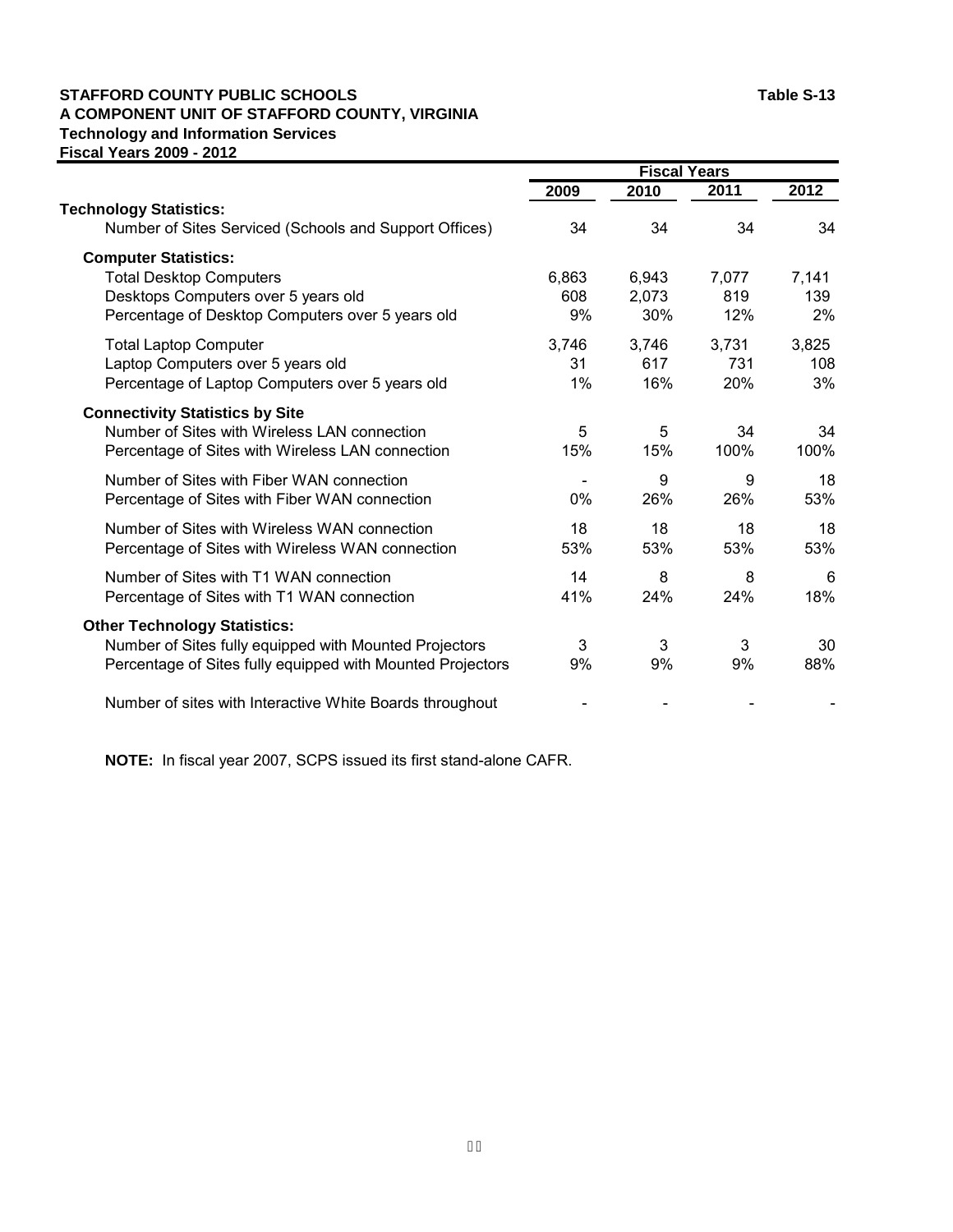### **STAFFORD COUNTY PUBLIC SCHOOLS Table S-14 A COMPONENT UNIT OF STAFFORD COUNTY, VIRGINIA Property Data As of June 30, 2012**

|                                                            | Year of                                    | Year of Last             | <b>Building -</b> | Site -         |
|------------------------------------------------------------|--------------------------------------------|--------------------------|-------------------|----------------|
|                                                            | <b>Construction Renovation Square Feet</b> |                          |                   | <b>Acreage</b> |
| <b>High School Data</b>                                    |                                            |                          |                   |                |
| <b>Brooke Point HS</b>                                     | 1993                                       | $\overline{\phantom{a}}$ | 266,656           | 52.82          |
| <b>Colonial Forge HS</b>                                   | 1999                                       |                          | 246,082           | 63.93          |
| Mountain View HS                                           | 2005                                       |                          | 254,854           | 95.35          |
| North Stafford HS                                          | 1981                                       | 2003                     | 304,096           | 88.50          |
| <b>Stafford Senior HS</b>                                  | 1975                                       | $\overline{\phantom{a}}$ | 287,836           | 124.56         |
| <b>Middle School Data</b>                                  |                                            |                          |                   |                |
| <b>Edward Drew MS</b>                                      | 1951                                       | 1998                     | 98,913            | 15.31          |
| Dixon-Smith MS                                             | 2006                                       | $\blacksquare$           | 145,700           | 36.13          |
| H. H. Poole MS                                             | 1995                                       | 1998                     | 145,140           | 36.62          |
| Rodney Thompson MS                                         | 2000                                       |                          | 138,199           | 43.68          |
| <b>Stafford MS</b>                                         | 1991                                       | 2007                     | 136,677           | 37.45          |
| Shirley Heim MS                                            | 2008                                       | $\overline{\phantom{a}}$ | 146,770           | 22.00          |
| T.B. Gayle MS                                              | 2002                                       |                          | 148,221           | 39.98          |
| A.G. Wright MS and Garrisonville ES (combined campus)      | 1981                                       | 2007                     | 195,099           | 50.20          |
| <b>Elementary School Data</b>                              |                                            |                          |                   |                |
| Anthony Burns ES                                           | 2006                                       |                          | 88,300            | 38.57          |
| K. W. Barrett ES                                           | 2002                                       |                          | 87,800            | 20.51          |
| Conway ES                                                  | 2005                                       | $\blacksquare$           | 88,300            | 19.92          |
| <b>Falmouth ES</b>                                         | 1967                                       | 2012                     | 69,698            | 41.49          |
| Ferry Farm ES                                              | 1957                                       | 1992                     | 70,550            | 18.12          |
| <b>Grafton Village ES</b>                                  | 1967                                       | 1996                     | 75,718            | 24.09          |
| Hartwood ES                                                | 1963                                       | 1993                     | 61,068            | 29.60          |
| Hampton Oaks ES                                            | 1992                                       | 1996                     | 80,968            | 18.76          |
| Margaret Brent ES                                          | 2004                                       | $\blacksquare$           | 87,800            | 22.80          |
| Moncure ES                                                 | 1966                                       | 1997                     |                   | 18.54          |
|                                                            | 1990                                       |                          | 76,098<br>76,431  | 20.00          |
| Park Ridge ES<br><b>Rockhill ES</b>                        | 1989                                       | 1994                     |                   |                |
|                                                            | 2000                                       | 1994                     | 76,438            | 23.38          |
| Rocky Run ES                                               |                                            | $\overline{\phantom{a}}$ | 87,700            | 20.00          |
| <b>Stafford ES</b>                                         | 1968                                       | 1996                     | 70,946            | 15.87          |
| Widewater ES                                               | 1988                                       | 1995                     | 77,108            | 22.44          |
| <b>Winding Creek ES</b>                                    | 1997                                       | $\overline{\phantom{a}}$ | 82,016            | 20.89          |
| <b>Other Property</b>                                      |                                            |                          |                   |                |
| Alvin York Bandy Administration Building and               |                                            |                          |                   |                |
| and Professional Development Center                        | 1998                                       | 2000                     | 74,124            | 9.55           |
| <b>Gari Melchers Complex</b>                               | 1931                                       | 1990                     | 79,887            | 8.43           |
| Pupil Transportation (Included in Fleet Acreage)           | 2009                                       |                          | 7,362             |                |
| <b>Fleet Services</b>                                      | 1980                                       |                          | 16,000            | 21.54          |
| Maintenance (all buildings condemned)                      | $\blacksquare$                             |                          | $\blacksquare$    | 19.54          |
| Support Services Building (included in Fleet Acreage)      | 1998                                       |                          | 25,650            |                |
| Aimee Building (JROTC Office on Stafford Senior HS campus) | 1981                                       |                          | 2,304             |                |
| Land                                                       |                                            |                          |                   |                |
| High School #6, Clift Farm Road                            |                                            |                          |                   | 181.00         |
| Riverbend Subdivision Land                                 |                                            |                          |                   | 6.00           |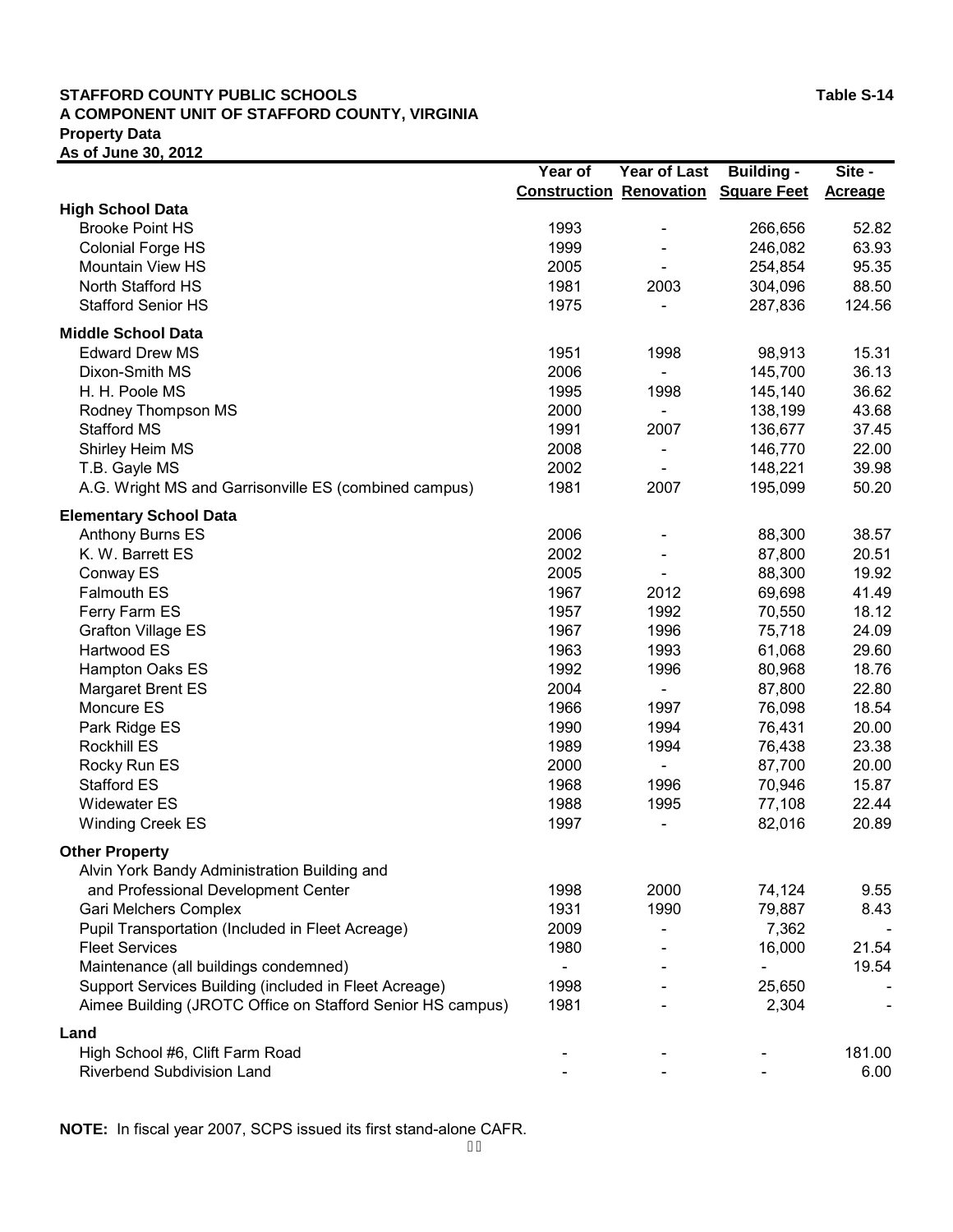### **STAFFORD COUNTY PUBLIC SCHOOLS Table S-15 A COMPONENT UNIT OF STAFFORD COUNTY, VIRGINIA Energy Management - Utilities Savings Calendar Years 2006 - 2011**

|                                             | <b>Calendar Year</b> |             |             |             |             |             |  |
|---------------------------------------------|----------------------|-------------|-------------|-------------|-------------|-------------|--|
|                                             | 2006                 | 2007        | 2008        | 2009        | <u>2010</u> | <u>2011</u> |  |
| Utilities Summary of All Schools (by Year): |                      |             |             |             |             |             |  |
| Thousand British Thermal Units (MBTU)       | 231,703,193          | 246,594,352 | 235,724,780 | 217,896,785 | 233,409,383 | 201,773,183 |  |
| Square Footage                              | 3,242,849            | 3,674,303   | 3,820,003   | 3.966.773   | 3.966.773   | 2,857,404   |  |
| MBTU/Square Footage                         | 71.45                | 67.11       | 61.71       | 54.93       | 58.84       | 70.61       |  |

| Utilities Summary by School Level (in MBTU): | 2011          |                   |                |  |  |  |
|----------------------------------------------|---------------|-------------------|----------------|--|--|--|
|                                              | <b>Actual</b> | <b>Historical</b> | <b>Savings</b> |  |  |  |
| <b>Elementary Schools:</b>                   |               |                   |                |  |  |  |
| Electric                                     | 62,163,641    | 68,852,825        | 6,689,184      |  |  |  |
| Gas                                          | 21,172,700    | 26,517,250        | 5,344,550      |  |  |  |
| Oil                                          | 2,276,988     | 5,283,390         | 3,006,402      |  |  |  |
| Propane                                      | 207,929       | 363,173           | 155,244        |  |  |  |
| Subtotal                                     | 85,821,258    | 101,016,638       | 15,195,380     |  |  |  |
| <b>Middle Schools:</b>                       |               |                   |                |  |  |  |
| Electric                                     | 34,510,188    | 36,593,455        | 2,083,267      |  |  |  |
| Gas                                          | 8,529,100     | 10,939,130        | 2,410,030      |  |  |  |
| Oil                                          | 3,020,556     | 2,495,318         | (525, 238)     |  |  |  |
| Propane                                      | 81,374        | 80,154            | (1,220)        |  |  |  |
| Subtotal                                     | 46,141,218    | 50,108,057        | 3,966,839      |  |  |  |
| <b>High Schools:</b>                         |               |                   |                |  |  |  |
| Electric                                     | 52, 152, 514  | 60,419,501        | 8,266,987      |  |  |  |
| Gas                                          | 6,479,900     | 13,397,380        | 6,917,480      |  |  |  |
| Oil                                          | 5,447,218     | 12,831,559        | 7,384,341      |  |  |  |
| Propane                                      | 29,210        | 86,327            | 57,117         |  |  |  |
| Subtotal                                     | 64,108,842    | 86,734,767        | 22,625,925     |  |  |  |
| Total                                        | 196,071,318   | 237.859.462       | 41,788,144     |  |  |  |

| Percentage of Savings                                      | 18%         |
|------------------------------------------------------------|-------------|
| Dollar Savings (net of capital lease payment of \$386,908) | \$1,950,805 |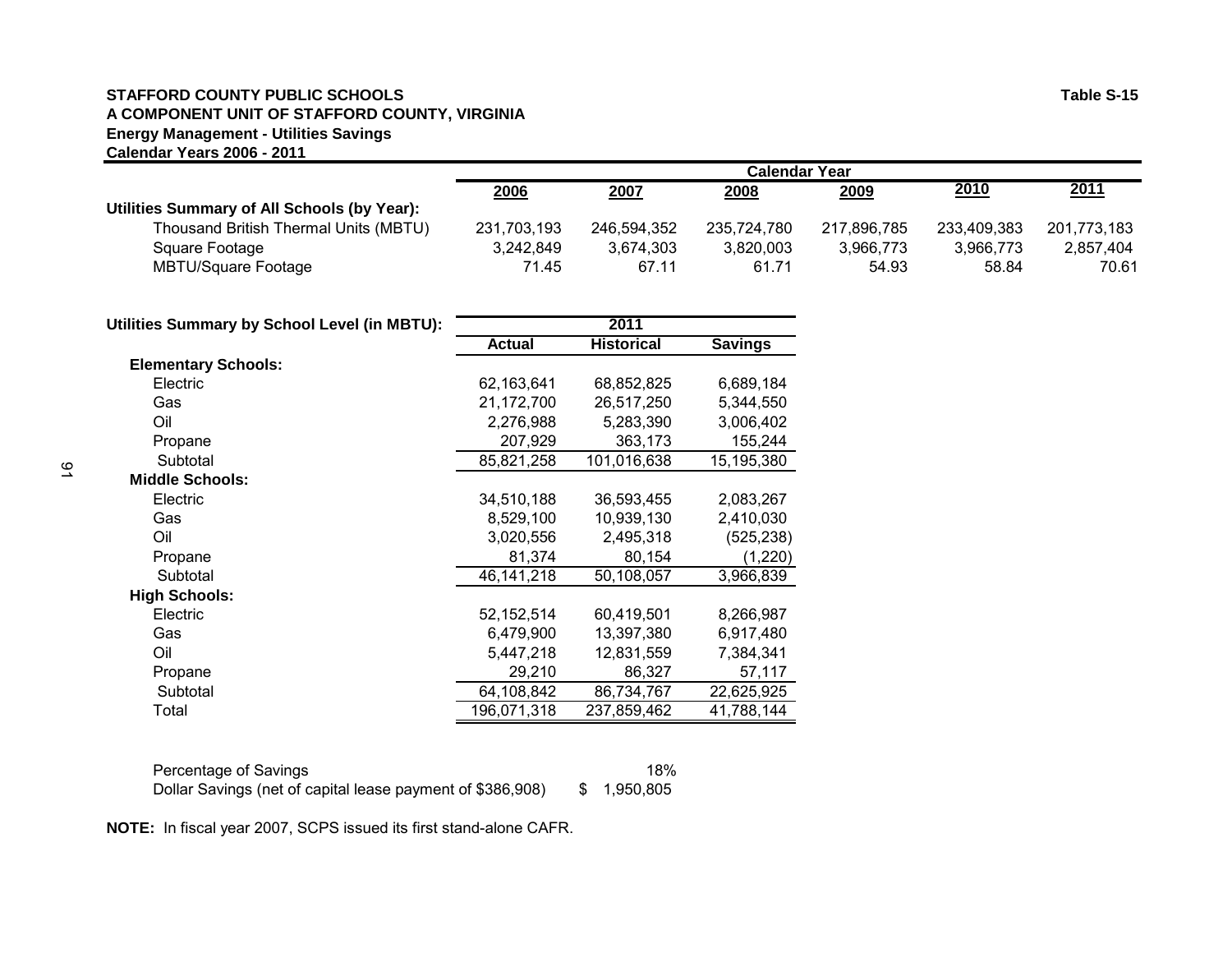#### **STAFFORD COUNTY PUBLIC SCHOOLS Table S-16 A COMPONENT UNIT OF STAFFORD COUNTY, VIRGINIA AVERAGE SAT SCORES Fiscal Years 2003 - 2012**

|                            | Fiscal Year |      |      |                 |      |      |      |      |      |      |
|----------------------------|-------------|------|------|-----------------|------|------|------|------|------|------|
|                            | 2003        | 2004 | 2005 | 2006            | 2007 | 2008 | 2009 | 2010 | 2011 | 2012 |
| <b>Average SAT Scores:</b> |             |      |      |                 |      |      |      |      |      |      |
| Math                       | 520         | 513  | 531  | 51 <sup>′</sup> | 502  | 509  | 504  | 509  | 504  | 505  |
| Verbal                     | 519         | 521  | 521  | (1)             |      | (1)  | (1)  | (1)  | (1)  | (1)  |
| Writing                    | N/A         | N/A  | N/A  | 494             | 482  | 488  | 484  | 493  | 486  | 489  |
| <b>Critical Reading</b>    | N/A         | N/A  | N/A  | 514             | 508  | 513  | 506  | 516  | 510  | 514  |

**Source**: College Board SAT 2011, College-Bound Seniors District Highlights Report.

**(1)** - Beginning with Fiscal Year 2006, the SAT now includes scores for Math, Writing and Critical Reading.

**N/A** - Not applicable.

# 92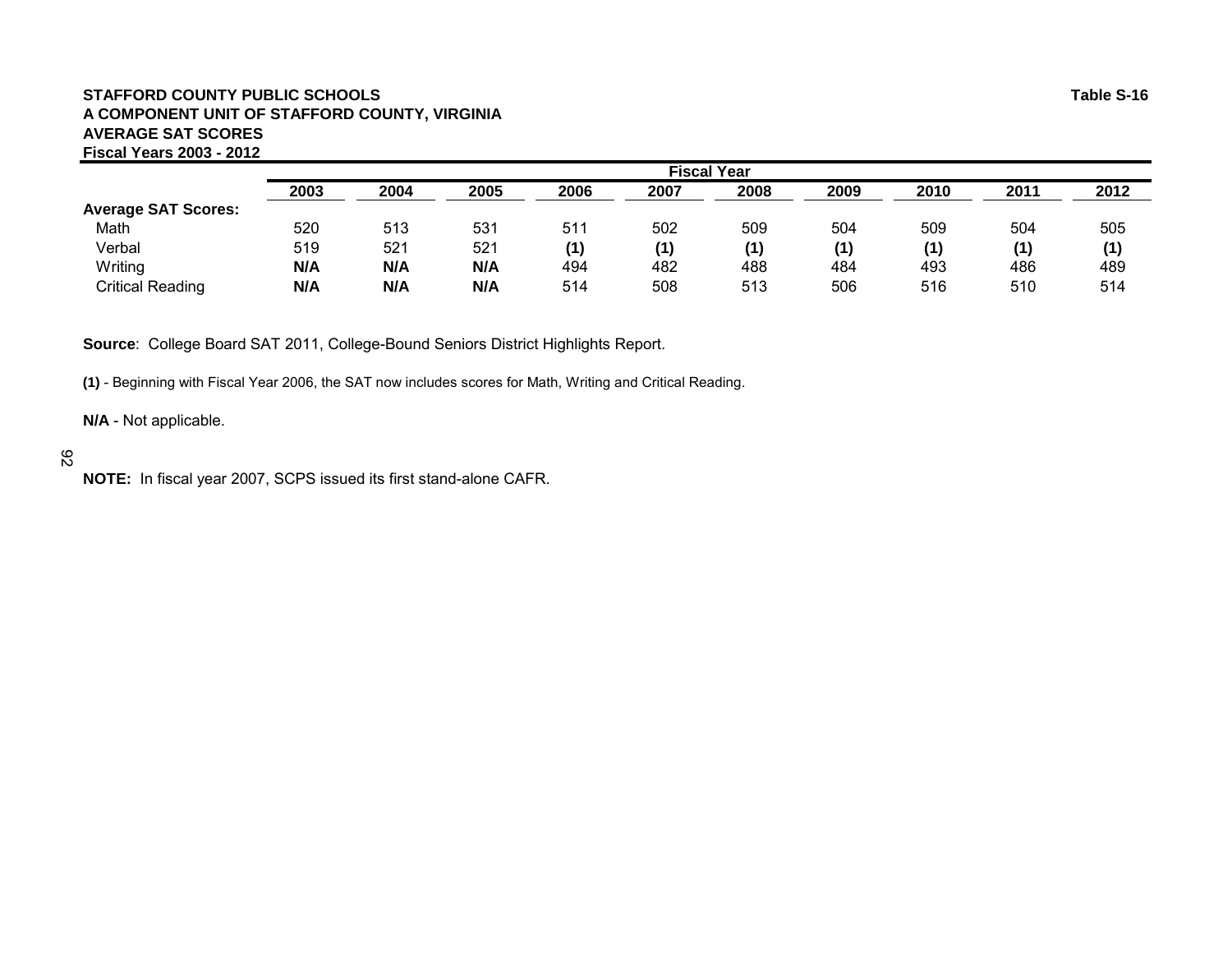### **STAFFORD COUNTY PUBLIC SCHOOLS Table S-17A STANDARDS OF LEARNING TEST PASSING RATES Fiscal Years 2007 - 2012 A COMPONENT UNIT OF STAFFORD COUNTY, VIRGINIA**

|                           |              |      |      |      | <b>Fiscal Year</b> |      |      |
|---------------------------|--------------|------|------|------|--------------------|------|------|
| Grade                     | Location     | 2007 | 2008 | 2009 | 2010               | 2011 | 2012 |
|                           |              |      |      |      | Reading            |      |      |
| $\ensuremath{\mathsf{3}}$ | Division     | 77%  | 80%  | 81%  | 84%                | 85%  | 88%  |
|                           | <b>State</b> | 80%  | 84%  | 89%  | 88%                | 83%  | 88%  |
| 4                         | Division     | 87%  | 87%  | 86%  | 88%                | 90%  | 88%  |
|                           | <b>State</b> | 87%  | 88%  | 89%  | 88%                | 87%  | 88%  |
| 5                         | Division     | 85%  | 87%  | 88%  | 89%                | 91%  | 89%  |
|                           | <b>State</b> | 87%  | 89%  | 92%  | 90%                | 89%  | 89%  |
| 6                         | Division     | 88%  | 84%  | 84%  | 85%                | 89%  | 90%  |
|                           | <b>State</b> | 84%  | 85%  | 86%  | 88%                | 87%  | 89%  |
| $\overline{7}$            | Division     | 86%  | 86%  | 89%  | 86%                | 91%  | 92%  |
|                           | <b>State</b> | 86%  | 86%  | 88%  | 89%                | 89%  | 88%  |
| 8                         | Division     | 86%  | 80%  | 87%  | 83%                | 92%  | 92%  |
|                           | <b>State</b> | 80%  | 83%  | 87%  | 90%                | 90%  | 89%  |
| <b>High School</b>        | Division     | 95%  | 94%  | 96%  | 94%                | 96%  | 97%  |
|                           | <b>State</b> | 94%  | 94%  | 95%  | 94%                | 94%  | 94%  |
|                           |              |      |      |      | Writing            |      |      |
| 5                         | Division     | 88%  | 89%  | 84%  | 87%                | 91%  | 90%  |
|                           | <b>State</b> | 89%  | 87%  | 86%  | 88%                | 87%  | 87%  |
| 8                         | Division     | 88%  | 86%  | 89%  | 87%                | 90%  | 91%  |
|                           | <b>State</b> | 86%  | 87%  | 89%  | 91%                | 88%  | 88%  |
| <b>High School</b>        | Division     | 92%  | 92%  | 95%  | 92%                | 96%  | 95%  |
|                           | <b>State</b> | 92%  | 92%  | 92%  | 92%                | 93%  | 93%  |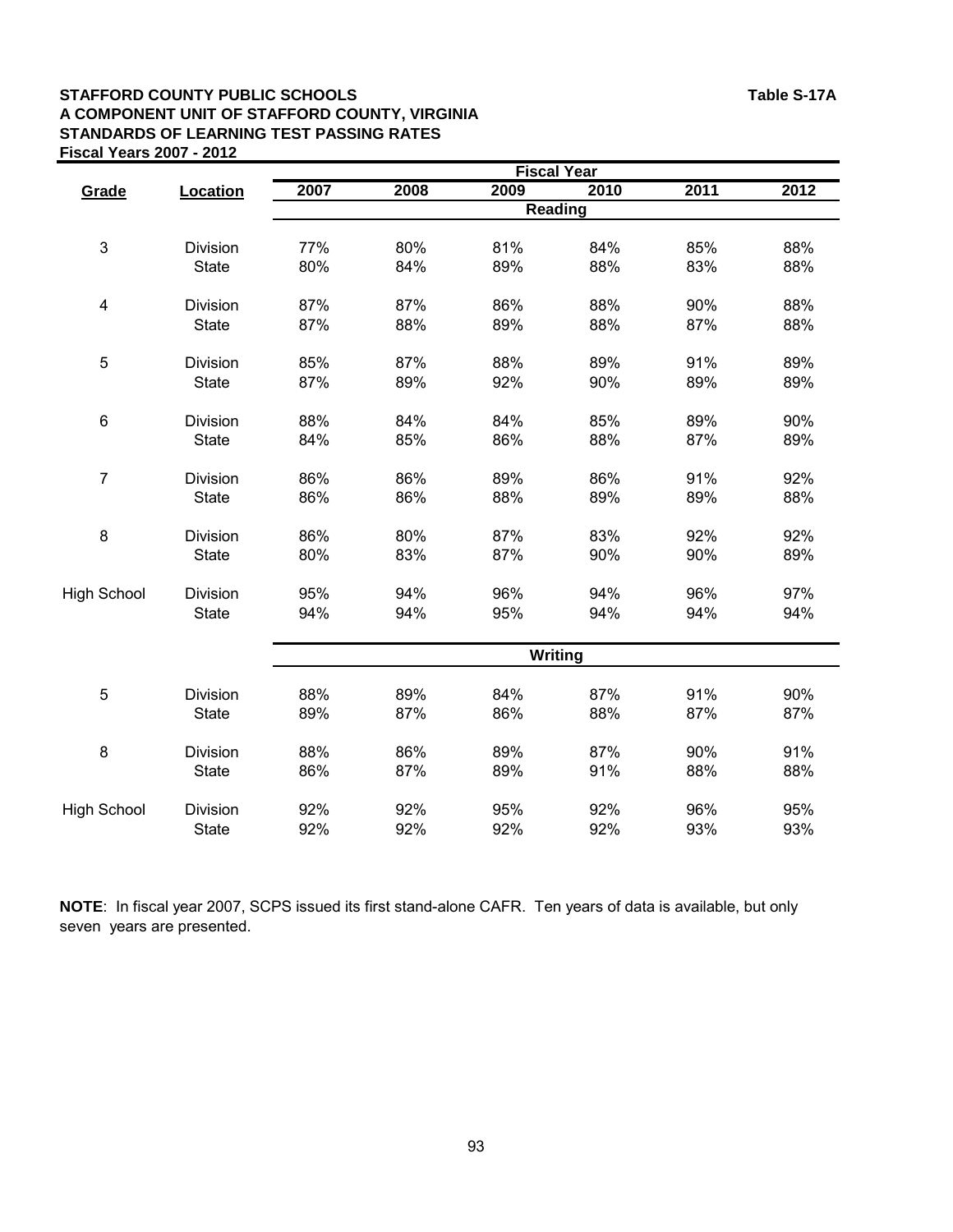# **STAFFORD COUNTY PUBLIC TABLE SETS TABLE S-17B STANDARDS OF LEARNING TEST PASSING RATES Fiscal Years 2007 - 2012 A COMPONENT UNIT OF STAFFORD COUNTY, VIRGINIA**

|                    |              |                            |                                                            |                              | <b>Fiscal Year</b>          |      |           |  |  |  |  |
|--------------------|--------------|----------------------------|------------------------------------------------------------|------------------------------|-----------------------------|------|-----------|--|--|--|--|
| Grade              | Location     | 2007                       | 2008                                                       | 2009                         | 2010                        | 2011 | 2012      |  |  |  |  |
|                    |              |                            |                                                            |                              | <b>History</b>              |      |           |  |  |  |  |
| $\mathfrak{B}$     | Division     | 92%                        | 92%                                                        | 93%                          | 94%                         | 87%  | 89%       |  |  |  |  |
|                    | <b>State</b> | 92%                        | 93%                                                        | 93%                          | 93%                         | 85%  | 87%       |  |  |  |  |
| 5                  | Division     | N/A                        | N/A                                                        | N/A                          | 83%                         | 100% | 93%       |  |  |  |  |
|                    | <b>State</b> |                            |                                                            | 94%                          | 90%                         | 80%  | 84%       |  |  |  |  |
|                    |              |                            | <b>History and Social Science (Alternative Assessment)</b> |                              |                             |      |           |  |  |  |  |
| 4                  | Division     | N/A                        | N/A                                                        | N/A                          | N/A                         | 88%  | 93%       |  |  |  |  |
|                    | <b>State</b> | N/A                        | N/A                                                        | 95%                          | 92%                         | 87%  | 84%       |  |  |  |  |
| 6                  | Division     | N/A                        | N/A                                                        | N/A                          | 100%                        | 95%  | 88%       |  |  |  |  |
|                    | <b>State</b> | N/A                        | N/A                                                        | N/A                          | 91%                         | 92%  | 86%       |  |  |  |  |
| $\overline{7}$     | Division     | N/A                        | N/A                                                        | N/A                          | 100%                        | 95%  | 96%       |  |  |  |  |
|                    | <b>State</b> | N/A                        | N/A                                                        | N/A                          | 92%                         | 91%  | 88%       |  |  |  |  |
| <b>High School</b> | Division     | N/A                        | N/A                                                        | N/A                          | 95%                         | 89%  | 92%       |  |  |  |  |
|                    | <b>State</b> | N/A                        | N/A                                                        | 90%                          | 91%                         | 87%  | 84%       |  |  |  |  |
|                    |              | Virginian and U.S. History |                                                            |                              |                             |      |           |  |  |  |  |
| <b>High School</b> | Division     | 96%                        | 97%                                                        | 96%                          | 97%                         | 89%  | 93%       |  |  |  |  |
|                    | <b>State</b> | 93%                        | 94%                                                        | 95%                          | 95%                         | 83%  | 85%       |  |  |  |  |
|                    |              |                            |                                                            |                              | <b>World History I</b>      |      |           |  |  |  |  |
| <b>High School</b> | Division     | 93%                        | 95%                                                        | 96%                          | 98%                         | 88%  | 88%       |  |  |  |  |
|                    | <b>State</b> | 89%                        | 91%                                                        | 93%                          | 93%                         | 81%  | 84%       |  |  |  |  |
|                    |              |                            |                                                            |                              | <b>World History II</b>     |      |           |  |  |  |  |
| <b>High School</b> | Division     | 96%                        | 96%                                                        | 97%                          | 97%                         | 88%  | 91%       |  |  |  |  |
|                    | <b>State</b> | 92%                        | 92%                                                        | 93%                          | 92%                         | 82%  | 85%       |  |  |  |  |
|                    |              |                            |                                                            |                              | <b>World Geography</b>      |      |           |  |  |  |  |
| <b>High School</b> | Division     | 92%                        | 93%                                                        | 96%                          | 99%                         | 100% | 99%       |  |  |  |  |
|                    | <b>State</b> | 83%                        | 84%                                                        | 86%                          | 86%                         | 85%  | 85%       |  |  |  |  |
|                    |              |                            |                                                            |                              | <b>Virginia Studies</b>     |      |           |  |  |  |  |
| ontent Specific    | Division     | 80%                        | 79%                                                        | 86%                          | 87%                         | 92%  | N/A       |  |  |  |  |
|                    | <b>State</b> | 83%                        | 93%                                                        | 88%                          | 87%                         | 89%  | N/A       |  |  |  |  |
|                    |              |                            |                                                            | U.S. History to 1877         |                             |      | to 1865   |  |  |  |  |
| ontent Specific    | Division     | 60%                        | 69%                                                        | 66%                          | 80%                         | 84%  | 82%       |  |  |  |  |
|                    | <b>State</b> | 69%                        | 74%                                                        | 74%                          | 78%                         | 81%  | 81%       |  |  |  |  |
|                    |              |                            |                                                            | U.S. History 1877 to present |                             |      | from 1865 |  |  |  |  |
| ontent Specific    | Division     | 88%                        | 91%                                                        | 94%                          | 94%                         | 88%  | 86%       |  |  |  |  |
|                    | <b>State</b> | 87%                        | 92%                                                        | 92%                          | 91%                         | 85%  | 84%       |  |  |  |  |
|                    |              |                            |                                                            |                              | <b>Civics and Economics</b> |      |           |  |  |  |  |
| ontent Specific    | Division     | 81%                        | 84%                                                        | 81%                          | 82%                         | 82%  | 84%       |  |  |  |  |
|                    | <b>State</b> | 83%                        | 84%                                                        | 84%                          | 86%                         | 84%  | 84%       |  |  |  |  |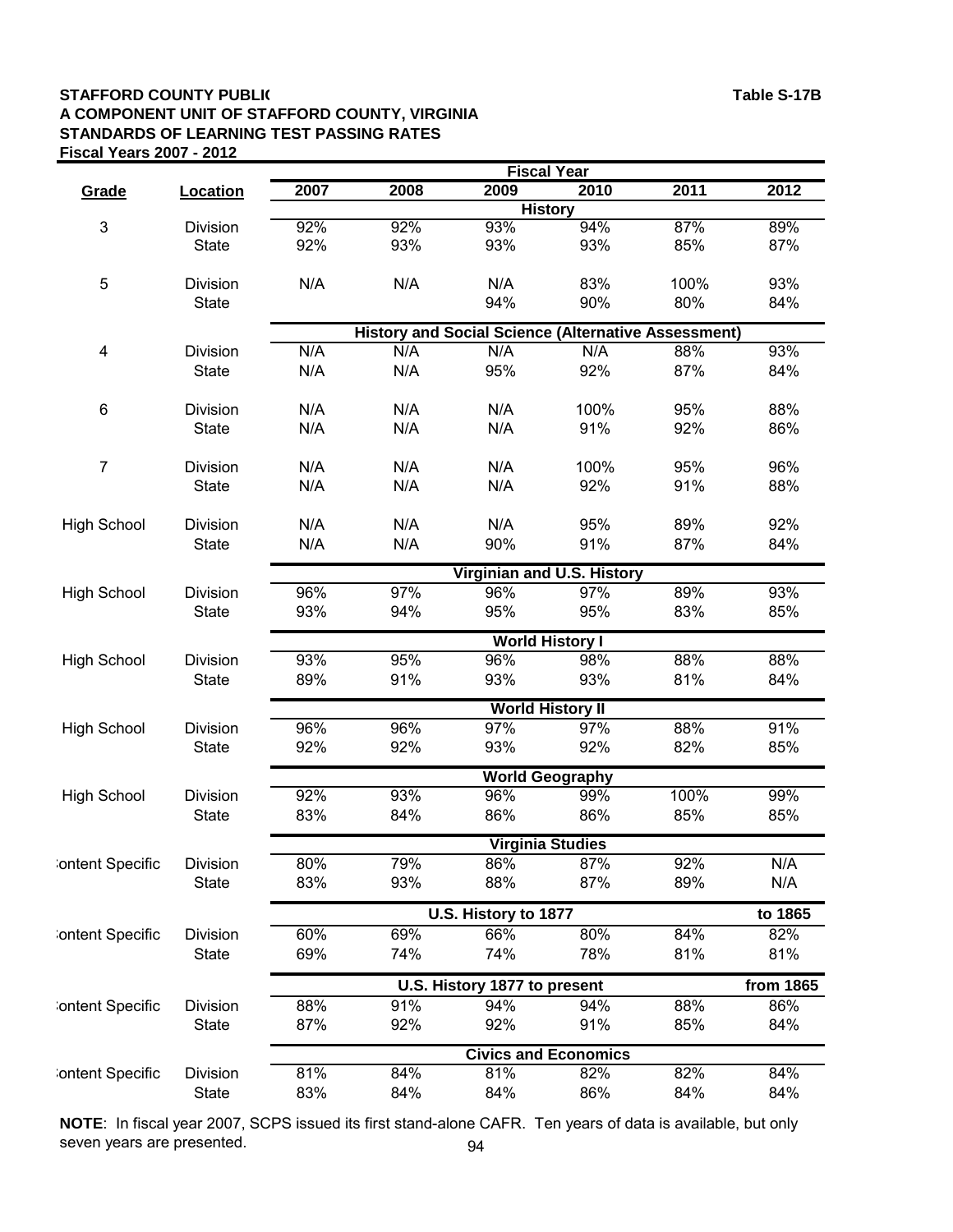# **STAFFORD COUNTY PUBLIC SCHOOLS Table S-17C A COMPONENT UNIT OF STAFFORD COUNTY, VIRGINIA STANDARDS OF LEARNING TEST PASSING RATES Fiscal Years 2007 - 2012**

|                    |              |      |      |      | <b>Fiscal Year</b>                        |      |      |
|--------------------|--------------|------|------|------|-------------------------------------------|------|------|
| Grade              | Location     | 2007 | 2008 | 2009 | 2010                                      | 2011 | 2012 |
|                    |              |      |      |      | <b>Mathematics</b>                        |      |      |
| $\mathfrak{B}$     | Division     | 88%  | 88%  | 88%  | 93%                                       | 93%  | 69%  |
|                    | <b>State</b> | 89%  | 89%  | 89%  | 92%                                       | 91%  | 64%  |
| 4                  | Division     | 81%  | 81%  | 84%  | 88%                                       | 90%  | 75%  |
|                    | <b>State</b> | 81%  | 84%  | 86%  | 88%                                       | 89%  | 70%  |
| 5                  | Division     | 86%  | 86%  | 87%  | 94%                                       | 91%  | 72%  |
|                    | <b>State</b> | 87%  | 88%  | 90%  | 92%                                       | 89%  | 67%  |
| 6                  | Division     | 70%  | 70%  | 76%  | 83%                                       | 83%  | 82%  |
|                    | <b>State</b> | 60%  | 68%  | 73%  | 77%                                       | 73%  | 74%  |
| $\overline{7}$     | Division     | 71%  | 71%  | 66%  | 68%                                       | 73%  | 54%  |
|                    | <b>State</b> | 56%  | 65%  | 71%  | 75%                                       | 77%  | 58%  |
| 8                  | Division     | 85%  | 85%  | 90%  | 89%                                       | 90%  | 83%  |
|                    | <b>State</b> | 77%  | 83%  | 85%  | 87%                                       | 82%  | 60%  |
|                    |              |      |      |      | <b>Mathematics (Alternate Assessment)</b> |      |      |
| <b>High School</b> | Division     | N/A  | 85%  | 91%  | 95%                                       | 100% | 92%  |
|                    | <b>State</b> | 88%  | 80%  | 81%  | 80%                                       | 77%  | 68%  |
|                    |              |      |      |      | Algebra I                                 |      |      |
| <b>High School</b> | Division     | 93%  | 93%  | 94%  | 97%                                       | 97%  | 83%  |
|                    | <b>State</b> | 92%  | 93%  | 94%  | 94%                                       | 94%  | 75%  |
|                    |              |      |      |      | <b>Geometry</b>                           |      |      |
| <b>High School</b> | Division     | 88%  | 88%  | 91%  | 90%                                       | 92%  | 77%  |
|                    | <b>State</b> | 86%  | 87%  | 87%  | 88%                                       | 87%  | 74%  |
|                    |              |      |      |      | <b>Albegra II</b>                         |      |      |
| <b>High School</b> | Division     | 88%  | 88%  | 92%  | 92%                                       | 92%  | 72%  |
|                    | <b>State</b> | 88%  | 90%  | 91%  | 91%                                       | 91%  | 69%  |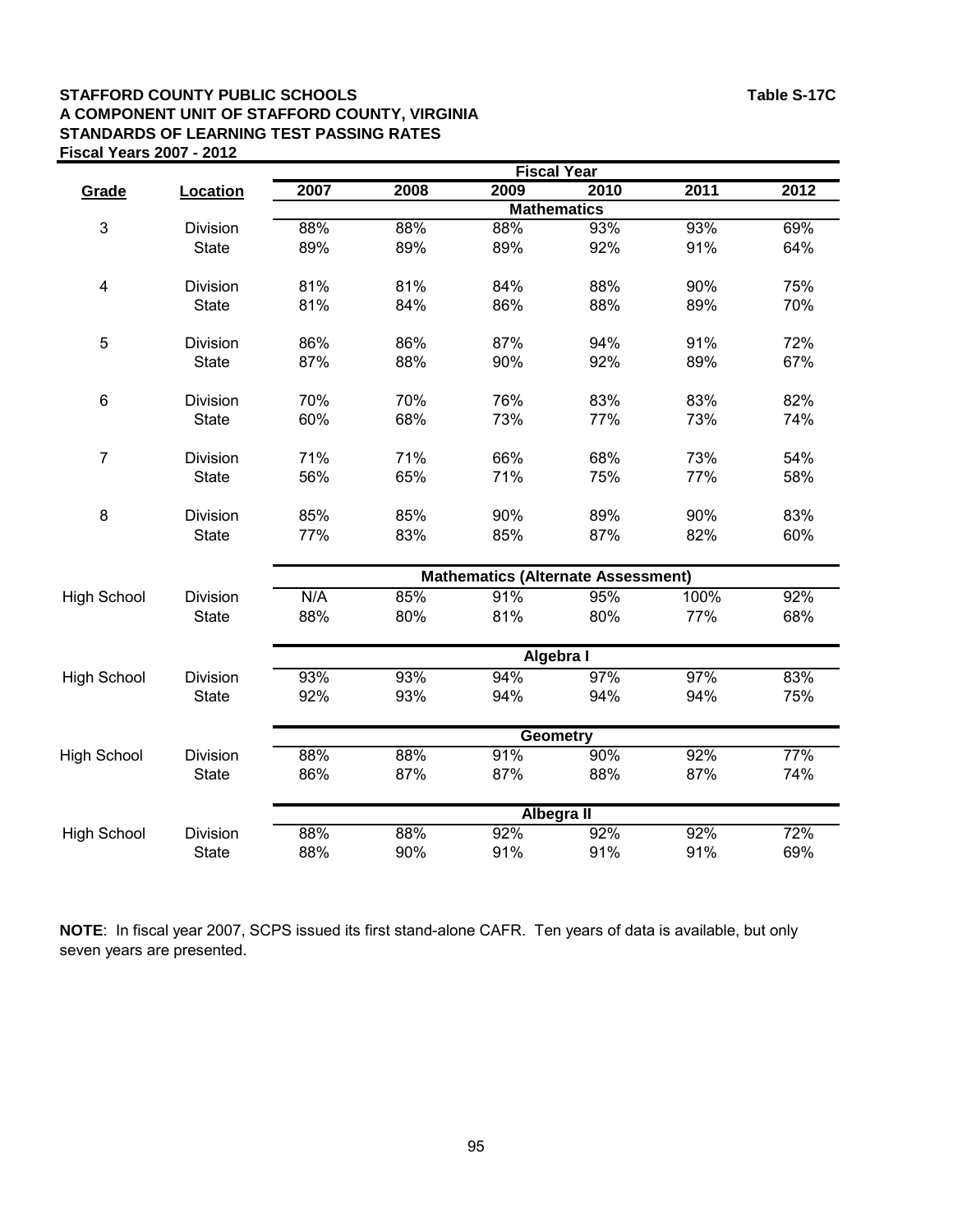### **STAFFORD COUNTY PUBLIC SCHOOLS Table S-17D A COMPONENT UNIT OF STAFFORD COUNTY, VIRGINIA Fiscal Years 2007 - 2012 STANDARDS OF LEARNING TEST PASSING RATES**

|                           |                 |      |                |                                       | <b>Fiscal Year</b>   |      |      |  |  |  |
|---------------------------|-----------------|------|----------------|---------------------------------------|----------------------|------|------|--|--|--|
| Grade                     | Location        | 2007 | 2008           | 2009                                  | 2010                 | 2011 | 2012 |  |  |  |
|                           |                 |      | <b>Science</b> |                                       |                      |      |      |  |  |  |
| $\ensuremath{\mathsf{3}}$ | Division        | 87%  | 88%            | 88%                                   | 91%                  | 90%  | 92%  |  |  |  |
|                           | <b>State</b>    | 88%  | 89%            | 89%                                   | 91%                  | 90%  | 90%  |  |  |  |
| 5                         | Division        | 85%  | 88%            | 87%                                   | 90%                  | 86%  | 88%  |  |  |  |
|                           | <b>State</b>    | 88%  | 88%            | 88%                                   | 88%                  | 87%  | 88%  |  |  |  |
| 8                         | <b>Division</b> | 93%  | 93%            | 95%                                   | 94%                  | 96%  | 96%  |  |  |  |
|                           | <b>State</b>    | 89%  | 90%            | 90%                                   | 92%                  | 92%  | 92%  |  |  |  |
|                           |                 |      |                | <b>Science (Alternate Assessment)</b> |                      |      |      |  |  |  |
| <b>High School</b>        | <b>Division</b> | N/A  | 85%            | 100%                                  | 86%                  | 94%  | 96%  |  |  |  |
|                           | <b>State</b>    | N/A  | 84%            | 88%                                   | 88%                  | 90%  | 83%  |  |  |  |
|                           |                 |      |                |                                       | <b>Biology</b>       |      |      |  |  |  |
| <b>High School</b>        | Division        | 91%  | 93%            | 93%                                   | 93%                  | 95%  | 95%  |  |  |  |
|                           | <b>State</b>    | 87%  | 88%            | 88%                                   | 93%                  | 90%  | 92%  |  |  |  |
|                           |                 |      |                |                                       | <b>Chemistry</b>     |      |      |  |  |  |
| <b>High School</b>        | Division        | 96%  | 94%            | 97%                                   | 96%                  | 95%  | 96%  |  |  |  |
|                           | <b>State</b>    | 91%  | 92%            | 93%                                   | 94%                  | 93%  | 93%  |  |  |  |
|                           |                 |      |                |                                       | <b>Earth Science</b> |      |      |  |  |  |
| <b>High School</b>        | <b>Division</b> | 89%  | 92%            | 93%                                   | 92%                  | 93%  | 96%  |  |  |  |
|                           | <b>State</b>    | 85%  | 86%            | 87%                                   | 88%                  | 89%  | 90%  |  |  |  |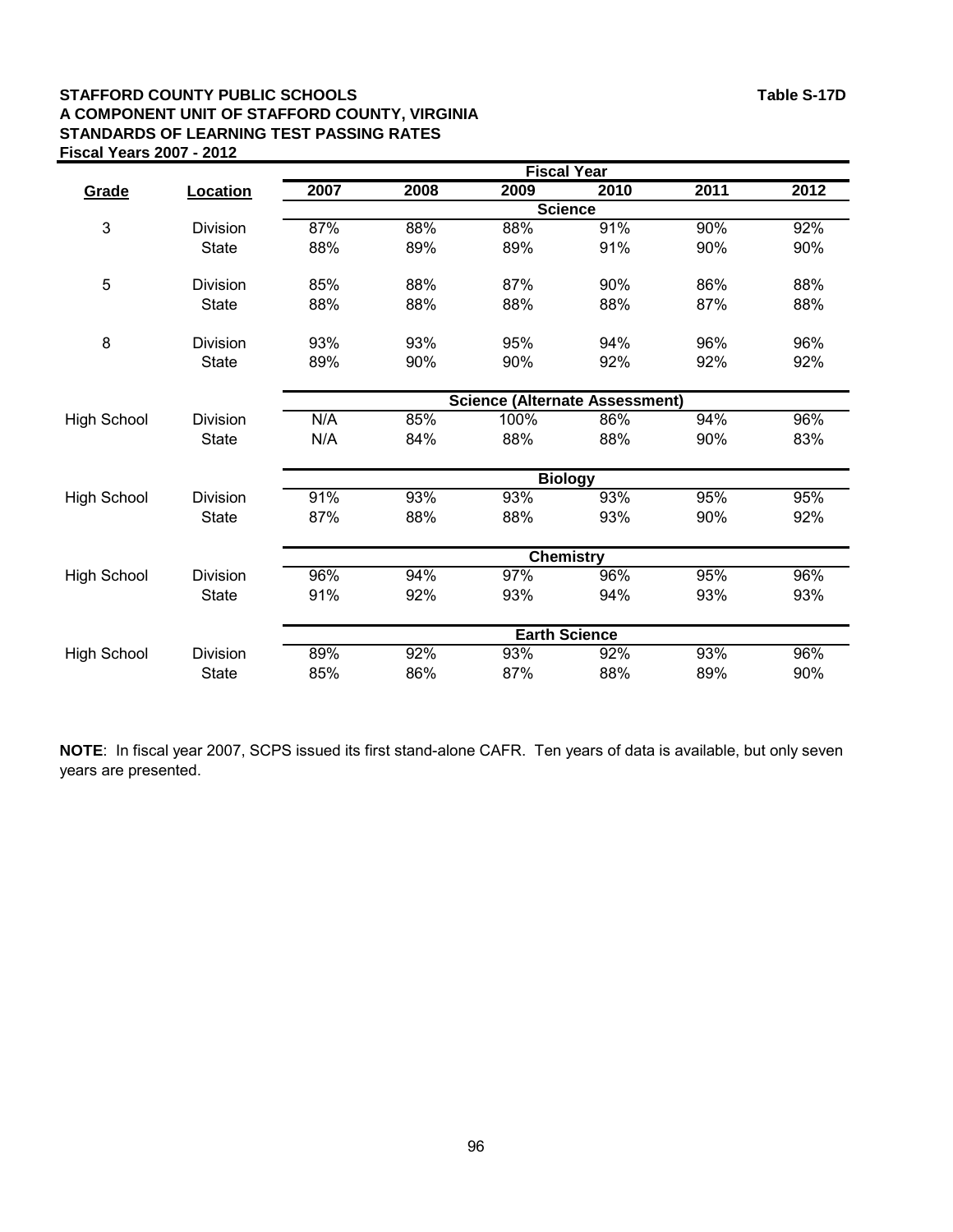#### **STAFFORD COUNTY PUBLIC SCHOOLS SCHOOL ACCREDITATION AND ADEQUATE YEARLY PROGRESS (AYP) Fiscal Years 2005 - 2012 A COMPONENT UNIT OF STAFFORD COUNTY, VIRGINIA**

|                                                                 |            |                                  | <b>Fiscal Year</b> |                     |          |
|-----------------------------------------------------------------|------------|----------------------------------|--------------------|---------------------|----------|
|                                                                 | 2005       | 2006                             | 2007               | 2008                | 2009     |
| <b>Division-wide Status:</b><br><b>Schools Fully Accredited</b> | 100%       | 100%                             | $100\%$            | 97%                 | 100%     |
| Schools that Made AYP                                           | <b>71%</b> | 92%                              | 63%                | 48%                 | 47%      |
| Division AYP                                                    | AYP        | Did not make Did not make<br>AYP | Made AYP           | Did not make<br>AYP | Made AYP |

*Source: Virginia Department of Education School Report Card.*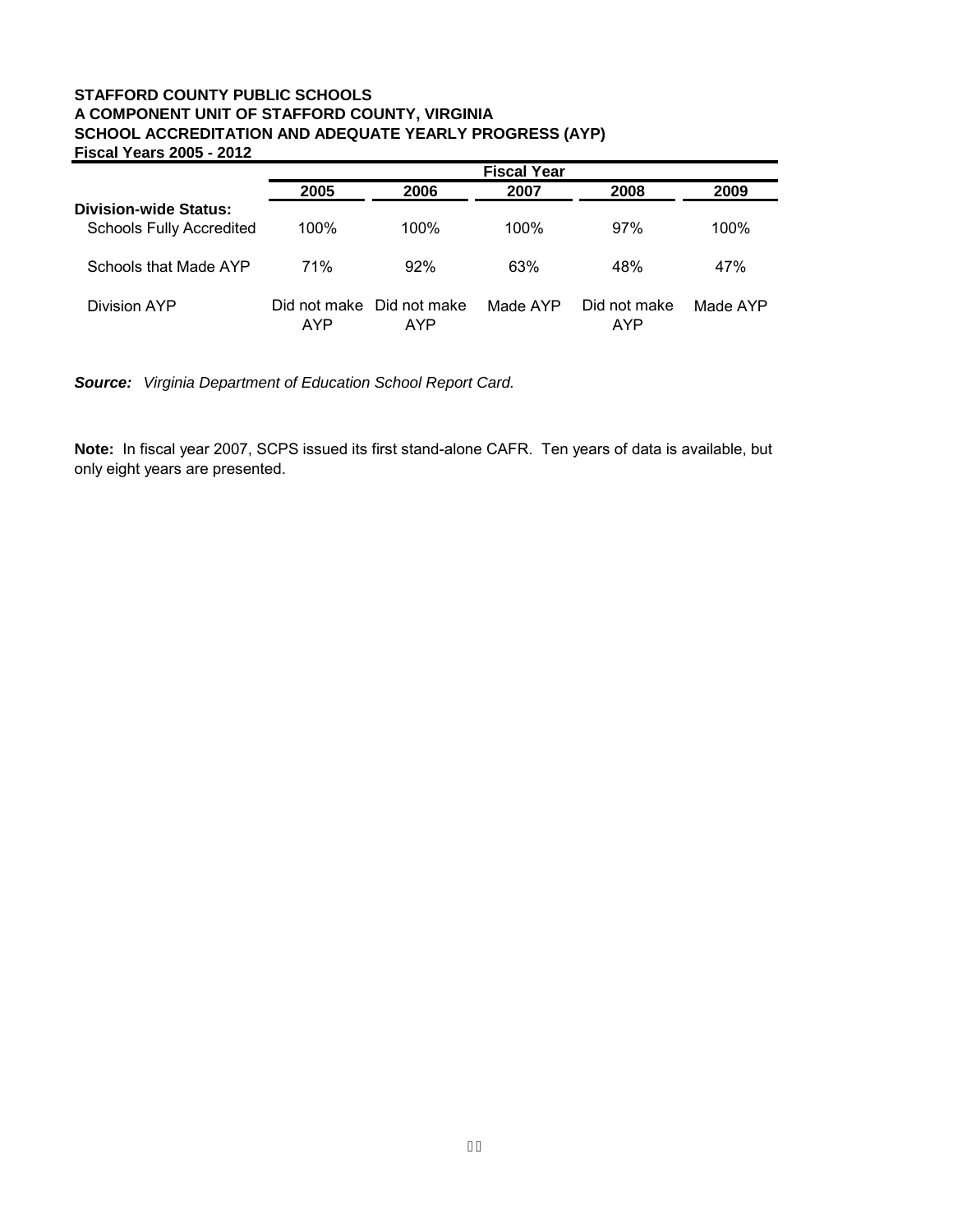**Table S-18**

|      | <b>Fiscal Year</b>                     |      |                                                          |
|------|----------------------------------------|------|----------------------------------------------------------|
| 2010 | 2011                                   | 2012 |                                                          |
| 100% | $100\%$                                | 100% | Division-wide Status:<br><b>Schools Fully Accredited</b> |
| 53%  | 37%                                    | 37%  | Schools that Made AYP                                    |
| AYP  | Did not make Did not make Did not make | AYP  | Division AYP                                             |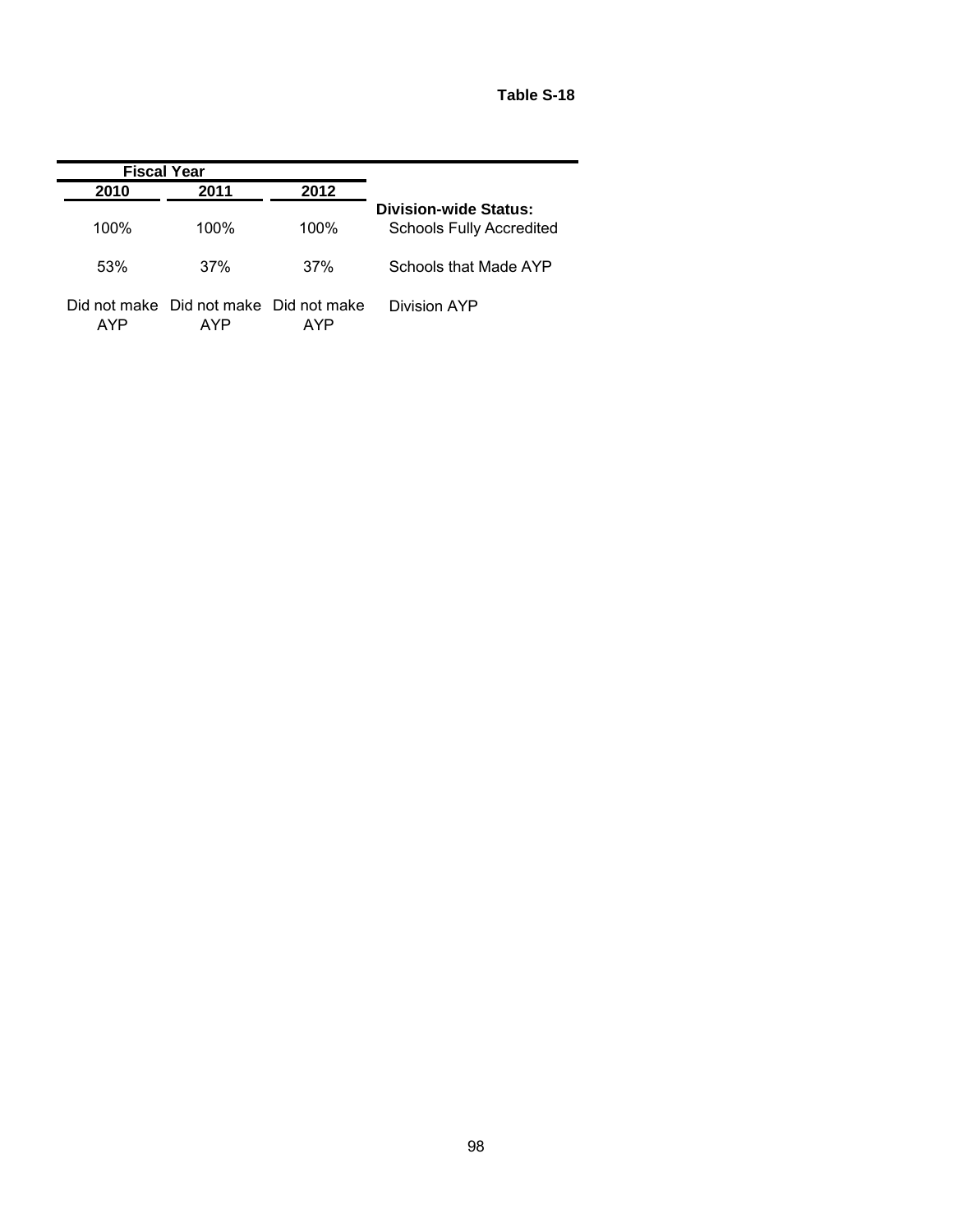ROBINSON, FARMER, COX ASSOCIATES

CERTIFIED PUBLIC ACCOUNTANTS A PROFESSIONAL LIMITED LIABILITY COMPANY

# **Report on Internal Control over Financial Reporting and on Compliance and Other Matters Based on an Audit of Financial Statements Performed in Accordance with** *Government Auditing Standards*

**To the Honorable Members of the School Board Stafford County Public Schools Stafford, Virginia**

We have audited the financial statements of the governmental activities, each major fund, and the aggregate remaining fund information of the Stafford County Public Schools (a component unit of Stafford County, Virginia), as of and for the year ended June 30, 2012, which collectively comprise the Stafford County Public Schools' basic financial statements and have issued our report thereon dated November 28, 2012. We conducted our audit in accordance with auditing standards generally accepted in the United States of America; the *Specifications for Audits of Authorities, Boards, and Commissions,* issued by the Auditor of Public Accounts of the Commonwealth of Virginia; and the standards applicable to financial audits contained in *Government Auditing Standards*, issued by the Comptroller General of the United States.

### **Internal Control Over Financial Reporting**

Management of the Stafford County Public Schools is responsible for establishing and maintaining effective internal control over financial reporting. In planning and performing our audit, we considered the Stafford County Public Schools' internal control over financial reporting as a basis for designing our auditing procedures for the purpose of expressing our opinion on the financial statements, but not for the purpose of expressing an opinion on the effectiveness of the Stafford County Public Schools' internal control over financial reporting. Accordingly, we do not express an opinion on the effectiveness of the Stafford County Public Schools' internal control over financial reporting.

A *deficiency in internal control* exists when the design or operation of a control does not allow management or employees, in the normal course of performing their assigned functions, to prevent, or detect and correct misstatements on a timely basis. A *material weakness* is a deficiency, or a combination of deficiencies, in internal control such that there is a reasonable possibility that a material misstatement of the Stafford County Public Schools' financial statements will not be prevented, or detected and corrected on a timely basis.

Our consideration of internal control over financial reporting was for the limited purpose described in the first paragraph of this section and was not designed to identify all deficiencies in internal control over financial reporting that might be deficiencies, significant deficiencies or material weaknesses. We did not identify any deficiencies in internal control over financial reporting that we consider to be material weaknesses, as defined above.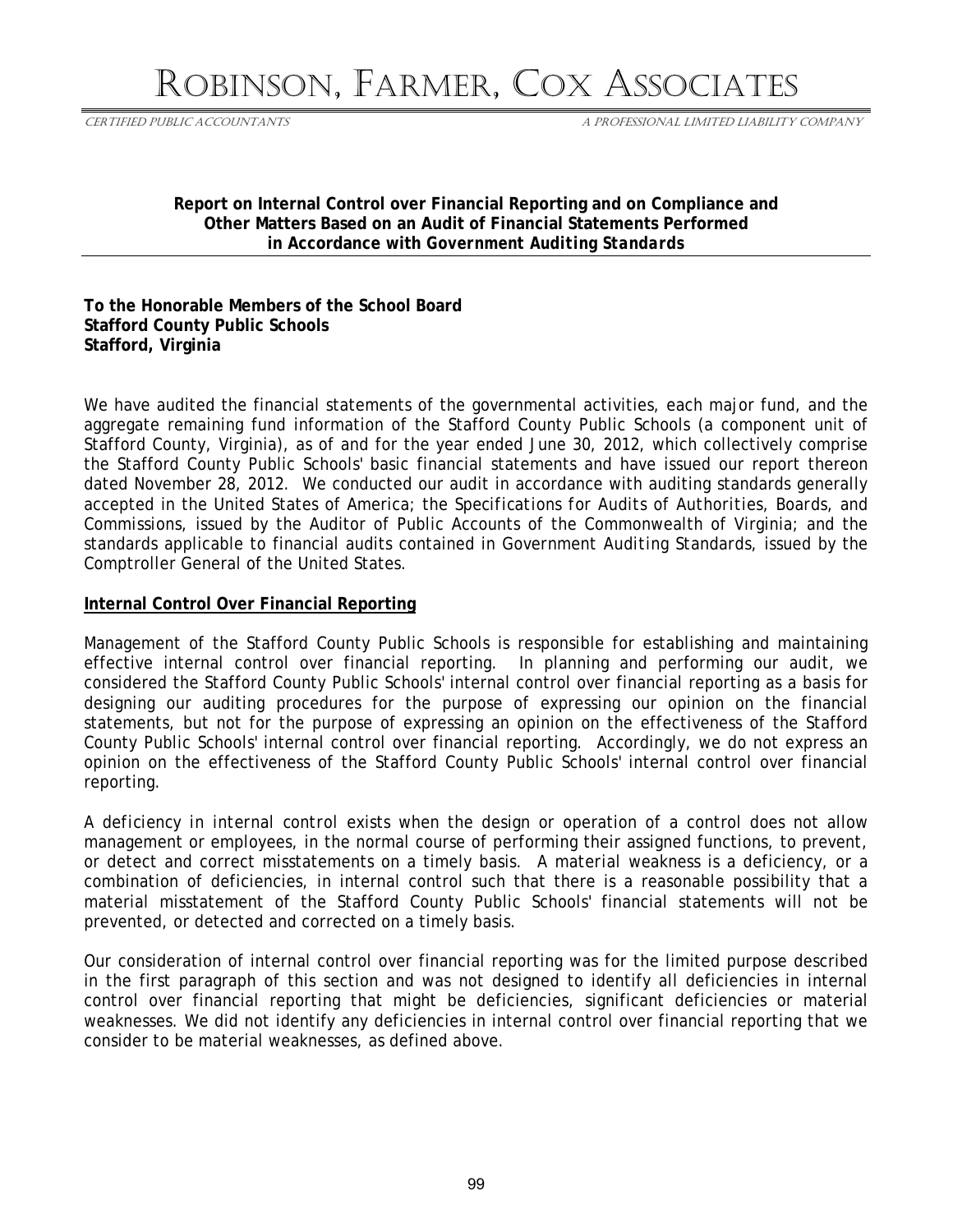# **Compliance and Other Matters**

As part of obtaining reasonable assurance about whether the Stafford County Public Schools' financial statements are free of material misstatement, we performed tests of its compliance with certain provisions of laws, regulations, contracts, and grant agreements, noncompliance with which could have a direct and material effect on the determination of financial statement amounts. However, providing an opinion on compliance with those provisions was not an objective of our audit, and accordingly, we do not express such an opinion. The results of our tests disclosed no instances of noncompliance or other matters that are required to be reported under *Government Auditing Standards*.

We noted certain matters that we reported to management of the Stafford County Public Schools in a separate letter dated November 28, 2012.

This report is intended solely for the information and use of Stafford County Public Schools' management, the School Board, federal awarding agencies, and pass-through entities and is not intended to be and should not be used by anyone other than these specified parties.

Rolenson, Tammen, Cox associates

Fredericksburg, Virginia November 28, 2012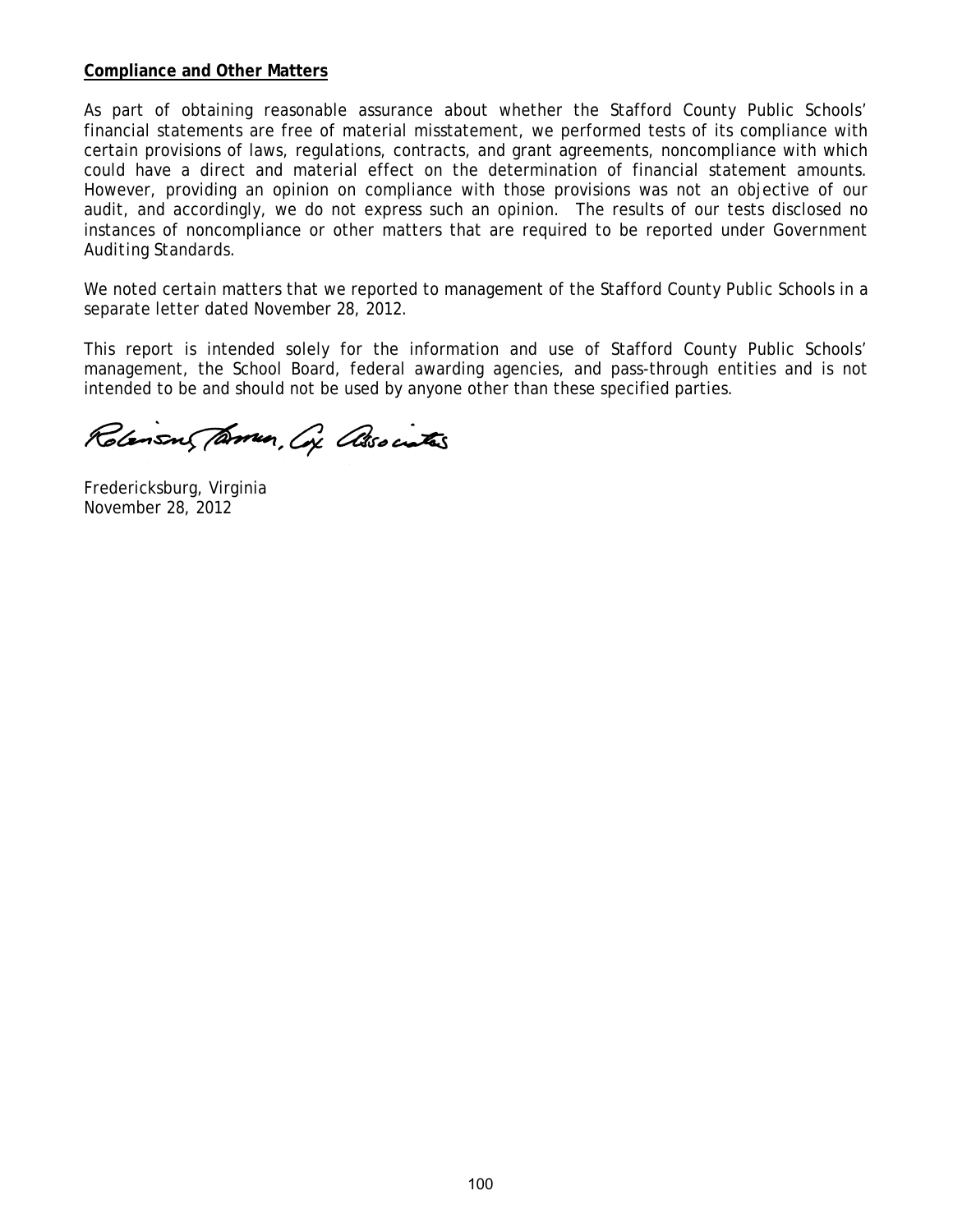ROBINSON, FARMER, COX ASSOCIATES

CERTIFIED PUBLIC ACCOUNTANTS A PROFESSIONAL LIMITED LIABILITY COMPANY

# **Independent Auditors' Report on Compliance with Requirements That Could Have a Direct and Material Effect on Each Major Program and on Internal Control Over Compliance in Accordance with OMB Circular A-133**

**To the Honorable Members of the School Board Stafford County Public Schools Stafford, Virginia** 

### **Compliance**

We have audited Stafford County Public Schools' compliance with the types of compliance requirements described in the *OMB Circular A-133 Compliance Supplement* that could have a direct and material effect on each of Stafford County Public School's major federal programs for the year ended June 30, 2012. Stafford County Public Schools' major federal programs are identified in the summary of auditor's results section of the accompanying schedule of findings and questioned costs. Compliance with the requirements of laws, regulations, contracts, and grants applicable to each of its major federal programs is the responsibility of Stafford County Public Schools' management. Our responsibility is to express an opinion on Stafford County Public Schools' compliance based on our audit.

We conducted our audit of compliance in accordance with auditing standards generally accepted in the United States of America; the standards applicable to financial audits contained in *Government Auditing Standards,* issued by the Comptroller General of the United States; and OMB Circular A-133, *Audits of States, Local Governments, and Non-Profit Organizations.* Those standards and OMB Circular A-133 require that we plan and perform the audit to obtain reasonable assurance about whether noncompliance with the types of compliance requirements referred to above that could have a direct and material effect on a major federal program occurred. An audit includes examining, on a test basis, evidence about Stafford County Public Schools' compliance with those requirements and performing such other procedures as we considered necessary in the circumstances. We believe that our audit provides a reasonable basis for our opinion. Our audit does not provide a legal determination of Stafford County Public Schools' compliance with those requirements.

In our opinion, the Stafford County Public Schools complied, in all material respects, with the compliance requirements referred to above that could have a direct and material effect on each of its major federal programs for the year ended June 30, 2012.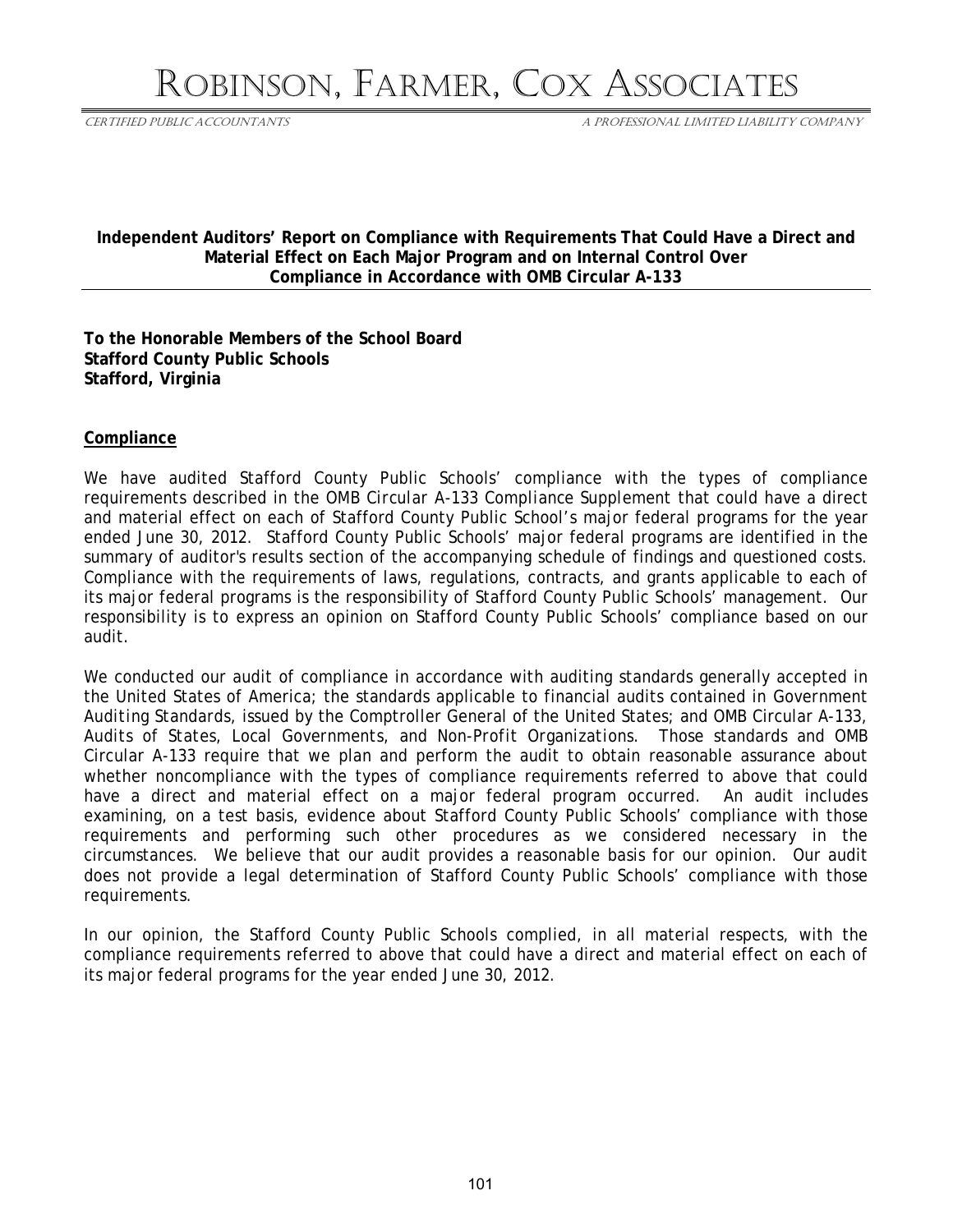# **Internal Control Over Compliance**

Management of Stafford County Public Schools is responsible for establishing and maintaining effective internal control over compliance with the requirements of laws, regulations, contracts, and grants applicable to federal programs. In planning and performing our audit, we considered Stafford County Public Schools' internal control over compliance with the requirements that could have a direct and material effect on a major federal program to determine the auditing procedures for the purpose of expressing our opinion on compliance and to test and report on internal control over compliance in accordance with OMB Circular A-133, but not for the purpose of expressing an opinion on the effectiveness of internal control over compliance. Accordingly, we do not express an opinion on the effectiveness of Stafford County Public Schools' internal control over compliance.

A *deficiency in internal control over compliance* exists when the design or operation of a control over compliance does not allow management or employees, in the normal course of performing their assigned functions, to prevent, or detect and correct, noncompliance with a type of compliance requirement of a federal program on a timely basis. A *material weakness in internal control over compliance* is a deficiency, or combination of deficiencies, in internal control over compliance, such that there is a reasonable possibility that material noncompliance with a type of compliance requirement of a federal program will not be prevented, or detected and corrected, on a timely basis.

Our consideration of internal control over compliance was for the limited purpose described in the first paragraph of this section and was not designed to identify all deficiencies in internal control over compliance that might be deficiencies, significant deficiencies, or material weaknesses. We did not identify any deficiencies in internal control over compliance that we consider to be material weaknesses, as defined above.

This report is intended solely for the information and use of the Stafford County Public Schools' management, Stafford County School Board, others within the entity, federal awarding agencies, and pass-through entities and is not intended to be and should not be used by anyone other than these specified parties.

Rolenson Tamen, Cox associates

Fredericksburg, Virginia November 28, 2012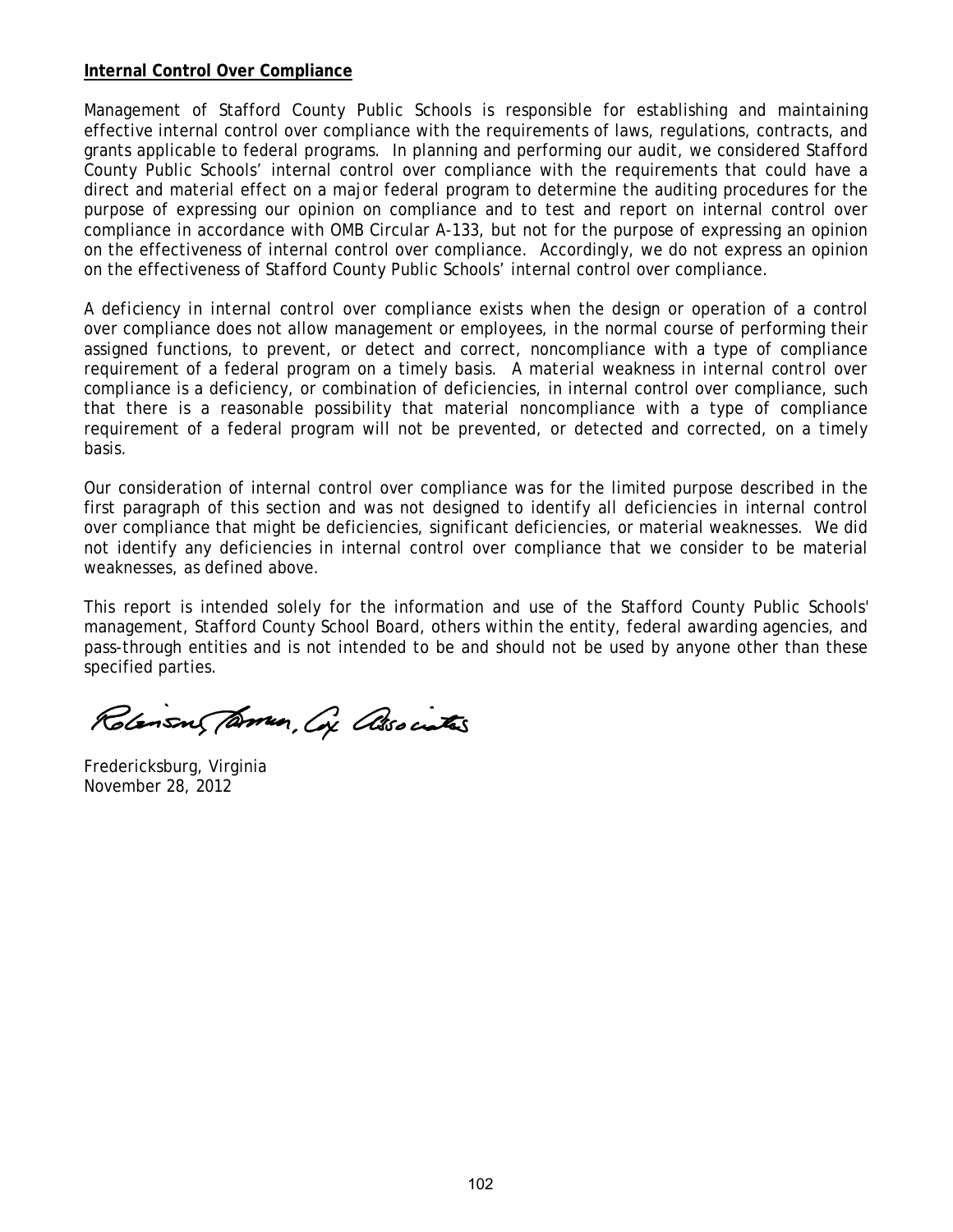#### **Stafford County Public Schools Schedule of Expenditures of Federal Awards For the Year Ended June 30, 2012 Component Unit of the County of Stafford**

| Federal Grantor/State Pass - Through Grantor/<br><b>Program Title</b>                                                                                                                                                                                                                                                                                                                                                                                                                                    | Federal<br><b>CFDA</b><br><b>Number</b>                                                          | Pass-though<br>Entity<br>Identifying<br><b>Number</b>                                                                                              | Federal<br><b>Expenditures</b>                                                                                   |
|----------------------------------------------------------------------------------------------------------------------------------------------------------------------------------------------------------------------------------------------------------------------------------------------------------------------------------------------------------------------------------------------------------------------------------------------------------------------------------------------------------|--------------------------------------------------------------------------------------------------|----------------------------------------------------------------------------------------------------------------------------------------------------|------------------------------------------------------------------------------------------------------------------|
| Department of Agriculture:                                                                                                                                                                                                                                                                                                                                                                                                                                                                               |                                                                                                  |                                                                                                                                                    |                                                                                                                  |
| Pass Through Payments:<br>Department of Agriculture:<br>Schools and Roads - Grant to States                                                                                                                                                                                                                                                                                                                                                                                                              | 10.665                                                                                           | 10.665/2012                                                                                                                                        | 11,938                                                                                                           |
| <b>Child Nutrition Cluster:</b><br><b>Food Distribution</b>                                                                                                                                                                                                                                                                                                                                                                                                                                              | 10.555                                                                                           | 10.555/2012                                                                                                                                        | 560,028                                                                                                          |
| Department of Education:<br>National school lunch program                                                                                                                                                                                                                                                                                                                                                                                                                                                | 10.555                                                                                           | 10.555/2012                                                                                                                                        | 3,060,195                                                                                                        |
| Total 10.555<br>National school breakfast program<br><b>Total Child Nutrition Cluster</b>                                                                                                                                                                                                                                                                                                                                                                                                                | 10.553                                                                                           | 10.553/2012                                                                                                                                        | 3,620,223<br>989,509<br>4,609,732                                                                                |
| <b>Total Department of Agriculture</b>                                                                                                                                                                                                                                                                                                                                                                                                                                                                   |                                                                                                  |                                                                                                                                                    | 4,621,670                                                                                                        |
| Department of Defense:<br>Direct Payments:<br><b>JROTC</b><br>Basic and Applied Scientific Research<br>Department of Defense Impact Aid<br>Promoting K-12 Student Achievement at Military Connected Schools                                                                                                                                                                                                                                                                                              | 12.000<br>12.300<br>12.558<br>12.556                                                             |                                                                                                                                                    | 316,633<br>5,820<br>377,169<br>109,096                                                                           |
| <b>Total Department of Defense</b>                                                                                                                                                                                                                                                                                                                                                                                                                                                                       |                                                                                                  |                                                                                                                                                    | 808,718                                                                                                          |
| Department of Labor<br>Pass Through Payments:<br>Department of Education:<br>CTE WIA Dislocated Worker Formula Grant<br><b>Total Department of Labor</b>                                                                                                                                                                                                                                                                                                                                                 | 17.278                                                                                           | 17.278/2011                                                                                                                                        | 38,000<br>38,000                                                                                                 |
| Department of Education:<br>Direct Payments:<br>Impact Aid<br>Pass Through Payments:<br>Department of Education:<br>Title I Grants to Local Educational Agencies                                                                                                                                                                                                                                                                                                                                         | 84.041<br>84.010                                                                                 | S010A100046                                                                                                                                        | 1,254,245                                                                                                        |
| Special Education Cluster (IDEA):<br>Special Education - Grants to States<br>Special Education - Grants to States (VIP SLP)                                                                                                                                                                                                                                                                                                                                                                              | 84.027<br>84.027                                                                                 | H027A110107<br>H027A100107                                                                                                                         | 1,527,919<br>4,209,836<br>3,000                                                                                  |
| Total 84.027<br>ARRA - Special Education - Grants to States<br>Special Education - Preschool Grants<br>ARRA - Special Education - Preschool Grants<br>Career and Technical Education - Basic Grants to States<br>Education for Homeless Children and Youth<br>Improving Teacher Quality State Grants<br><b>Education Technology State Grants</b><br><b>English Language Acquisition Grant</b><br><b>Advanced Placement Program</b><br>ARRA - Education Jobs Fund<br><b>Total Department of Education</b> | 84.391<br>84.173<br>84.392<br>84.048<br>84.196<br>84.367<br>84.318<br>84.365<br>84.330<br>84.410 | H391A090107<br>H173A110112<br>H392A090112<br>V048A110046<br>S196A100048<br>S367A110044<br>S318X100046<br>S365A100046<br>84.330/2012<br>S410A100047 | 4,212,836<br>491,667<br>102,252<br>11,582<br>222,859<br>52,430<br>419,385<br>2,579<br>140,838<br>96<br>5,585,265 |
| Department of the Interior:<br>Direct Payments:                                                                                                                                                                                                                                                                                                                                                                                                                                                          |                                                                                                  |                                                                                                                                                    | 14,023,953                                                                                                       |
| National Park Service Conservation, Protection, Outreach and Education                                                                                                                                                                                                                                                                                                                                                                                                                                   | 15.954                                                                                           |                                                                                                                                                    | 500                                                                                                              |
| Total Department of the Interior                                                                                                                                                                                                                                                                                                                                                                                                                                                                         |                                                                                                  |                                                                                                                                                    | 500                                                                                                              |
| Department Health and Human Services:<br><b>Direct Payments:</b><br><b>Head Start Program</b><br>ARRA - Head Start<br>ARRA - Early Head Start                                                                                                                                                                                                                                                                                                                                                            | 93.600<br>93.708<br>93.709                                                                       |                                                                                                                                                    | 2,183,410<br>76.535<br>87,904                                                                                    |
| Pass Through Payments:<br>Department of Social Services:<br>Medical Assistance Program<br>Children's Health Insurance Program                                                                                                                                                                                                                                                                                                                                                                            | 93.778<br>93.767                                                                                 | 93.778/2012<br>93.767/2012                                                                                                                         | 65,907<br>290,293                                                                                                |
| <b>Total Department Health and Human Services</b>                                                                                                                                                                                                                                                                                                                                                                                                                                                        |                                                                                                  |                                                                                                                                                    | 2,704,049                                                                                                        |
| <b>Total Expenditures of Federal Awards</b>                                                                                                                                                                                                                                                                                                                                                                                                                                                              |                                                                                                  |                                                                                                                                                    | 22,196,890                                                                                                       |

See accompanying notes to the schedule of expenditures of federal awards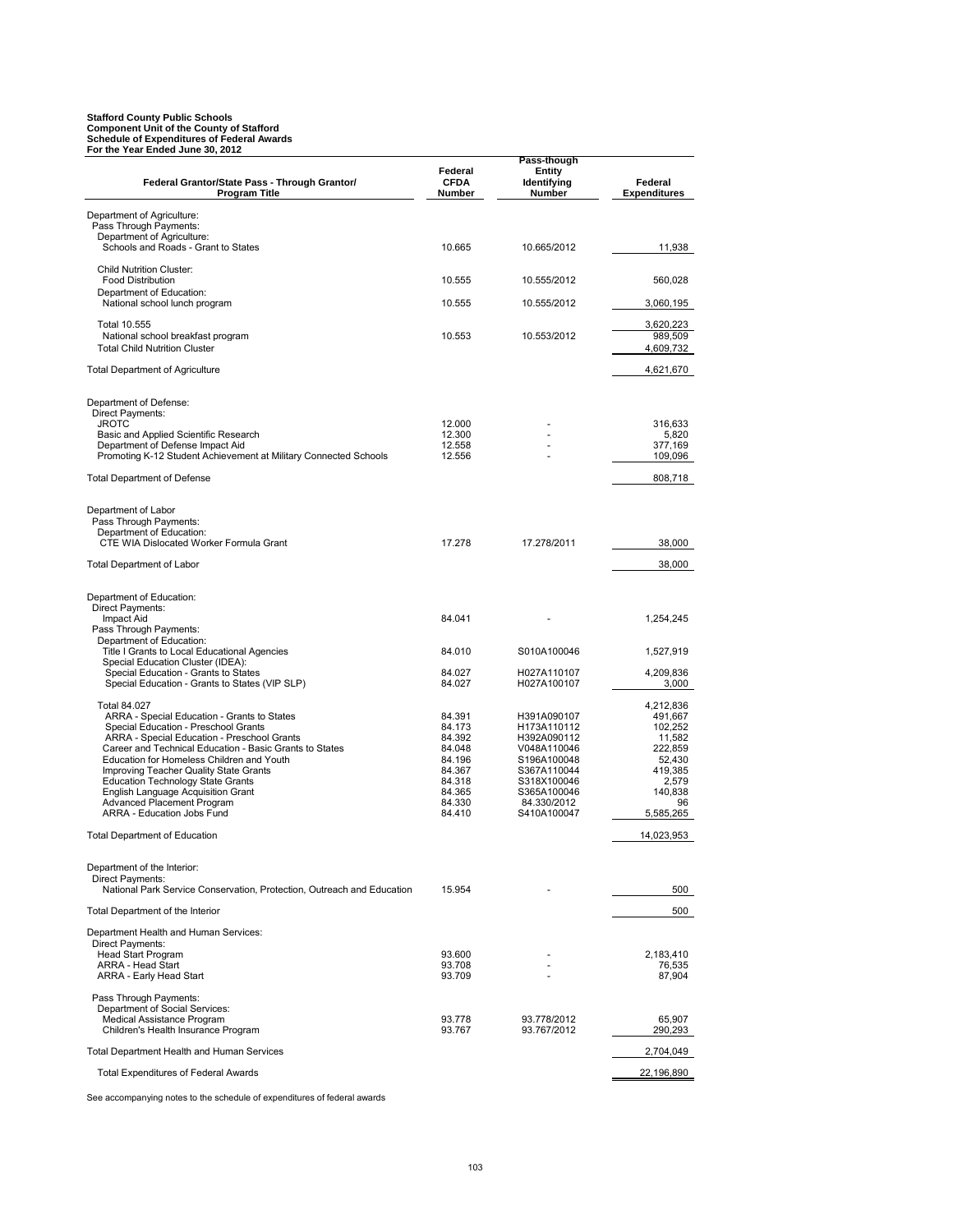#### **Stafford County Public Schools Component Unit of the County of Stafford Notes to Schedule of Expenditures of Federal Awards For the Year Ended June 30, 2012**

#### Note 1 - Basis of Presentation

The accompanying schedule of expenditures of federal awards (the Schedule) includes the federal grant activity of Stafford County Public Schools under programs of the federal government for the year ended June 30, 2012. The information in this Schedule is presented in accordance with the requirements of OMB Circular A-133, *Audits of States, Local Governments, and Non-Profit Organizations.* Because the Schedule presents only a selected portion of the operations of Stafford County Public Schools, it is not intended to and does not present the financial position, changes in net assets, or cash flows of Stafford County Public Schools.

#### Note 2 - Summary of Significant Accounting Policies

1. Expenditures reported on the Schedule are reported on the accrual basis of accounting. Such expenditures are recognized following the cost principles contained in OMB Circular A-87, *Cost Principles for State, Local, and Indian Tribal Governments,* wherein certain types of expenditures are not allowable or are limited as to reimbursement.

2. Pass-through entity identifying numbers are presented where available.

#### Note 3 - Relationship to Financial Statements

Federal expenditures, revenues and capital contributions are reported in the School Board's basic financial statements as follows:

Intergovernmental federal revenues per the basic financial statements:

| School Operating Fund                                                         | \$<br>8.150.108  |
|-------------------------------------------------------------------------------|------------------|
| School Grants Fund                                                            | 9,685,612        |
| School Special Revenue Fund                                                   | 4,609,732 **     |
| Total federal expenditures per basic financial statements                     | \$<br>22,445,452 |
| Less: Medicaid Cost Settlement                                                | (248,562)        |
|                                                                               | 22,196,890       |
| Total federal expenditures per the Schedule of Expenditures of Federal Awards | \$<br>22,196,890 |

\*\* Includes non-cash expenditures - value of donated commodities of \$560,028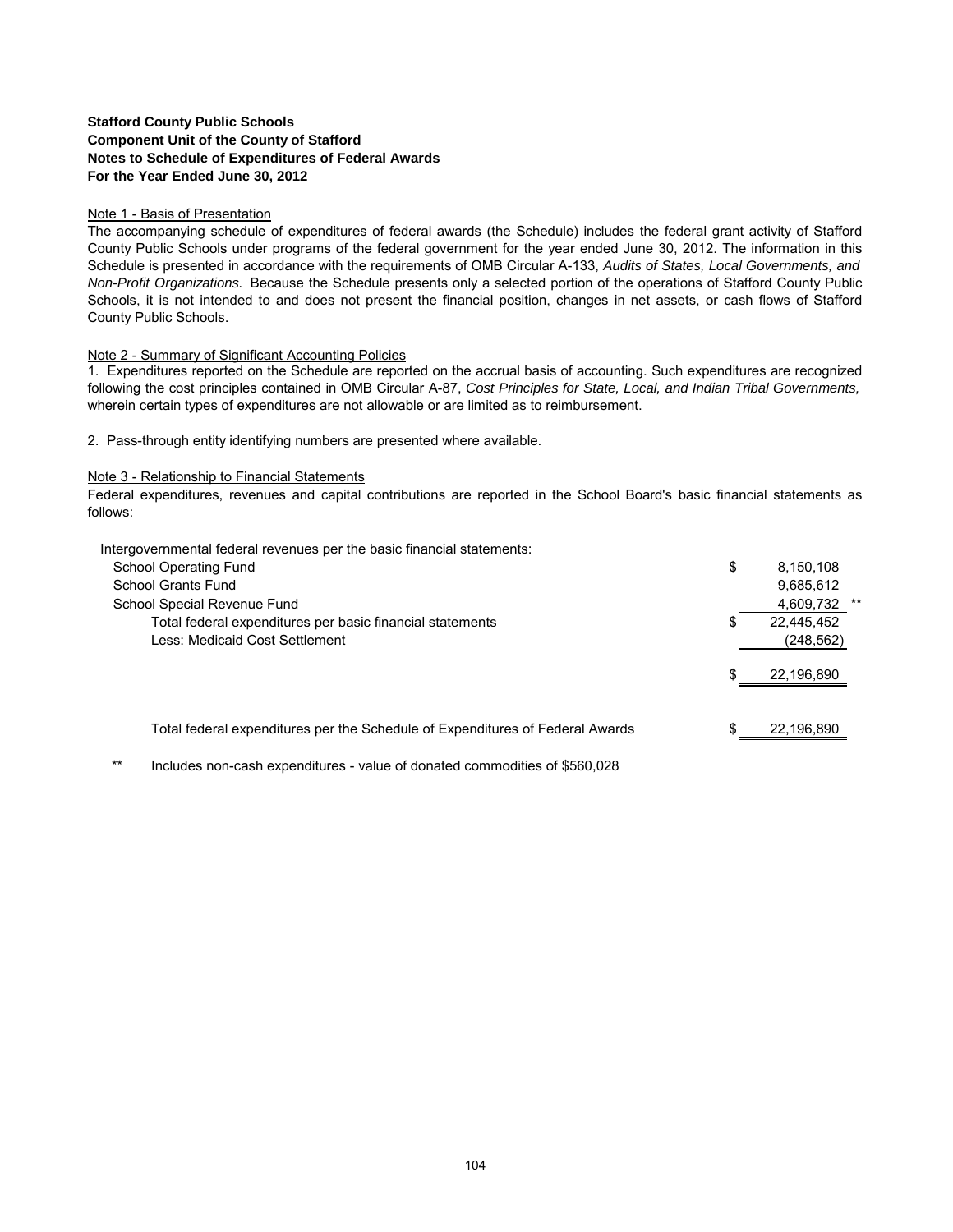#### **Section I - Summary of Auditor's Results**

| <b>Financial Statements</b>                                                               |                                                                                                                        |                     |  |  |
|-------------------------------------------------------------------------------------------|------------------------------------------------------------------------------------------------------------------------|---------------------|--|--|
| Type of auditor's report issued:                                                          |                                                                                                                        | Unqualified         |  |  |
| Internal control over financial reporting:                                                |                                                                                                                        |                     |  |  |
|                                                                                           | Material weaknesses identified?<br>Significant deficiencies identified?                                                | No<br>None reported |  |  |
| Noncompliance material to financial statements noted?                                     |                                                                                                                        | No                  |  |  |
| <b>Federal Awards</b>                                                                     |                                                                                                                        |                     |  |  |
| Internal control over major programs:                                                     |                                                                                                                        |                     |  |  |
|                                                                                           | Material weaknesses identified?<br>Significant deficiencies identified?                                                | No<br>None reported |  |  |
| Type of auditor's report issued on compliance for major programs:                         |                                                                                                                        |                     |  |  |
|                                                                                           | Any audit findings disclosed that are required to be reported in acccordance with<br>Circular A-133, Section .510 (a)? | No                  |  |  |
| Identification of major programs:                                                         |                                                                                                                        |                     |  |  |
| CFDA#                                                                                     | Name of Federal Program or Cluster                                                                                     |                     |  |  |
| 84.410<br>84.010<br>84.041<br>84.027 / 84.173 / 84.391 / 84.392 Special Education Cluster | <b>ARRA-</b> Education Jobs Fund<br>Title I Grants to Local Educational Agencies<br>Impact Aid                         |                     |  |  |
|                                                                                           | Dollar threshold used to distinguish between Type A and Type B programs                                                | \$665,907           |  |  |
| Auditee qualified as low-risk auditee?                                                    |                                                                                                                        | Yes                 |  |  |
|                                                                                           |                                                                                                                        |                     |  |  |

#### **Section II - Financial Statement Findings**

There are no financial statement findings to report.

#### **Section III - Federal Award Findings and Questioned Costs**

There are no federal award findings and questioned costs to report.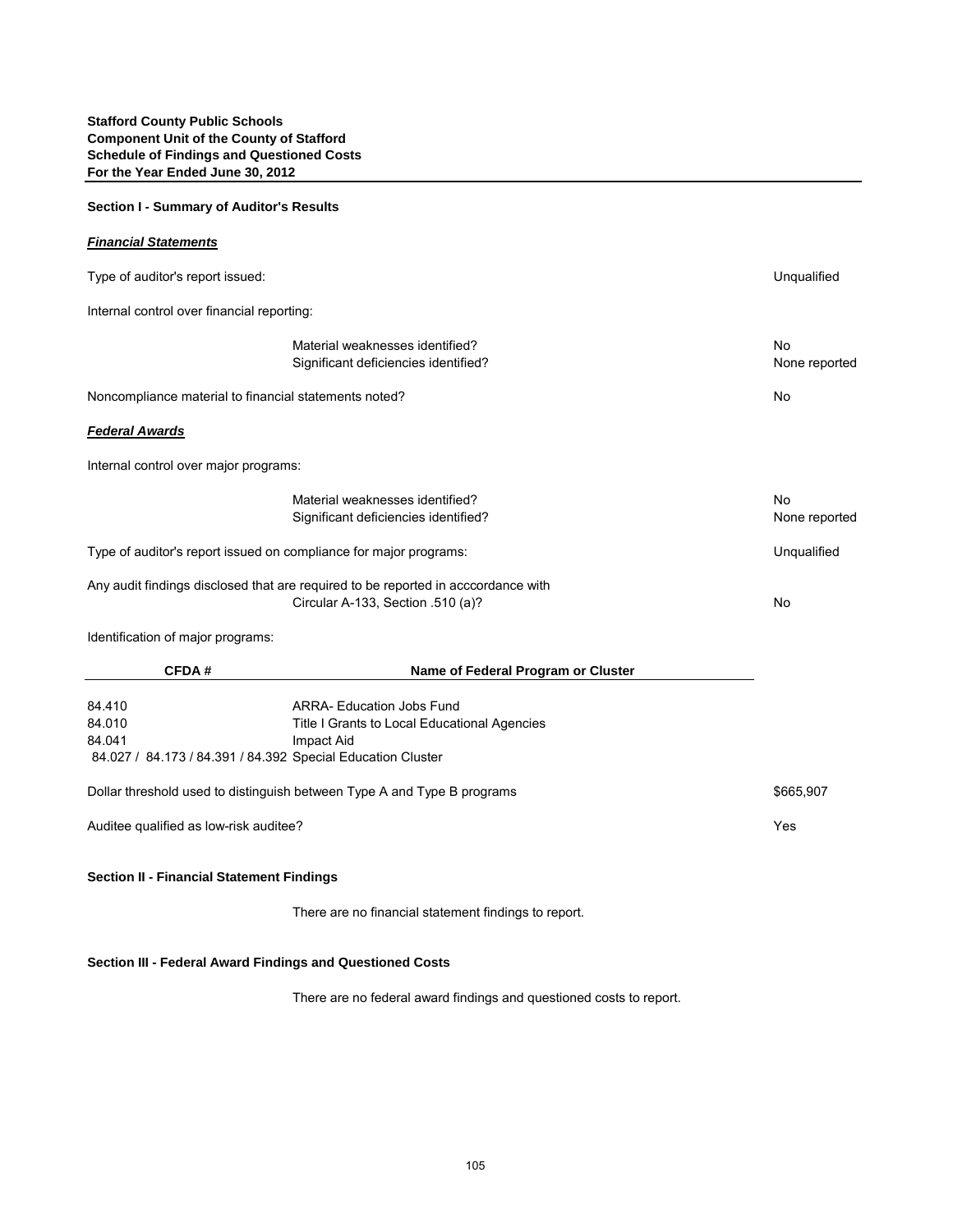The prior year single audit disclosed no findings in the Schedule of Findings and Questioned Costs and no uncorrected or unresolved findings exist from the prior audit's Summary Schedule of Prior Year Audit Findings.